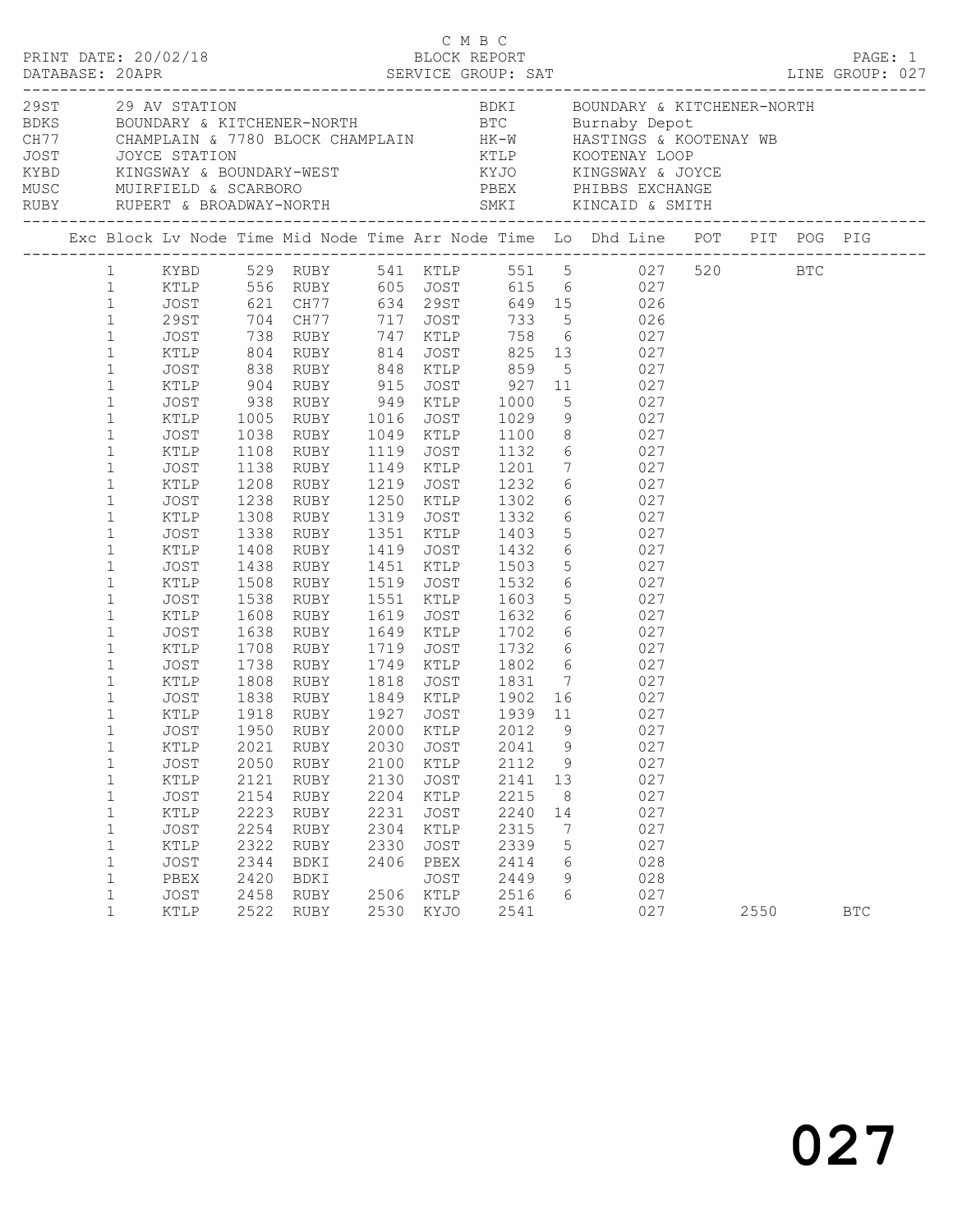### C M B C<br>BLOCK REPORT SERVICE GROUP: SAT

|  |                |             |      |             |      |             |      |                | Exc Block Lv Node Time Mid Node Time Arr Node Time Lo Dhd Line POT |     |      | PIT POG PIG |            |
|--|----------------|-------------|------|-------------|------|-------------|------|----------------|--------------------------------------------------------------------|-----|------|-------------|------------|
|  | 2              | 29ST        | 537  | CH77        | 549  | JOST        | 604  | 5              | 026                                                                | 523 |      | <b>BTC</b>  |            |
|  | $\overline{c}$ | <b>JOST</b> | 609  | BDKI        | 630  | PBEX        | 639  | 12             | 028                                                                |     |      |             |            |
|  | $\overline{c}$ | PBEX        | 651  | BDKI        |      | JOST        | 721  | 10             | 028                                                                |     |      |             |            |
|  | $\overline{c}$ | JOST        | 731  | CH77        | 744  | 29ST        | 800  | 12             | 026                                                                |     |      |             |            |
|  | $\overline{c}$ | 29ST        | 812  |             |      | MUSC        | 825  | $\overline{0}$ | 029                                                                |     |      |             |            |
|  | $\overline{c}$ | MUSC        | 825  |             |      | <b>29ST</b> | 839  | 6              | 029                                                                |     |      |             |            |
|  | $\overline{c}$ | 29ST        | 845  | CH77        | 859  | JOST        | 916  | 14             | 026                                                                |     |      |             |            |
|  | $\overline{c}$ | <b>JOST</b> | 930  | CH77        | 945  | 29ST        | 1002 | 9              | 026                                                                |     |      |             |            |
|  | $\overline{c}$ | 29ST        | 1011 |             |      | MUSC        | 1025 | $\circ$        | 029                                                                |     |      |             |            |
|  | $\overline{2}$ | MUSC        | 1025 |             |      | 29ST        | 1039 | - 6            | 029                                                                |     |      |             |            |
|  | $\overline{c}$ | 29ST        | 1045 | CH77        | 1100 | <b>JOST</b> | 1119 | 11             | 026                                                                |     |      |             |            |
|  | $\overline{c}$ | <b>JOST</b> | 1130 | CH77        | 1146 | 29ST        | 1203 | 8              | 026                                                                |     |      |             |            |
|  | $\overline{c}$ | <b>29ST</b> | 1211 |             |      | MUSC        | 1226 | $\circ$        | 029                                                                |     |      |             |            |
|  | $\overline{c}$ | MUSC        | 1226 |             |      | 29ST        | 1240 | 5              | 029                                                                |     |      |             |            |
|  | $\overline{2}$ | 29ST        | 1245 | CH77        | 1301 | <b>JOST</b> | 1321 | 9              | 026                                                                |     |      |             |            |
|  | $\overline{c}$ | <b>JOST</b> | 1330 | CH77        | 1347 | 29ST        | 1405 | 5              | 026                                                                |     |      |             |            |
|  | $\overline{c}$ | 29ST        | 1410 |             |      | MUSC        | 1426 | $\circ$        | 029                                                                |     |      |             |            |
|  | $\overline{c}$ | MUSC        | 1426 |             |      | <b>29ST</b> | 1440 | 5              | 029                                                                |     |      |             |            |
|  | $\mathbf{2}$   | 29ST        | 1445 | CH77        | 1502 | <b>JOST</b> | 1522 | 8              | 026                                                                |     |      |             |            |
|  | $\overline{2}$ | JOST        | 1530 | CH77        | 1547 | 29ST        | 1605 | 5              | 026                                                                |     |      |             |            |
|  | $\overline{c}$ | <b>29ST</b> | 1610 |             |      | MUSC        | 1626 | $\Omega$       | 029                                                                |     |      |             |            |
|  | $\overline{c}$ | MUSC        | 1626 |             |      | 29ST        | 1640 | 5              | 029                                                                |     |      |             |            |
|  | $\overline{c}$ | 29ST        | 1645 | CH77        | 1702 | <b>JOST</b> | 1721 | 9              | 026                                                                |     |      |             |            |
|  | $\mathbf{2}$   | <b>JOST</b> | 1730 | CH77        | 1747 | 29ST        | 1803 | 16             | 026                                                                |     |      |             |            |
|  | $\overline{c}$ | <b>29ST</b> | 1819 |             |      | MUSC        | 1835 | $\overline{0}$ | 029                                                                |     |      |             |            |
|  | $\overline{c}$ | MUSC        | 1835 |             |      | 29ST        | 1848 | 5              | 029                                                                |     |      |             |            |
|  | $\overline{c}$ | 29ST        | 1853 | CH77        | 1908 | <b>JOST</b> | 1925 | 16             | 026                                                                |     |      |             |            |
|  | $\overline{c}$ | <b>JOST</b> | 1941 | <b>BDKI</b> | 2003 | PBEX        | 2011 | 7              | 028                                                                |     |      |             |            |
|  | $\overline{c}$ | PBEX        | 2018 | <b>BDKI</b> |      | <b>JOST</b> | 2049 | 11             | 028                                                                |     |      |             |            |
|  | $\mathbf{2}$   | <b>JOST</b> | 2100 | CH77        | 2117 | 29ST        | 2131 | 23             | 026                                                                |     |      |             |            |
|  | $\overline{c}$ | 29ST        | 2154 | CH77        | 2208 | JOST        | 2225 | 17             | 026                                                                |     |      |             |            |
|  | $\overline{2}$ | <b>JOST</b> | 2242 | <b>BDKI</b> | 2304 | PBEX        | 2312 |                | 028                                                                |     | 2322 |             | <b>BTC</b> |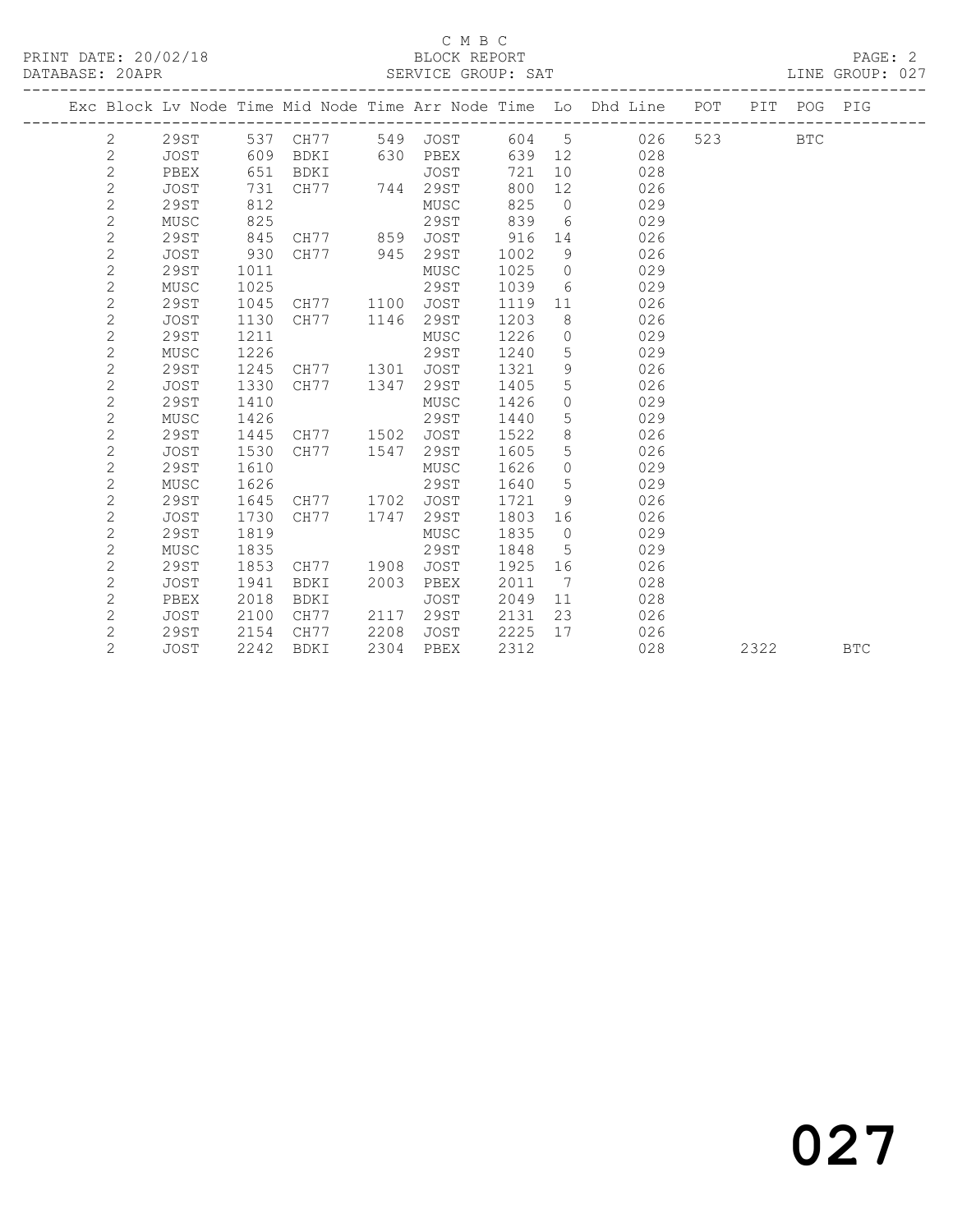### C M B C<br>BLOCK REPORT SERVICE GROUP: SAT

|   |             |      |                   |      |             |      |                | Exc Block Lv Node Time Mid Node Time Arr Node Time Lo Dhd Line POT PIT POG PIG |       |      |            |            |
|---|-------------|------|-------------------|------|-------------|------|----------------|--------------------------------------------------------------------------------|-------|------|------------|------------|
| 3 | JOST        |      | 542 CH77 555 29ST |      |             | 610  |                | $5 \quad \overline{\phantom{1}}$<br>026                                        | 531 7 |      | <b>BTC</b> |            |
| 3 | <b>29ST</b> | 615  |                   |      | MUSC        | 627  | $\overline{0}$ | 029                                                                            |       |      |            |            |
| 3 | MUSC        | 627  |                   |      | 29ST        | 639  | 5              | 029                                                                            |       |      |            |            |
| 3 | 29ST        | 644  |                   |      | MUSC        | 656  | $\circ$        | 029                                                                            |       |      |            |            |
| 3 | MUSC        | 656  |                   |      | 29ST        | 709  | 5              | 029                                                                            |       |      |            |            |
| 3 | 29ST        | 714  |                   |      | MUSC        | 726  | $\circ$        | 029                                                                            |       |      |            |            |
| 3 | MUSC        | 726  |                   |      | 29ST        | 739  | 5              | 029                                                                            |       |      |            |            |
| 3 | 29ST        | 744  |                   |      | MUSC        | 756  | $\Omega$       | 029                                                                            |       |      |            |            |
| 3 | MUSC        | 756  |                   |      | 29ST        | 809  | 16             | 029                                                                            |       |      |            |            |
| 3 | 29ST        | 825  | CH77 839          |      | JOST        | 856  | 7              | 026                                                                            |       |      |            |            |
| 3 | JOST        | 903  | BDKI              | 925  | PBEX        | 934  | 9              | 028                                                                            |       |      |            |            |
| 3 | PBEX        | 943  | BDKI              |      | JOST        | 1018 | 6              | 028                                                                            |       |      |            |            |
| 3 | JOST        | 1024 | BDKI              | 1046 | PBEX        | 1055 | 8              | 028                                                                            |       |      |            |            |
| 3 | PBEX        | 1103 | BDKI              |      | JOST        | 1138 | 6              | 028                                                                            |       |      |            |            |
| 3 | <b>JOST</b> | 1144 | BDKI              | 1206 | PBEX        | 1216 | 6              | 028                                                                            |       |      |            |            |
| 3 | PBEX        | 1222 | BDKI              |      | JOST        | 1258 | 6              | 028                                                                            |       |      |            |            |
| 3 | JOST        | 1304 | BDKI              | 1327 | PBEX        | 1337 | 5              | 028                                                                            |       |      |            |            |
| 3 | PBEX        | 1342 | BDKI              |      | <b>JOST</b> | 1418 | 6              | 028                                                                            |       |      |            |            |
| 3 | <b>JOST</b> | 1424 | BDKI              | 1447 | PBEX        | 1457 | 5              | 028                                                                            |       |      |            |            |
| 3 | PBEX        | 1502 | BDKI              |      | JOST        | 1538 | 6              | 028                                                                            |       |      |            |            |
| 3 | JOST        | 1544 | BDKI              | 1607 | PBEX        | 1617 | 5              | 028                                                                            |       |      |            |            |
| 3 | PBEX        | 1622 | BDKI              |      | JOST        | 1658 | 6              | 028                                                                            |       |      |            |            |
| 3 | <b>JOST</b> | 1704 | BDKI              | 1727 | PBEX        | 1736 | 6              | 028                                                                            |       |      |            |            |
| 3 | PBEX        | 1742 | BDKI              |      | JOST        | 1818 | 10             | 028                                                                            |       |      |            |            |
| 3 | <b>JOST</b> | 1828 | BDKI              | 1851 | PBEX        | 1900 | 14             | 028                                                                            |       |      |            |            |
| 3 | PBEX        | 1914 | BDKI              |      | <b>JOST</b> | 1945 | 15             | 028                                                                            |       |      |            |            |
| 3 | <b>JOST</b> | 2000 | CH77              | 2017 | 29ST        | 2031 | 18             | 026                                                                            |       |      |            |            |
| 3 | <b>29ST</b> | 2049 |                   |      | MUSC        | 2104 | $\bigcirc$     | 029                                                                            |       |      |            |            |
| 3 | MUSC        | 2104 |                   |      | 29ST        | 2116 | 8              | 029                                                                            |       |      |            |            |
| 3 | 29ST        | 2124 | CH77              |      | 2138 JOST   | 2155 |                | 026                                                                            |       | 2203 |            | <b>BTC</b> |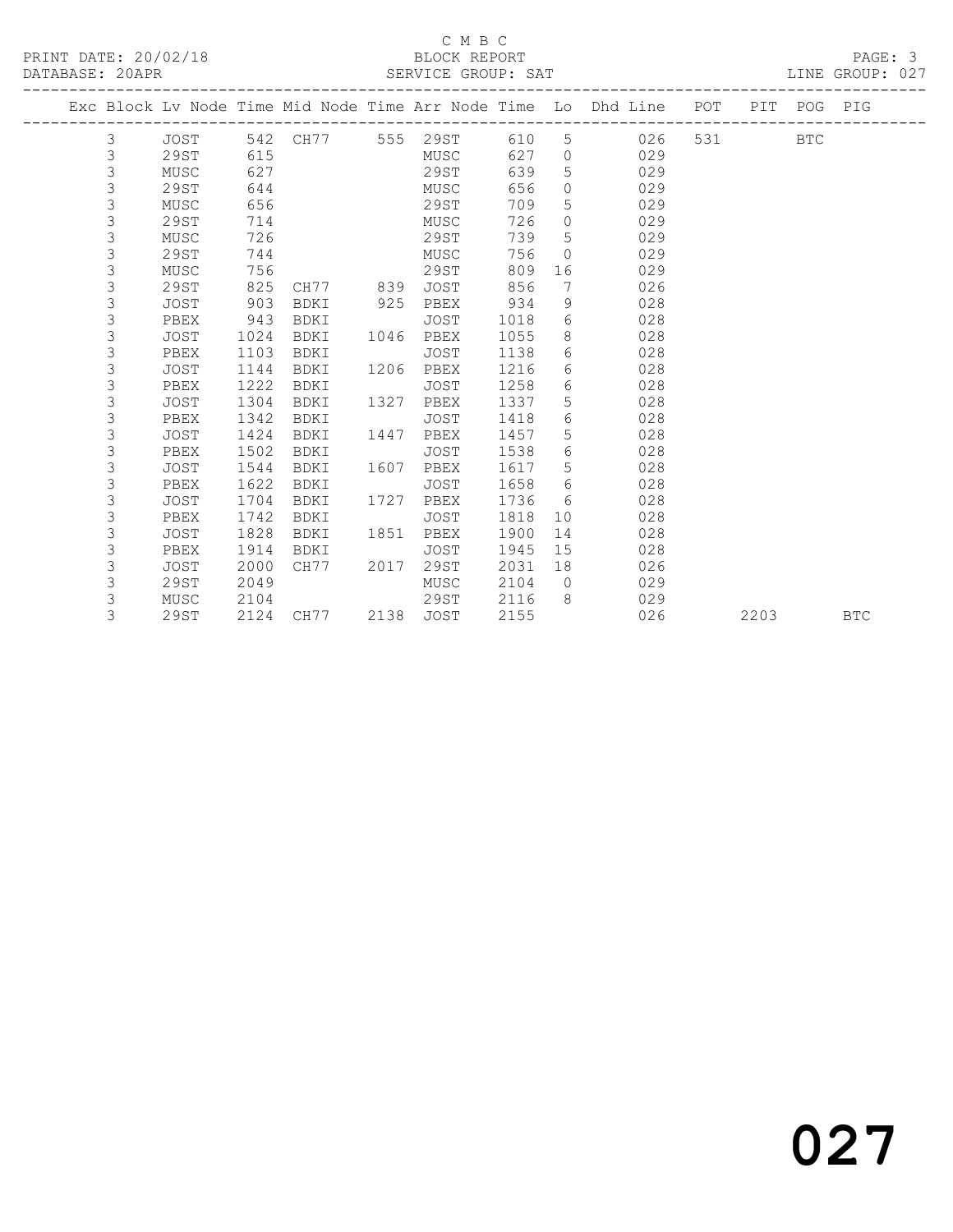### C M B C<br>BLOCK REPORT

LINE GROUP: 027

|            | Exc Block Lv Node Time Mid Node Time Arr Node Time Lo Dhd Line POT |      |        |      |             |      |                | __________________________ |     |      | PIT POG PIG |            |
|------------|--------------------------------------------------------------------|------|--------|------|-------------|------|----------------|----------------------------|-----|------|-------------|------------|
| 4          | BDKI                                                               | 601  | $HK-W$ |      | 604 PBEX    | 610  | 8 <sup>8</sup> | 028                        | 600 |      | <b>BTC</b>  |            |
| 4          | PBEX                                                               | 618  | BDKI   |      | JOST        | 648  | 21             | 028                        |     |      |             |            |
| 4          | <b>JOST</b>                                                        | 709  | BDKI   |      | 730 PBEX    | 739  | $\overline{7}$ | 028                        |     |      |             |            |
| 4          | PBEX                                                               | 746  | BDKI   |      | JOST        | 818  | 13             | 028                        |     |      |             |            |
| 4          | <b>JOST</b>                                                        | 831  | CH77   | 846  | 29ST        | 903  | 8              | 026                        |     |      |             |            |
| 4          | 29ST                                                               | 911  |        |      | MUSC        | 925  | $\circ$        | 029                        |     |      |             |            |
| 4          | MUSC                                                               | 925  |        |      | 29ST        | 939  | 6              | 029                        |     |      |             |            |
| 4          | 29ST                                                               | 945  | CH77   | 1000 | JOST        | 1019 | 11             | 026                        |     |      |             |            |
| 4          | <b>JOST</b>                                                        | 1030 | CH77   | 1045 | 29ST        | 1102 | 9              | 026                        |     |      |             |            |
| $\sqrt{4}$ | <b>29ST</b>                                                        | 1111 |        |      | MUSC        | 1125 | $\circ$        | 029                        |     |      |             |            |
| 4          | MUSC                                                               | 1125 |        |      | <b>29ST</b> | 1139 | 6              | 029                        |     |      |             |            |
| 4          | <b>29ST</b>                                                        | 1145 | CH77   | 1200 | <b>JOST</b> | 1219 | 11             | 026                        |     |      |             |            |
| 4          | <b>JOST</b>                                                        | 1230 | CH77   | 1246 | 29ST        | 1303 | 8              | 026                        |     |      |             |            |
| 4          | <b>29ST</b>                                                        | 1311 |        |      | MUSC        | 1327 | $\circ$        | 029                        |     |      |             |            |
| 4          | MUSC                                                               | 1327 |        |      | 29ST        | 1340 | 5              | 029                        |     |      |             |            |
| 4          | 29ST                                                               | 1345 | CH77   | 1401 | JOST        | 1421 | 9              | 026                        |     |      |             |            |
| 4          | <b>JOST</b>                                                        | 1430 | CH77   | 1447 | 29ST        | 1505 | 5              | 026                        |     |      |             |            |
| 4          | 29ST                                                               | 1510 |        |      | MUSC        | 1526 | $\circ$        | 029                        |     |      |             |            |
| 4          | MUSC                                                               | 1526 |        |      | <b>29ST</b> | 1540 | 5              | 029                        |     |      |             |            |
| 4          | 29ST                                                               | 1545 | CH77   | 1602 | JOST        | 1621 | $\overline{9}$ | 026                        |     |      |             |            |
| 4          | <b>JOST</b>                                                        | 1630 | CH77   | 1647 | 29ST        | 1705 | 5              | 026                        |     |      |             |            |
| 4          | 29ST                                                               | 1710 |        |      | MUSC        | 1726 | $\circ$        | 029                        |     |      |             |            |
| 4          | MUSC                                                               | 1726 |        |      | 29ST        | 1739 | 6              | 029                        |     |      |             |            |
| 4          | 29ST                                                               | 1745 | CH77   | 1802 | JOST        | 1820 | 10             | 026                        |     |      |             |            |
| 4          | <b>JOST</b>                                                        | 1830 | CH77   | 1847 | 29ST        | 1903 | 16             | 026                        |     |      |             |            |
| 4          | <b>29ST</b>                                                        | 1919 |        |      | MUSC        | 1935 | $\overline{0}$ | 029                        |     |      |             |            |
| 4          | MUSC                                                               | 1935 |        |      | 29ST        | 1947 | 7              | 029                        |     |      |             |            |
| 4          | 29ST                                                               | 1954 | CH77   | 2009 | <b>JOST</b> | 2026 | 15             | 026                        |     |      |             |            |
| 4          | <b>JOST</b>                                                        | 2041 | BDKI   | 2103 | PBEX        | 2111 | 7              | 028                        |     |      |             |            |
| 4          | PBEX                                                               | 2118 | BDKI   |      | <b>JOST</b> | 2149 | 22             | 028                        |     |      |             |            |
| 4          | JOST                                                               | 2211 | BDKI   | 2233 | PBEX        | 2241 | 7              | 028                        |     |      |             |            |
| 4          | PBEX                                                               | 2248 | BDKI   |      | <b>JOST</b> | 2317 | 6              | 028                        |     |      |             |            |
| 4          | JOST                                                               | 2323 | CH77   | 2338 | 29ST        | 2350 | 5              | 026                        |     |      |             |            |
| 4          | <b>29ST</b>                                                        | 2355 |        |      | MUSC        | 2408 | $\circ$        | 029                        |     |      |             |            |
| 4          | MUSC                                                               | 2408 |        |      | 29ST        | 2419 | 7              | 029                        |     |      |             |            |
| 4          | 29ST                                                               | 2426 | CH77   |      | 2439 JOST   | 2453 |                | 026                        |     | 2501 |             | <b>BTC</b> |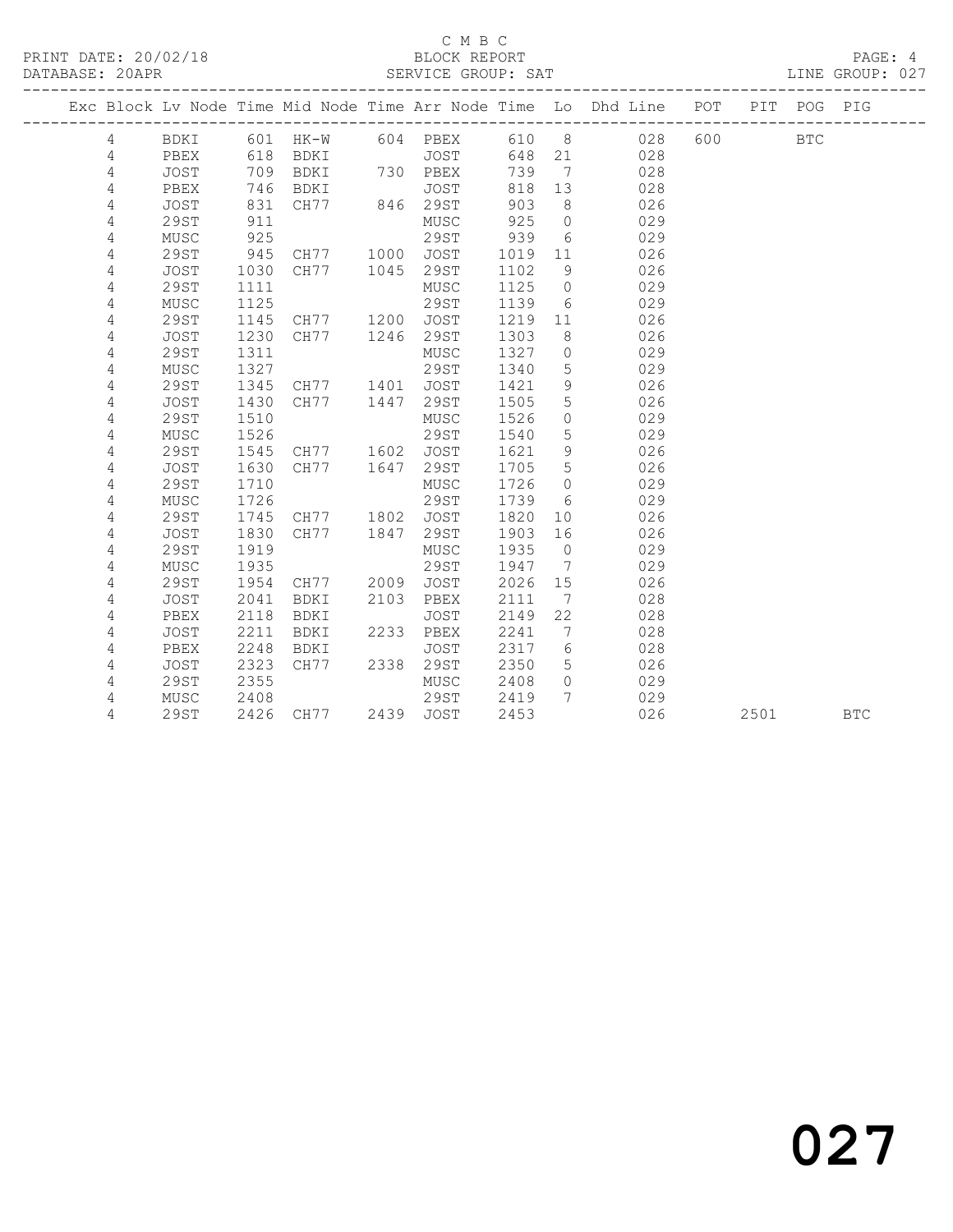### C M B C<br>BLOCK REPORT SERVICE GROUP: SAT

|  |   |      |      |      |      |             |      |                | Exc Block Lv Node Time Mid Node Time Arr Node Time Lo Dhd Line | POT | PIT  | POG PIG    |            |
|--|---|------|------|------|------|-------------|------|----------------|----------------------------------------------------------------|-----|------|------------|------------|
|  | 5 | 29ST | 617  | CH77 | 630  | JOST        | 646  | 12             | 026                                                            | 603 |      | <b>BTC</b> |            |
|  | 5 | JOST | 658  | RUBY | 706  | KTLP        | 716  | 9              | 027                                                            |     |      |            |            |
|  | 5 | KTLP | 725  | RUBY | 735  | JOST        | 745  | 6              | 027                                                            |     |      |            |            |
|  | 5 | JOST | 751  | CH77 | 804  | 29ST        | 820  | 22             | 026                                                            |     |      |            |            |
|  | 5 | 29ST | 842  |      |      | MUSC        | 855  | $\overline{0}$ | 029                                                            |     |      |            |            |
|  | 5 | MUSC | 855  |      |      | 29ST        | 909  | 16             | 029                                                            |     |      |            |            |
|  | 5 | 29ST | 925  | CH77 | 940  | JOST        | 959  | 11             | 026                                                            |     |      |            |            |
|  | 5 | JOST | 1010 | CH77 | 1025 | 29ST        | 1042 | 9              | 026                                                            |     |      |            |            |
|  | 5 | 29ST | 1051 |      |      | MUSC        | 1105 | $\Omega$       | 029                                                            |     |      |            |            |
|  | 5 | MUSC | 1105 |      |      | 29ST        | 1119 | 6              | 029                                                            |     |      |            |            |
|  | 5 | 29ST | 1125 | CH77 | 1140 | JOST        | 1159 | 11             | 026                                                            |     |      |            |            |
|  | 5 | JOST | 1210 | CH77 | 1226 | 29ST        | 1243 | 8              | 026                                                            |     |      |            |            |
|  | 5 | 29ST | 1251 |      |      | MUSC        | 1306 | $\circ$        | 029                                                            |     |      |            |            |
|  | 5 | MUSC | 1306 |      |      | 29ST        | 1319 | 6              | 029                                                            |     |      |            |            |
|  | 5 | 29ST | 1325 | CH77 | 1341 | <b>JOST</b> | 1401 | 9              | 026                                                            |     |      |            |            |
|  | 5 | JOST | 1410 | CH77 | 1427 | 29ST        | 1445 | 5              | 026                                                            |     |      |            |            |
|  | 5 | 29ST | 1450 |      |      | MUSC        | 1506 | $\Omega$       | 029                                                            |     |      |            |            |
|  | 5 | MUSC | 1506 |      |      | 29ST        | 1520 | 5              | 029                                                            |     |      |            |            |
|  | 5 | 29ST | 1525 | CH77 | 1542 | JOST        | 1601 | 9              | 026                                                            |     |      |            |            |
|  | 5 | JOST | 1610 | CH77 | 1627 | 29ST        | 1645 | 5              | 026                                                            |     |      |            |            |
|  | 5 | 29ST | 1650 |      |      | MUSC        | 1706 | $\Omega$       | 029                                                            |     |      |            |            |
|  | 5 | MUSC | 1706 |      |      | 29ST        | 1719 | 6              | 029                                                            |     |      |            |            |
|  | 5 | 29ST | 1725 | CH77 | 1742 | JOST        | 1801 | 9              | 026                                                            |     |      |            |            |
|  | 5 | JOST | 1810 | CH77 | 1827 | 29ST        | 1843 |                | 026                                                            |     | 1855 |            | <b>BTC</b> |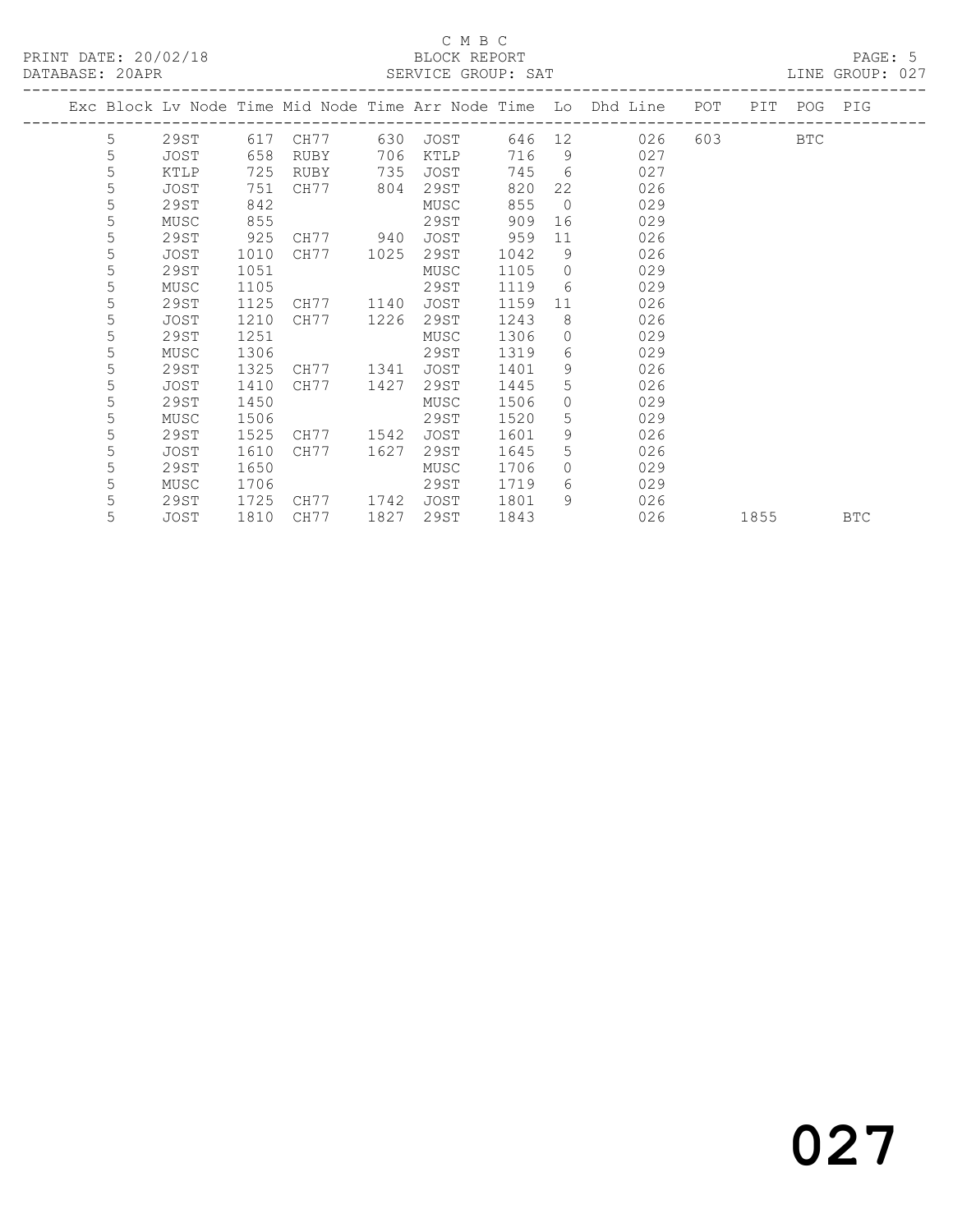### C M B C<br>BLOCK REPORT SERVICE GROUP: SAT

|  |            |               |      |          |      |             |      |                              | Exc Block Lv Node Time Mid Node Time Arr Node Time Lo Dhd Line POT |     |      | PIT POG PIG  |            |
|--|------------|---------------|------|----------|------|-------------|------|------------------------------|--------------------------------------------------------------------|-----|------|--------------|------------|
|  | 6          | KYBD          |      | 613 RUBY |      | 625 KTLP    |      |                              | 635 11 027                                                         | 604 |      | $_{\rm BTC}$ |            |
|  | 6          | KTLP          | 646  | RUBY     |      | 655 JOST    | 705  | $5^{\circ}$                  | 027                                                                |     |      |              |            |
|  | $\epsilon$ | JOST          | 710  | CH77     | 723  | 29ST        | 739  | $5\overline{)}$              | 026                                                                |     |      |              |            |
|  | 6          | 29ST          | 744  | CH77     | 757  | JOST        | 813  | $5\overline{)}$              | 026                                                                |     |      |              |            |
|  | 6          | JOST          | 818  | RUBY     | 828  | KTLP        | 839  | 5                            | 027                                                                |     |      |              |            |
|  | 6          | KTLP          | 844  | RUBY     | 855  | JOST        | 907  | 11                           | 027                                                                |     |      |              |            |
|  | 6          | JOST          | 918  | RUBY     | 928  | KTLP        | 939  | 5                            | 027                                                                |     |      |              |            |
|  | 6          | KTLP          | 944  | RUBY     | 955  | JOST        | 1008 | 10                           | 027                                                                |     |      |              |            |
|  | 6          | JOST          | 1018 | RUBY     | 1029 | KTLP        | 1040 | 8                            | 027                                                                |     |      |              |            |
|  | 6          | KTLP          | 1048 | RUBY     | 1059 | JOST        | 1112 | $6\,$                        | 027                                                                |     |      |              |            |
|  | 6          | JOST          | 1118 | RUBY     | 1129 | KTLP        | 1141 | $7\phantom{.0}$              | 027                                                                |     |      |              |            |
|  | 6          | KTLP          | 1148 | RUBY     | 1159 | JOST        | 1212 | $6\,$                        | 027                                                                |     |      |              |            |
|  | 6          | JOST          | 1218 | RUBY     | 1229 | KTLP        | 1241 | $7\overline{ }$              | 027                                                                |     |      |              |            |
|  | 6          | KTLP          | 1248 | RUBY     | 1259 | JOST        | 1312 | 6                            | 027                                                                |     |      |              |            |
|  | 6          | JOST          | 1318 | RUBY     | 1330 | KTLP        | 1342 | $6\overline{6}$              | 027                                                                |     |      |              |            |
|  | 6          | KTLP          | 1348 | RUBY     | 1359 | JOST        | 1412 | 6                            | 027                                                                |     |      |              |            |
|  | 6          | JOST          | 1418 | RUBY     | 1431 | KTLP        | 1443 | $\overline{5}$               | 027                                                                |     |      |              |            |
|  | 6          | KTLP          | 1448 | RUBY     | 1459 | JOST        | 1512 | 6                            | 027                                                                |     |      |              |            |
|  | 6          | JOST          | 1518 | RUBY     | 1531 | KTLP        | 1543 | 5                            | 027                                                                |     |      |              |            |
|  | 6          | KTLP          | 1548 | RUBY     | 1559 | JOST        | 1612 | $6\phantom{.}6$              | 027                                                                |     |      |              |            |
|  | 6          | JOST          | 1618 | RUBY     | 1630 | KTLP        | 1643 | 5                            | 027                                                                |     |      |              |            |
|  | 6          | $\verb KTLP $ | 1648 | RUBY     | 1659 | JOST        | 1712 | 6                            | 027                                                                |     |      |              |            |
|  | 6          | JOST          | 1718 | RUBY     | 1729 | KTLP        | 1742 | 6                            | 027                                                                |     |      |              |            |
|  | 6          | KTLP          | 1748 | RUBY     | 1759 | JOST        | 1812 | 6                            | 027                                                                |     |      |              |            |
|  | 6          | JOST          | 1818 | RUBY     | 1829 | KTLP        | 1842 | 10                           | 027                                                                |     |      |              |            |
|  | 6          | KTLP          | 1852 | RUBY     | 1901 | JOST        | 1913 | $7\phantom{.0}$              | 027                                                                |     |      |              |            |
|  | 6          | JOST          | 1920 | RUBY     | 1931 | KTLP        | 1944 | $7\phantom{.0}$              | 027                                                                |     |      |              |            |
|  | 6          | KTLP          | 1951 | RUBY     | 2000 | <b>JOST</b> | 2011 | 9                            | 027                                                                |     |      |              |            |
|  | 6          | JOST          | 2020 | RUBY     | 2030 | KTLP        | 2042 | 9                            | 027                                                                |     |      |              |            |
|  | 6          | KTLP          | 2051 | RUBY     | 2100 | JOST        | 2111 | 9                            | 027                                                                |     |      |              |            |
|  | 6          | JOST          | 2120 | RUBY     | 2130 | KTLP        | 2141 | 12                           | 027                                                                |     |      |              |            |
|  | 6          | KTLP          | 2153 | RUBY     | 2201 | <b>JOST</b> | 2210 | 13                           | 027                                                                |     |      |              |            |
|  | 6          | JOST          | 2223 | CH77     | 2238 | 29ST        | 2250 | 5                            | 026                                                                |     |      |              |            |
|  | 6          | <b>29ST</b>   | 2255 |          |      | MUSC        | 2309 | $\circ$                      | 029                                                                |     |      |              |            |
|  | 6          | MUSC          | 2309 |          |      | 29ST        | 2320 | $7\phantom{.0}$              | 029                                                                |     |      |              |            |
|  | 6          | <b>29ST</b>   | 2327 | CH77     | 2341 | JOST        | 2356 | 19                           | 026                                                                |     |      |              |            |
|  | 6          | JOST          | 2415 | BDKI     | 2437 | PBEX        | 2445 | $7\phantom{.0}\phantom{.0}7$ | 028                                                                |     |      |              |            |
|  | 6          | PBEX          | 2452 | BDKI     |      | JOST        | 2521 | 9                            | 028                                                                |     |      |              |            |
|  | 6          | <b>JOST</b>   | 2530 | CH77     | 2545 | 29ST        | 2557 |                              | 026                                                                |     | 2607 |              | <b>BTC</b> |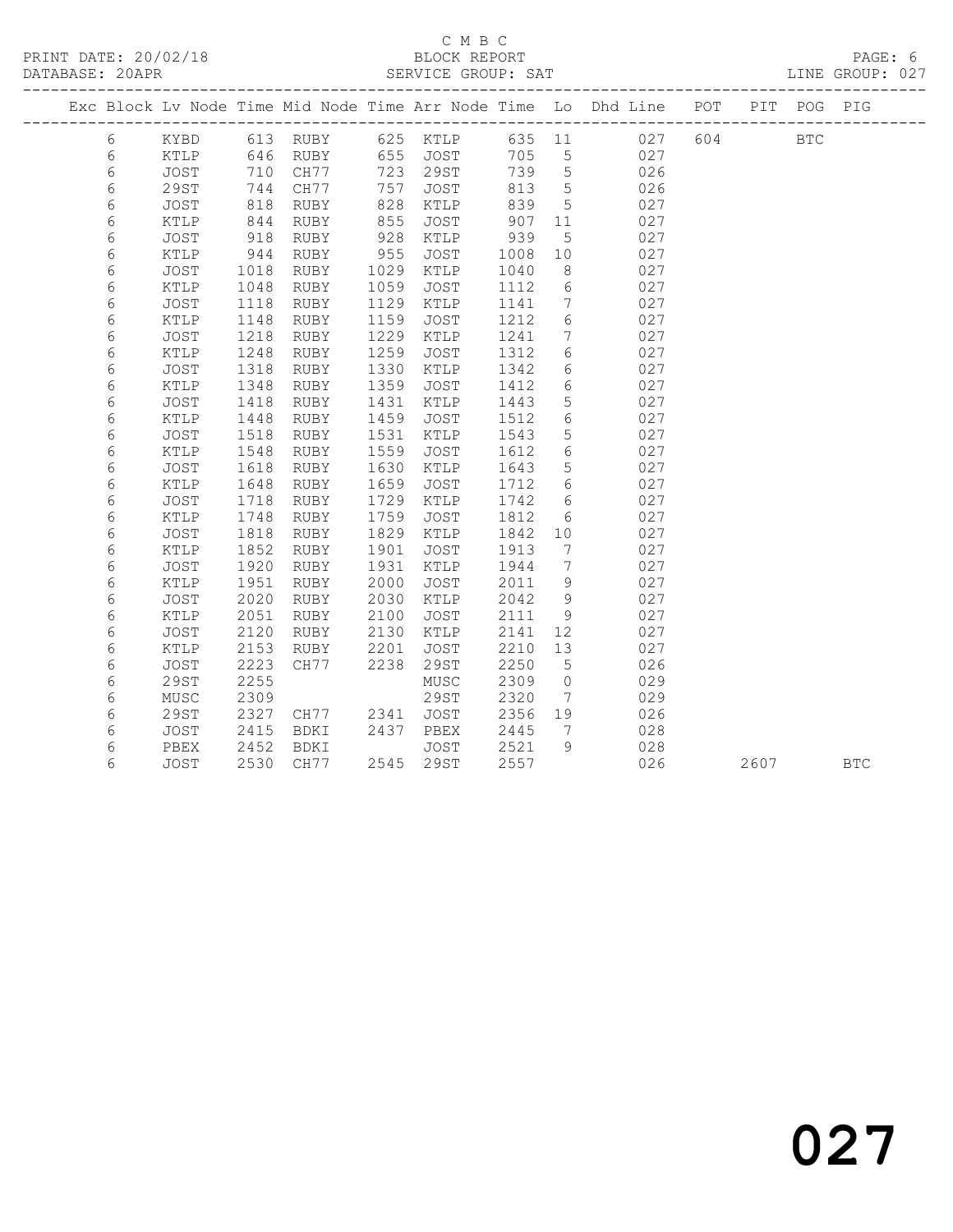# C M B C<br>BLOCK REPORT

LINE GROUP: 027

|                |              |              |                                  |      |                      |              |                     | Exc Block Lv Node Time Mid Node Time Arr Node Time Lo Dhd Line POT |     |             | PIT POG PIG |            |
|----------------|--------------|--------------|----------------------------------|------|----------------------|--------------|---------------------|--------------------------------------------------------------------|-----|-------------|-------------|------------|
| $7\phantom{.}$ | BDKS         |              |                                  |      |                      |              |                     | 612 SMKI 625 JOST 633 6 028                                        | 611 | <b>BTC</b>  |             |            |
| 7              | JOST         | 639          |                                  |      | BDKI 700 PBEX        | 709 9        |                     | 028                                                                |     |             |             |            |
| 7              | PBEX         | 718          | BDKI                             |      | JOST                 | 748 10       |                     | 028                                                                |     |             |             |            |
| 7              | JOST         | 758          | RUBY                             |      | 807 KTLP             | 818          | $\overline{7}$      | 027                                                                |     |             |             |            |
| 7              | KTLP         | 825          | RUBY                             |      | 835 JOST<br>905 29ST | 845          | $5\overline{)}$     | 027                                                                |     |             |             |            |
| 7              | JOST         | 850          | CH77                             |      |                      | 922          | 9                   | 026                                                                |     |             |             |            |
| 7              | 29ST         | 931          |                                  |      | MUSC                 | 945          | $\overline{0}$      | 029                                                                |     |             |             |            |
| 7              | MUSC         | 945          |                                  |      | 29ST                 | 959          | 6                   | 029                                                                |     |             |             |            |
| 7              | 29ST         | 1005         | CH77 1020 JOST                   |      |                      | 1039         | 11                  | 026                                                                |     |             |             |            |
| 7              | JOST         | 1050         | CH77 1105                        |      | 29ST                 | 1122         | 9                   | 026                                                                |     |             |             |            |
| 7              | 29ST         | 1131         |                                  |      | MUSC                 | 1146         | $\overline{0}$      | 029                                                                |     |             |             |            |
| 7              | MUSC         | 1146         |                                  |      | 29ST                 | 1200         | 5                   | 029                                                                |     |             |             |            |
| 7              | 29ST         | 1205         | CH77 1221 JOST<br>CH77 1306 29ST |      |                      | 1241         | 9                   | 026                                                                |     |             |             |            |
| 7<br>7         | JOST         | 1250         |                                  |      |                      | 1323         | 8                   | 026                                                                |     |             |             |            |
|                | <b>29ST</b>  | 1331<br>1347 |                                  |      | MUSC<br>29ST         | 1347<br>1400 | $\overline{0}$<br>5 | 029<br>029                                                         |     |             |             |            |
| 7<br>7         | MUSC<br>29ST | 1405         |                                  |      |                      | 1442         | 8 <sup>8</sup>      | 026                                                                |     |             |             |            |
| $\overline{7}$ | JOST         | 1450         | CH77 1422 JOST<br>CH77 1507 29ST |      |                      | 1525         | $5\phantom{.0}$     | 026                                                                |     |             |             |            |
| 7              | 29ST         | 1530         |                                  |      | MUSC                 | 1546         | $\overline{0}$      | 029                                                                |     |             |             |            |
| 7              | MUSC         | 1546         |                                  |      | 29ST                 | 1600         | $5\phantom{.0}$     | 029                                                                |     |             |             |            |
| 7              | 29ST         | 1605         | CH77 1622 JOST                   |      |                      | 1641         | 9                   | 026                                                                |     |             |             |            |
| $\overline{7}$ | JOST         | 1650         | CH77 1707 29ST                   |      |                      | 1723         | $7\overline{)}$     | 026                                                                |     |             |             |            |
| 7              | 29ST         | 1730         |                                  |      | MUSC                 | 1746         | $\overline{0}$      | 029                                                                |     |             |             |            |
| 7              | MUSC         | 1746         |                                  |      | 29ST                 | 1759         | 6                   | 029                                                                |     |             |             |            |
| 7              | 29ST         | 1805         | CH77                             |      | 1822 JOST            | 1840         | 14                  | 026                                                                |     |             |             |            |
| $\overline{7}$ | JOST         | 1854         | RUBY                             | 1905 | KTLP                 | 1918         |                     | 027                                                                |     | 1922   1922 |             | <b>BTC</b> |
|                |              |              |                                  |      |                      |              |                     |                                                                    |     |             |             |            |
| 8              | KTLP         | 625          | RUBY                             | 634  | JOST                 | 644          |                     | $6\overline{6}$<br>027                                             |     | 619         | <b>BTC</b>  |            |
| 8              | JOST         | 650          | CH77                             | 703  | 29ST                 | 718          | 6                   | 026                                                                |     |             |             |            |
| $\,8\,$        | 29ST         | 724          | CH77                             | 737  | JOST                 | 753          | 16                  | 026                                                                |     |             |             |            |
| 8              | JOST         | 809          | BDKI                             |      | 831 PBEX             | 840          | 6                   | 028                                                                |     |             |             |            |
| 8              | PBEX         | 846          | BDKI                             |      | JOST                 | 918          | 6                   | 028                                                                |     |             |             |            |
| 8              | JOST         | 924          | BDKI                             |      | 946 PBEX             | 955          | 8                   | 028                                                                |     |             |             |            |
| $\,8\,$        | PBEX         | 1003         | BDKI                             |      | JOST                 | 1038         | 6                   | 028                                                                |     |             |             |            |
| $\,8\,$        | JOST         | 1044         | BDKI                             |      | 1106 PBEX            | 1115         | 8 <sup>8</sup>      | 028                                                                |     |             |             |            |
| 8              | PBEX         | 1123         | BDKI                             |      | JOST                 | 1158         | 6                   | 028                                                                |     |             |             |            |
| 8              | JOST         | 1204         | BDKI                             |      | 1226 PBEX            | 1236         | 6                   | 028                                                                |     |             |             |            |
| $\,8\,$        | PBEX         | 1242         | BDKI                             |      | JOST<br>1347 PBEX    | 1318         | 6                   | 028                                                                |     |             |             |            |
| 8              | JOST         | 1324         | BDKI                             |      |                      | 1357         | 5                   | 028                                                                |     |             |             |            |
| 8              |              |              | PBEX 1402 BDKI JOST 1438 6       |      |                      |              |                     | 028                                                                |     |             |             |            |
| 8<br>8         | JOST<br>PBEX | 1444<br>1522 | BDKI<br>BDKI                     | 1507 | PBEX<br>JOST         | 1517<br>1558 | 5<br>6              | 028<br>028                                                         |     |             |             |            |
| $\,8\,$        | JOST         | 1604         | BDKI                             |      | 1627 PBEX            | 1637         | $\mathsf S$         | 028                                                                |     |             |             |            |
| 8              | PBEX         | 1642         | BDKI                             |      | JOST                 | 1718         | 7                   | 028                                                                |     |             |             |            |
| 8              | JOST         | 1725         | BDKI                             | 1748 | PBEX                 | 1757         | 9                   | 028                                                                |     |             |             |            |
| 8              | PBEX         | 1806         | BDKI                             |      | JOST                 | 1838         | 11                  | 028                                                                |     |             |             |            |
| 8              | JOST         | 1849         | BDKI                             |      | 1912 PBEX            | 1921         |                     | 028                                                                |     | 1931        |             | <b>BTC</b> |
|                |              |              |                                  |      |                      |              |                     |                                                                    |     |             |             |            |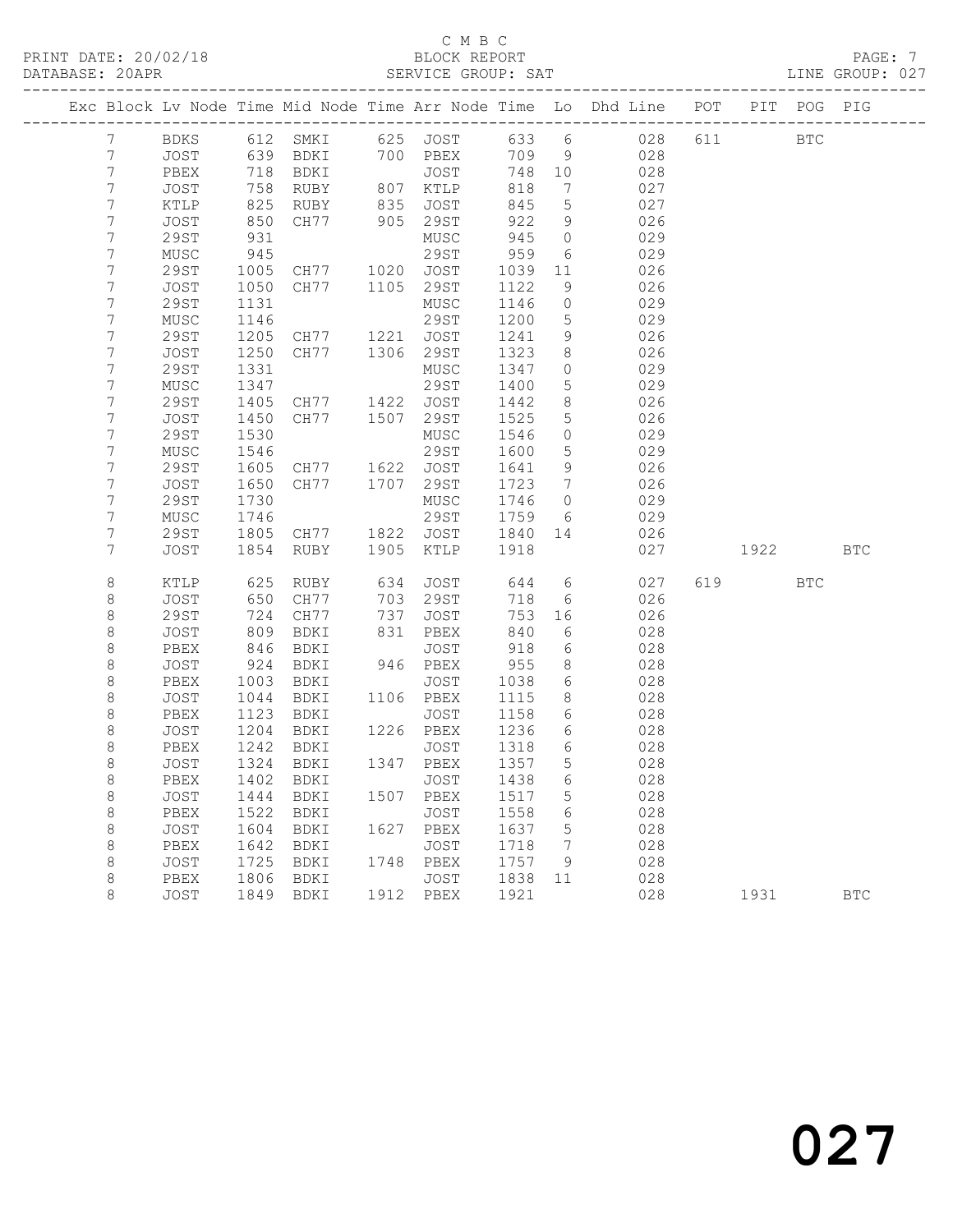### C M B C<br>BLOCK REPORT SERVICE GROUP: SAT

|  |                 |                |      |          |      |                   |        |                   | Exc Block Lv Node Time Mid Node Time Arr Node Time Lo Dhd Line POT |     |      | PIT POG PIG |            |
|--|-----------------|----------------|------|----------|------|-------------------|--------|-------------------|--------------------------------------------------------------------|-----|------|-------------|------------|
|  | $\mathsf 9$     | JOST           |      | 638 RUBY |      | 646 KTLP          | 656 10 |                   | 027                                                                | 627 |      | <b>BTC</b>  |            |
|  | 9               | KTLP           | 706  | RUBY     |      | 715 JOST          | 725    | 14                | 027                                                                |     |      |             |            |
|  | $\mathsf 9$     | JOST           | 739  | BDKI     |      | 800 PBEX          | 809    | $\overline{7}$    | 028                                                                |     |      |             |            |
|  | 9               | PBEX           | 816  | BDKI     |      | JOST              | 848    | 10                | 028                                                                |     |      |             |            |
|  | 9               | JOST           | 858  | RUBY     | 908  | KTLP              | 919    | 5                 | 027                                                                |     |      |             |            |
|  | 9               | KTLP           | 924  | RUBY     | 935  | JOST              | 947    | 11                | 027                                                                |     |      |             |            |
|  | $\mathsf 9$     | JOST           | 958  | RUBY     | 1009 | KTLP              | 1020   | 6                 | 027                                                                |     |      |             |            |
|  | 9               | KTLP           | 1026 | RUBY     | 1037 | JOST              | 1050   | 8                 | 027                                                                |     |      |             |            |
|  | 9               | JOST           | 1058 | RUBY     | 1109 | KTLP              | 1120   | 8                 | 027                                                                |     |      |             |            |
|  | 9               | KTLP           | 1128 | RUBY     | 1139 | JOST              | 1152   | 6                 | 027                                                                |     |      |             |            |
|  | $\mathsf 9$     | JOST           | 1158 | RUBY     | 1209 | KTLP              | 1221   | $7\phantom{.0}$   | 027                                                                |     |      |             |            |
|  | 9               | KTLP           | 1228 | RUBY     | 1239 | JOST              | 1252   | 6                 | 027                                                                |     |      |             |            |
|  | 9               | JOST           | 1258 | RUBY     | 1310 | KTLP              | 1322   | 6                 | 027                                                                |     |      |             |            |
|  | 9               | KTLP           | 1328 | RUBY     | 1339 | JOST              | 1352   | 6                 | 027                                                                |     |      |             |            |
|  | $\mathsf 9$     | JOST           | 1358 | RUBY     | 1411 | KTLP              | 1423   | $5\phantom{.0}$   | 027                                                                |     |      |             |            |
|  | 9               | KTLP           | 1428 | RUBY     | 1439 | JOST              | 1452   | 6                 | 027                                                                |     |      |             |            |
|  | 9               | JOST           | 1458 | RUBY     | 1511 | KTLP              | 1523   | 5                 | 027                                                                |     |      |             |            |
|  | 9               | KTLP           | 1528 | RUBY     | 1539 | JOST              | 1552   | 6                 | 027                                                                |     |      |             |            |
|  | $\mathsf 9$     | JOST           | 1558 | RUBY     | 1611 | KTLP              | 1623   | 5                 | 027                                                                |     |      |             |            |
|  | 9               | KTLP           | 1628 | RUBY     | 1639 | JOST              | 1652   | 6                 | 027                                                                |     |      |             |            |
|  | 9               | JOST           | 1658 | RUBY     | 1709 | KTLP              | 1722   | 6                 | 027                                                                |     |      |             |            |
|  | 9               | KTLP           | 1728 | RUBY     | 1739 | JOST              | 1752   | 6                 | 027                                                                |     |      |             |            |
|  | 9               | JOST           | 1758 | RUBY     | 1809 | KTLP              | 1822   | 6                 | 027                                                                |     |      |             |            |
|  | $\mathsf 9$     | KTLP           | 1828 | RUBY     | 1838 | JOST              | 1851   | 12                | 027                                                                |     |      |             |            |
|  | 9               | <b>JOST</b>    | 1903 | CH77     | 1920 | 29ST              | 1936   | 13                | 026                                                                |     |      |             |            |
|  | 9               | <b>29ST</b>    | 1949 |          |      | MUSC              | 2005   | $\overline{0}$    | 029                                                                |     |      |             |            |
|  | 9               | MUSC           | 2005 |          |      | 29ST              | 2017   | $\overline{7}$    | 029                                                                |     |      |             |            |
|  | $\mathsf 9$     | <b>29ST</b>    | 2024 | CH77     | 2039 | JOST              | 2056   | 15                | 026                                                                |     |      |             |            |
|  | 9               | JOST           | 2111 | BDKI     | 2133 | PBEX              | 2141   | $7\phantom{.0}\,$ | 028                                                                |     |      |             |            |
|  | 9               | PBEX           | 2148 | BDKI     |      | JOST              | 2219   |                   | 028                                                                |     | 2227 |             | <b>BTC</b> |
|  | 10              | 29ST           | 644  | CH77     | 657  | JOST              | 713    | $5\phantom{.0}$   | 026                                                                | 630 |      | BTC         |            |
|  | 10              | JOST           | 718  | RUBY     | 726  | KTLP              | 736    | 8                 | 027                                                                |     |      |             |            |
|  | 10              | KTLP           | 744  | RUBY     | 754  | JOST              | 805    | 6                 | 027                                                                |     |      |             |            |
|  | 10              | JOST           | 811  | CH77     | 826  | 29ST              | 843    | 22                | 026                                                                |     |      |             |            |
|  | 10              | 29ST           | 905  | CH77     | 920  | JOST              | 939    | 11                | 026                                                                |     |      |             |            |
|  | 10              | JOST           | 950  | CH77     | 1005 | 29ST              | 1022   | 9                 | 026                                                                |     |      |             |            |
|  | 10              | 29ST           | 1031 |          |      | MUSC              | 1045   | $\overline{0}$    | 029                                                                |     |      |             |            |
|  | 10              | MUSC           | 1045 |          |      | 29ST              | 1059   | 6                 | 029                                                                |     |      |             |            |
|  | 10 <sub>1</sub> | 29ST 1105 CH77 |      |          |      | 1120 JOST 1139 11 |        |                   | 026                                                                |     |      |             |            |
|  | 10              | JOST           | 1150 | CH77     | 1206 | 29ST              | 1223   | 9                 | 026                                                                |     |      |             |            |
|  | 10              | 29ST           | 1232 |          |      | MUSC              | 1247   | 0                 | 029                                                                |     |      |             |            |
|  | 10              | ${\tt MUSC}$   | 1247 |          |      | 29ST              | 1300   | 5                 | 029                                                                |     |      |             |            |
|  | 10              | <b>29ST</b>    | 1305 | CH77     | 1321 | JOST              | 1341   | 9                 | 026                                                                |     |      |             |            |
|  | 10              | JOST           | 1350 | CH77     | 1407 | 29ST              | 1425   | 5                 | 026                                                                |     |      |             |            |
|  | 10              | 29ST           | 1430 |          |      | MUSC              | 1446   | 0                 | 029                                                                |     |      |             |            |
|  | 10              | ${\tt MUSC}$   | 1446 |          |      | 29ST              | 1500   | 5                 | 029                                                                |     |      |             |            |
|  | 10              | <b>29ST</b>    | 1505 | CH77     | 1522 | <b>JOST</b>       | 1541   | 9                 | 026                                                                |     |      |             |            |
|  | 10              | JOST           | 1550 | CH77     | 1607 | <b>29ST</b>       | 1625   | 6                 | 026                                                                |     |      |             |            |
|  | 10              | 29ST           | 1631 |          |      | MUSC              | 1647   | 0                 | 029                                                                |     |      |             |            |
|  | 10              | MUSC           | 1647 |          |      | 29ST              | 1700   | 5                 | 029                                                                |     |      |             |            |
|  | 10              | <b>29ST</b>    | 1705 | CH77     | 1722 | <b>JOST</b>       | 1741   | 9                 | 026                                                                |     |      |             |            |
|  | 10              | JOST           | 1750 | CH77     | 1807 | 29ST              | 1823   | 26                | 026                                                                |     |      |             |            |
|  | 10              | <b>29ST</b>    | 1849 |          |      | MUSC              | 1905   | $\overline{0}$    | 029                                                                |     |      |             |            |
|  | 10              | MUSC           | 1905 |          |      | 29ST              | 1917   | 7                 | 029                                                                |     |      |             |            |
|  | 10              | <b>29ST</b>    | 1924 | CH77     | 1939 | JOST              | 1956   | 15                | 026                                                                |     |      |             |            |
|  | 10              | JOST           | 2011 | BDKI     | 2033 | PBEX              | 2041   | 7                 | 028                                                                |     |      |             |            |
|  |                 |                |      |          |      |                   |        |                   |                                                                    |     |      |             |            |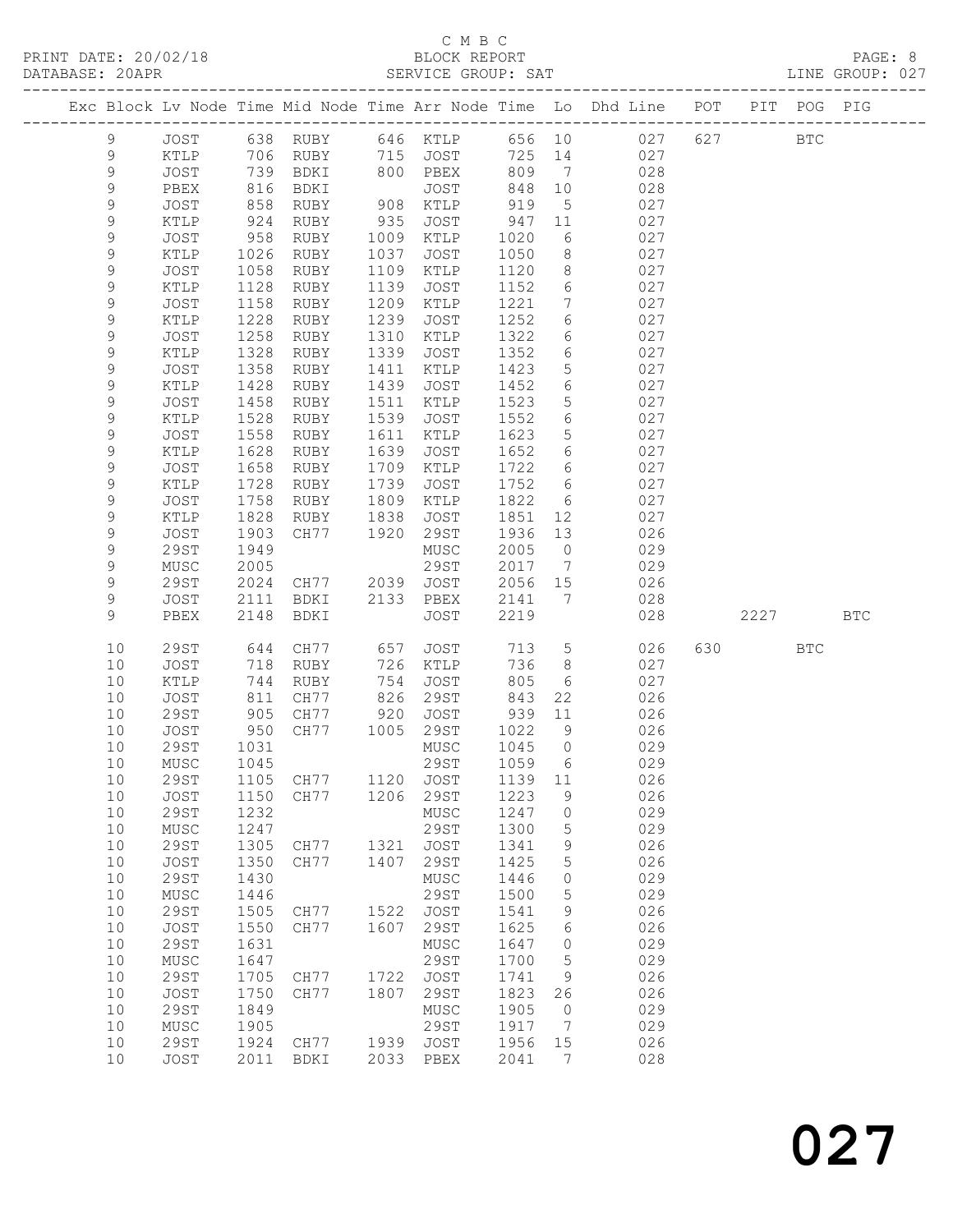### C M B C<br>BLOCK REPORT SERVICE GROUP: SAT

|      |    |             |      |                |                                         |                   |                   |                              | Exc Block Lv Node Time Mid Node Time Arr Node Time Lo Dhd Line POT        |          | PIT POG PIG |            |
|------|----|-------------|------|----------------|-----------------------------------------|-------------------|-------------------|------------------------------|---------------------------------------------------------------------------|----------|-------------|------------|
|      | 10 |             |      |                |                                         |                   |                   |                              |                                                                           |          |             |            |
| 10   |    |             |      |                |                                         |                   |                   |                              | PBEX 2048 BDKI JOST 2119 11 028<br>JOST 2130 CH77 2147 29ST 2200 026 2210 |          |             | <b>BTC</b> |
|      |    |             |      |                |                                         |                   |                   |                              |                                                                           |          |             |            |
| 11   |    | <b>29ST</b> | 805  | CH77           |                                         | 818 JOST 834      |                   |                              | 5 026                                                                     | 751      | <b>BTC</b>  |            |
| 11   |    | JOST        | 839  | BDKI           |                                         | 901 PBEX          | 910               | 16                           | 028                                                                       |          |             |            |
| 11   |    | PBEX        | 926  | BDKI           |                                         | JOST              | 958               | 6                            | 028                                                                       |          |             |            |
| 11   |    | JOST        | 1004 | BDKI           |                                         | $1026$ PBEX       | 1035              | 8                            | 028                                                                       |          |             |            |
| 11   |    | PBEX        | 1043 | BDKI           |                                         | JOST              | 1118              | $6\overline{6}$              | 028                                                                       |          |             |            |
| 11   |    | JOST        | 1124 | BDKI           |                                         | 1146 PBEX         | 1155              | $7\overline{ }$              | 028                                                                       |          |             |            |
| 11   |    | PBEX        | 1202 | BDKI           |                                         | JOST              | $\frac{1}{1238}$  | 6                            | 028                                                                       |          |             |            |
| 11   |    | JOST        | 1244 | BDKI           |                                         | 1306 PBEX         | 1316              | $6\overline{6}$              | 028                                                                       |          |             |            |
| 11   |    | PBEX        | 1322 | BDKI           |                                         | JOST              |                   | $6\overline{6}$              | 028                                                                       |          |             |            |
| 11   |    | JOST        | 1404 | BDKI           | $\begin{array}{c}\n0 \\ 0\n\end{array}$ | 1427 PBEX         | $1350$<br>$1437$  | $5\overline{)}$              | 028                                                                       |          |             |            |
| 11   |    | PBEX        | 1442 | BDKI           |                                         | JOST              | 1518              | 6                            | 028                                                                       |          |             |            |
| 11   |    | JOST        | 1524 | BDKI           |                                         | 1547 PBEX         | 1557              | 5 <sup>5</sup>               | 028                                                                       |          |             |            |
| 11   |    | PBEX        | 1602 | BDKI           |                                         | JOST              | 1638              | 6                            | 028                                                                       |          |             |            |
| 11   |    | JOST        | 1644 | BDKI           |                                         | 1707 PBEX         | 1716              | $6\overline{6}$              | 028                                                                       |          |             |            |
| 11   |    | PBEX        |      | 1722 BDKI      |                                         | JOST              | 1758              | 9                            | 028                                                                       |          |             |            |
| 11   |    | JOST        |      | 1807 BDKI      |                                         | 1830 PBEX         | 1839              | $7\phantom{.0}\phantom{.0}7$ | 028                                                                       |          |             |            |
| 11   |    | PBEX        | 1846 | BDKI           |                                         | JOST<br>1947 29ST | 1918              | 12                           | 028                                                                       |          |             |            |
| 11   |    | JOST        | 1930 | CH77           |                                         |                   | 2001              | 18                           | 026                                                                       |          |             |            |
| 11   |    | 29ST        | 2019 |                |                                         | MUSC              | 2034              | $\overline{0}$               | 029                                                                       |          |             |            |
| 11   |    | MUSC        | 2034 |                |                                         | 29ST              | 2046 8<br>2125 16 |                              | $029$<br>$026$                                                            |          |             |            |
|      | 11 | 29ST        | 2054 | CH77 2108 JOST |                                         |                   |                   |                              |                                                                           |          |             |            |
| 11   |    | JOST        | 2141 | BDKI           |                                         | 2203 PBEX         | 2211              | $7\phantom{.0}\phantom{.0}7$ | 028                                                                       |          |             |            |
|      | 11 | PBEX        | 2218 | BDKI           |                                         | JOST              | 2249              |                              | 028                                                                       | 2257     |             | <b>BTC</b> |
|      |    |             |      |                |                                         |                   |                   |                              |                                                                           |          |             |            |
| 12   |    | PBEX        | 906  | BDKI           |                                         | JOST              | 938               | 6                            | 028                                                                       | 854      | <b>BTC</b>  |            |
| 12   |    | <b>JOST</b> |      | 944 BDKI       |                                         | 1006 PBEX         | 1015              | 8 <sup>8</sup>               | 028                                                                       |          |             |            |
| 12   |    | PBEX        | 1023 | BDKI           |                                         | JOST              | 1058              | 6                            | 028                                                                       |          |             |            |
| 12   |    | JOST        | 1104 | BDKI           |                                         | 1126 PBEX         | 1135              | 8                            | 028                                                                       |          |             |            |
| 12   |    | PBEX        | 1143 | BDKI           |                                         | JOST              | 1218              | 6                            | 028                                                                       |          |             |            |
| 12   |    | JOST        |      | 1224 BDKI      |                                         | 1246 PBEX         | 1256              | $6\overline{6}$              | 028                                                                       |          |             |            |
| 12   |    | PBEX        | 1302 | BDKI           |                                         | JOST              | 1338              | 6                            | 028                                                                       |          |             |            |
| 12   |    | JOST        | 1344 | BDKI           |                                         | 1407 PBEX         | 1417              | $5\overline{)}$              | 028                                                                       |          |             |            |
| 12   |    | PBEX        | 1422 | BDKI           |                                         | JOST              | 1458              | 6                            | 028                                                                       |          |             |            |
| 12   |    | JOST        | 1504 | BDKI           |                                         | 1527 PBEX         | 1537              | 5 <sup>5</sup>               | 028                                                                       |          |             |            |
| 12   |    | PBEX        | 1542 | BDKI           |                                         | JOST              | 1618              | 6                            | 028                                                                       |          |             |            |
| $12$ |    | JOST        | 1624 | BDKI           |                                         | 1647 PBEX         | 1656              | 6                            | 028                                                                       |          |             |            |
| 12   |    | PBEX        | 1702 | BDKI           |                                         | JOST<br>1809 PBEX | 1738<br>1818      | 8 <sup>8</sup>               | 028                                                                       |          |             |            |
| 12   |    | JOST        |      | 1746 BDKI      |                                         |                   |                   | 8                            | 028                                                                       |          |             |            |
| 12   |    | PBEX        |      | 1826 BDKI      |                                         | JOST              | 1858              |                              | 028                                                                       | 1908 BTC |             |            |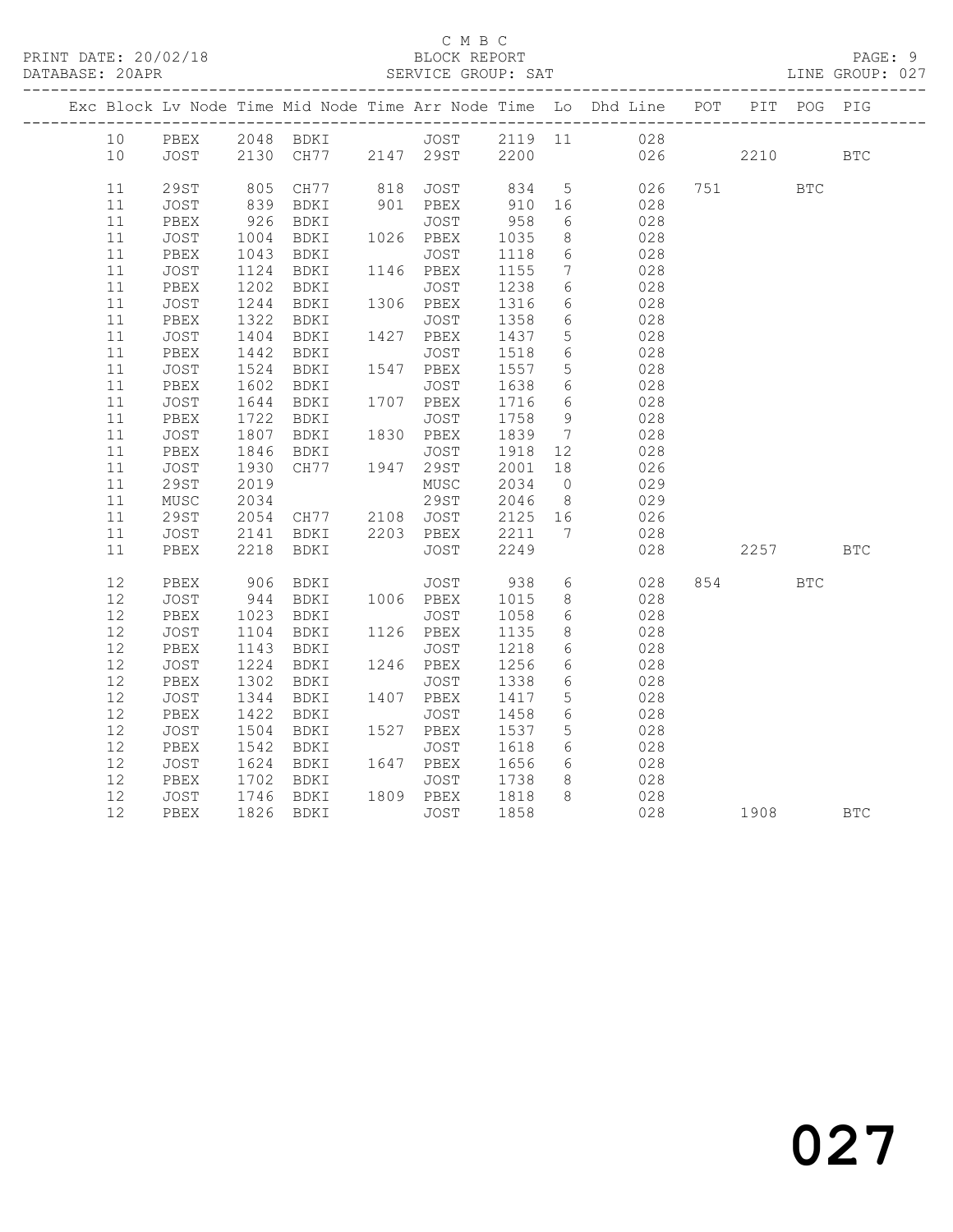### C M B C<br>BLOCK REPORT

PAGE: 10<br>LINE GROUP: 027

|  |    |             |      |                     |      |             |      |                 | Exc Block Lv Node Time Mid Node Time Arr Node Time Lo Dhd Line POT PIT POG PIG |      |            |            |
|--|----|-------------|------|---------------------|------|-------------|------|-----------------|--------------------------------------------------------------------------------|------|------------|------------|
|  | 13 | JOST        |      |                     |      |             |      |                 | 910 CH77 925 29ST 942 9 026 859                                                |      | <b>BTC</b> |            |
|  | 13 | 29ST        | 951  |                     |      | MUSC 1005   |      | $\overline{0}$  | 029                                                                            |      |            |            |
|  | 13 | MUSC        | 1005 |                     |      | 29ST        | 1019 | 6               | 029                                                                            |      |            |            |
|  | 13 | 29ST        | 1025 | CH77 1040 JOST      |      |             | 1059 | 11              | 026                                                                            |      |            |            |
|  | 13 | <b>JOST</b> | 1110 | CH77 1126 29ST      |      |             | 1143 | 8               | 026                                                                            |      |            |            |
|  | 13 | 29ST        | 1151 |                     |      | MUSC        | 1206 | $\circ$         | 029                                                                            |      |            |            |
|  | 13 | MUSC        | 1206 |                     |      | 29ST        | 1220 | 5               | 029                                                                            |      |            |            |
|  | 13 | 29ST        | 1225 | CH77 1241           |      | <b>JOST</b> | 1301 | 9               | 026                                                                            |      |            |            |
|  | 13 | <b>JOST</b> | 1310 | CH77                | 1327 | 29ST        | 1345 | 6               | 026                                                                            |      |            |            |
|  | 13 | 29ST        | 1351 |                     |      | MUSC        | 1407 | 0               | 029                                                                            |      |            |            |
|  | 13 | MUSC        | 1407 |                     |      | 29ST        | 1420 | 5               | 029                                                                            |      |            |            |
|  | 13 | 29ST        | 1425 | CH77 1442           |      | <b>JOST</b> | 1502 | 8               | 026                                                                            |      |            |            |
|  | 13 | <b>JOST</b> | 1510 | CH77                | 1527 | 29ST        | 1545 | 5               | 026                                                                            |      |            |            |
|  | 13 | 29ST        | 1550 |                     |      | MUSC        | 1606 | $\circ$         | 029                                                                            |      |            |            |
|  | 13 | MUSC        | 1606 |                     |      | 29ST        | 1620 | 5               | 029                                                                            |      |            |            |
|  | 13 | 29ST        | 1625 | CH77 1642           |      | JOST        | 1701 | 9               | 026                                                                            |      |            |            |
|  | 13 | <b>JOST</b> | 1710 | CH77                | 1727 | 29ST        | 1743 | 6               | 026                                                                            |      |            |            |
|  | 13 | 29ST        | 1749 |                     |      | MUSC        | 1805 | $\Omega$        | 029                                                                            |      |            |            |
|  | 13 | MUSC        | 1805 |                     |      | 29ST        | 1818 | $7\overline{ }$ | 029                                                                            |      |            |            |
|  | 13 | 29ST        | 1825 | CH77 1842           |      | JOST        | 1900 | 12              | 026                                                                            |      |            |            |
|  | 13 | <b>JOST</b> | 1912 | BDKI                | 1935 | PBEX        | 1943 | $5^{\circ}$     | 028                                                                            |      |            |            |
|  | 13 | PBEX        | 1948 | BDKI                |      | JOST        | 2019 | 11              | 028                                                                            |      |            |            |
|  | 13 | JOST        | 2030 | CH77 2047           |      | 29ST        | 2101 | 18              | 026                                                                            |      |            |            |
|  | 13 | 29ST        | 2119 |                     |      | MUSC        | 2133 | $\overline{0}$  | 029                                                                            |      |            |            |
|  | 13 | MUSC        | 2133 |                     |      | 29ST        | 2145 | 11              | 029                                                                            |      |            |            |
|  | 13 | 29ST        | 2156 |                     |      | MUSC        | 2210 | $\overline{0}$  | 029                                                                            |      |            |            |
|  | 13 | MUSC        | 2210 |                     |      | 29ST        | 2221 | 9               | 029                                                                            |      |            |            |
|  | 13 | 29ST        | 2230 | CH77 2244           |      | JOST        | 2259 | 14              | 026                                                                            |      |            |            |
|  | 13 | JOST        | 2313 | BDKI                | 2335 | PBEX        | 2343 | $5\phantom{.0}$ | 028                                                                            |      |            |            |
|  | 13 | PBEX        | 2348 | BDKI                |      | <b>JOST</b> | 2417 | 6               | 028                                                                            |      |            |            |
|  | 13 | <b>JOST</b> | 2423 | CH77                | 2438 | 29ST        | 2450 | 5               | 026                                                                            |      |            |            |
|  | 13 | 29ST        | 2455 |                     |      | MUSC        | 2508 | $\circ$         | 029                                                                            |      |            |            |
|  | 13 | MUSC        | 2508 |                     |      | 29ST        | 2519 | $7\phantom{.0}$ | 029                                                                            |      |            |            |
|  | 13 | 29ST        |      | 2526 CH77 2539 JOST |      |             | 2553 |                 | 026                                                                            | 2601 |            | <b>BTC</b> |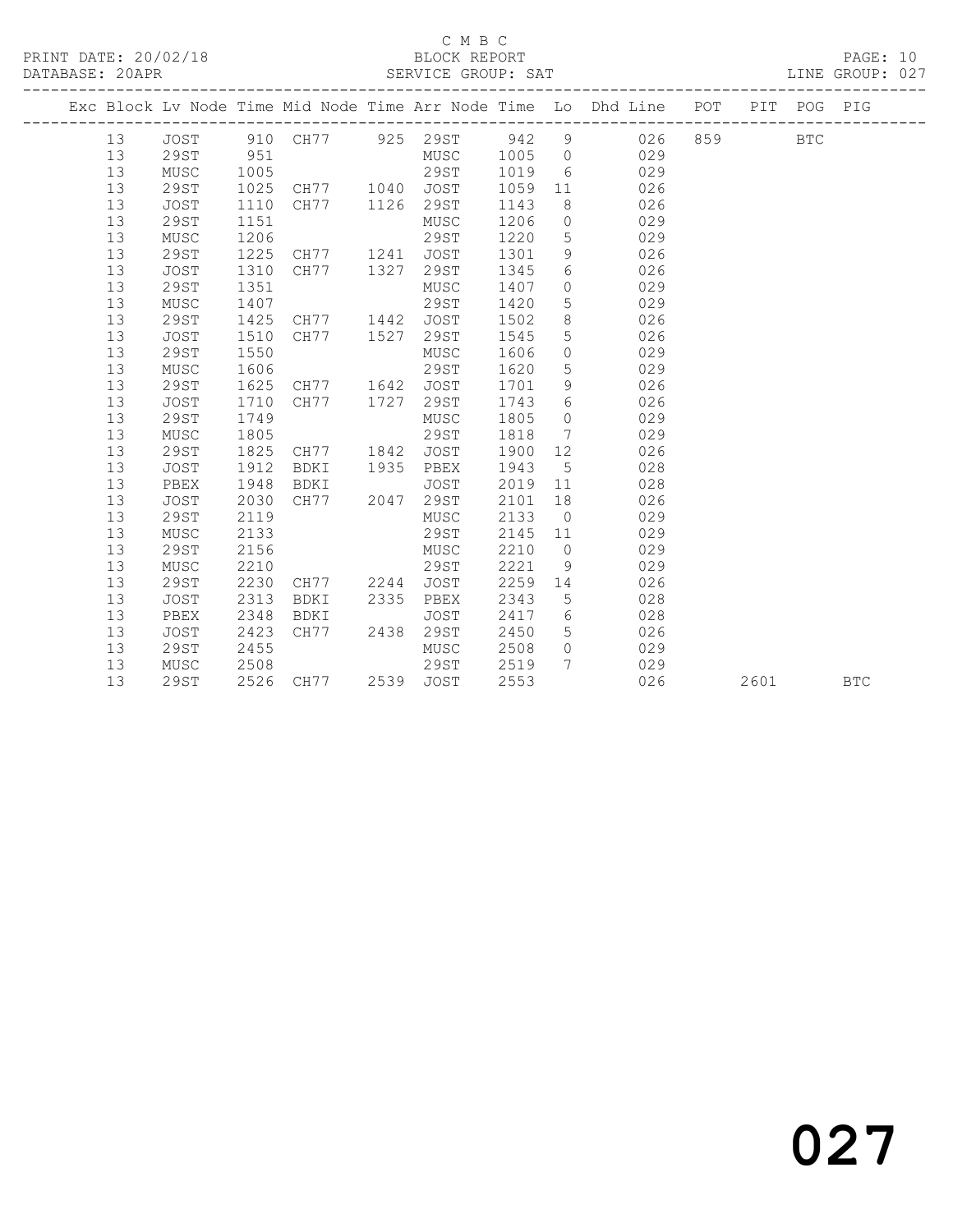|                                                                                  |                                                                                                                                   |                                                                      | C M B C<br>PRINT DATE: 20/02/18 BLOCK REPORT PAGE: 11<br>DATABASE: 20APR SERVICE GROUP: SAT LINE GROUP: 099                                                                                                                                                                                                                                                                                                     |                                                                                                                                                                                                                                                                                                                                         |      |                     |     |  |      |            |  |
|----------------------------------------------------------------------------------|-----------------------------------------------------------------------------------------------------------------------------------|----------------------------------------------------------------------|-----------------------------------------------------------------------------------------------------------------------------------------------------------------------------------------------------------------------------------------------------------------------------------------------------------------------------------------------------------------------------------------------------------------|-----------------------------------------------------------------------------------------------------------------------------------------------------------------------------------------------------------------------------------------------------------------------------------------------------------------------------------------|------|---------------------|-----|--|------|------------|--|
|                                                                                  |                                                                                                                                   |                                                                      |                                                                                                                                                                                                                                                                                                                                                                                                                 |                                                                                                                                                                                                                                                                                                                                         |      |                     |     |  |      |            |  |
|                                                                                  |                                                                                                                                   |                                                                      | Exc Block Lv Node Time Mid Node Time Arr Node Time Lo Dhd Line POT PIT POG PIG                                                                                                                                                                                                                                                                                                                                  |                                                                                                                                                                                                                                                                                                                                         |      |                     |     |  |      |            |  |
| 31<br>31<br>31<br>31<br>31<br>31<br>31<br>31<br>31<br>31<br>31<br>31<br>31       | GRVT 805<br>ULP<br>GRVT 1056<br>ULP 1145<br>GRVT<br>ULP<br>GRVT<br>ULP                                                            | 1011<br>1324<br>1419<br>1510                                         | 31 LB-W 533 BYCA 547 ULP 606 8 099 530 BTC<br>ULP 614 BYCA 633 GRVT 642 11 099<br>GRVT 653 BYCA 703 ULP 722 7 099<br>ULP 729 BYCA 749 GRVT 758 7 099<br>GRVT 805 BYCA 817 ULP 839 6 099<br>ULP 845 BYCA 907 GRVT 918 5 099<br>GRVT 923 BYCA 937 ULP 1001 10 099<br>BYCA 1036 GRVT 1049 7 099<br>BYCA 1110 ULP 1135 10 099<br>BYCA 1212 GRVT 1227 8 099<br>1145 BYCA<br>1235 BYCA<br><b>BYCA</b><br>BYCA<br>BYCA | 1212 GKV1 1227 6<br>1251 ULP 1318 6 099<br>1355 GRVT 1411 8 099<br>1435 ULP 1505 5 099<br>1540 GRVT 1556 7 099                                                                                                                                                                                                                          |      |                     |     |  |      |            |  |
| 31<br>31<br>31<br>31<br>31<br>31<br>31<br>31<br>31<br>31<br>31<br>31<br>31<br>31 | GRVT<br>ULP 1654 BYCA<br>GRVT 1747 BYCA<br><b>ULP</b><br>GRVT<br>ULP<br>GRVT<br>ULP<br>GRVT<br>ULP<br>GRVT<br>ULP<br>GRVT<br>ULP1 | 1603<br>1839<br>1925<br>2015<br>2059<br>2311<br>2351<br>2431<br>2603 | BYCA<br><b>BYCA</b><br>BYCA<br>BYCA<br>BYCA<br>2141 BICA<br>2229 BYCA<br><b>BYCA</b><br>BYCA<br><b>BYCA</b><br>2518 BYCA<br>GRBY 2622                                                                                                                                                                                                                                                                           | 1619 ULP 1646 8 099<br>1722 GRVT 1738 9 099<br>1802 ULP 1829 10 099<br>1904 GRVT 1920 5 099<br>1938 ULP 2004 11 099<br>2037 GRVT 2051 8 099<br>2111 ULP 2136<br>2203 GRVT 2216 13 099<br>2240 ULP 2304 7 099<br>2332 GRVT 2345 6 099<br>2402 ULP 2426 5 099<br>2452 GRVT 2505 13 099<br>2529 ULP 2553 9 1 099<br>SERO 2633<br>ULP1 2716 |      | 5 099<br>$16$ $N17$ |     |  |      |            |  |
| 31                                                                               | SERO                                                                                                                              | 2649                                                                 | <b>BYGR</b>                                                                                                                                                                                                                                                                                                                                                                                                     | 2656 ULP1                                                                                                                                                                                                                                                                                                                               | 2716 |                     | N17 |  | 2751 | <b>BTC</b> |  |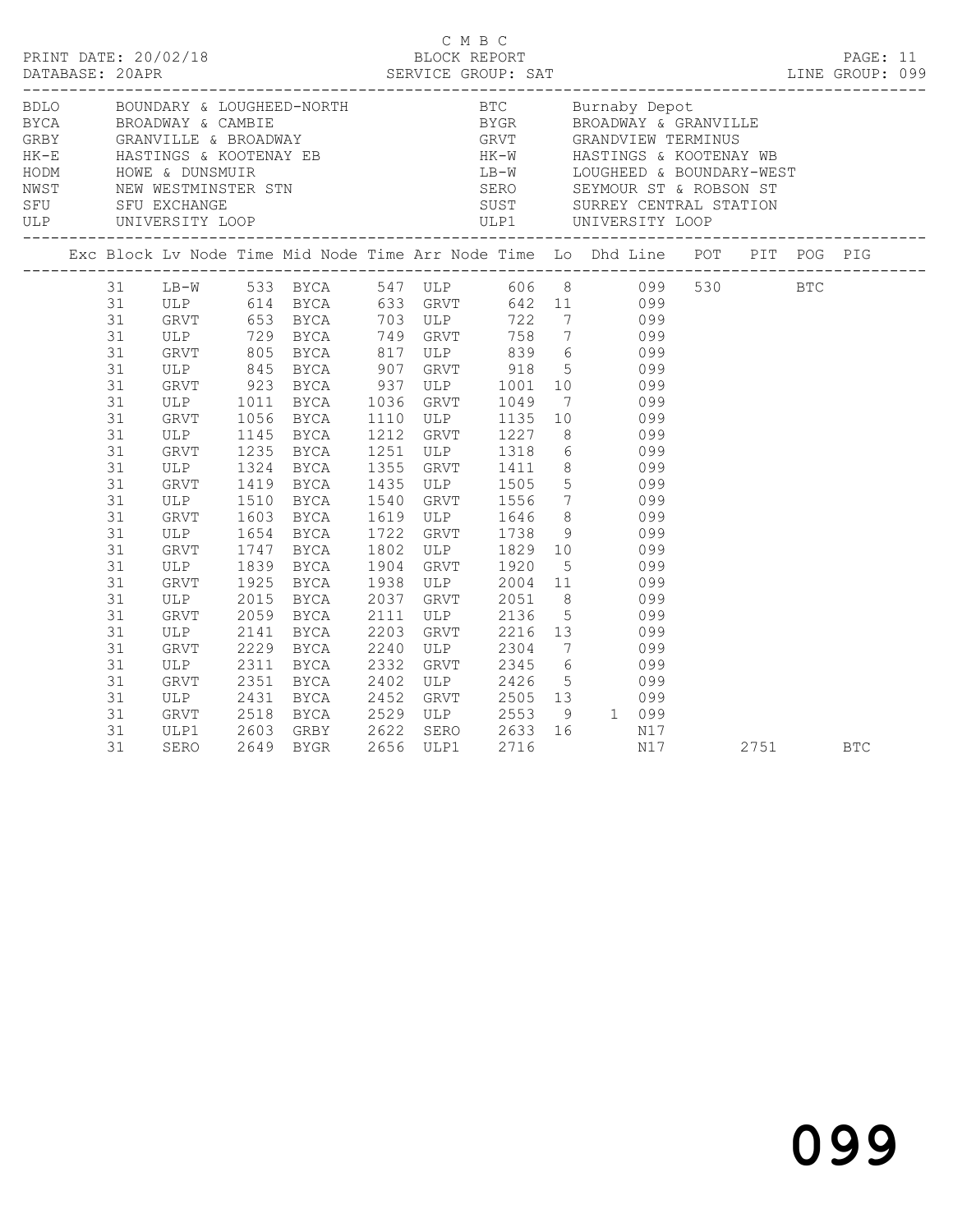## C M B C

| DATABASE: 20APR                                                                |        |      |             |      | SERVICE GROUP: SAT |      |                 |              |     |     |      |            | LINE GROUP: 099 |  |
|--------------------------------------------------------------------------------|--------|------|-------------|------|--------------------|------|-----------------|--------------|-----|-----|------|------------|-----------------|--|
| Exc Block Lv Node Time Mid Node Time Arr Node Time Lo Dhd Line POT PIT POG PIG |        |      |             |      |                    |      |                 |              |     |     |      |            |                 |  |
| 32                                                                             | $LB-W$ |      | 548 BYCA    |      | 602 ULP            | 621  | 8               |              | 099 | 545 |      | <b>BTC</b> |                 |  |
| 32                                                                             | ULP    | 629  | BYCA        | 648  | GRVT               | 657  | 6               |              | 099 |     |      |            |                 |  |
| 32                                                                             | GRVT   | 703  | <b>BYCA</b> | 714  | ULP                | 734  | 6               |              | 099 |     |      |            |                 |  |
| 32                                                                             | ULP    | 740  | BYCA        | 800  | GRVT               | 809  | 8               |              | 099 |     |      |            |                 |  |
| 32                                                                             | GRVT   | 817  | <b>BYCA</b> | 829  | ULP                | 851  | 8               |              | 099 |     |      |            |                 |  |
| 32                                                                             | ULP    | 859  | BYCA        | 921  | GRVT               | 932  | $7\phantom{.0}$ |              | 099 |     |      |            |                 |  |
| 32                                                                             | GRVT   | 939  | BYCA        | 953  | ULP                | 1017 | 10              |              | 099 |     |      |            |                 |  |
| 32                                                                             | ULP    | 1027 | BYCA        | 1052 | GRVT               | 1105 | 8               |              | 099 |     |      |            |                 |  |
| 32                                                                             | GRVT   | 1113 | BYCA        | 1128 | ULP                | 1154 | 8               |              | 099 |     |      |            |                 |  |
| 32                                                                             | ULP    | 1202 | <b>BYCA</b> | 1230 | GRVT               | 1246 | 5               |              | 099 |     |      |            |                 |  |
| 32                                                                             | GRVT   | 1251 | BYCA        | 1307 | ULP                | 1334 | 7               |              | 099 |     |      |            |                 |  |
| 32                                                                             | ULP    | 1341 | <b>BYCA</b> | 1412 | <b>GRVT</b>        | 1428 | 7               |              | 099 |     |      |            |                 |  |
| 32                                                                             | GRVT   | 1435 | <b>BYCA</b> | 1451 | ULP                | 1521 | 5               |              | 099 |     |      |            |                 |  |
| 32                                                                             | ULP    | 1526 | BYCA        | 1556 | GRVT               | 1612 | 8               |              | 099 |     |      |            |                 |  |
| 32                                                                             | GRVT   | 1620 | <b>BYCA</b> | 1636 | ULP                | 1703 | 8               |              | 099 |     |      |            |                 |  |
| 32                                                                             | ULP    | 1711 | <b>BYCA</b> | 1739 | GRVT               | 1755 | 9               |              | 099 |     |      |            |                 |  |
| 32                                                                             | GRVT   | 1804 | <b>BYCA</b> | 1818 | ULP                | 1845 | 11              |              | 099 |     |      |            |                 |  |
| 32                                                                             | ULP    | 1856 | BYCA        | 1921 | GRVT               | 1937 | 6               |              | 099 |     |      |            |                 |  |
| 32                                                                             | GRVT   | 1943 | BYCA        | 1956 | ULP                | 2022 | 11              |              | 099 |     |      |            |                 |  |
| 32                                                                             | ULP    | 2033 | <b>BYCA</b> | 2055 | GRVT               | 2109 | 10              |              | 099 |     |      |            |                 |  |
| 32                                                                             | GRVT   | 2119 | <b>BYCA</b> | 2131 | ULP                | 2156 | $5^{\circ}$     |              | 099 |     |      |            |                 |  |
| 32                                                                             | ULP    | 2201 | <b>BYCA</b> | 2223 | GRVT               | 2236 | 13              |              | 099 |     |      |            |                 |  |
| 32                                                                             | GRVT   | 2249 | <b>BYCA</b> | 2300 | ULP                | 2324 | 7               |              | 099 |     |      |            |                 |  |
| 32                                                                             | ULP    | 2331 | <b>BYCA</b> | 2352 | <b>GRVT</b>        | 2405 | 13              |              | 099 |     |      |            |                 |  |
| 32                                                                             | GRVT   | 2418 | <b>BYCA</b> | 2429 | ULP                | 2453 | 7               |              | 099 |     |      |            |                 |  |
| 32                                                                             | ULP    | 2500 | <b>BYCA</b> | 2521 | GRVT               | 2534 | 16              |              | 099 |     |      |            |                 |  |
| 32                                                                             | GRVT   | 2550 | <b>BYCA</b> | 2601 | ULP                | 2625 | 7               | $\mathbf{1}$ | 099 |     |      |            |                 |  |
| 32                                                                             | ULP1   | 2633 | GRBY        | 2652 | SERO               | 2703 | 6               |              | N17 |     |      |            |                 |  |
| 32                                                                             | SERO   | 2709 | BYGR        | 2716 | ULP1               | 2736 | 9               | 24           | N17 |     |      |            |                 |  |
| 32                                                                             | HODM   | 2809 | NWST        | 2911 | SUST               | 2931 |                 |              | N19 |     | 3001 |            | <b>BTC</b>      |  |
| 33                                                                             | $LB-W$ |      | 603 BYCA    |      | 617 ULP            | 636  | 8               |              | 099 | 600 |      | <b>BTC</b> |                 |  |

 33 ULP 644 BYCA 703 GRVT 712 11 099 33 GRVT 723 BYCA 734 ULP 754 6 099

 33 GRVT 1007 BYCA 1021 ULP 1046 9 099 33 ULP 1055 BYCA 1120 GRVT 1134 6 099

 33 ULP 1409 BYCA 1440 GRVT 1456 7 099 33 GRVT 1503 BYCA 1519 ULP 1549 5 099 33 ULP 1554 BYCA 1624 GRVT 1640 7 099 33 GRVT 1647 BYCA 1703 ULP 1730 8 099

 33 ULP 800 BYCA 822 GRVT 833 7 099 33 GRVT 840 BYCA 852 ULP 914 11 099 33 ULP 925 BYCA 948 GRVT 1000 7 099

 33 GRVT 1140 BYCA 1155 ULP 1221 8 099 33 ULP 1229 BYCA 1257 GRVT 1313 5 099 33 GRVT 1318 BYCA 1334 ULP 1403 6 099

33 ULP 1738 BYCA 1803 BDLO 1826 099 1829 BTC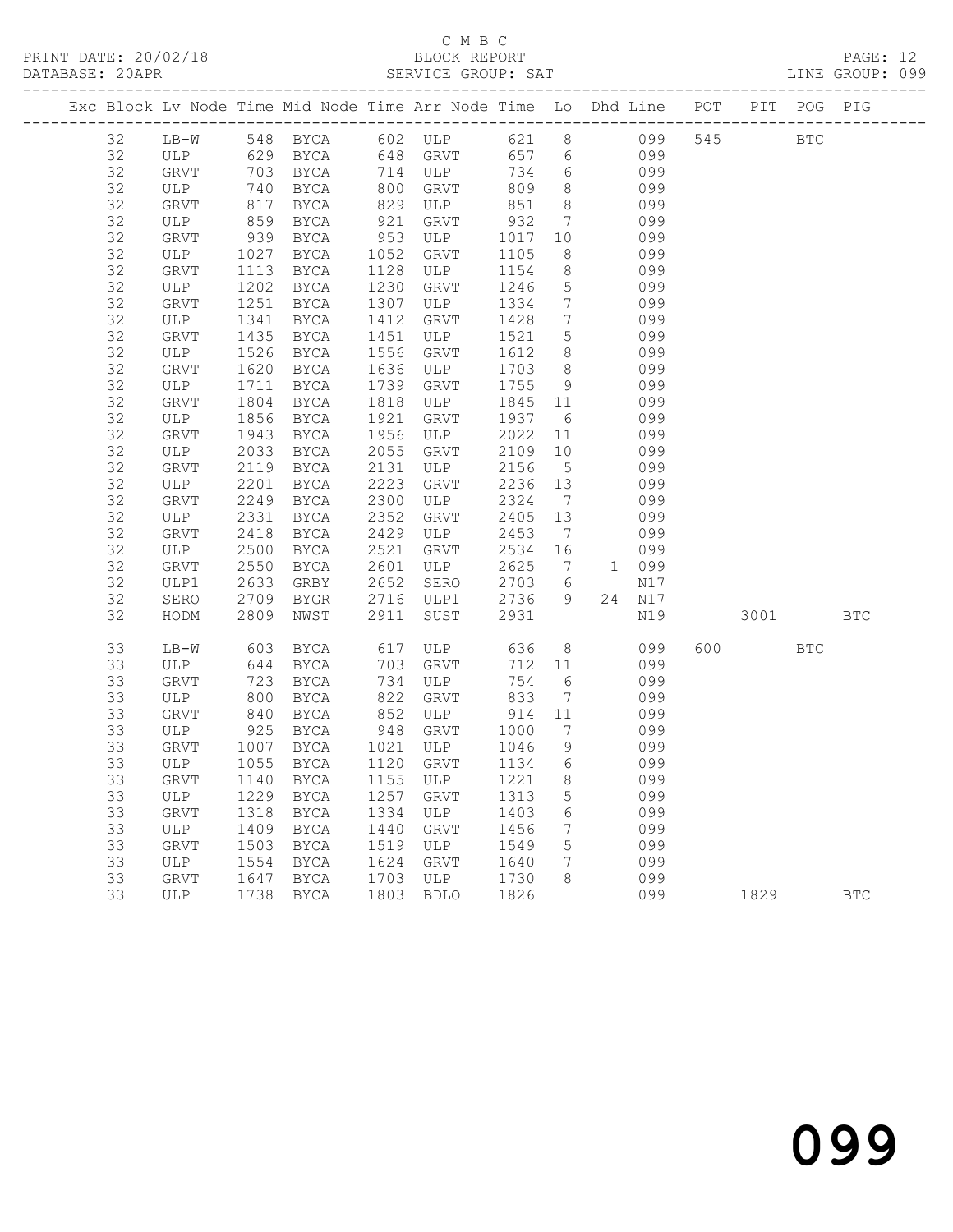### C M B C<br>BLOCK REPORT SERVICE GROUP: SAT

|          |             |              |                                                |              |             |              |                                   | Exc Block Lv Node Time Mid Node Time Arr Node Time Lo Dhd Line POT | PIT POG PIG |            |            |
|----------|-------------|--------------|------------------------------------------------|--------------|-------------|--------------|-----------------------------------|--------------------------------------------------------------------|-------------|------------|------------|
| 34       |             |              |                                                |              |             |              |                                   | LB-W 616 BYCA 630 ULP 649 6 099<br>ULP 655 BYCA 715 GRVT 724 8 099 | 613 BTC     |            |            |
| 34       |             |              |                                                |              |             |              |                                   |                                                                    |             |            |            |
| 34       | GRVT        | 732          | BYCA                                           |              | 743 ULP     |              |                                   | 803 7 099                                                          |             |            |            |
| 34       | ULP         | 810          | BYCA                                           | 832          | GRVT        | 843          | 8 <sup>8</sup>                    | 099                                                                |             |            |            |
| 34       | GRVT        | 851<br>937   | BYCA                                           | 903          | ULP         | 925          | 12                                | 099                                                                |             |            |            |
| 34       | ULP         |              | BYCA                                           | 1002         | GRVT        | 1014         | 9                                 | 099                                                                |             |            |            |
| 34       | GRVT        | 1023         | BYCA                                           | 1037         | ULP         | 1102         | 9                                 | 099                                                                |             |            |            |
| 34       | ULP         | 1111         | BYCA                                           | 1138         | GRVT        | 1153         | 9                                 | 099                                                                |             |            |            |
| 34       | GRVT        | 1202         | BYCA                                           | 1217         | ULP         | 1244         | $7\overline{ }$                   | 099                                                                |             |            |            |
| 34       | ULP         | 1251         | <b>BYCA</b>                                    | 1321         | GRVT        | 1337         | 9                                 | 099                                                                |             |            |            |
| 34       | GRVT        | 1346         | BYCA                                           | 1402         | ULP         | 1431         | $6\overline{6}$                   | 099                                                                |             |            |            |
| 34       | ULP         | 1437         | BYCA                                           | 1508         | GRVT        | 1524         | $6\overline{6}$                   | 099                                                                |             |            |            |
| 34       | GRVT        | 1530         | BYCA                                           | 1546         | ULP         | 1613         | 8 <sup>8</sup>                    | 099                                                                |             |            |            |
| 34       | ULP         | 1621         | BYCA                                           | 1650         | GRVT        | 1706         | 9                                 | 099                                                                |             |            |            |
| 34       | GRVT        | 1715         | <b>BYCA</b>                                    | 1730         | ULP         | 1757         | 9                                 | 099                                                                |             |            |            |
| 34       | ULP         | 1806         | BYCA                                           | 1831         | GRVT        | 1847         | $7\overline{ }$                   | 099                                                                |             |            |            |
| 34       | GRVT        | 1854         | BYCA                                           | 1908         | ULP<br>GRVT | 1935         | 11                                | 099                                                                |             |            |            |
| 34<br>34 | ULP         | 1946         | BYCA                                           | 2009<br>2041 |             | 2023<br>2106 | 6<br>9                            | 099<br>099                                                         |             |            |            |
| 34       | GRVT        | 2029<br>2115 | BYCA                                           | 2137         | ULP         | 2150         | 9                                 | 099                                                                |             |            |            |
| 34       | ULP<br>GRVT | 2159         | BYCA<br>BYCA                                   | 2210         | GRVT<br>ULP | 2234         |                                   |                                                                    |             |            |            |
| 34       | ULP         | 2241         | BYCA                                           | 2303         | GRVT        | 2316 13      |                                   | 7 099<br>099                                                       |             |            |            |
| 34       | GRVT        | 2329         | BYCA                                           | 2340         | ULP         | 2404         | $7\overline{ }$                   | 099                                                                |             |            |            |
| 34       | ULP         | 2411         | BYCA                                           | 2432         | <b>BDLO</b> | 2448         |                                   | 099                                                                | 2451        |            | <b>BTC</b> |
|          |             |              |                                                |              |             |              |                                   |                                                                    |             |            |            |
| 35       |             |              | LB-W 629 BYCA 643 ULP<br>ULP 707 BYCA 727 GRVT |              |             | 702          | $5\overline{)}$                   | 099                                                                | 626 30      | <b>BTC</b> |            |
| 35       |             |              |                                                |              |             | 736          | 5 <sup>5</sup>                    | 099                                                                |             |            |            |
| 35       | GRVT        | 741          | BYCA                                           | 752          | ULP         | 812          | $7\phantom{0}$                    | 099                                                                |             |            |            |
| 35       | ULP         | 819          | BYCA                                           | 841          | GRVT        | 852          | 9                                 | 099                                                                |             |            |            |
| 35       | GRVT        | 901<br>949   | BYCA                                           | 915          | ULP         | 939          | 10                                | 099                                                                |             |            |            |
| 35       | ULP         |              | BYCA                                           | 1014         | GRVT        | 1026         | 8 <sup>8</sup>                    | 099                                                                |             |            |            |
| 35       | GRVT        | 1034         | BYCA                                           | 1048         | ULP         | 1113         | 9                                 | 099                                                                |             |            |            |
| 35       | ULP         | 1122         | BYCA                                           | 1149         | GRVT        | 1204         | 9                                 | 099                                                                |             |            |            |
| 35       | GRVT        | 1213         | BYCA                                           | 1228         | ULP         | 1255         | $7\overline{ }$                   | 099                                                                |             |            |            |
| 35<br>35 | ULP         | 1302<br>1357 | BYCA                                           | 1333<br>1413 | GRVT        | 1349<br>1443 | 8 <sup>8</sup><br>$5\overline{)}$ | 099<br>099                                                         |             |            |            |
| 35       | GRVT<br>ULP | 1448         | BYCA<br><b>BYCA</b>                            | 1519         | ULP<br>GRVT | 1535         | $6\overline{6}$                   | 099                                                                |             |            |            |
| 35       | GRVT        | 1541         | BYCA                                           | 1557         | ULP         | 1624         | 8 <sup>8</sup>                    | 099                                                                |             |            |            |
| 35       | ULP         | 1632         | BYCA                                           |              | 1700 GRVT   | 1716 10      |                                   | 099                                                                |             |            |            |
| 35       |             |              | GRVT 1726 BYCA 1741 ULP 1808 9                 |              |             |              |                                   | 099                                                                |             |            |            |
| 35       | ULP         |              | 1817 BYCA                                      | 1842         | GRVT        | 1858         | 9                                 | 099                                                                |             |            |            |
| 35       | GRVT        | 1907         | BYCA                                           | 1920         | ULP         | 1946         | 11                                | 099                                                                |             |            |            |
| 35       | ULP         | 1957         | BYCA                                           | 2020         | <b>GRVT</b> | 2034         | 5                                 | 099                                                                |             |            |            |
| 35       | GRVT        | 2039         | BYCA                                           | 2051         | ULP         | 2116         | $7\phantom{.0}\phantom{.0}7$      | 099                                                                |             |            |            |
| 35       | ULP         | 2123         | BYCA                                           | 2145         | GRVT        | 2158         | 11                                | 099                                                                |             |            |            |
| 35       | <b>GRVT</b> | 2209         | BYCA                                           | 2220         | ULP         | 2244         | 7                                 | 099                                                                |             |            |            |
| 35       | <b>ULP</b>  | 2251         | BYCA                                           | 2313         | <b>BDLO</b> | 2330         |                                   | 099                                                                | 2333        |            | <b>BTC</b> |
|          |             |              |                                                |              |             |              |                                   |                                                                    |             |            |            |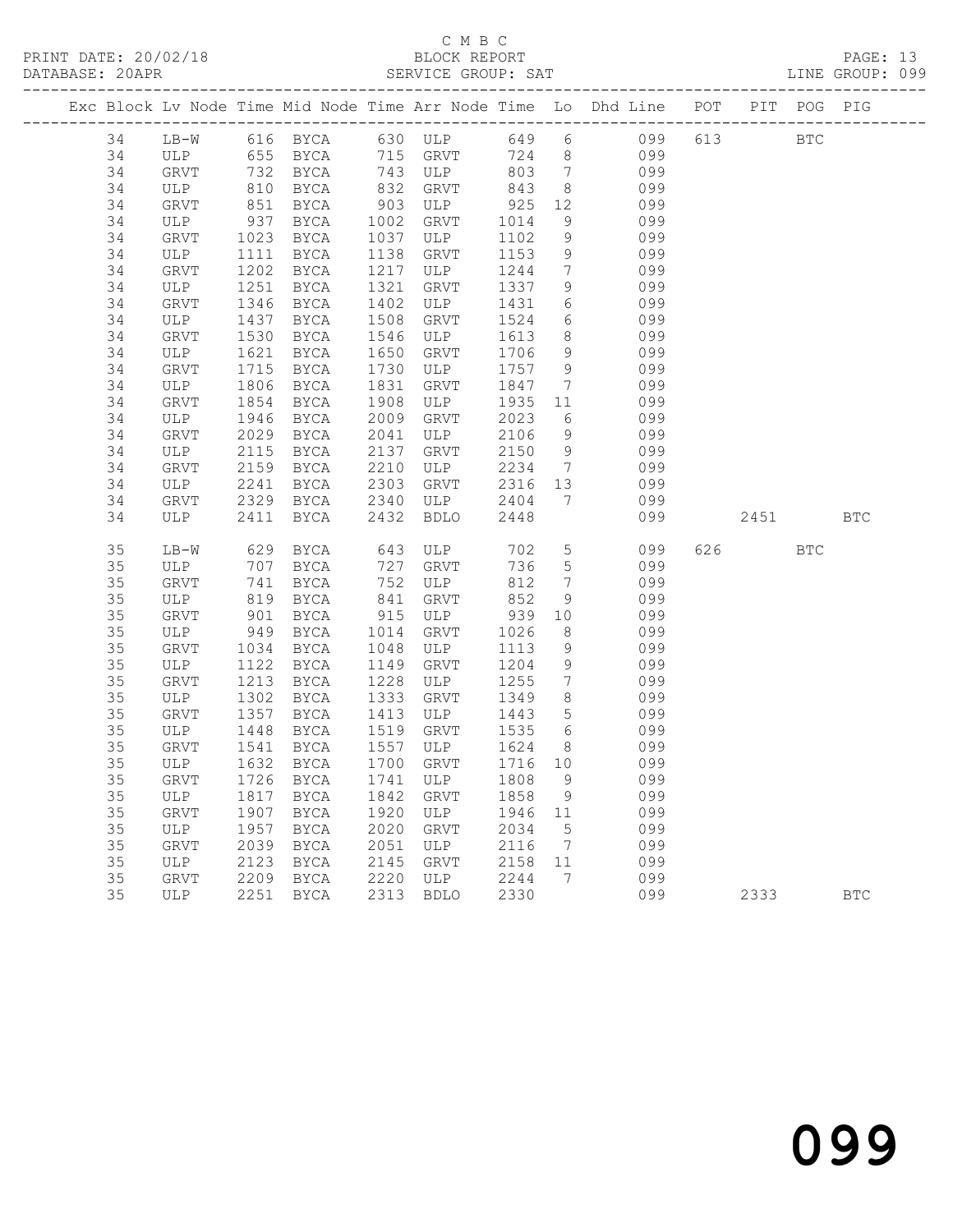## C M B C<br>BLOCK REPORT

PAGE: 14<br>LINE GROUP: 099

|    |         |            |                       |            |               |         |                              | Exc Block Lv Node Time Mid Node Time Arr Node Time Lo Dhd Line POT |         | PIT POG PIG  |            |
|----|---------|------------|-----------------------|------------|---------------|---------|------------------------------|--------------------------------------------------------------------|---------|--------------|------------|
| 36 |         |            | LB-W 639 BYCA 653 ULP |            |               |         |                              | 712 6 099                                                          | 636 8   | $_{\rm BTC}$ |            |
| 36 | ULP 718 |            |                       |            | BYCA 738 GRVT |         |                              | 747 11 099                                                         |         |              |            |
| 36 | GRVT    | 758        | BYCA                  |            | 810 ULP       | 832     | $5\overline{)}$              | 099                                                                |         |              |            |
| 36 | ULP     | 837<br>917 | BYCA                  | 859<br>931 | GRVT          | 910     | $7\overline{ }$              | 099                                                                |         |              |            |
| 36 | GRVT    |            | BYCA                  |            | ULP           | 955     | 10                           | 099                                                                |         |              |            |
| 36 | ULP     | 1005       | BYCA                  | 1030       | GRVT          | 1043    | 8 <sup>8</sup>               | 099                                                                |         |              |            |
| 36 | GRVT    | 1051       | BYCA                  | 1105       | ULP           | 1130    | 9                            | 099                                                                |         |              |            |
| 36 | ULP     | 1139       | BYCA                  | 1206       | GRVT          | 1221    | 8 <sup>8</sup>               | 099                                                                |         |              |            |
| 36 | GRVT    | 1229       | BYCA                  | 1245       | ULP           | 1312    | $7\phantom{0}$               | 099                                                                |         |              |            |
| 36 | ULP     | 1319       | BYCA                  | 1350       | GRVT          | 1406    | $7\overline{ }$              | 099                                                                |         |              |            |
| 36 | GRVT    | 1413       | BYCA                  | 1429       | ULP           | 1459    | 5 <sup>5</sup>               | 099                                                                |         |              |            |
| 36 | ULP     | 1504       | BYCA                  | 1534       | GRVT          | 1550    | 8 <sup>8</sup>               | 099                                                                |         |              |            |
| 36 | GRVT    | 1558       | BYCA                  | 1614       | ULP           | 1641    | 8 <sup>8</sup>               | 099                                                                |         |              |            |
| 36 | ULP     | 1649       | BYCA                  | 1717       | GRVT          | 1733    | 9                            | 099                                                                |         |              |            |
| 36 | GRVT    | 1742       | BYCA                  | 1757       | ULP           | 1824    | 9                            | 099                                                                |         |              |            |
| 36 | ULP     | 1833       | BYCA                  | 1858       | GRVT          | 1914    | 5 <sup>5</sup>               | 099                                                                |         |              |            |
| 36 | GRVT    | 1919       | BYCA                  | 1932       | ULP           | 1958 11 |                              | 099                                                                |         |              |            |
| 36 | ULP     | 2009       | BYCA                  | 2031       | BDLO          | 2049    |                              | 099                                                                | 2052 70 |              | <b>BTC</b> |
| 37 | $LB-W$  | 707        | BYCA                  |            | 724 ULP       |         |                              | 744 6<br>099                                                       | 704     | <b>BTC</b>   |            |
| 37 | ULP     | 750        | BYCA                  | 810        | GRVT          | 819     | 10                           | 099                                                                |         |              |            |
| 37 | GRVT    | 829        | BYCA                  | 841        | ULP           | 903     | 10                           | 099                                                                |         |              |            |
| 37 | ULP     | 913        | BYCA                  | 936        | GRVT          | 948     | 8 <sup>8</sup>               | 099                                                                |         |              |            |
| 37 | GRVT    | 956        | BYCA                  | 1010       | ULP           | 1034    | 10                           | 099                                                                |         |              |            |
| 37 | ULP     | 1044       | BYCA                  | 1109       | GRVT          | 1123    | 6                            | 099                                                                |         |              |            |
| 37 | GRVT    | 1129       | BYCA                  | 1144       | ULP           | 1210    | 8 <sup>8</sup>               | 099                                                                |         |              |            |
| 37 | ULP     | 1218       | BYCA                  | 1246       | GRVT          | 1302    | 5 <sup>5</sup>               | 099                                                                |         |              |            |
| 37 | GRVT    | 1307       | BYCA                  | 1323       | ULP           | 1352    | $6\overline{6}$              | 099                                                                |         |              |            |
| 37 | ULP     | 1358       | BYCA                  | 1429       | GRVT          | 1445    | $7\phantom{.0}\phantom{.0}7$ | 099                                                                |         |              |            |
| 37 | GRVT    | 1452       | BYCA                  | 1508       | ULP           | 1538    | $5\overline{)}$              | 099                                                                |         |              |            |
| 37 | ULP     | 1543       | BYCA                  | 1613       | GRVT          | 1629    | $\overline{7}$               | 099                                                                |         |              |            |
| 37 | GRVT    | 1636       | BYCA                  | 1652       | ULP           | 1719    | 8 <sup>8</sup>               | 099                                                                |         |              |            |
| 37 | ULP     | 1727       | BYCA                  | 1755       | GRVT          | 1811    | 9 <sup>°</sup>               | 099                                                                |         |              |            |
| 37 | GRVT    | 1820       | BYCA                  | 1834       | ULP           | 1901    |                              | 099<br>11 — 1                                                      |         |              |            |
| 37 | ULP     | 1912       | BYCA                  | 1937       | GRVT          | 1953    | 10                           | 099                                                                |         |              |            |
| 37 | GRVT    | 2003       | BYCA                  | 2016       | ULP           | 2042    | 9                            | 099                                                                |         |              |            |
| 37 | ULP     |            | 2051 BYCA             | 2113       | <b>BDLO</b>   | 2131    |                              | 099                                                                | 2134    |              | <b>BTC</b> |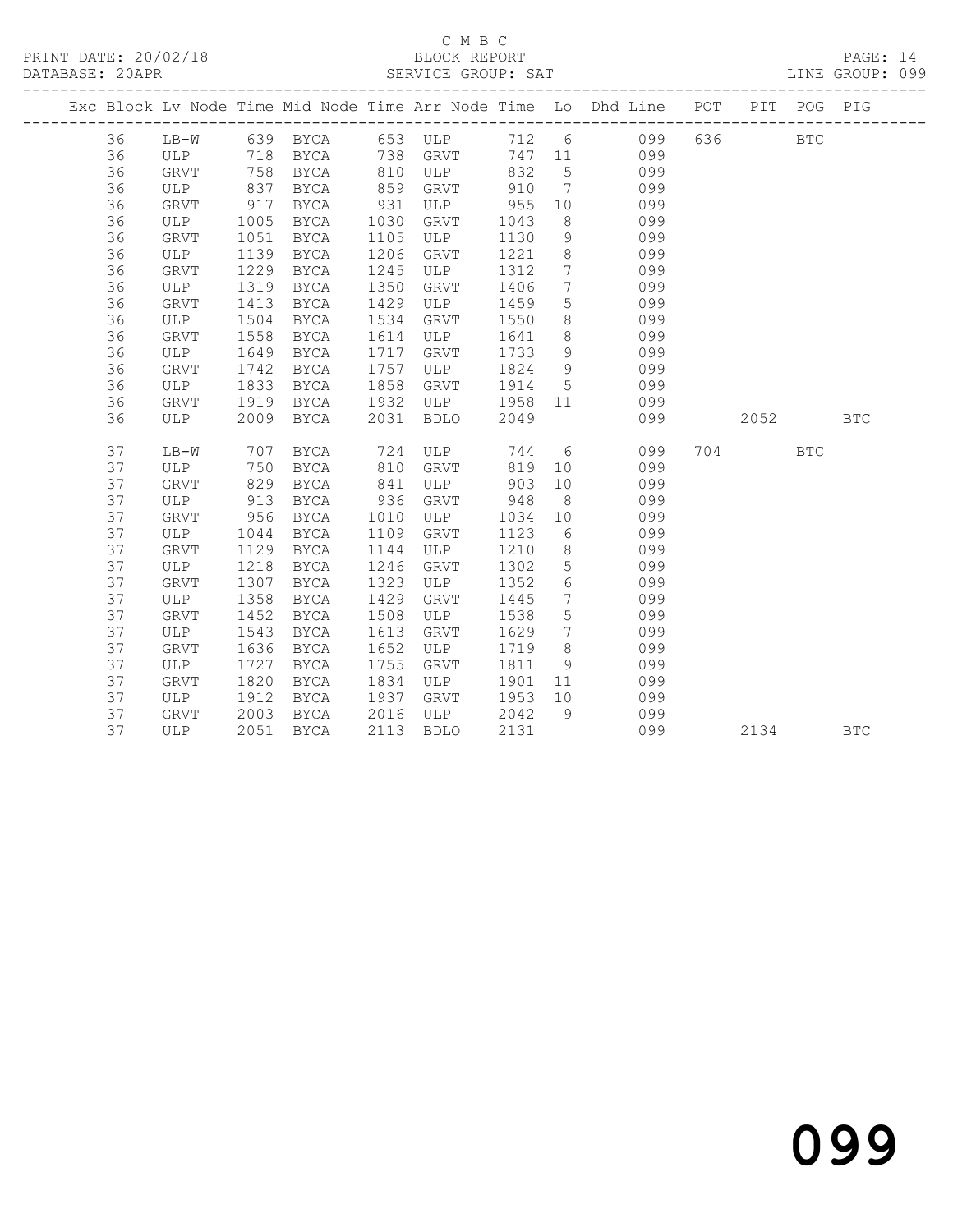### C M B C

| DATABASE: 20APR |              |             |             |      |                        |         |                              |                                                                                |         |            | LINE GROUP: 099 |
|-----------------|--------------|-------------|-------------|------|------------------------|---------|------------------------------|--------------------------------------------------------------------------------|---------|------------|-----------------|
|                 |              |             |             |      |                        |         |                              | Exc Block Lv Node Time Mid Node Time Arr Node Time Lo Dhd Line POT PIT POG PIG |         |            |                 |
| 38              | LB-W         |             |             |      | 744 BYCA 801 ULP 821 7 |         |                              | 099                                                                            | 741 BTC |            |                 |
| 38              | ULP          | 828         | <b>BYCA</b> |      | 850 GRVT               | 901 5   |                              | 099                                                                            |         |            |                 |
| 38              | GRVT         |             | 906 BYCA    |      | 920 ULP 944 10         |         |                              | 099                                                                            |         |            |                 |
| 38              | ULP          | 954<br>1040 | BYCA        |      | 1019 GRVT              | 1031    | 9                            | 099                                                                            |         |            |                 |
| 38              | GRVT         |             | <b>BYCA</b> |      | 1054 ULP               | 1119    | 9                            | 099                                                                            |         |            |                 |
| 38              | ULP          | 1128        | BYCA        | 1155 | GRVT                   | 1210    | 8 <sup>8</sup>               | 099                                                                            |         |            |                 |
| 38              | GRVT         | 1218        | BYCA        | 1233 | ULP                    | 1300    | 8                            | 099                                                                            |         |            |                 |
| 38              | ULP          | 1308        | BYCA        | 1339 | GRVT                   | 1355    | $7\overline{ }$              | 099                                                                            |         |            |                 |
| 38              | ${\tt GRVT}$ | 1402        | BYCA        | 1418 | ULP                    | 1448    | $5\phantom{.0}$              | 099                                                                            |         |            |                 |
| 38              | ULP          | 1453        | BYCA        | 1524 | GRVT                   | 1540    | $7\overline{ }$              | 099                                                                            |         |            |                 |
| 38              | GRVT         | 1547        | BYCA        | 1603 | ULP                    | 1630    | 8 <sup>8</sup>               | 099                                                                            |         |            |                 |
| 38              | ULP          | 1638        | BYCA        | 1706 | GRVT                   | 1722    | 9                            | 099                                                                            |         |            |                 |
| 38              | GRVT         | 1731        | BYCA        | 1746 | ULP                    | 1813    | - 9                          | 099                                                                            |         |            |                 |
| 38              | ULP          | 1822        | BYCA        | 1847 | GRVT                   | 1903    | 10                           | 099                                                                            |         |            |                 |
| 38              | GRVT         | 1913        | BYCA        | 1926 | ULP                    | 1952    | 11                           | 099                                                                            |         |            |                 |
| 38              | ULP          | 2003        | BYCA        | 2025 | GRVT                   | 2039    | 10                           | 099                                                                            |         |            |                 |
| 38              | GRVT         | 2049        | <b>BYCA</b> | 2101 | ULP                    | 2126    | $6\overline{6}$              | 099                                                                            |         |            |                 |
| 38              | ULP          | 2132        | BYCA        | 2154 | GRVT                   | 2207    | 12                           | 099                                                                            |         |            |                 |
| 38              | GRVT         | 2219        | BYCA        | 2230 | ULP                    | 2254    | $7\overline{ }$              | 099                                                                            |         |            |                 |
| 38              | ULP          | 2301        | BYCA        | 2322 | GRVT                   | 2335    | $5\overline{)}$              | 099                                                                            |         |            |                 |
| 38              | GRVT         | 2340        | BYCA        | 2351 | ULP                    | 2415    | $6\overline{6}$              | 099                                                                            |         |            |                 |
| 38              | ULP          | 2421        | BYCA        | 2442 | GRVT                   | 2455    | 8 <sup>8</sup>               | 099                                                                            |         |            |                 |
| 38              | GRVT         | 2503        | BYCA        |      | 2514 ULP               | 2538    | $5\overline{)}$              | 099                                                                            |         |            |                 |
| 38              | ULP          | 2543        | BYCA        | 2604 | <b>BDLO</b>            | 2619    |                              | 099                                                                            | 2622    |            | <b>BTC</b>      |
| 39              | LB-W         | 805         | BYCA        | 823  | ULP                    | 845     | $7\overline{)}$              | 099                                                                            | 802 300 | <b>BTC</b> |                 |
| 39              | ULP          | 852         | BYCA        | 914  | GRVT                   | 925     | 9                            | 099                                                                            |         |            |                 |
| 39              | GRVT         | 934         | BYCA        | 948  | ULP                    | 1012    | 10                           | 099                                                                            |         |            |                 |
| 39              | ULP          | 1022        | BYCA        | 1047 | GRVT                   | 1100    | $7\phantom{.0}\phantom{.0}7$ | 099                                                                            |         |            |                 |
| 39              | GRVT         | 1107        | BYCA        | 1122 | ULP                    | 1148    | 8                            | 099                                                                            |         |            |                 |
| 39              | ULP          | 1156        | BYCA        | 1223 | GRVT                   | 1238    | 8                            | 099                                                                            |         |            |                 |
| 39              | GRVT         | 1246        | BYCA        | 1302 | ULP                    | 1329    | 6                            | 099                                                                            |         |            |                 |
| 39              | ULP          | 1335        | BYCA        | 1406 | GRVT                   | 1422    | 8                            | 099                                                                            |         |            |                 |
| 39              | GRVT         | 1430        | BYCA        | 1446 | ULP                    | 1516    | $5\phantom{.0}$              | 099                                                                            |         |            |                 |
| 39              | ULP          | 1521        | BYCA        | 1551 | GRVT                   | 1607    | $\overline{7}$               | 099                                                                            |         |            |                 |
| 39              | GRVT         | 1614        | BYCA        | 1630 | ULP                    | 1657    | 8 <sup>8</sup>               | 099                                                                            |         |            |                 |
| 39              | ULP          | 1705        | BYCA        | 1733 | GRVT                   | 1749    | 9                            | 099                                                                            |         |            |                 |
| 39              | GRVT         | 1758        | BYCA        | 1812 | ULP                    | 1839 11 |                              | 099                                                                            |         |            |                 |
| 39              | ULP          | 1850        | BYCA        | 1915 | GRVT                   | 1931    | 6                            | 099                                                                            |         |            |                 |
| 39              | GRVT         | 1937        | BYCA        | 1950 | ULP                    | 2016    |                              | 11 099                                                                         |         |            |                 |
| 39              | ULP          | 2027        | BYCA        | 2049 | <b>BDLO</b>            | 2107    |                              | 099                                                                            | 2110    |            | <b>BTC</b>      |

099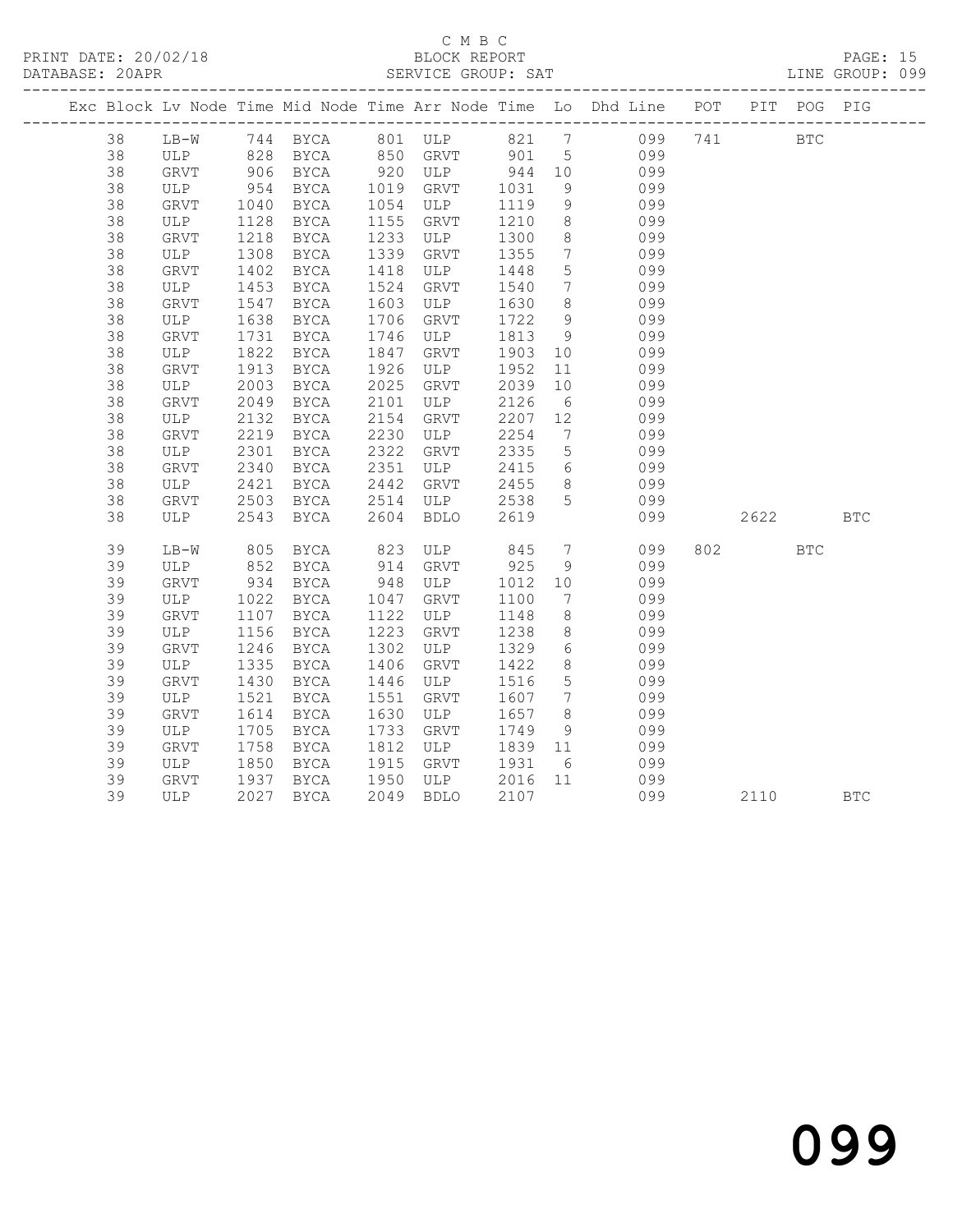### C M B C<br>BLOCK REPORT SERVICE GROUP: SAT

|          |                    |              |                                   |              |                    |              |                                   | Exc Block Lv Node Time Mid Node Time Arr Node Time Lo Dhd Line POT PIT POG PIG |          |            |            |
|----------|--------------------|--------------|-----------------------------------|--------------|--------------------|--------------|-----------------------------------|--------------------------------------------------------------------------------|----------|------------|------------|
| 40       |                    |              |                                   |              |                    |              |                                   | LB-W 817 BYCA 835 ULP 857 9 099 814 BTC                                        |          |            |            |
| 40       |                    |              |                                   |              |                    |              |                                   | ULP 906 BYCA 929 GRVT 941 9 099                                                |          |            |            |
| 40       | GRVT               |              | 950 BYCA 1004 ULP                 |              |                    | 1028 10      |                                   | 099                                                                            |          |            |            |
| 40       | ULP                | 1038         | BYCA                              |              | 1103 GRVT          | 1117         | $\overline{7}$                    | 099                                                                            |          |            |            |
| 40       | GRVT               | 1124         | BYCA                              |              | 1139 ULP           | 1205         | 8 <sup>8</sup>                    | 099                                                                            |          |            |            |
| 40       | ULP                | 1213         | BYCA                              | 1241         | GRVT               | 1257         | $5\overline{)}$                   | 099                                                                            |          |            |            |
| 40       | GRVT               | 1302         | BYCA                              | 1318         | ULP                | 1347         | 5                                 | 099                                                                            |          |            |            |
| 40       | ULP                | 1352         | BYCA                              | 1423         | GRVT               | 1439         | $7\overline{ }$                   | 099                                                                            |          |            |            |
| 40       | GRVT               | 1446         | BYCA                              | 1502         | ULP                | 1532         | 5 <sup>5</sup>                    | 099                                                                            |          |            |            |
| 40       | ULP                | 1537         | BYCA                              | 1607         | GRVT               | 1623         | 8 <sup>8</sup>                    | 099                                                                            |          |            |            |
| 40<br>40 | GRVT<br>ULP        | 1631<br>1722 | BYCA<br>BYCA                      | 1647<br>1750 | ULP<br>GRVT        | 1714<br>1806 | 8 <sup>8</sup><br>9               | 099<br>099                                                                     |          |            |            |
| 40       | GRVT               | 1815         | BYCA                              | 1829         | ULP                | 1856 11      |                                   | 099                                                                            |          |            |            |
| 40       | ULP                | 1907         | BYCA                              | 1932         | GRVT               | 1948         | $7\overline{ }$                   | 099                                                                            |          |            |            |
| 40       | GRVT               | 1955         | BYCA                              | 2008         | ULP                | 2034 11      |                                   | 099                                                                            |          |            |            |
| 40       | ULP                | 2045         | BYCA                              | 2107         | GRVT               | 2121         | 8 <sup>8</sup>                    | 099                                                                            |          |            |            |
| 40       | GRVT               | 2129         | BYCA                              | 2141         | ULP                | 2206 5       |                                   | 099                                                                            |          |            |            |
| 40       | ULP                | 2211         | BYCA                              | 2233         | GRVT               | 2246 13      |                                   | 099                                                                            |          |            |            |
| 40       | GRVT               |              | 2259 BYCA                         | 2310         | ULP                | 2334 7       |                                   | 099                                                                            |          |            |            |
| 40       | ULP                | 2341         | BYCA 2402                         |              | BDLO               | 2418         |                                   | 099                                                                            | 2421 BTC |            |            |
| 41       | $LB-W$             | 829          | BYCA                              |              | 847 ULP 909        |              |                                   | 10<br>099                                                                      | 826 32   | BTC        |            |
| 41       | ULP                |              | 919 BYCA                          |              | 942 GRVT           | 954          | $7\overline{ }$                   | 099                                                                            |          |            |            |
| 41       | GRVT               | 1001         | <b>BYCA</b>                       |              | 1015 ULP           | 1040         | 9                                 | 099                                                                            |          |            |            |
| 41       | ULP                | 1049         | BYCA                              | 1114         | GRVT               | 1128         | $7\overline{ }$                   | 099                                                                            |          |            |            |
| 41       | GRVT               | 1135         | BYCA                              |              | 1150 ULP           | 1216         | 8 <sup>8</sup>                    | 099                                                                            |          |            |            |
| 41       | ULP                | 1224         | BYCA                              | 1252         | GRVT               | 1308         | 5 <sup>5</sup>                    | 099                                                                            |          |            |            |
| 41       | GRVT               | 1313         | BYCA                              | 1329         | ULP                | 1358         | $6\overline{6}$                   | 099                                                                            |          |            |            |
| 41       | ULP                | 1404         | BYCA                              | 1435         | GRVT               | 1451         | $6\overline{6}$                   | 099                                                                            |          |            |            |
| 41<br>41 | GRVT               | 1457<br>1548 | BYCA                              | 1513<br>1618 | ULP                | 1543<br>1634 | $5\overline{)}$<br>8 <sup>8</sup> | 099<br>099                                                                     |          |            |            |
| 41       | ULP<br>GRVT        | 1642         | BYCA<br>BYCA                      | 1658         | GRVT<br>ULP        | 1725         | 8 <sup>8</sup>                    | 099                                                                            |          |            |            |
| 41       | ULP                | 1733         | BYCA                              | 1758         | GRVT               | 1814         | 12                                | 099                                                                            |          |            |            |
| 41       | GRVT               | 1826         | BYCA                              | 1840         | ULP                | 1907 11      |                                   | 099                                                                            |          |            |            |
| 41       | ULP                |              | 1918 BYCA                         | 1943         | BDLO               | 2002         |                                   | 099                                                                            | 2005 BTC |            |            |
| 42       | LB-W               |              | 839 BYCA                          |              | 857 ULP 919        |              |                                   | 12 and $\overline{a}$<br>099                                                   | 836 8    | <b>BTC</b> |            |
| 42       | ULP                | 931          | BYCA                              |              | 956 GRVT 1008 10   |              |                                   | 099                                                                            |          |            |            |
| 42       | GRVT               |              | 1018 BYCA 1032 ULP                |              |                    | 1057 9       |                                   | 099                                                                            |          |            |            |
|          |                    |              | 42 ULP 1106 BYCA 1133 GRVT 1148 9 |              |                    |              |                                   | 099                                                                            |          |            |            |
| 42       | GRVT               | 1157         | BYCA                              | 1212         | ULP                | 1239         | 7                                 | 099                                                                            |          |            |            |
| 42       | ULP                | 1246         | BYCA                              | 1316         | GRVT               | 1332         | 8                                 | 099                                                                            |          |            |            |
| 42       | GRVT               | 1340         | BYCA                              | 1356         | ULP                | 1425         | 6                                 | 099                                                                            |          |            |            |
| 42       | ULP                | 1431         | BYCA                              | 1502         | GRVT               | 1518         | 7                                 | 099                                                                            |          |            |            |
| 42       | GRVT               | 1525         | BYCA                              | 1541         | ULP                | 1611         | 5                                 | 099                                                                            |          |            |            |
| 42       | ULP                | 1616         | BYCA                              | 1645         | GRVT               | 1701         | 8                                 | 099                                                                            |          |            |            |
| 42       | GRVT               | 1709         | BYCA                              | 1724         | ULP                | 1751         | 9                                 | 099                                                                            |          |            |            |
| 42       | ULP<br><b>GRVT</b> | 1800         | BYCA                              | 1825         | GRVT               | 1841         | 7                                 | 099                                                                            |          |            |            |
| 42<br>42 | ULP                | 1848         | BYCA                              | 1902<br>2004 | ULP<br><b>BDLO</b> | 1929<br>2023 | 12                                | 099<br>099                                                                     |          |            | <b>BTC</b> |
|          |                    | 1941         | BYCA                              |              |                    |              |                                   |                                                                                | 2026     |            |            |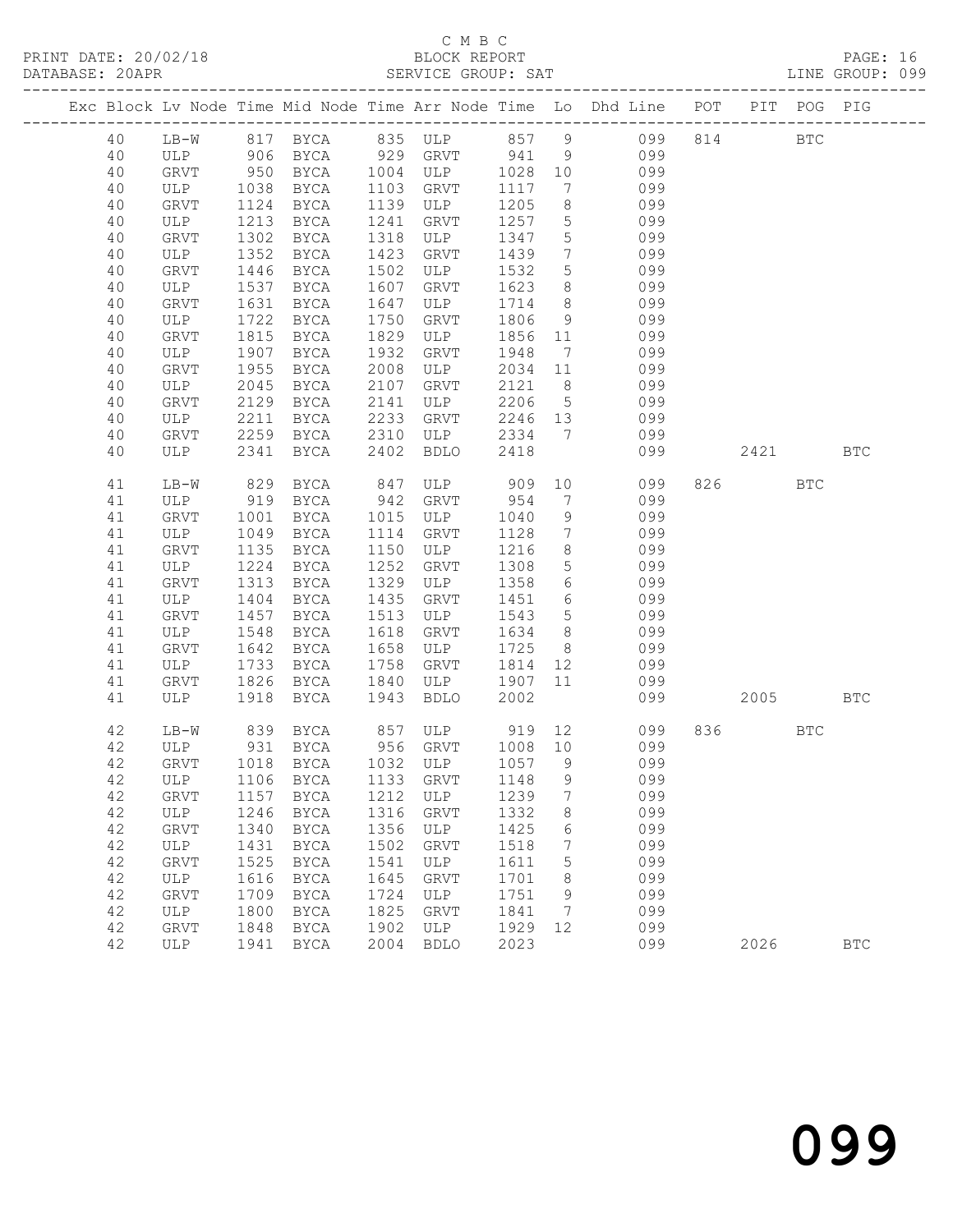# C M B C<br>BLOCK REPORT<br>SERVICE GROUP: SAT

| C M B C<br>PRINT DATE: 20/02/18 BLOCK REPORT<br>DATABASE: 20APR SERVICE GROUP: SAT LINE GROUP: 099<br>Exc Block Lv Node Time Mid Node Time Arr Node Time Lo Dhd Line POT PIT POG PIG<br>LB-W 850 BYCA 908 ULP 930 13 099 847<br>43<br><b>BTC</b><br>ULP 943 BYCA 1008 GRVT 1020 9 099<br>GRVT 1029 BYCA 1043 ULP 1108 9 099<br>ULP 1117 BYCA 1144 GRVT 1159 8 099<br>43<br>43<br>43<br>8 099<br>43<br>1207<br>1222<br><b>GRVT</b><br>BYCA<br>ULP<br>1249<br>8 099<br>1257<br>1327<br>43<br>ULP<br>BYCA<br>GRVT<br>1343<br>6 099<br>7 099<br>43<br>1351<br>BYCA<br>1407<br>1436<br><b>GRVT</b><br>ULP<br>43<br>1442<br>1513<br>1529<br>ULP<br>BYCA<br>GRVT<br>8 099<br>43<br>1536<br>1552<br>1619<br>GRVT<br>BYCA<br>ULP<br>8 099<br>1627<br>1656<br>43<br>ULP<br>BYCA<br>GRVT<br>1712<br>9 099<br>9 099<br>1720<br>1735<br>43<br>GRVT<br>BYCA<br>ULP<br>1802<br>43<br>1836<br>1852<br>ULP<br>1811<br>BYCA<br>GRVT<br>1940 12 099<br>43<br>GRVT<br>1901<br>BYCA<br>1914<br>ULP<br>43<br>ULP<br>1952<br>BYCA<br>2015<br><b>BDLO</b><br>2034<br>099<br>2037 BTC<br>10<br>926 ULP 950<br>099<br>904 BTC<br>44<br>$LB-W$<br>907<br>BYCA<br>7 099<br>44<br>ULP<br>1025<br>1038<br>1000<br>BYCA<br>GRVT<br>9 099<br>BYCA<br>1059<br>1124<br>44<br><b>GRVT</b><br>1045<br>ULP<br>1200<br>1215<br>9 099<br>7 099<br>44<br>ULP<br>1133<br>BYCA<br>GRVT<br>1224<br>1239<br>1306<br>$7\overline{ }$<br>44<br>GRVT<br>BYCA<br>ULP<br>099<br>8<br>$4\,4$<br>1313<br>1344<br>ULP<br>BYCA<br>GRVT<br>1400<br>5 099<br>1408<br>1424<br>44<br><b>GRVT</b><br>BYCA<br>ULP<br>1454<br>6 099<br>8 099<br>9 099<br>1459<br>1530<br>44<br>BYCA<br>GRVT<br>1546<br>ULP<br>1552<br>1608<br>1635<br>44<br><b>GRVT</b><br>BYCA<br>ULP<br>1643<br>1711<br>1727<br>44<br>ULP<br>BYCA<br>GRVT<br>1818 10 099<br>1751<br>44<br><b>GRVT</b><br>1736<br>BYCA<br>ULP<br>1828<br>1853<br>1914<br>44<br>ULP<br>BYCA<br><b>BDLO</b><br>099<br>1917 BTC<br>10<br>942<br>45<br>920 BTC<br>923<br>BYCA<br>1006<br>099<br>LB-W<br>ULP<br>$8 - 8$<br>099<br>45<br>ULP<br>1016<br>BYCA<br>1041<br>GRVT<br>1054<br>8<br>45<br><b>GRVT</b><br>1102<br>BYCA<br>1117<br>ULP<br>1143<br>099<br>45<br>1151<br>1218<br>1233<br>$7\overline{ }$<br>099<br>ULP<br>BYCA<br>GRVT<br>099<br>7 <sup>7</sup><br>45<br>1240<br>1256<br>1323<br>GRVT<br>BYCA<br>ULP<br>099<br>1401<br>7<br>45<br>ULP<br>1330<br>BYCA<br>GRVT<br>1417<br>5 099<br>45<br><b>GRVT</b><br>1424<br>BYCA<br>1440<br>ULP<br>1510<br>45<br>ULP<br>1515<br>1545<br>1601<br>8<br>099<br>BYCA<br>GRVT<br>1625<br>1652<br>8<br>099<br>45<br>1609<br><b>BYCA</b><br>ULP<br><b>GRVT</b><br>1728<br>099<br>45<br>1700<br>1744<br>$_{\rm ULP}$<br><b>BYCA</b><br>GRVT<br>9<br>1808<br>1835<br>099<br>45<br>GRVT<br>1753<br><b>BYCA</b><br>ULP<br>10<br>45<br>1845<br>1910<br>1926<br>099<br>ULP<br><b>BYCA</b><br>GRVT<br>5<br>45<br>1931<br>1944<br>2010<br>099<br>GRVT<br><b>BYCA</b><br>ULP<br>11<br>45<br>$\ensuremath{\mathsf{ULP}}$<br>2021<br><b>BYCA</b><br>2043<br>2057<br>12<br>099<br>GRVT<br>2121<br>2146<br>5<br>099<br>45<br>GRVT<br>2109<br><b>BYCA</b><br>ULP<br>45<br>2151<br>2213<br>2226<br>099<br>$_{\rm ULP}$<br><b>BYCA</b><br>GRVT<br>13<br>$4\,5$<br>2239<br>2250<br>2314<br>7<br>099<br>GRVT<br><b>BYCA</b><br>ULP<br>$4\,5$<br>2342<br>099<br>2321<br>2355<br>8<br>ULP<br><b>BYCA</b><br>GRVT<br>45<br>2403<br>2414<br>099<br>GRVT<br><b>BYCA</b><br>ULP<br>2438<br>7<br>45<br>2445<br>2506<br>2519<br>099<br><b>BYCA</b><br>GRVT<br>ULP<br>14<br>45<br>2533<br>2544<br>2608<br>099<br>GRVT<br><b>BYCA</b><br>ULP<br>6<br>45<br>2635<br>2648<br>21<br>099<br>2614<br><b>BYCA</b><br>GRVT<br>20<br>ULP |    |      |      |  |      |      |  |     |      |            |  |
|--------------------------------------------------------------------------------------------------------------------------------------------------------------------------------------------------------------------------------------------------------------------------------------------------------------------------------------------------------------------------------------------------------------------------------------------------------------------------------------------------------------------------------------------------------------------------------------------------------------------------------------------------------------------------------------------------------------------------------------------------------------------------------------------------------------------------------------------------------------------------------------------------------------------------------------------------------------------------------------------------------------------------------------------------------------------------------------------------------------------------------------------------------------------------------------------------------------------------------------------------------------------------------------------------------------------------------------------------------------------------------------------------------------------------------------------------------------------------------------------------------------------------------------------------------------------------------------------------------------------------------------------------------------------------------------------------------------------------------------------------------------------------------------------------------------------------------------------------------------------------------------------------------------------------------------------------------------------------------------------------------------------------------------------------------------------------------------------------------------------------------------------------------------------------------------------------------------------------------------------------------------------------------------------------------------------------------------------------------------------------------------------------------------------------------------------------------------------------------------------------------------------------------------------------------------------------------------------------------------------------------------------------------------------------------------------------------------------------------------------------------------------------------------------------------------------------------------------------------------------------------------------------------------------------------------------------------------------------------------------------------------------------------------------------------------------------------------------------------------------------------------------------------------------------------------------------------------------------------------------------------------------------------------------------------------------------------------------------------------------------------------------------------------------------------------------------------------------------------------------------------------------------------------------------------------------------------------------------------------------------------------|----|------|------|--|------|------|--|-----|------|------------|--|
|                                                                                                                                                                                                                                                                                                                                                                                                                                                                                                                                                                                                                                                                                                                                                                                                                                                                                                                                                                                                                                                                                                                                                                                                                                                                                                                                                                                                                                                                                                                                                                                                                                                                                                                                                                                                                                                                                                                                                                                                                                                                                                                                                                                                                                                                                                                                                                                                                                                                                                                                                                                                                                                                                                                                                                                                                                                                                                                                                                                                                                                                                                                                                                                                                                                                                                                                                                                                                                                                                                                                                                                                                                      |    |      |      |  |      |      |  |     |      |            |  |
|                                                                                                                                                                                                                                                                                                                                                                                                                                                                                                                                                                                                                                                                                                                                                                                                                                                                                                                                                                                                                                                                                                                                                                                                                                                                                                                                                                                                                                                                                                                                                                                                                                                                                                                                                                                                                                                                                                                                                                                                                                                                                                                                                                                                                                                                                                                                                                                                                                                                                                                                                                                                                                                                                                                                                                                                                                                                                                                                                                                                                                                                                                                                                                                                                                                                                                                                                                                                                                                                                                                                                                                                                                      |    |      |      |  |      |      |  |     |      |            |  |
|                                                                                                                                                                                                                                                                                                                                                                                                                                                                                                                                                                                                                                                                                                                                                                                                                                                                                                                                                                                                                                                                                                                                                                                                                                                                                                                                                                                                                                                                                                                                                                                                                                                                                                                                                                                                                                                                                                                                                                                                                                                                                                                                                                                                                                                                                                                                                                                                                                                                                                                                                                                                                                                                                                                                                                                                                                                                                                                                                                                                                                                                                                                                                                                                                                                                                                                                                                                                                                                                                                                                                                                                                                      |    |      |      |  |      |      |  |     |      |            |  |
|                                                                                                                                                                                                                                                                                                                                                                                                                                                                                                                                                                                                                                                                                                                                                                                                                                                                                                                                                                                                                                                                                                                                                                                                                                                                                                                                                                                                                                                                                                                                                                                                                                                                                                                                                                                                                                                                                                                                                                                                                                                                                                                                                                                                                                                                                                                                                                                                                                                                                                                                                                                                                                                                                                                                                                                                                                                                                                                                                                                                                                                                                                                                                                                                                                                                                                                                                                                                                                                                                                                                                                                                                                      |    |      |      |  |      |      |  |     |      |            |  |
|                                                                                                                                                                                                                                                                                                                                                                                                                                                                                                                                                                                                                                                                                                                                                                                                                                                                                                                                                                                                                                                                                                                                                                                                                                                                                                                                                                                                                                                                                                                                                                                                                                                                                                                                                                                                                                                                                                                                                                                                                                                                                                                                                                                                                                                                                                                                                                                                                                                                                                                                                                                                                                                                                                                                                                                                                                                                                                                                                                                                                                                                                                                                                                                                                                                                                                                                                                                                                                                                                                                                                                                                                                      |    |      |      |  |      |      |  |     |      |            |  |
|                                                                                                                                                                                                                                                                                                                                                                                                                                                                                                                                                                                                                                                                                                                                                                                                                                                                                                                                                                                                                                                                                                                                                                                                                                                                                                                                                                                                                                                                                                                                                                                                                                                                                                                                                                                                                                                                                                                                                                                                                                                                                                                                                                                                                                                                                                                                                                                                                                                                                                                                                                                                                                                                                                                                                                                                                                                                                                                                                                                                                                                                                                                                                                                                                                                                                                                                                                                                                                                                                                                                                                                                                                      |    |      |      |  |      |      |  |     |      |            |  |
|                                                                                                                                                                                                                                                                                                                                                                                                                                                                                                                                                                                                                                                                                                                                                                                                                                                                                                                                                                                                                                                                                                                                                                                                                                                                                                                                                                                                                                                                                                                                                                                                                                                                                                                                                                                                                                                                                                                                                                                                                                                                                                                                                                                                                                                                                                                                                                                                                                                                                                                                                                                                                                                                                                                                                                                                                                                                                                                                                                                                                                                                                                                                                                                                                                                                                                                                                                                                                                                                                                                                                                                                                                      |    |      |      |  |      |      |  |     |      |            |  |
|                                                                                                                                                                                                                                                                                                                                                                                                                                                                                                                                                                                                                                                                                                                                                                                                                                                                                                                                                                                                                                                                                                                                                                                                                                                                                                                                                                                                                                                                                                                                                                                                                                                                                                                                                                                                                                                                                                                                                                                                                                                                                                                                                                                                                                                                                                                                                                                                                                                                                                                                                                                                                                                                                                                                                                                                                                                                                                                                                                                                                                                                                                                                                                                                                                                                                                                                                                                                                                                                                                                                                                                                                                      |    |      |      |  |      |      |  |     |      |            |  |
|                                                                                                                                                                                                                                                                                                                                                                                                                                                                                                                                                                                                                                                                                                                                                                                                                                                                                                                                                                                                                                                                                                                                                                                                                                                                                                                                                                                                                                                                                                                                                                                                                                                                                                                                                                                                                                                                                                                                                                                                                                                                                                                                                                                                                                                                                                                                                                                                                                                                                                                                                                                                                                                                                                                                                                                                                                                                                                                                                                                                                                                                                                                                                                                                                                                                                                                                                                                                                                                                                                                                                                                                                                      |    |      |      |  |      |      |  |     |      |            |  |
|                                                                                                                                                                                                                                                                                                                                                                                                                                                                                                                                                                                                                                                                                                                                                                                                                                                                                                                                                                                                                                                                                                                                                                                                                                                                                                                                                                                                                                                                                                                                                                                                                                                                                                                                                                                                                                                                                                                                                                                                                                                                                                                                                                                                                                                                                                                                                                                                                                                                                                                                                                                                                                                                                                                                                                                                                                                                                                                                                                                                                                                                                                                                                                                                                                                                                                                                                                                                                                                                                                                                                                                                                                      |    |      |      |  |      |      |  |     |      |            |  |
|                                                                                                                                                                                                                                                                                                                                                                                                                                                                                                                                                                                                                                                                                                                                                                                                                                                                                                                                                                                                                                                                                                                                                                                                                                                                                                                                                                                                                                                                                                                                                                                                                                                                                                                                                                                                                                                                                                                                                                                                                                                                                                                                                                                                                                                                                                                                                                                                                                                                                                                                                                                                                                                                                                                                                                                                                                                                                                                                                                                                                                                                                                                                                                                                                                                                                                                                                                                                                                                                                                                                                                                                                                      |    |      |      |  |      |      |  |     |      |            |  |
|                                                                                                                                                                                                                                                                                                                                                                                                                                                                                                                                                                                                                                                                                                                                                                                                                                                                                                                                                                                                                                                                                                                                                                                                                                                                                                                                                                                                                                                                                                                                                                                                                                                                                                                                                                                                                                                                                                                                                                                                                                                                                                                                                                                                                                                                                                                                                                                                                                                                                                                                                                                                                                                                                                                                                                                                                                                                                                                                                                                                                                                                                                                                                                                                                                                                                                                                                                                                                                                                                                                                                                                                                                      |    |      |      |  |      |      |  |     |      |            |  |
|                                                                                                                                                                                                                                                                                                                                                                                                                                                                                                                                                                                                                                                                                                                                                                                                                                                                                                                                                                                                                                                                                                                                                                                                                                                                                                                                                                                                                                                                                                                                                                                                                                                                                                                                                                                                                                                                                                                                                                                                                                                                                                                                                                                                                                                                                                                                                                                                                                                                                                                                                                                                                                                                                                                                                                                                                                                                                                                                                                                                                                                                                                                                                                                                                                                                                                                                                                                                                                                                                                                                                                                                                                      |    |      |      |  |      |      |  |     |      |            |  |
|                                                                                                                                                                                                                                                                                                                                                                                                                                                                                                                                                                                                                                                                                                                                                                                                                                                                                                                                                                                                                                                                                                                                                                                                                                                                                                                                                                                                                                                                                                                                                                                                                                                                                                                                                                                                                                                                                                                                                                                                                                                                                                                                                                                                                                                                                                                                                                                                                                                                                                                                                                                                                                                                                                                                                                                                                                                                                                                                                                                                                                                                                                                                                                                                                                                                                                                                                                                                                                                                                                                                                                                                                                      |    |      |      |  |      |      |  |     |      |            |  |
|                                                                                                                                                                                                                                                                                                                                                                                                                                                                                                                                                                                                                                                                                                                                                                                                                                                                                                                                                                                                                                                                                                                                                                                                                                                                                                                                                                                                                                                                                                                                                                                                                                                                                                                                                                                                                                                                                                                                                                                                                                                                                                                                                                                                                                                                                                                                                                                                                                                                                                                                                                                                                                                                                                                                                                                                                                                                                                                                                                                                                                                                                                                                                                                                                                                                                                                                                                                                                                                                                                                                                                                                                                      |    |      |      |  |      |      |  |     |      |            |  |
|                                                                                                                                                                                                                                                                                                                                                                                                                                                                                                                                                                                                                                                                                                                                                                                                                                                                                                                                                                                                                                                                                                                                                                                                                                                                                                                                                                                                                                                                                                                                                                                                                                                                                                                                                                                                                                                                                                                                                                                                                                                                                                                                                                                                                                                                                                                                                                                                                                                                                                                                                                                                                                                                                                                                                                                                                                                                                                                                                                                                                                                                                                                                                                                                                                                                                                                                                                                                                                                                                                                                                                                                                                      |    |      |      |  |      |      |  |     |      |            |  |
|                                                                                                                                                                                                                                                                                                                                                                                                                                                                                                                                                                                                                                                                                                                                                                                                                                                                                                                                                                                                                                                                                                                                                                                                                                                                                                                                                                                                                                                                                                                                                                                                                                                                                                                                                                                                                                                                                                                                                                                                                                                                                                                                                                                                                                                                                                                                                                                                                                                                                                                                                                                                                                                                                                                                                                                                                                                                                                                                                                                                                                                                                                                                                                                                                                                                                                                                                                                                                                                                                                                                                                                                                                      |    |      |      |  |      |      |  |     |      |            |  |
|                                                                                                                                                                                                                                                                                                                                                                                                                                                                                                                                                                                                                                                                                                                                                                                                                                                                                                                                                                                                                                                                                                                                                                                                                                                                                                                                                                                                                                                                                                                                                                                                                                                                                                                                                                                                                                                                                                                                                                                                                                                                                                                                                                                                                                                                                                                                                                                                                                                                                                                                                                                                                                                                                                                                                                                                                                                                                                                                                                                                                                                                                                                                                                                                                                                                                                                                                                                                                                                                                                                                                                                                                                      |    |      |      |  |      |      |  |     |      |            |  |
|                                                                                                                                                                                                                                                                                                                                                                                                                                                                                                                                                                                                                                                                                                                                                                                                                                                                                                                                                                                                                                                                                                                                                                                                                                                                                                                                                                                                                                                                                                                                                                                                                                                                                                                                                                                                                                                                                                                                                                                                                                                                                                                                                                                                                                                                                                                                                                                                                                                                                                                                                                                                                                                                                                                                                                                                                                                                                                                                                                                                                                                                                                                                                                                                                                                                                                                                                                                                                                                                                                                                                                                                                                      |    |      |      |  |      |      |  |     |      |            |  |
|                                                                                                                                                                                                                                                                                                                                                                                                                                                                                                                                                                                                                                                                                                                                                                                                                                                                                                                                                                                                                                                                                                                                                                                                                                                                                                                                                                                                                                                                                                                                                                                                                                                                                                                                                                                                                                                                                                                                                                                                                                                                                                                                                                                                                                                                                                                                                                                                                                                                                                                                                                                                                                                                                                                                                                                                                                                                                                                                                                                                                                                                                                                                                                                                                                                                                                                                                                                                                                                                                                                                                                                                                                      |    |      |      |  |      |      |  |     |      |            |  |
|                                                                                                                                                                                                                                                                                                                                                                                                                                                                                                                                                                                                                                                                                                                                                                                                                                                                                                                                                                                                                                                                                                                                                                                                                                                                                                                                                                                                                                                                                                                                                                                                                                                                                                                                                                                                                                                                                                                                                                                                                                                                                                                                                                                                                                                                                                                                                                                                                                                                                                                                                                                                                                                                                                                                                                                                                                                                                                                                                                                                                                                                                                                                                                                                                                                                                                                                                                                                                                                                                                                                                                                                                                      |    |      |      |  |      |      |  |     |      |            |  |
|                                                                                                                                                                                                                                                                                                                                                                                                                                                                                                                                                                                                                                                                                                                                                                                                                                                                                                                                                                                                                                                                                                                                                                                                                                                                                                                                                                                                                                                                                                                                                                                                                                                                                                                                                                                                                                                                                                                                                                                                                                                                                                                                                                                                                                                                                                                                                                                                                                                                                                                                                                                                                                                                                                                                                                                                                                                                                                                                                                                                                                                                                                                                                                                                                                                                                                                                                                                                                                                                                                                                                                                                                                      |    |      |      |  |      |      |  |     |      |            |  |
|                                                                                                                                                                                                                                                                                                                                                                                                                                                                                                                                                                                                                                                                                                                                                                                                                                                                                                                                                                                                                                                                                                                                                                                                                                                                                                                                                                                                                                                                                                                                                                                                                                                                                                                                                                                                                                                                                                                                                                                                                                                                                                                                                                                                                                                                                                                                                                                                                                                                                                                                                                                                                                                                                                                                                                                                                                                                                                                                                                                                                                                                                                                                                                                                                                                                                                                                                                                                                                                                                                                                                                                                                                      |    |      |      |  |      |      |  |     |      |            |  |
|                                                                                                                                                                                                                                                                                                                                                                                                                                                                                                                                                                                                                                                                                                                                                                                                                                                                                                                                                                                                                                                                                                                                                                                                                                                                                                                                                                                                                                                                                                                                                                                                                                                                                                                                                                                                                                                                                                                                                                                                                                                                                                                                                                                                                                                                                                                                                                                                                                                                                                                                                                                                                                                                                                                                                                                                                                                                                                                                                                                                                                                                                                                                                                                                                                                                                                                                                                                                                                                                                                                                                                                                                                      |    |      |      |  |      |      |  |     |      |            |  |
|                                                                                                                                                                                                                                                                                                                                                                                                                                                                                                                                                                                                                                                                                                                                                                                                                                                                                                                                                                                                                                                                                                                                                                                                                                                                                                                                                                                                                                                                                                                                                                                                                                                                                                                                                                                                                                                                                                                                                                                                                                                                                                                                                                                                                                                                                                                                                                                                                                                                                                                                                                                                                                                                                                                                                                                                                                                                                                                                                                                                                                                                                                                                                                                                                                                                                                                                                                                                                                                                                                                                                                                                                                      |    |      |      |  |      |      |  |     |      |            |  |
|                                                                                                                                                                                                                                                                                                                                                                                                                                                                                                                                                                                                                                                                                                                                                                                                                                                                                                                                                                                                                                                                                                                                                                                                                                                                                                                                                                                                                                                                                                                                                                                                                                                                                                                                                                                                                                                                                                                                                                                                                                                                                                                                                                                                                                                                                                                                                                                                                                                                                                                                                                                                                                                                                                                                                                                                                                                                                                                                                                                                                                                                                                                                                                                                                                                                                                                                                                                                                                                                                                                                                                                                                                      |    |      |      |  |      |      |  |     |      |            |  |
|                                                                                                                                                                                                                                                                                                                                                                                                                                                                                                                                                                                                                                                                                                                                                                                                                                                                                                                                                                                                                                                                                                                                                                                                                                                                                                                                                                                                                                                                                                                                                                                                                                                                                                                                                                                                                                                                                                                                                                                                                                                                                                                                                                                                                                                                                                                                                                                                                                                                                                                                                                                                                                                                                                                                                                                                                                                                                                                                                                                                                                                                                                                                                                                                                                                                                                                                                                                                                                                                                                                                                                                                                                      |    |      |      |  |      |      |  |     |      |            |  |
|                                                                                                                                                                                                                                                                                                                                                                                                                                                                                                                                                                                                                                                                                                                                                                                                                                                                                                                                                                                                                                                                                                                                                                                                                                                                                                                                                                                                                                                                                                                                                                                                                                                                                                                                                                                                                                                                                                                                                                                                                                                                                                                                                                                                                                                                                                                                                                                                                                                                                                                                                                                                                                                                                                                                                                                                                                                                                                                                                                                                                                                                                                                                                                                                                                                                                                                                                                                                                                                                                                                                                                                                                                      |    |      |      |  |      |      |  |     |      |            |  |
|                                                                                                                                                                                                                                                                                                                                                                                                                                                                                                                                                                                                                                                                                                                                                                                                                                                                                                                                                                                                                                                                                                                                                                                                                                                                                                                                                                                                                                                                                                                                                                                                                                                                                                                                                                                                                                                                                                                                                                                                                                                                                                                                                                                                                                                                                                                                                                                                                                                                                                                                                                                                                                                                                                                                                                                                                                                                                                                                                                                                                                                                                                                                                                                                                                                                                                                                                                                                                                                                                                                                                                                                                                      |    |      |      |  |      |      |  |     |      |            |  |
|                                                                                                                                                                                                                                                                                                                                                                                                                                                                                                                                                                                                                                                                                                                                                                                                                                                                                                                                                                                                                                                                                                                                                                                                                                                                                                                                                                                                                                                                                                                                                                                                                                                                                                                                                                                                                                                                                                                                                                                                                                                                                                                                                                                                                                                                                                                                                                                                                                                                                                                                                                                                                                                                                                                                                                                                                                                                                                                                                                                                                                                                                                                                                                                                                                                                                                                                                                                                                                                                                                                                                                                                                                      |    |      |      |  |      |      |  |     |      |            |  |
|                                                                                                                                                                                                                                                                                                                                                                                                                                                                                                                                                                                                                                                                                                                                                                                                                                                                                                                                                                                                                                                                                                                                                                                                                                                                                                                                                                                                                                                                                                                                                                                                                                                                                                                                                                                                                                                                                                                                                                                                                                                                                                                                                                                                                                                                                                                                                                                                                                                                                                                                                                                                                                                                                                                                                                                                                                                                                                                                                                                                                                                                                                                                                                                                                                                                                                                                                                                                                                                                                                                                                                                                                                      |    |      |      |  |      |      |  |     |      |            |  |
|                                                                                                                                                                                                                                                                                                                                                                                                                                                                                                                                                                                                                                                                                                                                                                                                                                                                                                                                                                                                                                                                                                                                                                                                                                                                                                                                                                                                                                                                                                                                                                                                                                                                                                                                                                                                                                                                                                                                                                                                                                                                                                                                                                                                                                                                                                                                                                                                                                                                                                                                                                                                                                                                                                                                                                                                                                                                                                                                                                                                                                                                                                                                                                                                                                                                                                                                                                                                                                                                                                                                                                                                                                      |    |      |      |  |      |      |  |     |      |            |  |
|                                                                                                                                                                                                                                                                                                                                                                                                                                                                                                                                                                                                                                                                                                                                                                                                                                                                                                                                                                                                                                                                                                                                                                                                                                                                                                                                                                                                                                                                                                                                                                                                                                                                                                                                                                                                                                                                                                                                                                                                                                                                                                                                                                                                                                                                                                                                                                                                                                                                                                                                                                                                                                                                                                                                                                                                                                                                                                                                                                                                                                                                                                                                                                                                                                                                                                                                                                                                                                                                                                                                                                                                                                      |    |      |      |  |      |      |  |     |      |            |  |
|                                                                                                                                                                                                                                                                                                                                                                                                                                                                                                                                                                                                                                                                                                                                                                                                                                                                                                                                                                                                                                                                                                                                                                                                                                                                                                                                                                                                                                                                                                                                                                                                                                                                                                                                                                                                                                                                                                                                                                                                                                                                                                                                                                                                                                                                                                                                                                                                                                                                                                                                                                                                                                                                                                                                                                                                                                                                                                                                                                                                                                                                                                                                                                                                                                                                                                                                                                                                                                                                                                                                                                                                                                      |    |      |      |  |      |      |  |     |      |            |  |
|                                                                                                                                                                                                                                                                                                                                                                                                                                                                                                                                                                                                                                                                                                                                                                                                                                                                                                                                                                                                                                                                                                                                                                                                                                                                                                                                                                                                                                                                                                                                                                                                                                                                                                                                                                                                                                                                                                                                                                                                                                                                                                                                                                                                                                                                                                                                                                                                                                                                                                                                                                                                                                                                                                                                                                                                                                                                                                                                                                                                                                                                                                                                                                                                                                                                                                                                                                                                                                                                                                                                                                                                                                      |    |      |      |  |      |      |  |     |      |            |  |
|                                                                                                                                                                                                                                                                                                                                                                                                                                                                                                                                                                                                                                                                                                                                                                                                                                                                                                                                                                                                                                                                                                                                                                                                                                                                                                                                                                                                                                                                                                                                                                                                                                                                                                                                                                                                                                                                                                                                                                                                                                                                                                                                                                                                                                                                                                                                                                                                                                                                                                                                                                                                                                                                                                                                                                                                                                                                                                                                                                                                                                                                                                                                                                                                                                                                                                                                                                                                                                                                                                                                                                                                                                      |    |      |      |  |      |      |  |     |      |            |  |
|                                                                                                                                                                                                                                                                                                                                                                                                                                                                                                                                                                                                                                                                                                                                                                                                                                                                                                                                                                                                                                                                                                                                                                                                                                                                                                                                                                                                                                                                                                                                                                                                                                                                                                                                                                                                                                                                                                                                                                                                                                                                                                                                                                                                                                                                                                                                                                                                                                                                                                                                                                                                                                                                                                                                                                                                                                                                                                                                                                                                                                                                                                                                                                                                                                                                                                                                                                                                                                                                                                                                                                                                                                      |    |      |      |  |      |      |  |     |      |            |  |
|                                                                                                                                                                                                                                                                                                                                                                                                                                                                                                                                                                                                                                                                                                                                                                                                                                                                                                                                                                                                                                                                                                                                                                                                                                                                                                                                                                                                                                                                                                                                                                                                                                                                                                                                                                                                                                                                                                                                                                                                                                                                                                                                                                                                                                                                                                                                                                                                                                                                                                                                                                                                                                                                                                                                                                                                                                                                                                                                                                                                                                                                                                                                                                                                                                                                                                                                                                                                                                                                                                                                                                                                                                      |    |      |      |  |      |      |  |     |      |            |  |
|                                                                                                                                                                                                                                                                                                                                                                                                                                                                                                                                                                                                                                                                                                                                                                                                                                                                                                                                                                                                                                                                                                                                                                                                                                                                                                                                                                                                                                                                                                                                                                                                                                                                                                                                                                                                                                                                                                                                                                                                                                                                                                                                                                                                                                                                                                                                                                                                                                                                                                                                                                                                                                                                                                                                                                                                                                                                                                                                                                                                                                                                                                                                                                                                                                                                                                                                                                                                                                                                                                                                                                                                                                      |    |      |      |  |      |      |  |     |      |            |  |
|                                                                                                                                                                                                                                                                                                                                                                                                                                                                                                                                                                                                                                                                                                                                                                                                                                                                                                                                                                                                                                                                                                                                                                                                                                                                                                                                                                                                                                                                                                                                                                                                                                                                                                                                                                                                                                                                                                                                                                                                                                                                                                                                                                                                                                                                                                                                                                                                                                                                                                                                                                                                                                                                                                                                                                                                                                                                                                                                                                                                                                                                                                                                                                                                                                                                                                                                                                                                                                                                                                                                                                                                                                      |    |      |      |  |      |      |  |     |      |            |  |
|                                                                                                                                                                                                                                                                                                                                                                                                                                                                                                                                                                                                                                                                                                                                                                                                                                                                                                                                                                                                                                                                                                                                                                                                                                                                                                                                                                                                                                                                                                                                                                                                                                                                                                                                                                                                                                                                                                                                                                                                                                                                                                                                                                                                                                                                                                                                                                                                                                                                                                                                                                                                                                                                                                                                                                                                                                                                                                                                                                                                                                                                                                                                                                                                                                                                                                                                                                                                                                                                                                                                                                                                                                      |    |      |      |  |      |      |  |     |      |            |  |
|                                                                                                                                                                                                                                                                                                                                                                                                                                                                                                                                                                                                                                                                                                                                                                                                                                                                                                                                                                                                                                                                                                                                                                                                                                                                                                                                                                                                                                                                                                                                                                                                                                                                                                                                                                                                                                                                                                                                                                                                                                                                                                                                                                                                                                                                                                                                                                                                                                                                                                                                                                                                                                                                                                                                                                                                                                                                                                                                                                                                                                                                                                                                                                                                                                                                                                                                                                                                                                                                                                                                                                                                                                      |    |      |      |  |      |      |  |     |      |            |  |
|                                                                                                                                                                                                                                                                                                                                                                                                                                                                                                                                                                                                                                                                                                                                                                                                                                                                                                                                                                                                                                                                                                                                                                                                                                                                                                                                                                                                                                                                                                                                                                                                                                                                                                                                                                                                                                                                                                                                                                                                                                                                                                                                                                                                                                                                                                                                                                                                                                                                                                                                                                                                                                                                                                                                                                                                                                                                                                                                                                                                                                                                                                                                                                                                                                                                                                                                                                                                                                                                                                                                                                                                                                      |    |      |      |  |      |      |  |     |      |            |  |
|                                                                                                                                                                                                                                                                                                                                                                                                                                                                                                                                                                                                                                                                                                                                                                                                                                                                                                                                                                                                                                                                                                                                                                                                                                                                                                                                                                                                                                                                                                                                                                                                                                                                                                                                                                                                                                                                                                                                                                                                                                                                                                                                                                                                                                                                                                                                                                                                                                                                                                                                                                                                                                                                                                                                                                                                                                                                                                                                                                                                                                                                                                                                                                                                                                                                                                                                                                                                                                                                                                                                                                                                                                      |    |      |      |  |      |      |  |     |      |            |  |
|                                                                                                                                                                                                                                                                                                                                                                                                                                                                                                                                                                                                                                                                                                                                                                                                                                                                                                                                                                                                                                                                                                                                                                                                                                                                                                                                                                                                                                                                                                                                                                                                                                                                                                                                                                                                                                                                                                                                                                                                                                                                                                                                                                                                                                                                                                                                                                                                                                                                                                                                                                                                                                                                                                                                                                                                                                                                                                                                                                                                                                                                                                                                                                                                                                                                                                                                                                                                                                                                                                                                                                                                                                      |    |      |      |  |      |      |  |     |      |            |  |
|                                                                                                                                                                                                                                                                                                                                                                                                                                                                                                                                                                                                                                                                                                                                                                                                                                                                                                                                                                                                                                                                                                                                                                                                                                                                                                                                                                                                                                                                                                                                                                                                                                                                                                                                                                                                                                                                                                                                                                                                                                                                                                                                                                                                                                                                                                                                                                                                                                                                                                                                                                                                                                                                                                                                                                                                                                                                                                                                                                                                                                                                                                                                                                                                                                                                                                                                                                                                                                                                                                                                                                                                                                      |    |      |      |  |      |      |  |     |      |            |  |
|                                                                                                                                                                                                                                                                                                                                                                                                                                                                                                                                                                                                                                                                                                                                                                                                                                                                                                                                                                                                                                                                                                                                                                                                                                                                                                                                                                                                                                                                                                                                                                                                                                                                                                                                                                                                                                                                                                                                                                                                                                                                                                                                                                                                                                                                                                                                                                                                                                                                                                                                                                                                                                                                                                                                                                                                                                                                                                                                                                                                                                                                                                                                                                                                                                                                                                                                                                                                                                                                                                                                                                                                                                      |    |      |      |  |      |      |  |     |      |            |  |
|                                                                                                                                                                                                                                                                                                                                                                                                                                                                                                                                                                                                                                                                                                                                                                                                                                                                                                                                                                                                                                                                                                                                                                                                                                                                                                                                                                                                                                                                                                                                                                                                                                                                                                                                                                                                                                                                                                                                                                                                                                                                                                                                                                                                                                                                                                                                                                                                                                                                                                                                                                                                                                                                                                                                                                                                                                                                                                                                                                                                                                                                                                                                                                                                                                                                                                                                                                                                                                                                                                                                                                                                                                      |    |      |      |  |      |      |  |     |      |            |  |
|                                                                                                                                                                                                                                                                                                                                                                                                                                                                                                                                                                                                                                                                                                                                                                                                                                                                                                                                                                                                                                                                                                                                                                                                                                                                                                                                                                                                                                                                                                                                                                                                                                                                                                                                                                                                                                                                                                                                                                                                                                                                                                                                                                                                                                                                                                                                                                                                                                                                                                                                                                                                                                                                                                                                                                                                                                                                                                                                                                                                                                                                                                                                                                                                                                                                                                                                                                                                                                                                                                                                                                                                                                      | 45 | HODM | 2729 |  | NWST | 2831 |  | N19 | 2851 | <b>BTC</b> |  |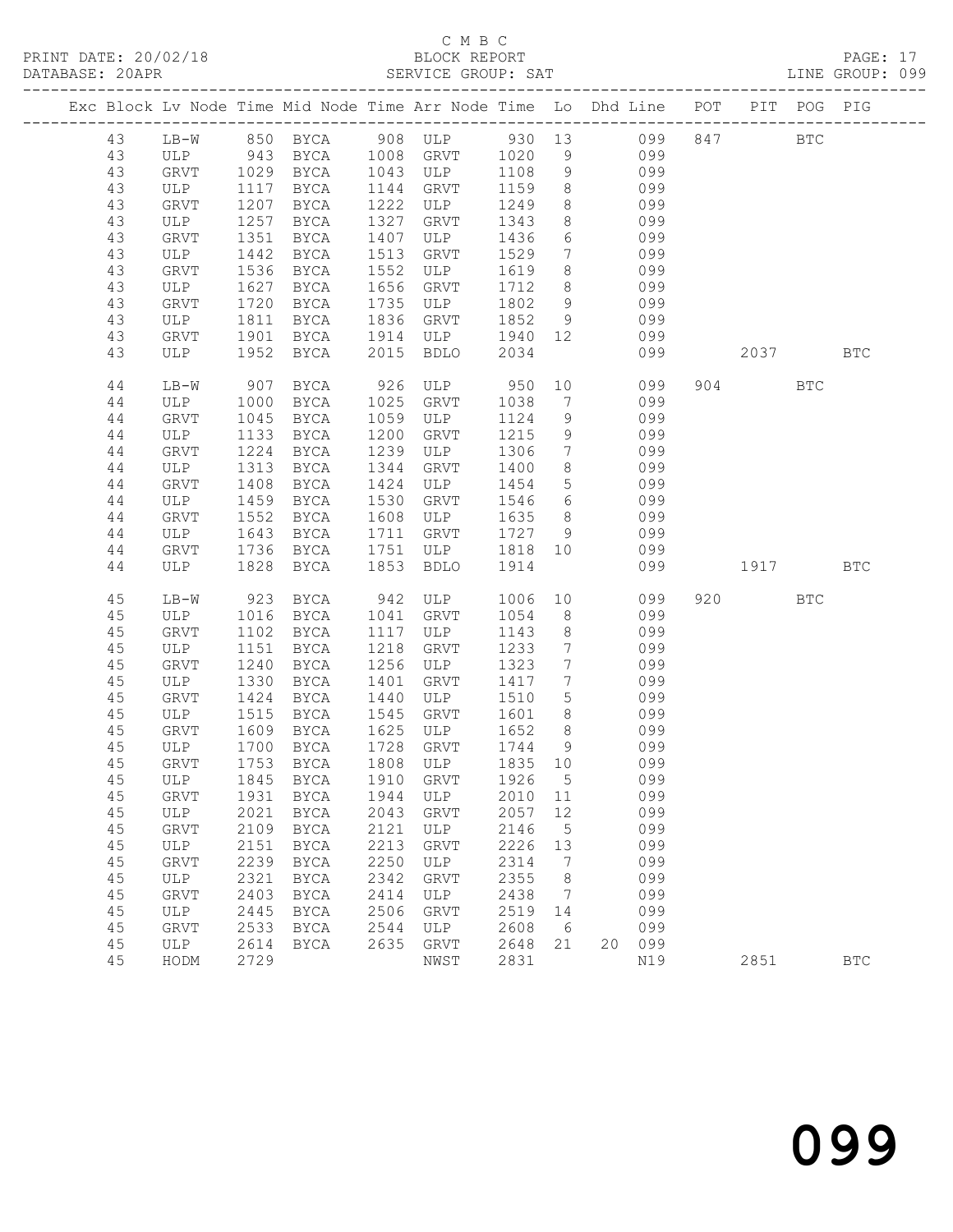# C M B C<br>BLOCK REPORT

PAGE: 18<br>LINE GROUP: 099

|  |    |             |      |                         |      |                         |         |                 | Exc Block Lv Node Time Mid Node Time Arr Node Time Lo Dhd Line POT PIT POG PIG |          |              |            |
|--|----|-------------|------|-------------------------|------|-------------------------|---------|-----------------|--------------------------------------------------------------------------------|----------|--------------|------------|
|  | 46 | $LB-W$      |      |                         |      |                         |         |                 | 940 BYCA 959 ULP 1023 10 099 937                                               |          | $_{\rm BTC}$ |            |
|  | 46 | ULP         |      | 1033 BYCA 1058 GRVT     |      |                         |         |                 | 1112 6 099                                                                     |          |              |            |
|  | 46 | GRVT        | 1118 | <b>BYCA</b>             |      | 1133 ULP                | 1159    | 8 <sup>8</sup>  | 099                                                                            |          |              |            |
|  | 46 | ULP         | 1207 | BYCA                    | 1235 | GRVT                    | 1251    | $5\overline{)}$ | 099                                                                            |          |              |            |
|  | 46 | GRVT        | 1256 | BYCA                    | 1312 | ULP                     | 1339    | $\overline{7}$  | 099                                                                            |          |              |            |
|  | 46 | ULP         | 1346 | BYCA                    | 1417 | GRVT                    | 1433    | 8               | 099                                                                            |          |              |            |
|  | 46 | GRVT        | 1441 | BYCA                    | 1457 | ULP                     | 1527    | 5 <sup>5</sup>  | 099                                                                            |          |              |            |
|  | 46 | ULP         | 1532 | BYCA                    | 1602 | GRVT                    | 1618    | $7\overline{ }$ | 099                                                                            |          |              |            |
|  | 46 | <b>GRVT</b> | 1625 | BYCA                    | 1641 | ULP                     | 1708    | 8 <sup>8</sup>  | 099                                                                            |          |              |            |
|  | 46 | ULP         | 1716 | BYCA                    | 1744 | GRVT                    | 1800    | 9               | 099                                                                            |          |              |            |
|  | 46 | GRVT        | 1809 | BYCA                    | 1823 | ULP                     | 1850    | 11              | 099                                                                            |          |              |            |
|  | 46 | ULP         | 1901 | BYCA                    | 1926 | GRVT                    | 1942    | $\overline{7}$  | 099                                                                            |          |              |            |
|  | 46 | GRVT        | 1949 | BYCA                    | 2002 | ULP                     | 2028 11 |                 | 099                                                                            |          |              |            |
|  | 46 | ULP         | 2039 | BYCA                    | 2101 | BDLO                    | 2119    |                 | 099                                                                            | 2122 BTC |              |            |
|  | 47 | $LB-W$      | 1007 | BYCA                    |      | 1026 ULP                | 1051    | 9               | 099 1004                                                                       |          | <b>BTC</b>   |            |
|  | 47 | ULP         | 1100 | BYCA                    | 1127 | GRVT                    | 1142    | 9               | 099                                                                            |          |              |            |
|  | 47 | GRVT        | 1151 | BYCA                    | 1206 | ULP                     | 1232    | 8               | 099                                                                            |          |              |            |
|  | 47 | ULP         | 1240 | BYCA                    | 1310 | GRVT                    | 1326    | 9               | 099                                                                            |          |              |            |
|  | 47 | GRVT        | 1335 | BYCA                    | 1351 | ULP                     | 1420    | 6               | 099                                                                            |          |              |            |
|  | 47 | ULP         | 1426 | BYCA                    | 1457 | GRVT                    | 1513    | 6               | 099                                                                            |          |              |            |
|  | 47 | GRVT        | 1519 | BYCA                    | 1535 | ULP                     | 1605    | $5\overline{)}$ | 099                                                                            |          |              |            |
|  | 47 | ULP         | 1610 | BYCA                    | 1639 | GRVT                    | 1655    | 9               | 099                                                                            |          |              |            |
|  | 47 | GRVT        | 1704 | BYCA                    | 1719 | ULP                     | 1746    | 9               | 099                                                                            |          |              |            |
|  | 47 | ULP         | 1755 | BYCA                    | 1820 | GRVT                    | 1836    | 6               | 099                                                                            |          |              |            |
|  | 47 | GRVT        | 1842 | BYCA                    | 1856 | ULP                     | 1923    | 12              | 099                                                                            |          |              |            |
|  | 47 | ULP         | 1935 | BYCA                    | 1958 | GRVT                    | 2012    | 8               | 099                                                                            |          |              |            |
|  | 47 | GRVT        | 2020 | BYCA                    | 2033 | ULP                     | 2059    | $7\overline{ }$ | 099                                                                            |          |              |            |
|  | 47 | ULP         | 2106 | BYCA                    | 2128 | GRVT                    | 2141    | 8 <sup>8</sup>  | 099                                                                            |          |              |            |
|  | 47 | GRVT        | 2149 | BYCA                    | 2201 | ULP                     | 2226    | $5\overline{)}$ | 099                                                                            |          |              |            |
|  | 47 | ULP         | 2231 | BYCA                    | 2253 | GRVT                    | 2306    | 13              | 099                                                                            |          |              |            |
|  | 47 | GRVT        | 2319 | BYCA                    | 2330 | ULP                     | 2354    | 7               | 099                                                                            |          |              |            |
|  | 47 | ULP         | 2401 | BYCA                    | 2422 | GRVT                    | 2435    | 13              | 099                                                                            |          |              |            |
|  | 47 | <b>GRVT</b> | 2448 | BYCA                    | 2459 | ULP                     | 2523    | 9               | 1 099                                                                          |          |              |            |
|  | 47 | ULP1        | 2533 | GRBY                    | 2552 | SERO                    | 2603    | 6               | N17                                                                            |          |              |            |
|  | 47 | SERO        | 2609 | BYGR                    | 2616 | ULP1                    | 2636    |                 | N17                                                                            | 2711     |              | <b>BTC</b> |
|  | 51 | $LB-W$      |      |                         |      | 1141 BYCA 1201 ULP 1227 |         |                 | 8 099 1138                                                                     |          | BTC          |            |
|  | 51 | ULP         |      | 1235 BYCA               |      | 1305 GRVT               | 1321    |                 | 8 099                                                                          |          |              |            |
|  | 51 |             |      | GRVT 1329 BYCA 1345 ULP |      |                         | 1414 6  |                 | 099                                                                            |          |              |            |
|  | 51 | ULP         | 1420 | <b>BYCA</b>             | 1451 | <b>GRVT</b>             | 1507    | 7               | 099                                                                            |          |              |            |
|  | 51 | GRVT        | 1514 | <b>BYCA</b>             | 1530 | ULP                     | 1600    | 5               | 099                                                                            |          |              |            |
|  | 51 | <b>ULP</b>  | 1605 | BYCA                    | 1634 | GRVT                    | 1650    | 8               | 099                                                                            |          |              |            |
|  | 51 | GRVT        | 1658 | <b>BYCA</b>             | 1713 | ULP                     | 1740    | 9               | 099                                                                            |          |              |            |
|  | 51 | ULP         | 1749 | <b>BYCA</b>             | 1814 | GRVT                    | 1830    | 7               | 099                                                                            |          |              |            |
|  | 51 | GRVT        | 1837 | BYCA                    | 1851 | ULP                     | 1918    | 11              | 099                                                                            |          |              |            |
|  | 51 | <b>ULP</b>  | 1929 | <b>BYCA</b>             | 1954 | <b>BDLO</b>             | 2013    |                 | 099                                                                            | 2016     |              | <b>BTC</b> |
|  |    |             |      |                         |      |                         |         |                 |                                                                                |          |              |            |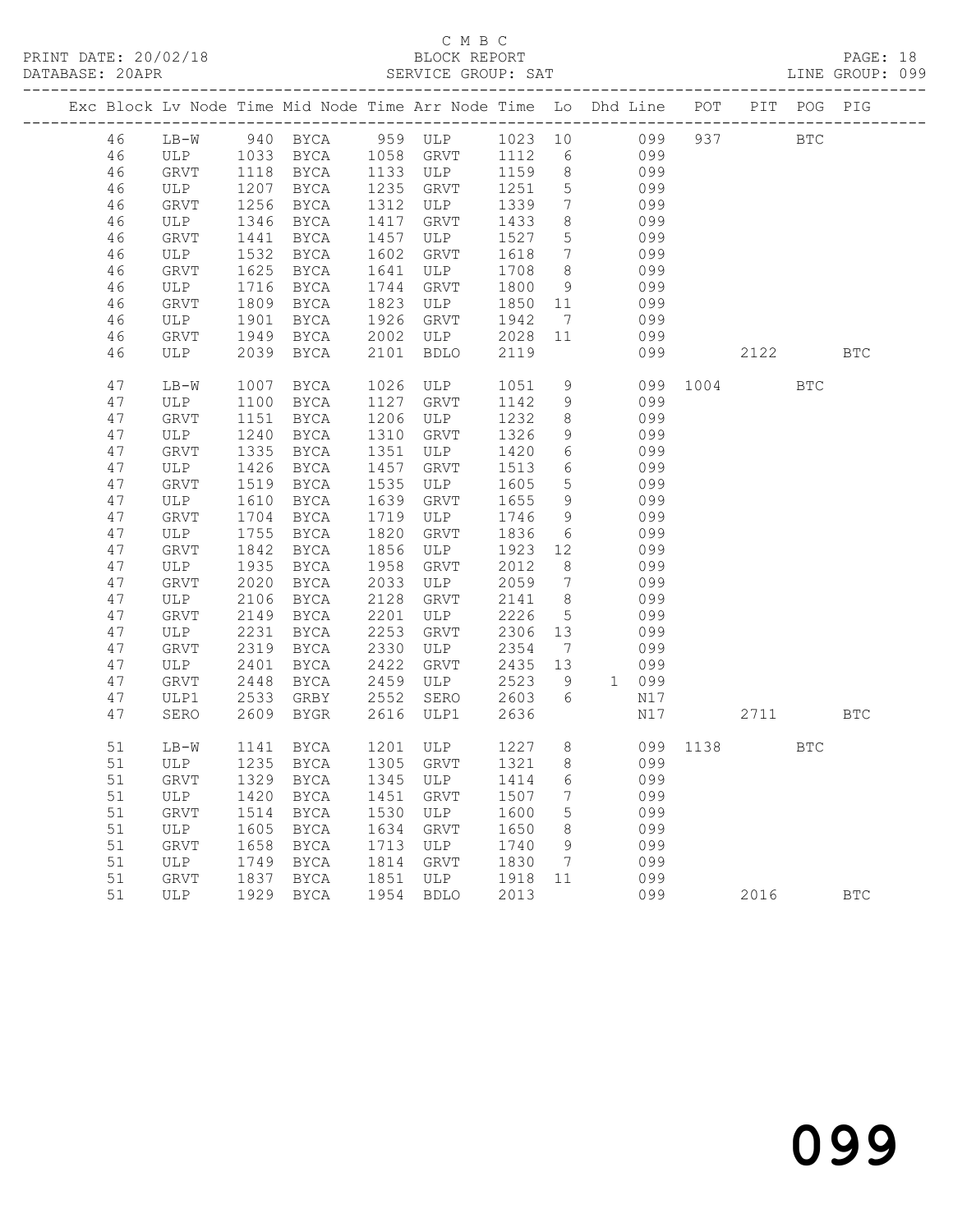PRINT DATE: 20/02/18 BLOCK REPORT BATABASE: 20APR

## C M B C<br>BLOCK REPORT

PAGE: 19<br>LINE GROUP: 099

|    |             |      | Exc Block Lv Node Time Mid Node Time Arr Node Time Lo Dhd Line |      |            |      |    |           | POT      | PIT  | POG | PIG        |
|----|-------------|------|----------------------------------------------------------------|------|------------|------|----|-----------|----------|------|-----|------------|
| 52 | LB-W        | 1319 | BYCA                                                           | 1340 | ULP        | 1409 | 6  |           | 099 1316 |      | BTC |            |
| 52 | <b>ULP</b>  | 1415 | <b>BYCA</b>                                                    | 1446 | GRVT       | 1502 | 6  | 099       |          |      |     |            |
| 52 | GRVT        | 1508 | <b>BYCA</b>                                                    | 1524 | ULP        | 1554 | 5. | 099       |          |      |     |            |
| 52 | <b>ULP</b>  | 1559 | <b>BYCA</b>                                                    | 1629 | GRVT       | 1645 | 8  | 099       |          |      |     |            |
| 52 | GRVT        | 1653 | <b>BYCA</b>                                                    | 1709 | ULP        | 1736 | 8  | 099       |          |      |     |            |
| 52 | ULP         | 1744 | BYCA                                                           | 1809 | GRVT       | 1825 | 6  | 099       |          |      |     |            |
| 52 | GRVT        | 1831 | <b>BYCA</b>                                                    | 1845 | ULP        | 1912 | 11 | 099       |          |      |     |            |
| 52 | <b>ULP</b>  | 1923 | <b>BYCA</b>                                                    | 1948 | GRVT       | 2004 | 7  | 099       |          |      |     |            |
| 52 | <b>GRVT</b> | 2011 | <b>BYCA</b>                                                    | 2024 | <b>ULP</b> | 2050 | 8  | 099       |          |      |     |            |
| 52 | <b>ULP</b>  | 2058 | BYCA                                                           | 2120 | GRVT       | 2134 | 5  | 099       |          |      |     |            |
| 52 | GRVT        | 2139 | <b>BYCA</b>                                                    | 2151 | ULP        | 2216 | 5  | 099       |          |      |     |            |
| 52 | ULP         | 2221 | <b>BYCA</b>                                                    | 2243 | GRVT       | 2256 | 13 | 099       |          |      |     |            |
| 52 | GRVT        | 2309 | BYCA                                                           | 2320 | <b>ULP</b> | 2344 | 7  | 099       |          |      |     |            |
| 52 | ULP         | 2351 | <b>BYCA</b>                                                    | 2412 | GRVT       | 2425 | 8  | 099       |          |      |     |            |
| 52 | GRVT        | 2433 | <b>BYCA</b>                                                    | 2444 | ULP        | 2508 | 7  | 099       |          |      |     |            |
| 52 | ULP         | 2515 | BYCA                                                           | 2536 | GRVT       | 2549 | 5  | 20<br>099 |          |      |     |            |
| 52 | HODM        | 2614 | $HK-E$                                                         | 2638 | SFU        | 2700 | 5. | N35       |          |      |     |            |
| 52 | SFU         | 2705 | HK-W                                                           | 2728 | HODM       | 2755 | 6  | N35       |          |      |     |            |
| 52 | HODM        | 2801 |                                                                |      | NWST       | 2903 |    | N19       |          | 2923 |     | <b>BTC</b> |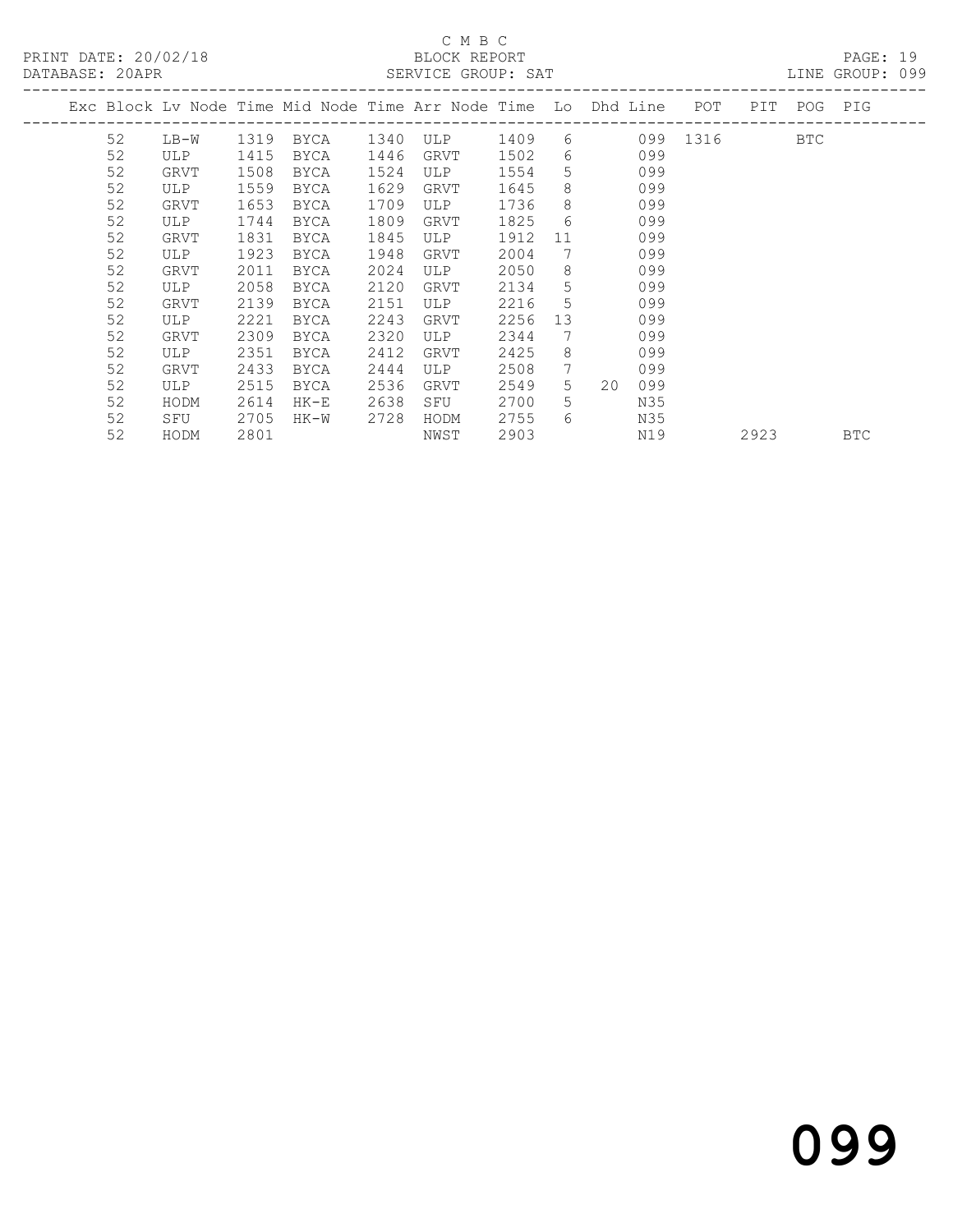|  |                                                                                                                                                                                                                                                                                                                                            |                                                                                                      |                                                                                      |                                                                                                                                                                                                                    |                                                                                      | C M B C<br>BLOCK REPORT                                                              |                                                                                             |                                                       | LINE GROUP: 130                                                                                                                                                                                                                                                                                                                                                                                                                                                                                                                                        |                 | PAGE: 20   |  |
|--|--------------------------------------------------------------------------------------------------------------------------------------------------------------------------------------------------------------------------------------------------------------------------------------------------------------------------------------------|------------------------------------------------------------------------------------------------------|--------------------------------------------------------------------------------------|--------------------------------------------------------------------------------------------------------------------------------------------------------------------------------------------------------------------|--------------------------------------------------------------------------------------|--------------------------------------------------------------------------------------|---------------------------------------------------------------------------------------------|-------------------------------------------------------|--------------------------------------------------------------------------------------------------------------------------------------------------------------------------------------------------------------------------------------------------------------------------------------------------------------------------------------------------------------------------------------------------------------------------------------------------------------------------------------------------------------------------------------------------------|-----------------|------------|--|
|  |                                                                                                                                                                                                                                                                                                                                            | ULP1 UNIVERSITY LOOP                                                                                 |                                                                                      | BTC Burnaby Depot<br>BW06 BRENTWOOD STN BAY6<br>HAWL HASTINGS & WILLINGDON<br>KTLP KOOTENAY LOOP<br>NWST NEW WESTMINSTER STN<br>PBEX PHIBBS EXCHANGE<br>SERO SEYMOUR ST & ROBSON ST<br>SERO SEYMOUR ST & ROBSON ST |                                                                                      |                                                                                      |                                                                                             |                                                       | BW01 BRENTWOOD STN BAY1<br>BYGR         BROADWAY & GRANVILLE<br>HODM          HOWE & DUNSMUIR<br>MTST        METROTOWN STATION<br>PANA PANORAMA & NAUGHTON<br>PEWI PENDER & WILLINGDON<br>SUST SURREY CENTRAL STATION<br>WLHA WILLINGDON & HASTINGS S/B                                                                                                                                                                                                                                                                                                |                 |            |  |
|  |                                                                                                                                                                                                                                                                                                                                            |                                                                                                      |                                                                                      |                                                                                                                                                                                                                    |                                                                                      |                                                                                      |                                                                                             |                                                       | Exc Block Lv Node Time Mid Node Time Arr Node Time Lo Dhd Line POT PIT POG PIG                                                                                                                                                                                                                                                                                                                                                                                                                                                                         |                 |            |  |
|  | 1<br>$\mathbf{1}$<br>$\mathbf{1}$<br>$\mathbf{1}$<br>$\mathbf{1}$<br>$\mathbf{1}$<br>$\mathbf{1}$<br>$\mathbf{1}$<br>$\mathbf{1}$<br>$\mathbf{1}$<br>$\mathbf{1}$<br>$\mathbf{1}$<br>$\mathbf{1}$<br>$\mathbf{1}$<br>$\mathbf{1}$                                                                                                          | PBEX<br>MTST<br>PEWI<br>MTST<br>PBEX<br>MTST<br>PBEX<br>MTST<br>PBEX<br>PANA<br>PBEX<br>PANA         | 1517<br>1547                                                                         | 1617<br>1654                                                                                                                                                                                                       |                                                                                      |                                                                                      |                                                                                             |                                                       | 1 MTST 556 BW01 608 KTLP 617 12 130 539 BTC<br>1 KTLP 629 WLHA 636 MTST 655 17 130<br>MTST 712 BW01 726 KTLP 735 11 130<br>KTLP 746 WLHA 753 MTST 814 12 130<br>MTST 826 HAWL 845 PBEX 859 5 130<br>904 WHLA MTST 941 8 130<br>949 BW01 1004 PEWI 1009 14 130<br>1023 BW06 1030 MTST 1048 6 130<br>1054 HAWL 1115 PBEX 1131 5 130<br>1136 WHLA MTST 1215 9 130<br>1224 HAWL 1246 PBEX 1304 26 130<br>1330 WHLA MTST 1411 12 130<br>1423 HAWL 1445 PBEX 1503 14 130<br>PANA 1541 6 211<br>PBEX 1612 5 211<br>PANA 1641 13 211<br>PBEX 1712 212 1722 BTC |                 |            |  |
|  | $\mathbf{2}$<br>$\mathbf{2}$<br>$\mathbf{2}$<br>$\mathbf{2}$<br>$\mathbf{2}$<br>$\mathbf{2}$<br>$\mathbf{2}$<br>$\mathbf{2}$<br>$\overline{2}$<br>$2^{\circ}$<br>2<br>$\mathbf{2}$<br>$\overline{c}$<br>$\mathbf{2}$<br>$\mathbf{2}$<br>$\mathbf{2}$<br>$\overline{c}$<br>$\mathbf{2}$<br>$\mathbf{2}$<br>$\overline{c}$<br>$\overline{2}$ | MTST<br>KTLP<br>PEWI<br>MTST<br>PEWI<br>MTST<br>PEWI<br>MTST<br>PEWI<br>MTST<br>PEWI<br>MTST<br>PEWI | 1141<br>1218<br>1256<br>1332<br>1408<br>1445<br>1524<br>1558<br>1639<br>1716<br>1744 | 726 HAWL 744 PBEX<br>1027 WLHA 1034 MTST 1056 7<br>MTST 1103 BW01 1119 PEWI 1124 17<br>BW06<br>BW01<br>BW06<br>BW01<br>BW06<br>BW01<br>BW06<br>BW01<br>BW06<br>BW01<br>BW06                                        | 1148<br>1235<br>1303<br>1349<br>1415<br>1502<br>1531<br>1616<br>1646<br>1734<br>1751 | MTST<br>PEWI<br>MTST<br>PEWI<br>MTST<br>PEWI<br>MTST<br>PEWI<br>MTST<br>PEWI<br>MTST | 758<br>1207<br>1240<br>1322<br>1354<br>1435<br>1507<br>1551<br>1621<br>1707<br>1739<br>1811 | 11<br>16<br>10<br>14<br>10<br>17<br>7<br>18<br>9<br>5 | XTLP 545 WLHA 552 MTST 611 5 130<br>MTST 616 BW01 628 KTLP 637 10 130<br>KTLP 647 WLHA 654 MTST 713 13 130<br>5 130<br>PBEX 803 WHLA MTST 839 7 130<br>MTST 846 BW01 900 PEWI 905 5 130<br>PEWI 910 BW06 917 MTST 935 6 130<br>MTST 941 BW01 956 KTLP 1009 18 130<br>130<br>130<br>130<br>130<br>130<br>130<br>130<br>130<br>130<br>130<br>130<br>130<br>130                                                                                                                                                                                           | 539 BTC<br>1829 | <b>BTC</b> |  |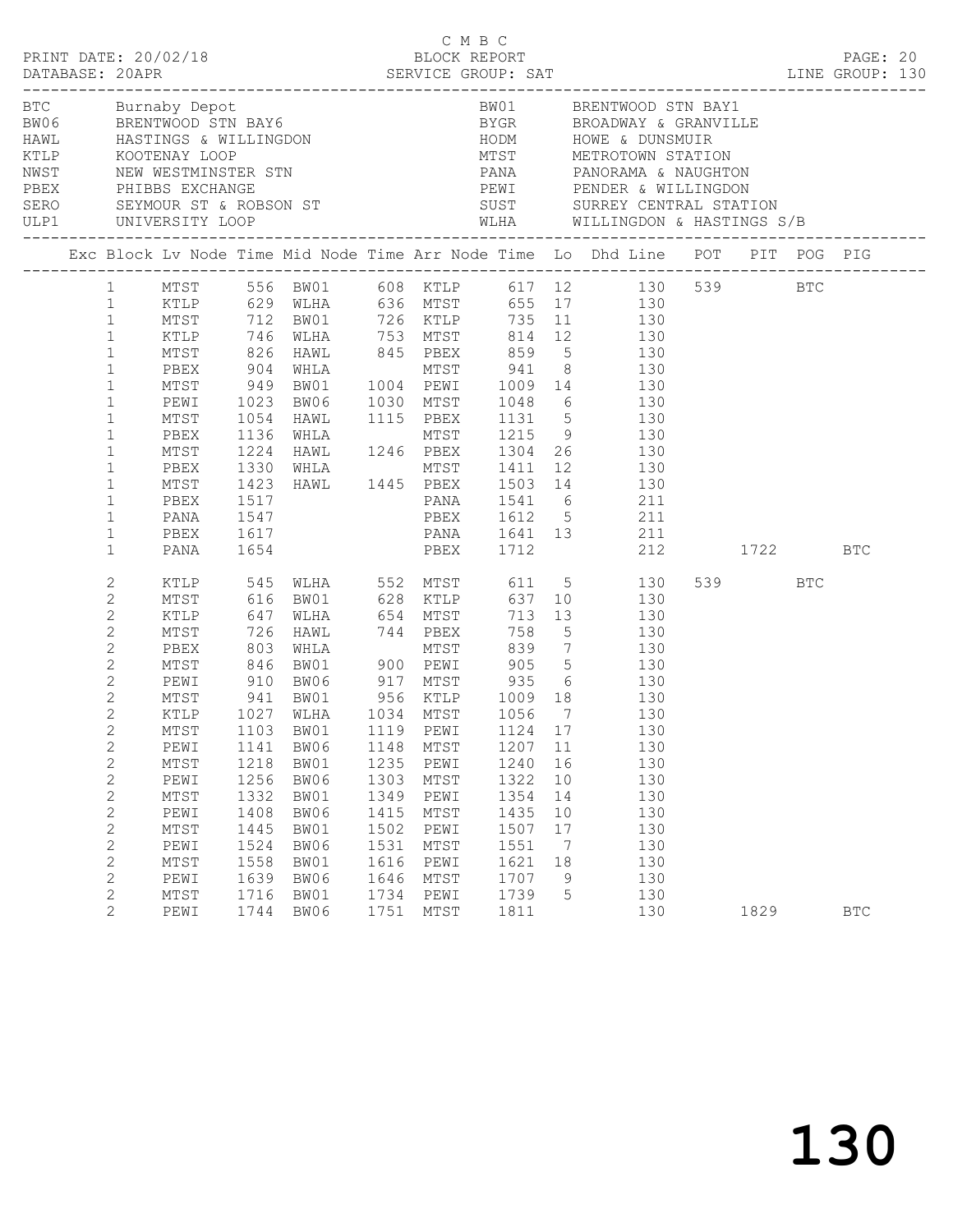# C M B C<br>BLOCK REPORT

PAGE: 21<br>LINE GROUP: 130

|  |                |                 |                 |                                                    |            |                      |                       |                              | Exc Block Lv Node Time Mid Node Time Arr Node Time Lo Dhd Line POT PIT POG PIG |          |            |            |
|--|----------------|-----------------|-----------------|----------------------------------------------------|------------|----------------------|-----------------------|------------------------------|--------------------------------------------------------------------------------|----------|------------|------------|
|  | $\mathfrak{Z}$ |                 |                 |                                                    |            |                      |                       |                              | KTLP 605 WLHA 612 MTST 631 5 130                                               | 559 BTC  |            |            |
|  | $\mathfrak{Z}$ | MTST            |                 | 636 BW01      648  KTLP<br>702  WLHA     709  MTST |            |                      | 657 5                 |                              | 130                                                                            |          |            |            |
|  | $\mathsf S$    | KTLP            |                 | 00 د 6<br>702 WLHA<br>10™ ¤                        |            |                      | 728 14                |                              | 130                                                                            |          |            |            |
|  | $\mathfrak{Z}$ | MTST            | $\frac{7}{828}$ | BW01                                               |            | 756 KTLP<br>835 MTST | 805<br>856            | 23                           | 130                                                                            |          |            |            |
|  | $\mathsf S$    | KTLP            |                 | WLHA                                               |            |                      |                       | $\overline{7}$               | 130                                                                            |          |            |            |
|  | $\mathsf S$    | $\mathtt{MTST}$ | 903<br>940      | BW01                                               | 917        | PEWI                 | 922                   | 18                           | 130                                                                            |          |            |            |
|  | $\mathsf 3$    | PEWI            |                 | BW06                                               | 947        | MTST                 | 1005                  | $7\phantom{.0}\phantom{.0}7$ | 130                                                                            |          |            |            |
|  | $\mathsf S$    | MTST            | 1012            | BW01                                               |            | 1027 KTLP            | 1040                  | 18                           | 130                                                                            |          |            |            |
|  | $\mathsf 3$    | KTLP            | 1058            | WLHA                                               | 1105       | MTST                 | 1127                  | $\overline{7}$               | 130                                                                            |          |            |            |
|  | 3              | MTST            | 1134            | BW01                                               | 1150       | PEWI                 | 1155                  | 16                           | 130                                                                            |          |            |            |
|  | $\mathsf S$    | PEWI            | 1211            | BW06                                               | 1218       | MTST                 | 1237                  | 12                           | 130                                                                            |          |            |            |
|  | $\mathfrak{Z}$ | $\mathtt{MTST}$ | 1249            | BW01                                               | 1306       | PEWI                 | 1311                  | 13                           | 130                                                                            |          |            |            |
|  | $\mathsf S$    | PEWI            | 1324            | BW06                                               | 1331       | MTST                 | 1351                  | 11                           | 130                                                                            |          |            |            |
|  | $\mathsf 3$    | MTST            | 1402            | BW01                                               | 1419       | PEWI                 | 1424                  | 14                           | 130                                                                            |          |            |            |
|  | $\mathsf S$    | PEWI            | 1438            | BW06                                               | 1445       | MTST                 | 1505                  | 8 <sup>8</sup>               | 130                                                                            |          |            |            |
|  | 3              | MTST            | 1513            | BW01                                               | 1531       | PEWI                 | 1536                  | 18                           | 130                                                                            |          |            |            |
|  | $\mathsf 3$    | PEWI            | 1554            | BW06                                               | 1601       | MTST                 | 1621                  | 6                            | 130                                                                            |          |            |            |
|  | $\mathsf S$    | $\mathtt{MTST}$ | 1627            | BW01                                               | 1645       | PEWI                 | 1650                  | $5\phantom{.0}$              | 130                                                                            |          |            |            |
|  | $\mathsf 3$    | PEWI            | 1655            | BW06                                               |            | 1702 MTST            | 1723<br>1759 5        | 8 <sup>8</sup>               | 130                                                                            |          |            |            |
|  | 3              | MTST            | 1731            | BW01                                               |            | 1748 KTLP            |                       |                              | 130                                                                            |          |            |            |
|  | 3              | KTLP            | 1804            | WLHA                                               | 1812       | MTST                 | 1834                  |                              | 130                                                                            | 1852     |            | <b>BTC</b> |
|  | 4              | MTST            | 656             | BW01                                               |            | KTLP                 | 717                   |                              | 13<br>130                                                                      | 639 — 10 | <b>BTC</b> |            |
|  | $\sqrt{4}$     | KTLP            | 730             | WLHA                                               | 708<br>737 | MTST                 | 758                   | 14                           | 130                                                                            |          |            |            |
|  | 4              | MTST            | 812             | BW01                                               | 826        | KTLP                 | 837                   | 19                           | 130                                                                            |          |            |            |
|  | 4              | KTLP            |                 | WLHA                                               |            | MTST                 |                       |                              | 130                                                                            |          |            |            |
|  | $\sqrt{4}$     | MTST            | 856<br>933      | BW01                                               | 903<br>948 | PEWI                 | 925<br>953 17<br>-- 5 |                              | 130                                                                            |          |            |            |
|  | 4              | PEWI            | 1010            | BW06                                               | 1017       | MTST                 | 1035                  | $5^{\circ}$                  | 130                                                                            |          |            |            |
|  | $\sqrt{4}$     | $\mathtt{MTST}$ | 1040            | BW01                                               | 1056       | KTLP                 | 1109 17               |                              | 130                                                                            |          |            |            |
|  | 4              | KTLP            | 1126            | WLHA                                               | 1135       | MTST                 | 1157                  | 11                           | 130                                                                            |          |            |            |
|  | $\sqrt{4}$     | MTST            | 1208            | BW01                                               | 1225       | KTLP                 | 1240                  | 16                           | 130                                                                            |          |            |            |
|  | 4              | KTLP            | 1256            | WLHA                                               | 1305       | MTST                 | 1328                  | 12                           | 130                                                                            |          |            |            |
|  | 4              | $\mathtt{MTST}$ | 1340            | BW01                                               | 1357       | KTLP                 | 1412                  | 11                           | 130                                                                            |          |            |            |
|  | $\sqrt{4}$     | $\texttt{KTLP}$ | 1423            | WLHA                                               | 1432       | MTST                 | 1456                  | 9                            | 130                                                                            |          |            |            |
|  | 4              | $\mathtt{MTST}$ | 1505            | BW01                                               | 1523       | KTLP                 | 1534                  | 22                           | 130                                                                            |          |            |            |
|  | $\sqrt{4}$     | KTLP            | 1556            | WLHA                                               | 1605       | MTST                 | 1629                  | $\overline{7}$               | 130                                                                            |          |            |            |
|  | 4              | MTST            | 1636            | BW01                                               | 1654       | KTLP                 | 1705                  | 27                           | 130                                                                            |          |            |            |
|  | 4              | $\texttt{KTLP}$ | 1732            | WLHA                                               | 1740       | MTST                 | 1804                  | 8 <sup>8</sup>               | 130                                                                            |          |            |            |
|  | 4              | MTST            | 1812            | BW01                                               | 1829       | KTLP                 | 1840                  | 8 <sup>8</sup>               | 130                                                                            |          |            |            |
|  | $\overline{4}$ | KTLP            | 1848            | WLHA                                               | 1855       | MTST                 | 1915                  | 9                            | 130                                                                            |          |            |            |
|  | $\sqrt{4}$     | $\mathtt{MTST}$ | 1924            | BW01                                               | 1941       | KTLP                 | 1952                  | $\overline{7}$               | 130                                                                            |          |            |            |
|  | 4              | KTLP            | 1959            | WLHA                                               |            | 2006 MTST            | 2026 10               |                              | 130                                                                            |          |            |            |
|  | 4              | MTST            | 2036            | BW01                                               | 2051       | KTLP                 | 2102                  | - 9                          | 130                                                                            |          |            |            |
|  | 4              | KTLP            | 2111            | WLHA                                               |            | 2118 MTST            | 2138                  |                              | 130                                                                            | 2154 BTC |            |            |
|  |                |                 |                 |                                                    |            |                      |                       |                              |                                                                                |          |            |            |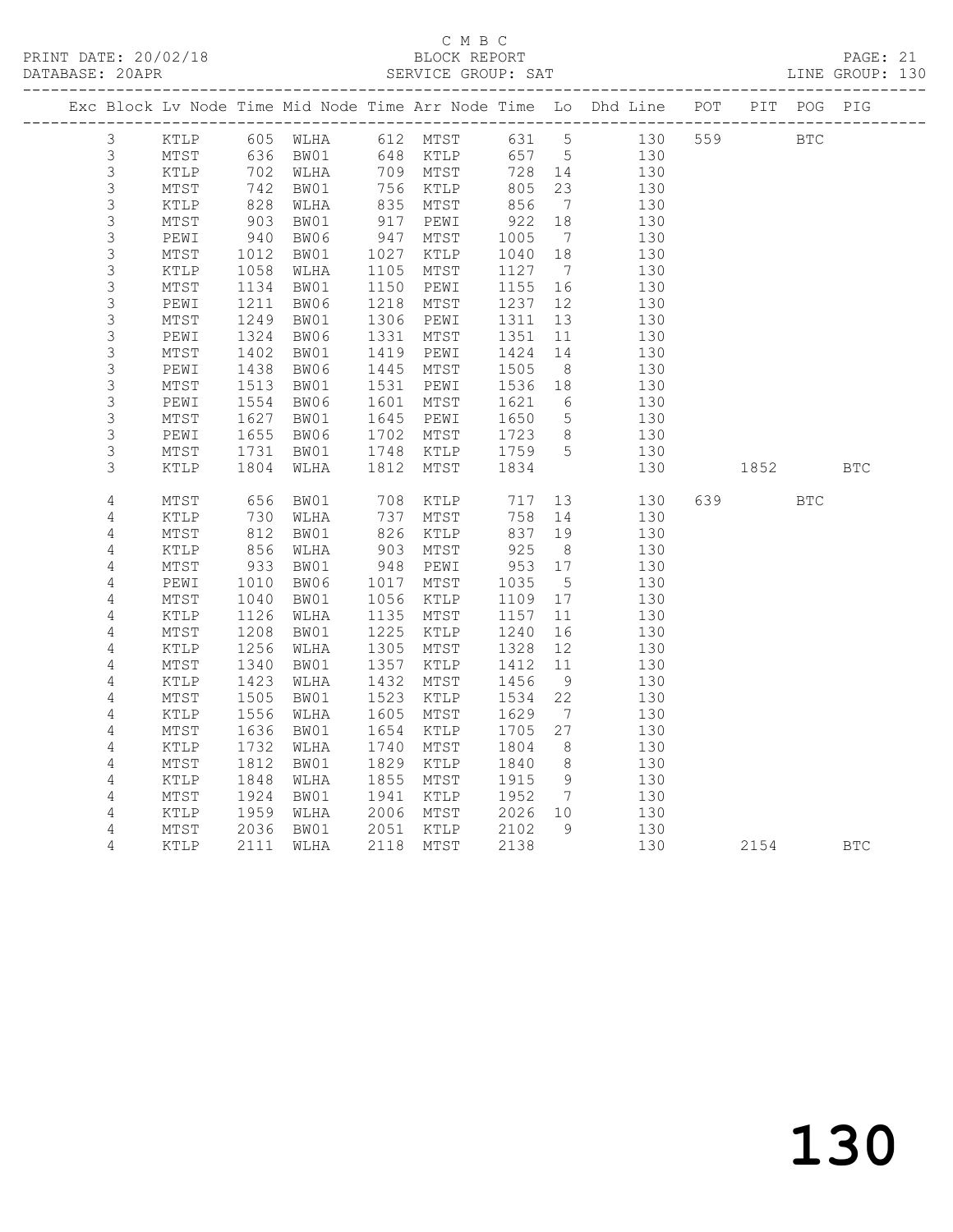### C M B C<br>BLOCK REPORT

PAGE: 22<br>LINE GROUP: 130

|             |   |              |                 | Exc Block Lv Node Time Mid Node Time Arr Node Time Lo Dhd Line POT |              |                         |                |                 |        |            |          | PIT POG PIG  |            |
|-------------|---|--------------|-----------------|--------------------------------------------------------------------|--------------|-------------------------|----------------|-----------------|--------|------------|----------|--------------|------------|
|             | 5 | KTLP         |                 | 715 WLHA                                                           |              | 722 MTST 743 13 130 709 |                |                 |        |            |          | $_{\rm BTC}$ |            |
| $\mathsf S$ |   | MTST         | $\frac{1}{833}$ | HAWL                                                               |              | 814 PBEX                |                |                 |        | 130        |          |              |            |
| $\mathsf S$ |   | PBEX         |                 | WHLA                                                               |              | MTST                    | 828 5<br>910 8 |                 |        | 130        |          |              |            |
| 5           |   | MTST         | 918             | BW01                                                               |              | 932 PEWI                | 937 16         |                 | 130    |            |          |              |            |
| 5           |   | PEWI         | 953             | BW06                                                               | 1000         | MTST                    | 1018           | 6               |        | 130        |          |              |            |
| 5           |   | MTST         | 1024            | HAWL                                                               |              | 1044 PBEX               | 1100           | $5\overline{)}$ |        | 130        |          |              |            |
| 5           |   | PBEX         | 1105            | WHLA                                                               |              | MTST                    | 1144           | $\overline{7}$  |        | 130        |          |              |            |
| $\mathsf S$ |   | MTST         | 1151            | HAWL                                                               |              | 1212 PBEX               | 1228           | $5\overline{)}$ |        | 130        |          |              |            |
| 5           |   | PBEX         | 1233            | WHLA                                                               |              | MTST                    | 1313           | 12              |        | 130        |          |              |            |
| 5           |   | MTST         | 1325            | HAWL                                                               |              | 1347 PBEX               | 1405           | 25              |        | 130        |          |              |            |
| 5           |   | PBEX         | 1430            | WHLA                                                               |              | MTST                    | 1511           | 9               |        | 130        |          |              |            |
| 5           |   | MTST         | 1520            | HAWL                                                               |              | 1543 PBEX               | 1557           | 6               |        | 130        |          |              |            |
| 5           |   | PBEX         | 1603            | WHLA                                                               |              | MTST                    | 1644           | 9               |        | 130        |          |              |            |
| 5           |   | MTST         | 1653            | HAWL                                                               |              | 1716 PBEX               | 1730           | 15              |        | 130        |          |              |            |
| $\mathsf S$ |   | PBEX         | 1745            | WHLA                                                               |              | MTST                    | 1825           | 11              |        | 130        |          |              |            |
| 5           |   | MTST         | 1836            | BW01                                                               |              | 1853 KTLP               | 1904           | $7\overline{ }$ |        | 130        |          |              |            |
| 5           |   | KTLP         | 1911            | WLHA                                                               | 1918         | MTST                    | 1938           | 10              |        | 130        |          |              |            |
| 5           |   | MTST         | 1948            | BW01                                                               | 2003         | KTLP                    | 2014           | - 9             |        | 130        |          |              |            |
| 5           |   | KTLP         | 2023            | WLHA                                                               | 2030         | MTST                    | 2050 13        |                 |        | 130        |          |              |            |
| 5           |   | MTST         | 2103            | BW01                                                               | 2118         | KTLP                    | 2129           |                 |        | 130        | 2133 BTC |              |            |
| 6           |   | KTLP         | 801             | WLHA                                                               | 808          | MTST                    | 829            |                 | 11 — 1 | 130        | 755      | <b>BTC</b>   |            |
| 6           |   | MTST         |                 | BW01                                                               | 854          | KTLP                    |                | 22              |        | 130        |          |              |            |
| 6           |   | KTLP         | 840<br>927      | WLHA                                                               | 934          | MTST                    | 905<br>956     | 6               |        | 130        |          |              |            |
| 6           |   | MTST         | 1002            | BW01                                                               | 1017         | PEWI                    | 1022           | 18              |        | 130        |          |              |            |
| 6           |   | PEWI         | 1040            | BW06                                                               | 1047         | MTST                    | 1105           | $\overline{7}$  |        | 130        |          |              |            |
| 6           |   | MTST         | 1112            | BW01                                                               | 1128         | KTLP                    | 1141           | 16              |        | 130        |          |              |            |
| 6           |   | KTLP         | 1157            | WLHA                                                               | 1206         | MTST                    | 1228           | 11              |        | 130        |          |              |            |
| 6           |   | MTST         | 1239            | BW01                                                               | 1256         | KTLP                    | 1311           | 12              |        | 130        |          |              |            |
| 6           |   | KTLP         | 1323            | WLHA                                                               | 1332         | MTST                    | 1356           | 13              |        | 130        |          |              |            |
| 6           |   | MTST         | 1409            | BW01                                                               | 1426         | KTLP                    | 1441           | 12              |        | 130        |          |              |            |
| 6           |   | KTLP         | 1453            | WLHA                                                               | 1502         | MTST                    | 1526           | 9               |        | 130        |          |              |            |
| 6           |   | MTST         | 1535            | BW01                                                               | 1553         | KTLP                    | 1604           | 20              |        | 130        |          |              |            |
| 6           |   | KTLP         | 1624            | WLHA                                                               | 1633         | MTST                    | 1658           | 10              |        | 130        |          |              |            |
| 6           |   | MTST         | 1708            | BW01                                                               | 1726         | KTLP                    | 1737           | 8 <sup>8</sup>  |        | 130        |          |              |            |
| 6           |   | KTLP         | 1745            | WLHA                                                               | 1753         | MTST                    | 1817           | $\overline{7}$  |        | 130        |          |              |            |
| 6           |   | MTST         | 1824            | HAWL                                                               | 1846         | PBEX                    | 1900           | 16              |        | 130        |          |              |            |
| 6           |   | PBEX         | 1916            | WHLA                                                               |              | MTST                    | 1950           | 10              |        | 130        |          |              |            |
| 6           |   | MTST         | 2000            | HAWL                                                               |              | 2020 PBEX               | 2031           | 21              |        | 130        |          |              |            |
| 6           |   |              |                 | PBEX 2052 WHLA MTST 2126 11                                        |              |                         |                |                 |        | 130        |          |              |            |
| 6           |   | MTST         | 2137            | BW01                                                               | 2152         | KTLP                    | 2203           | 20              |        | 130        |          |              |            |
| 6           |   | KTLP         | 2223<br>2255    | WLHA                                                               | 2230<br>2310 | MTST                    | 2250<br>2321   | 5               |        | 130<br>130 |          |              |            |
| 6<br>6      |   | MTST<br>KTLP | 2326            | BW01<br>WLHA                                                       | 2333         | KTLP<br>MTST            | 2352           | 5<br>6          |        | 130        |          |              |            |
| 6           |   | MTST         | 2358            | BW01                                                               | 2413         | KTLP                    | 2424           | 5               |        | 130        |          |              |            |
| 6           |   | KTLP         | 2429            | WLHA                                                               | 2435         | MTST                    | 2452           | 8               |        | 130        |          |              |            |
| 6           |   | MTST         | 2500            | BW01                                                               | 2513         | KTLP                    | 2523           | 11              | 20     | 130        |          |              |            |
| 6           |   | HODM         | 2554            | NWST                                                               | 2656         | SUST                    | 2716           |                 |        | N19        | 2746     |              | <b>BTC</b> |
|             |   |              |                 |                                                                    |              |                         |                |                 |        |            |          |              |            |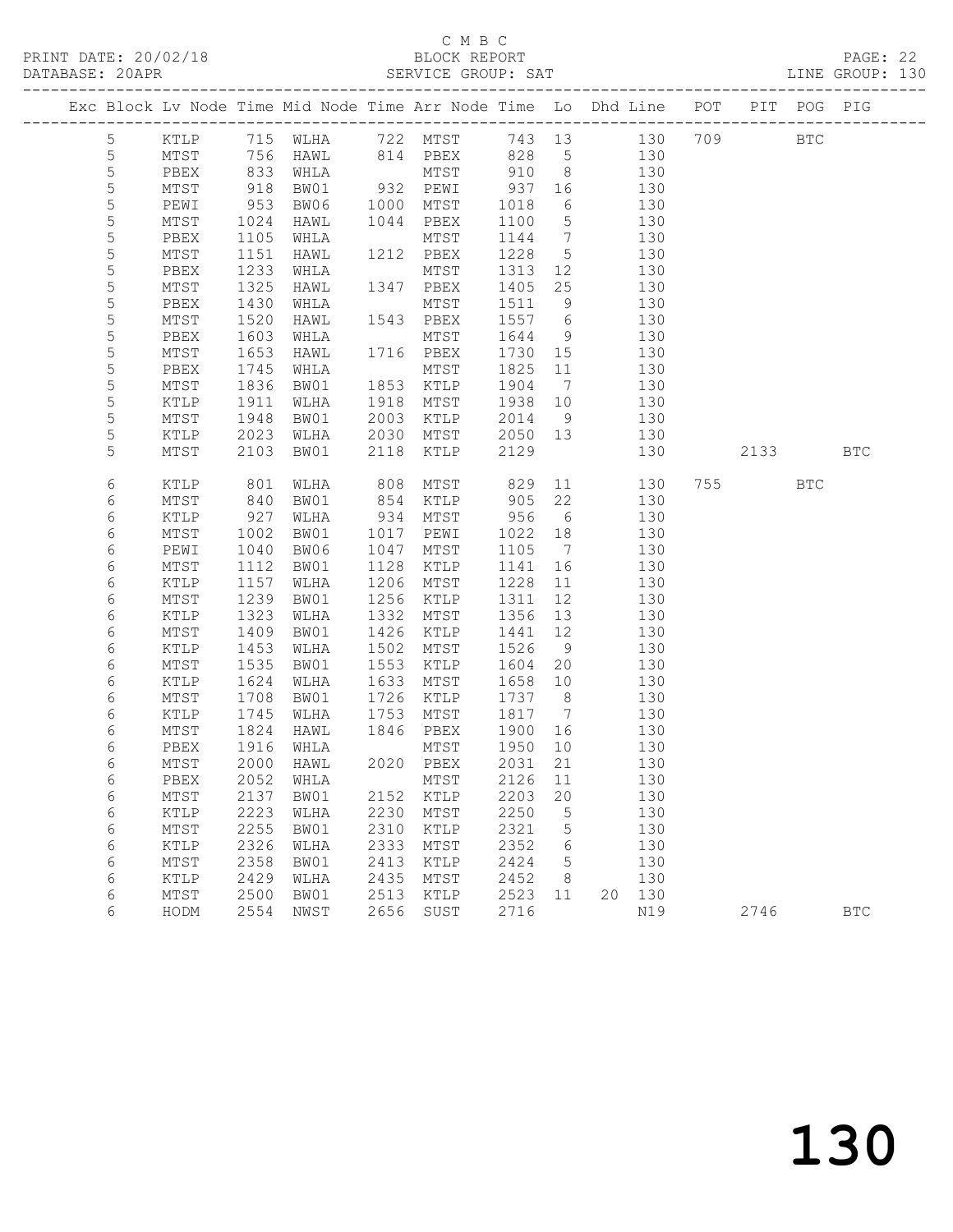### C M B C<br>BLOCK REPORT

PAGE: 23<br>LINE GROUP: 130

|  |                |      |      |          |      |                |         |                 | Exc Block Lv Node Time Mid Node Time Arr Node Time Lo Dhd Line POT PIT POG PIG |     |      |            |            |
|--|----------------|------|------|----------|------|----------------|---------|-----------------|--------------------------------------------------------------------------------|-----|------|------------|------------|
|  | 7              | PEWI |      | 826 BW06 |      | 831 MTST       | 848 7   |                 | 130                                                                            | 819 |      | <b>BTC</b> |            |
|  | 7              | MTST | 855  | HAWL     |      | 914 PBEX 928 6 |         |                 | 130                                                                            |     |      |            |            |
|  | 7              | PBEX | 934  | WHLA     |      | MTST           | 1011    | 8 <sup>8</sup>  | 130                                                                            |     |      |            |            |
|  | $\overline{7}$ | MTST | 1019 | BW01     |      | 1034 PEWI      | 1039 15 |                 | 130                                                                            |     |      |            |            |
|  | $\overline{7}$ | PEWI | 1054 | BW06     |      | 1101 MTST      | 1119    | 8 <sup>8</sup>  | 130                                                                            |     |      |            |            |
|  | $\overline{7}$ | MTST | 1127 | HAWL     |      | 1148 PBEX      | 1204    | $\overline{0}$  | 130                                                                            |     |      |            |            |
|  | 7              | PBEX | 1204 | WHLA     |      | MTST           | 1244    | 10              | 130                                                                            |     |      |            |            |
|  | 7              | MTST | 1254 | HAWL     |      | 1316 PBEX      | 1334    | 27              | 130                                                                            |     |      |            |            |
|  | 7              | PBEX | 1401 | WHLA     |      | MTST           | 1442    | 8               | 130                                                                            |     |      |            |            |
|  | 7              | MTST | 1450 | HAWL     |      | 1512 PBEX      | 1530    | $5\overline{)}$ | 130                                                                            |     |      |            |            |
|  | 7              | PBEX | 1535 | WHLA     |      | MTST           | 1616    |                 | $5^{\circ}$<br>130                                                             |     |      |            |            |
|  | 7              | MTST | 1621 | HAWL     |      | 1644 PBEX      | 1658    |                 | 130                                                                            |     |      |            |            |
|  | $\overline{7}$ | PBEX | 1709 | WHLA     |      | MTST           | 1749    |                 | 130                                                                            |     | 1805 |            | <b>BTC</b> |
|  |                |      |      |          |      |                |         |                 |                                                                                |     |      |            |            |
|  | 8              | PEWI | 838  | BW06     | 845  | MTST           | 903     |                 | $7\overline{ }$<br>130                                                         | 831 |      | <b>BTC</b> |            |
|  | 8              | MTST | 910  | BW01     | 924  | KTLP           | 935     | 22              | 130                                                                            |     |      |            |            |
|  | 8              | KTLP | 957  | WLHA     | 1004 | MTST           | 1026    | 6               | 130                                                                            |     |      |            |            |
|  | 8              | MTST | 1032 | BW01     | 1048 | PEWI           | 1053    | 17              | 130                                                                            |     |      |            |            |
|  | 8              | PEWI | 1110 | BW06     | 1117 | MTST           | 1136    | $5^{\circ}$     | 130                                                                            |     |      |            |            |
|  | 8              | MTST | 1141 | BW01     | 1157 | KTLP           | 1210    | 16              | 130                                                                            |     |      |            |            |
|  | 8              | KTLP | 1226 | WLHA     | 1235 | MTST           | 1258    | 11              | 130                                                                            |     |      |            |            |
|  | $\,8\,$        | MTST | 1309 | BW01     | 1326 | KTLP           | 1341    | 12              | 130                                                                            |     |      |            |            |
|  | $\,8\,$        | KTLP | 1353 | WLHA     | 1402 | MTST           | 1426    | 11              | 130                                                                            |     |      |            |            |
|  | 8              | MTST | 1437 | BW01     | 1454 | KTLP           | 1509    | 14              | 130                                                                            |     |      |            |            |
|  | 8              | KTLP | 1523 | WLHA     | 1532 | MTST           | 1556    | 10 <sub>1</sub> | 130                                                                            |     |      |            |            |
|  | 8              | MTST | 1606 | BW01     | 1624 | KTLP           | 1635    | 23              | 130                                                                            |     |      |            |            |
|  | 8              | KTLP | 1658 | WLHA     | 1707 | MTST           | 1732    | $\overline{7}$  | 130                                                                            |     |      |            |            |
|  | 8              | MTST | 1739 | HAWL     | 1801 | PBEX           | 1815    |                 | 16 16<br>130                                                                   |     |      |            |            |
|  | 8              | PBEX | 1831 | WHLA     |      | MTST           | 1905    | $\overline{7}$  | 130                                                                            |     |      |            |            |
|  | 8              | MTST | 1912 | HAWL     |      | 1934 PBEX      | 1947    |                 | 17<br>130                                                                      |     |      |            |            |
|  | 8              | PBEX | 2004 | WHLA     |      | MTST           | 2038    | 10              | 130                                                                            |     |      |            |            |
|  | 8              | MTST | 2048 | HAWL     |      | 2108 PBEX      | 2119    | 12 <sup>°</sup> | 130                                                                            |     |      |            |            |
|  | 8              | PBEX | 2131 | WHLA     |      | MTST           | 2205    |                 | 130                                                                            |     | 2221 |            | <b>BTC</b> |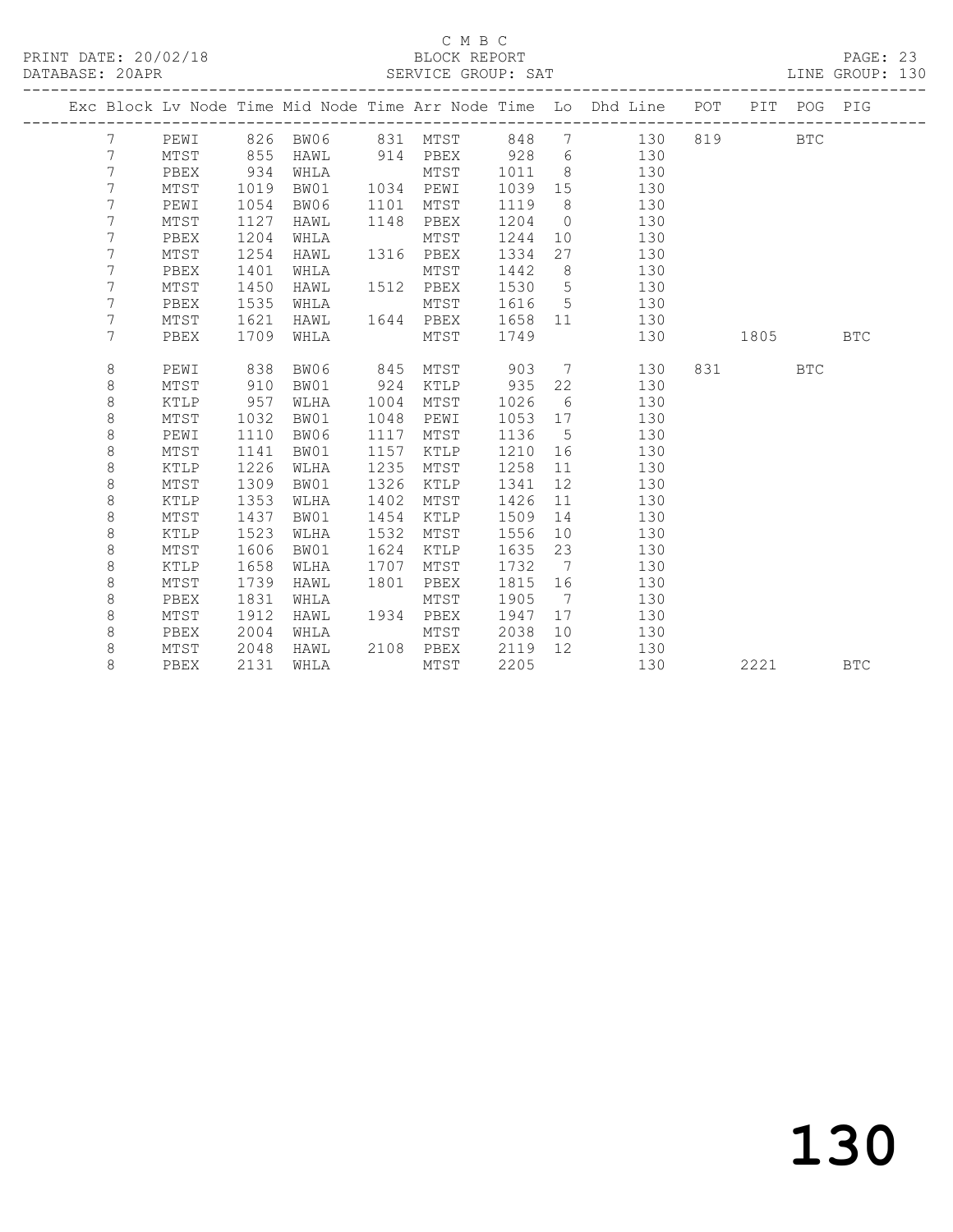PRINT DATE: 20/02/18 BLOCK REPORT BATABASE: 20APR

### C M B C<br>BLOCK REPORT

PAGE: 24<br>LINE GROUP: 130

|                  |    |                 |      | Exc Block Lv Node Time Mid Node Time Arr Node Time Lo Dhd Line POT |      | ATTLATAT ATIONT. |         |                 |        | --------------------- |      | PIT POG PIG  |              |
|------------------|----|-----------------|------|--------------------------------------------------------------------|------|------------------|---------|-----------------|--------|-----------------------|------|--------------|--------------|
| 9                |    | PEWI            |      | 853 BW06                                                           |      | 900 MTST 918 7   |         |                 | 130    | 846                   |      | $_{\rm BTC}$ |              |
| 9                |    | MTST            | 925  | HAWL                                                               |      | 944 PBEX         | 958 6   |                 | 130    |                       |      |              |              |
| 9                |    | PBEX            | 1004 | WHLA                                                               |      | MTST             | 1041    | 6               | 130    |                       |      |              |              |
| $\mathsf 9$      |    | MTST            | 1047 | BW01                                                               |      | 1103 PEWI        | 1108 17 |                 | 130    |                       |      |              |              |
| $\mathsf 9$      |    | PEWI            | 1125 | BW06                                                               | 1132 | MTST             | 1151    | 10              | 130    |                       |      |              |              |
| 9                |    | MTST            | 1201 | BW01                                                               | 1218 | PEWI             | 1223    | 18              | 130    |                       |      |              |              |
| 9                |    | PEWI            | 1241 | BW06                                                               | 1248 | MTST             | 1307    | 12              | 130    |                       |      |              |              |
| 9                |    | MTST            | 1319 | BW01                                                               | 1336 | PEWI             | 1341    | 12              | 130    |                       |      |              |              |
| $\mathsf 9$      |    | PEWI            | 1353 | BW06                                                               | 1400 | MTST             | 1420    | 10              | 130    |                       |      |              |              |
| 9                |    | MTST            | 1430 | BW01                                                               | 1447 | PEWI             | 1452    | 16              | 130    |                       |      |              |              |
| 9                |    | PEWI            | 1508 | BW06                                                               | 1515 | MTST             | 1535    | 8 <sup>8</sup>  | 130    |                       |      |              |              |
| 9                |    | MTST            | 1543 | BW01                                                               | 1601 | PEWI             | 1606    | 18              | 130    |                       |      |              |              |
| $\mathsf 9$      |    | PEWI            | 1624 | BW06                                                               | 1631 | MTST             | 1652    | 9               | 130    |                       |      |              |              |
| 9                |    | MTST            | 1701 | BW01                                                               | 1719 | PEWI             | 1724    | $5\overline{)}$ | 130    |                       |      |              |              |
| 9                |    | PEWI            | 1729 | BW06                                                               | 1736 | MTST             | 1756    | $5\overline{)}$ | 130    |                       |      |              |              |
|                  |    | $\mathtt{MTST}$ | 1801 |                                                                    | 1823 |                  | 1837    |                 | 130    |                       |      |              |              |
| 9<br>$\mathsf 9$ |    |                 | 1852 | HAWL                                                               |      | PBEX             | 1926    | 15<br>10        | 130    |                       |      |              |              |
|                  |    | PBEX            |      | WHLA                                                               |      | MTST             |         |                 |        |                       |      |              |              |
| $\mathsf 9$      |    | MTST            | 1936 | HAWL                                                               |      | 1956 PBEX        | 2007    | 21              | 130    |                       |      |              |              |
| $\mathsf 9$      |    | PBEX            | 2028 | WHLA                                                               |      | MTST             | 2102    | 17              | 130    |                       |      |              |              |
| 9                |    | MTST            | 2119 | BW01                                                               | 2134 | KTLP             | 2145    | 8 <sup>8</sup>  | 130    |                       |      |              |              |
| 9                |    | KTLP            | 2153 | WLHA                                                               | 2200 | MTST             | 2220    | $5\phantom{.0}$ | 130    |                       |      |              |              |
| $\mathsf 9$      |    | MTST            | 2225 | BW01                                                               | 2240 | KTLP             | 2251    | $5\overline{)}$ | 130    |                       |      |              |              |
| $\mathsf 9$      |    | KTLP            | 2256 | WLHA                                                               | 2303 | MTST             | 2322    | $5\phantom{.0}$ | 130    |                       |      |              |              |
| $\mathsf 9$      |    | MTST            | 2327 | BW01                                                               | 2342 | KTLP             | 2353    | 6               | 130    |                       |      |              |              |
| 9                |    | KTLP            | 2359 | WLHA                                                               | 2405 | MTST             | 2422    | $7\overline{ }$ | 130    |                       |      |              |              |
| $\mathsf 9$      |    | MTST            | 2429 | BW01                                                               | 2442 | KTLP             | 2452    | $7\overline{ }$ | 130    |                       |      |              |              |
| 9                |    | KTLP            | 2459 | WLHA                                                               | 2505 | MTST             | 2522    | 14              | 130    |                       |      |              |              |
| 9                |    | MTST            | 2536 | BW01                                                               | 2549 | KTLP             | 2559    | 10              | 20 130 |                       |      |              |              |
| 9                |    | SERO            | 2629 | BYGR                                                               | 2636 | ULP1             | 2656    |                 | N17    |                       | 2731 |              | <b>BTC</b>   |
|                  | 10 | PEWI            | 923  | BW06                                                               | 930  | MTST             | 948     | 6               | 130    | 916                   |      | <b>BTC</b>   |              |
|                  | 10 | MTST            | 954  | HAWL                                                               | 1014 | PBEX             | 1030    | $5\overline{)}$ | 130    |                       |      |              |              |
|                  | 10 | PBEX            | 1035 | WHLA                                                               |      | MTST             | 1112    | 8 <sup>8</sup>  | 130    |                       |      |              |              |
|                  | 10 | $\mathtt{MTST}$ | 1120 | BW01                                                               |      | 1136 PEWI        | 1141    | 15              | 130    |                       |      |              |              |
|                  | 10 | PEWI            | 1156 | BW06                                                               | 1203 | MTST             | 1222    | 10              | 130    |                       |      |              |              |
|                  | 10 | MTST            | 1232 | BW01                                                               | 1249 | PEWI             | 1254    | 16              | 130    |                       |      |              |              |
|                  | 10 | PEWI            | 1310 | BW06                                                               | 1317 | MTST             | 1337    | 12              | 130    |                       |      |              |              |
|                  | 10 | MTST            | 1349 | BW01                                                               | 1406 | PEWI             | 1411    | 13              | 130    |                       |      |              |              |
|                  | 10 | PEWI            | 1424 | BW06                                                               | 1431 | MTST             | 1451    | 6               | 130    |                       |      |              |              |
|                  | 10 | MTST            | 1457 | BW01                                                               | 1514 | PEWI             | 1519    | 19              | 130    |                       |      |              |              |
|                  | 10 | PEWI            | 1538 | BW06                                                               | 1545 | $\mathtt{MTST}$  | 1605    | 10              | 130    |                       |      |              |              |
|                  | 10 | MTST            | 1615 | BW01                                                               | 1633 | HAWL             | 1638    |                 | 130    |                       | 1645 |              | $_{\rm BTC}$ |
|                  | 11 | MTST            | 1146 | BW01                                                               | 1202 | PEWI             | 1207    | 19              | 130    | 1129                  |      | <b>BTC</b>   |              |
|                  | 11 | PEWI            | 1226 | BW06                                                               | 1233 | $\mathtt{MTST}$  | 1252    | 10              | 130    |                       |      |              |              |
|                  | 11 | $MTST$          | 1302 | BW01                                                               | 1319 | PEWI             | 1324    | 14              | 130    |                       |      |              |              |
|                  | 11 | PEWI            | 1338 | BW06                                                               | 1345 | MTST             | 1405    | 13              | 130    |                       |      |              |              |
|                  | 11 | MTST            | 1418 | BW01                                                               | 1435 | PEWI             | 1440    | 14              | 130    |                       |      |              |              |
|                  | 11 | PEWI            | 1454 | BW06                                                               | 1501 | MTST             | 1521    | 7               | 130    |                       |      |              |              |
|                  | 11 | MTST            | 1528 | BW01                                                               | 1546 | PEWI             | 1551    | 19              | 130    |                       |      |              |              |
|                  | 11 | PEWI            | 1610 | BW06                                                               | 1617 | $\mathtt{MTST}$  | 1637    | 9               | 130    |                       |      |              |              |
|                  | 11 | MTST            | 1646 | BW01                                                               | 1704 | PEWI             | 1709    | 6               | 130    |                       |      |              |              |
|                  | 11 | PEWI            | 1715 | BW06                                                               | 1722 | MTST             | 1743    | 8               | 130    |                       |      |              |              |
|                  | 11 | $\mathtt{MTST}$ | 1751 | BW01                                                               | 1808 | KTLP             | 1819    | 5               | 130    |                       |      |              |              |
|                  | 11 | $\verb KTLP $   | 1824 | WLHA                                                               | 1832 | MTST             | 1854    | 6               | 130    |                       |      |              |              |
|                  | 11 | MTST            | 1900 | BW01                                                               | 1917 | KTLP             | 1928    | 7               | 130    |                       |      |              |              |
|                  | 11 | KTLP            | 1935 | WLHA                                                               | 1942 | MTST             | 2002    | 10              | 130    |                       |      |              |              |
|                  |    |                 |      |                                                                    |      |                  |         |                 |        |                       |      |              |              |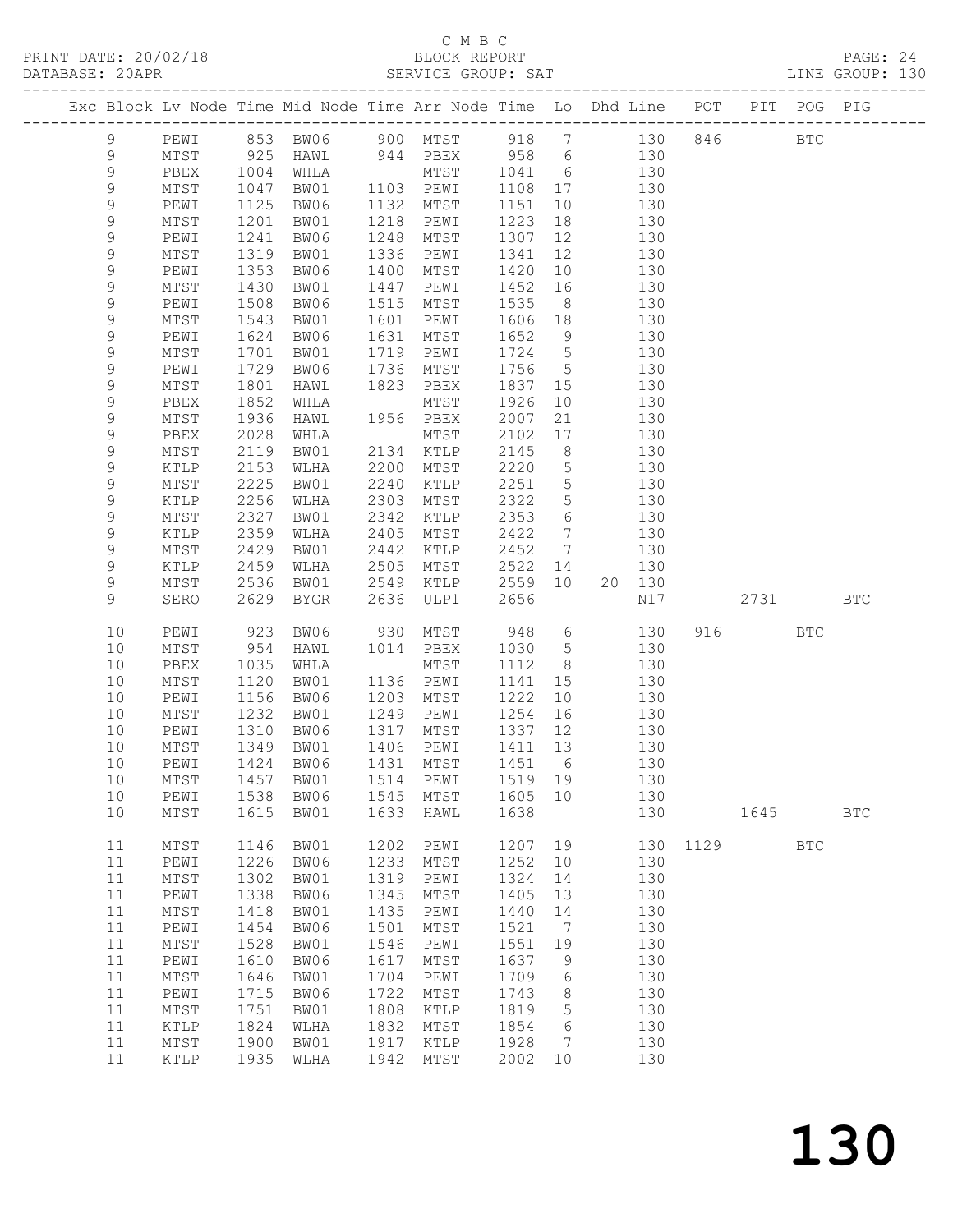| PRINT DATE: 20/02/18<br>DATABASE: 20APR |      |      |      |      | C M B C<br><b>ELOCK REPORT</b><br>SERVICE GROUP: SAT |         |    |                                                                    |          |             | PAGE: 25<br>LINE GROUP: 130 |  |
|-----------------------------------------|------|------|------|------|------------------------------------------------------|---------|----|--------------------------------------------------------------------|----------|-------------|-----------------------------|--|
|                                         |      |      |      |      |                                                      |         |    | Exc Block Lv Node Time Mid Node Time Arr Node Time Lo Dhd Line POT |          | PIT POG PIG |                             |  |
| 11                                      | MTST | 2012 | BW01 |      |                                                      |         |    | 2027 KTLP 2038 9 130                                               |          |             |                             |  |
| 11                                      | KTLP | 2047 | WLHA |      | 2054 MTST                                            | 2114    |    | 130                                                                |          | 2130        | BTC                         |  |
| 12                                      | PBEX | 1303 | WHLA |      | MTST                                                 | 1344 11 |    |                                                                    | 130 1251 | BTC         |                             |  |
| 12                                      | MTST | 1355 | HAWL | 1417 | PBEX                                                 | 1435    | 25 | 130                                                                |          |             |                             |  |
| 12                                      | PBEX | 1500 | WHLA |      | MTST                                                 | 1541    | 9  | 130                                                                |          |             |                             |  |
| 12                                      | MTST | 1550 | HAWL | 1613 | PBEX                                                 | 1627    | 5  | 130                                                                |          |             |                             |  |
| 12                                      | PBEX | 1632 | WHLA |      | MTST                                                 | 1714    | 9  | 130                                                                |          |             |                             |  |
| $12 \overline{ }$                       | MTST | 1723 | HAWL |      | 1746 PBEX                                            | 1800    | 6  | 130                                                                |          |             |                             |  |
| $12 \overline{ }$                       | PBEX | 1806 | WHLA |      | MTST                                                 | 1843    | 5  | 130                                                                |          |             |                             |  |
| 12                                      | MTST | 1848 | HAWL | 1910 | PBEX                                                 | 1923    | 17 | 130                                                                |          |             |                             |  |
| 12                                      | PBEX | 1940 | WHLA |      | MTST                                                 | 2014    | 10 | 130                                                                |          |             |                             |  |
| 12                                      | MTST | 2024 | HAWL | 2044 | PBEX                                                 | 2055    | 21 | 130                                                                |          |             |                             |  |
| 12                                      | PBEX | 2116 | WHLA |      | MTST                                                 | 2150    | 6  | 130                                                                |          |             |                             |  |
| 12                                      | MTST | 2156 | BW01 | 2211 | KTLP                                                 | 2222    |    | 130                                                                |          | 2226        | <b>BTC</b>                  |  |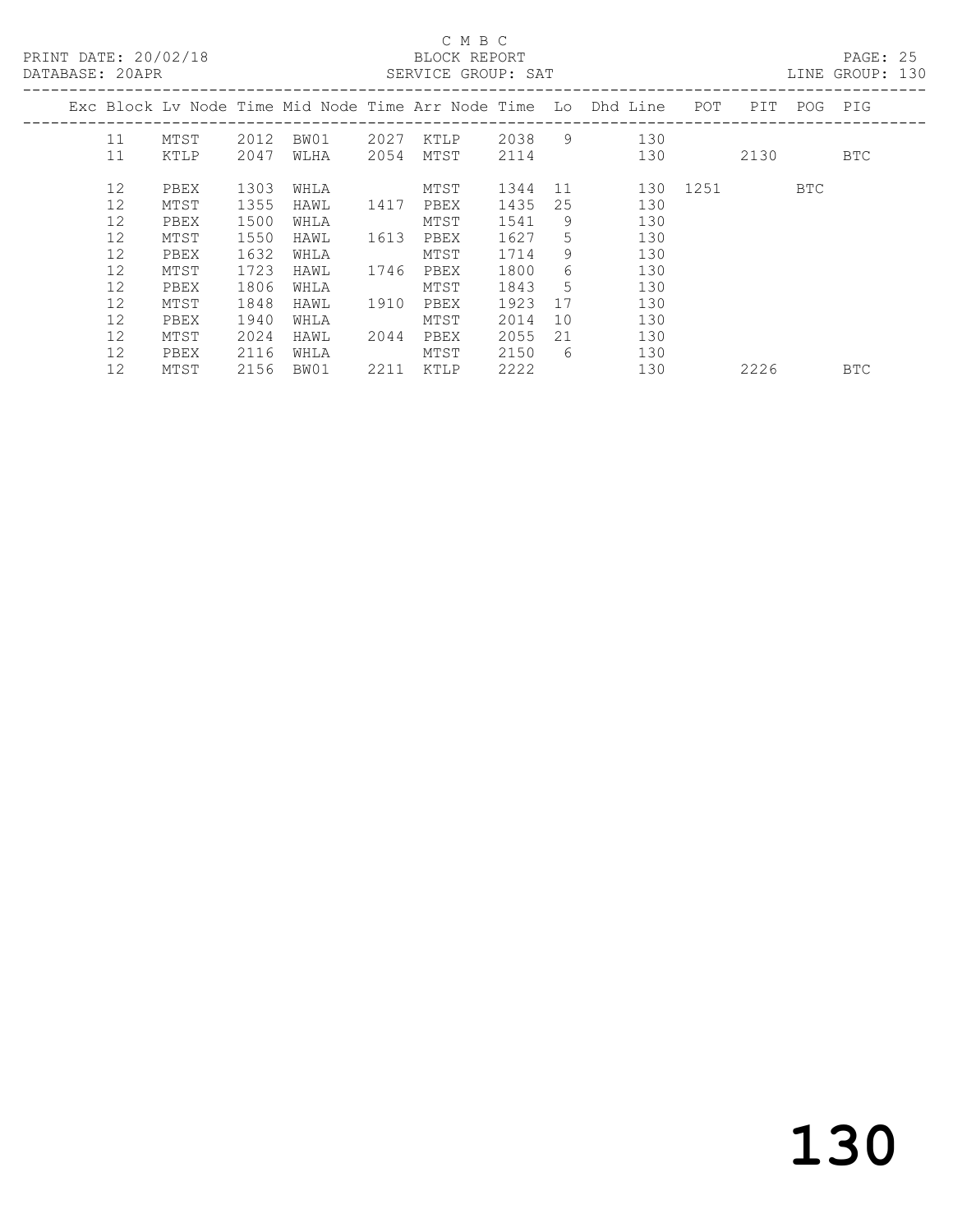|                                                                               |                              |      |                                    |      | C M B C                      |      |          |                                                                                                                                                                                         |  |  |  |
|-------------------------------------------------------------------------------|------------------------------|------|------------------------------------|------|------------------------------|------|----------|-----------------------------------------------------------------------------------------------------------------------------------------------------------------------------------------|--|--|--|
|                                                                               |                              |      |                                    |      |                              |      |          | 15GB 15 & GRAND BLVD<br>22 ST & PHILIP 15LO 15TH & LONSDALE<br>BAGA BANBURY & GALLANT 19DKI BOUNDARY & KITCHENER-NORTH<br>BTC Burnaby Depot 19DB2 BURRARD STATION                       |  |  |  |
|                                                                               |                              |      |                                    |      |                              |      |          |                                                                                                                                                                                         |  |  |  |
|                                                                               |                              |      |                                    |      |                              |      |          |                                                                                                                                                                                         |  |  |  |
|                                                                               |                              |      |                                    |      |                              |      |          |                                                                                                                                                                                         |  |  |  |
|                                                                               |                              |      |                                    |      |                              |      |          |                                                                                                                                                                                         |  |  |  |
|                                                                               |                              |      |                                    |      |                              |      |          |                                                                                                                                                                                         |  |  |  |
|                                                                               |                              |      |                                    |      |                              |      |          |                                                                                                                                                                                         |  |  |  |
|                                                                               |                              |      |                                    |      |                              |      |          |                                                                                                                                                                                         |  |  |  |
|                                                                               |                              |      |                                    |      |                              |      |          |                                                                                                                                                                                         |  |  |  |
|                                                                               |                              |      |                                    |      |                              |      |          |                                                                                                                                                                                         |  |  |  |
|                                                                               |                              |      |                                    |      |                              |      |          |                                                                                                                                                                                         |  |  |  |
|                                                                               |                              |      |                                    |      |                              |      |          |                                                                                                                                                                                         |  |  |  |
|                                                                               |                              |      |                                    |      |                              |      |          |                                                                                                                                                                                         |  |  |  |
|                                                                               |                              |      |                                    |      |                              |      |          |                                                                                                                                                                                         |  |  |  |
|                                                                               |                              |      |                                    |      |                              |      |          |                                                                                                                                                                                         |  |  |  |
|                                                                               |                              |      |                                    |      |                              |      |          |                                                                                                                                                                                         |  |  |  |
| RUBY RUPERT & BROADWAY-NORTH STST STADIUM STATION<br>UNDE UNDERWOOD & DEMPSEY |                              |      |                                    |      |                              |      |          |                                                                                                                                                                                         |  |  |  |
|                                                                               |                              |      |                                    |      |                              |      |          |                                                                                                                                                                                         |  |  |  |
|                                                                               |                              |      |                                    |      |                              |      |          | 31 15GB 517 LVMT 523 UNDE 528 5 228 459 BTC<br>31 UNDE 533 GB15 546 LOQU 559 6 228<br>31 LOQU 605 15GB 616 UNDE 627 6 228                                                               |  |  |  |
|                                                                               |                              |      |                                    |      |                              |      |          |                                                                                                                                                                                         |  |  |  |
|                                                                               |                              |      |                                    |      |                              |      |          |                                                                                                                                                                                         |  |  |  |
| 31                                                                            |                              |      |                                    |      |                              |      |          |                                                                                                                                                                                         |  |  |  |
| 31<br>31                                                                      |                              |      |                                    |      |                              |      |          |                                                                                                                                                                                         |  |  |  |
| 31                                                                            |                              |      |                                    |      |                              |      |          | UNDE 633 GB15 646 LOQU 659 6 228<br>LOQU 705 15GB 716 UNDE 727 5 228<br>UNDE 732 GB15 745 LOQU 759 6 228<br>LOQU 805 15GB 816 UNDE 827 5 228                                            |  |  |  |
| 31                                                                            | UNDE                         |      |                                    |      |                              |      |          | 832 GB15 845 LOQU 859 18 228                                                                                                                                                            |  |  |  |
| 31                                                                            |                              |      |                                    |      |                              |      |          |                                                                                                                                                                                         |  |  |  |
| 31                                                                            |                              |      |                                    |      |                              |      |          | 100U 917 CASB 933 GMSK 942 17 236<br>GMSK 959 CASB 1006 LOQU 1027 8 236<br>100U 1035 CASB 1053 GMSK 1102 9 236                                                                          |  |  |  |
| 31                                                                            |                              |      |                                    |      |                              |      |          |                                                                                                                                                                                         |  |  |  |
| 31                                                                            | GMSK                         |      | 1111 CASB                          |      |                              |      |          | 1118 LOQU 1141 12 236                                                                                                                                                                   |  |  |  |
| 31                                                                            |                              |      |                                    |      |                              |      |          | 1153 15GB 1206 UNDE 1218 11 228<br>UNDE 1229 GB15 1242 LOQU 1256 5 228<br>LOQU 1301 29LO 1318 LVMT 1326 5 229<br>LVMT 1331 LO15 LOQU 1400 23 229<br>LOQU 1423 15GB 1436 UNDE 1451 8 228 |  |  |  |
| 31                                                                            |                              |      |                                    |      |                              |      |          |                                                                                                                                                                                         |  |  |  |
| 31                                                                            |                              |      |                                    |      |                              |      |          |                                                                                                                                                                                         |  |  |  |
| 31                                                                            |                              |      |                                    |      |                              |      |          |                                                                                                                                                                                         |  |  |  |
| 31                                                                            |                              |      |                                    |      |                              |      |          |                                                                                                                                                                                         |  |  |  |
|                                                                               |                              |      | 31 UNDE 1459 GB15 1512 LOQU 1526 9 |      |                              |      |          | 228                                                                                                                                                                                     |  |  |  |
| 31                                                                            | LOQU                         | 1535 | 29LO                               | 1551 | LVMT                         | 1600 | 15       | 229                                                                                                                                                                                     |  |  |  |
| 31                                                                            | LVMT                         | 1615 | LO15                               |      | LOQU                         | 1645 | 20       | 229                                                                                                                                                                                     |  |  |  |
| 31                                                                            | LOQU                         | 1705 | LN15                               | 1714 | PRRO                         | 1733 | 7        | 230                                                                                                                                                                                     |  |  |  |
| 31                                                                            | PRRO                         | 1740 | LS15                               | 1750 | LOQU                         | 1758 | 19       | 230                                                                                                                                                                                     |  |  |  |
| 31                                                                            | LOQU                         | 1817 | $\mathtt{CASB}$                    | 1833 | GMSK                         | 1842 | $15$     | 236                                                                                                                                                                                     |  |  |  |
| 31                                                                            | GMSK                         | 1857 | $\mathtt{CASB}$                    | 1904 | LOQU                         | 1925 | 6        | 236                                                                                                                                                                                     |  |  |  |
| 31                                                                            | LOQU                         | 1931 | 15GB                               | 1944 | UNDE                         | 1956 | 5        | 228                                                                                                                                                                                     |  |  |  |
| 31                                                                            | $\ensuremath{\mathsf{UNDE}}$ | 2001 | GB15                               | 2014 | LOQU                         | 2028 | 5        | 228                                                                                                                                                                                     |  |  |  |
| 31                                                                            | LOQU                         | 2033 | 15GB                               | 2046 | UNDE                         | 2057 | 5        | 228                                                                                                                                                                                     |  |  |  |
| 31                                                                            | UNDE                         | 2102 | GB15                               | 2114 | LOQU                         | 2128 | 5        | 228                                                                                                                                                                                     |  |  |  |
| 31                                                                            | LOQU                         | 2133 | 15GB                               | 2146 | UNDE                         | 2157 | 5        | 228                                                                                                                                                                                     |  |  |  |
| 31                                                                            | UNDE                         | 2202 | GB15                               | 2214 | LOQU                         | 2228 | 5        | 228                                                                                                                                                                                     |  |  |  |
| 31                                                                            | LOQU                         | 2233 | 15GB                               | 2246 | $\ensuremath{\mathsf{UNDE}}$ | 2257 | 5        | 228                                                                                                                                                                                     |  |  |  |
| 31                                                                            | UNDE                         | 2302 | GB15                               | 2314 | LOQU                         | 2328 | 6        | 228                                                                                                                                                                                     |  |  |  |
| 31                                                                            | LOQU                         | 2334 | 15GB                               | 2346 | UNDE                         | 2357 | 5        | 228                                                                                                                                                                                     |  |  |  |
| 31                                                                            | UNDE                         | 2402 | GB15                               | 2414 | LOQU                         | 2427 | 8        | 228                                                                                                                                                                                     |  |  |  |
| 31                                                                            | LOQU                         | 2435 | 15GB                               | 2446 | UNDE                         | 2457 | 5        | 228                                                                                                                                                                                     |  |  |  |
| 31                                                                            | UNDE                         | 2502 | GB15                               | 2514 | LOQU                         | 2527 | 5        | 228<br>10                                                                                                                                                                               |  |  |  |
| 31                                                                            | PBEX                         | 2542 |                                    |      | BUB2                         | 2608 | 7        | 209<br>5                                                                                                                                                                                |  |  |  |
| 31                                                                            | HODM                         | 2620 | LOQU                               | 2650 | LVMT                         | 2707 | $\Omega$ | 23<br>N24                                                                                                                                                                               |  |  |  |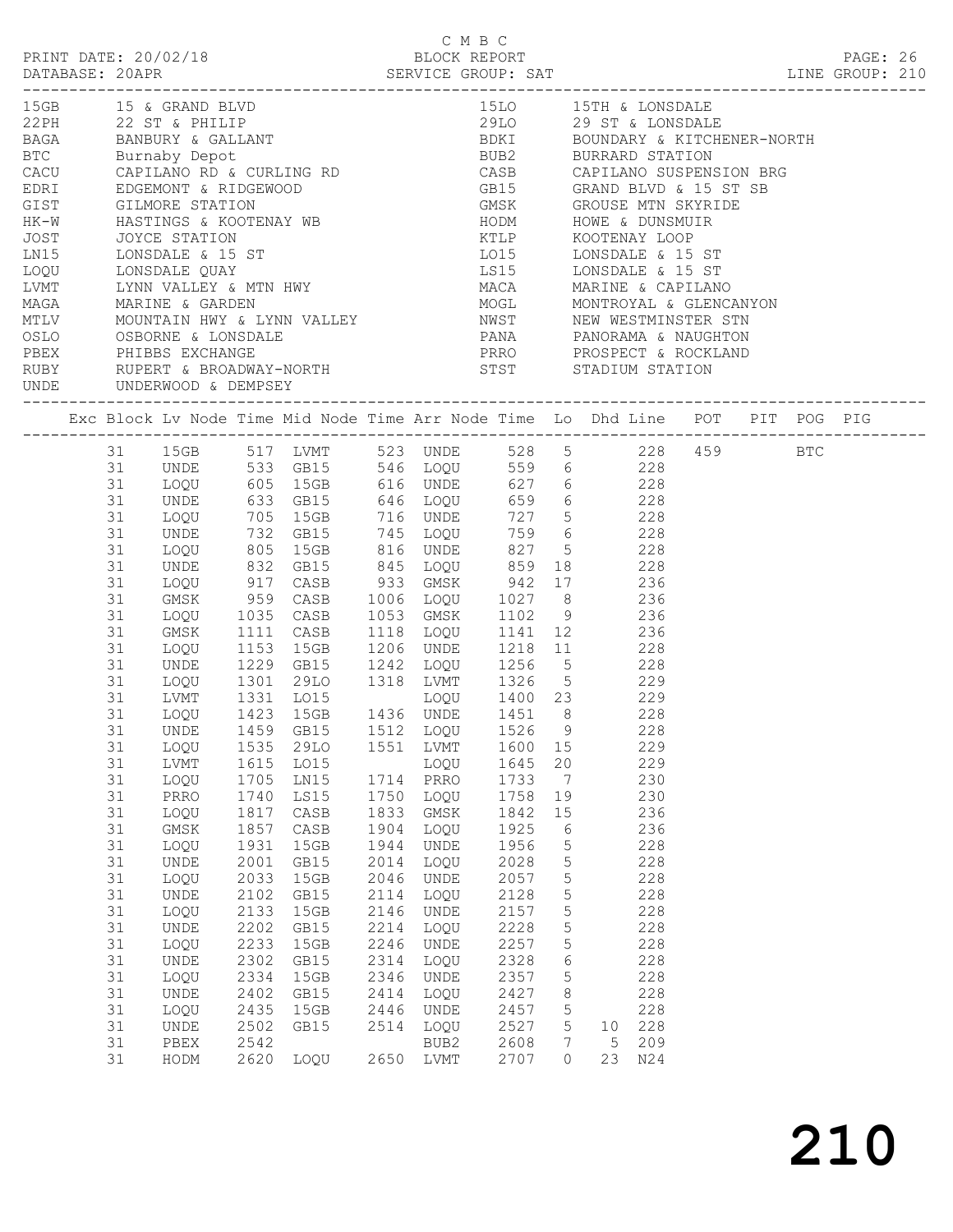### C M B C<br>BLOCK REPORT SERVICE GROUP: SAT

PRINT DATE: 20/02/18 BLOCK REPORT PAGE: 27

|          |              |              |                                 |      |              |                |                              | Exc Block Lv Node Time Mid Node Time Arr Node Time Lo Dhd Line POT PIT POG PIG |      |            |              |
|----------|--------------|--------------|---------------------------------|------|--------------|----------------|------------------------------|--------------------------------------------------------------------------------|------|------------|--------------|
| 31       |              |              |                                 |      |              |                |                              | HODM 2730 LOQU 2800 LVMT 2817 N24 2833                                         |      |            | $_{\rm BTC}$ |
| 32       | LN15         |              | 547 OSLO 553 PRRO               |      |              |                |                              | 605 7 230                                                                      | 522  | <b>BTC</b> |              |
| 32       | PRRO         | 612          | LS15                            |      | 620 LOQU     | 627 21         |                              | 230                                                                            |      |            |              |
| 32       | LOQU         | $-648$       | 29LO                            |      | 659 LVMT     | 705            | $\overline{0}$               | 229                                                                            |      |            |              |
| 32       | LVMT         |              | LO15                            |      | LOQU         | 726            | $6\overline{6}$              | 229                                                                            |      |            |              |
| 32       | LOQU         | 732          | 29LO                            |      | 743 LVMT     | 749 15         |                              | 229                                                                            |      |            |              |
| 32       | LVMT         | 804          | LO15                            |      | LOQU         | 826            | 6                            | 229                                                                            |      |            |              |
| 32       | LOQU         | 832<br>903   | 29LO                            |      | 844 LVMT     | 852 11         |                              | 229                                                                            |      |            |              |
| 32       | LVMT         |              | LO15                            |      | LOQU         | 852<br>927     | $6\overline{6}$              | 229                                                                            |      |            |              |
| 32       | LOQU         | 933          | 29LO                            |      | 946 LVMT     | 954            | $5^{\circ}$                  | 229                                                                            |      |            |              |
| 32       | LVMT         | 959          | LO15                            |      | LOQU         | 1027           | $\overline{7}$               | 229                                                                            |      |            |              |
| 32       | LOQU         | 1034<br>1128 | 29LO                            |      | 1049 LVMT    | 1057 31        |                              | 229                                                                            |      |            |              |
| 32       | LVMT         |              | LO15                            |      | LOQU         | 1157 7         |                              | 229                                                                            |      |            |              |
| 32       | LOQU         | 1204         |                                 |      | MOGL         | 1221           | $\overline{0}$               | 249                                                                            |      |            |              |
| 32       | MOGL         | 1221         | MAGA                            |      | 1239 STST    | 1309           | 19                           | 246                                                                            |      |            |              |
| 32       | STST         | 1328         | 15LO                            |      | 1406 LVMT    | 1419           | 9                            | 240                                                                            |      |            |              |
| 32       | LVMT         | 1428         | MAGA                            |      | 1457 STST    | 1533           | $\overline{7}$               | 240                                                                            |      |            |              |
| 32       | STST         | 1540         | 15LO                            |      | 1615 LVMT    | 1631           | $\overline{7}$               | 240<br>240                                                                     |      |            |              |
| 32       | LVMT         | 1638         | MAGA                            | 1706 | STST         | 1743 17        |                              |                                                                                |      |            |              |
| 32       | STST         | 1800         | EDRI                            |      | 1826 MOGL    | 1836<br>1859 5 | $\overline{0}$               | 246                                                                            |      |            |              |
| 32<br>32 | MOGL         | 1836<br>1904 |                                 |      | LOQU         | 1922           | $\overline{0}$               | 249<br>249                                                                     |      |            |              |
| 32       | LOQU<br>MOGL | 1922         | MAGA 1937 STST                  |      | MOGL         | 2003           | 11                           | 246                                                                            |      |            |              |
| 32       | STST         | 2014         | 15LO                            | 2043 | LVMT         | 2059           | 17                           | 240                                                                            |      |            |              |
| 32       | LVMT         | 2116         | MAGA                            |      | 2139 STST    | 2203 5         |                              | 240                                                                            |      |            |              |
| 32       | STST         | 2208         | 15LO                            | 2237 | LVMT         | 2251 19        |                              | 240                                                                            |      |            |              |
| 32       | LVMT         | 2310         | MAGA                            | 2333 | STST         | 2354 18        |                              | 240                                                                            |      |            |              |
| 32       | STST         | 2412         | 15LO                            | 2439 | LVMT         | 2452           |                              | 240                                                                            | 2508 |            | <b>BTC</b>   |
|          |              |              |                                 |      |              |                |                              |                                                                                |      |            |              |
| 33       | 15GB         | 547          | LVMT                            |      | 553 UNDE     | 558            |                              | 5 <sub>1</sub><br>228                                                          | 529  | <b>BTC</b> |              |
| 33       | UNDE         | 603          | GB15                            |      | 616 LOQU     | 629            | 6                            | 228                                                                            |      |            |              |
| 33       | LOQU         | 635          | 15GB                            |      | 646 UNDE     | 657            | 6                            | 228                                                                            |      |            |              |
| 33       | UNDE         | 703          | GB15                            |      | 716 LOQU     | 729            | 6                            | 228                                                                            |      |            |              |
| 33       | LOQU         | 735          | 15GB                            |      | 746 UNDE     | 757            | 5 <sup>5</sup>               | 228                                                                            |      |            |              |
| 33       | UNDE         | 802          | GB15                            |      | 815 LOQU     | 829            | 6                            | 228                                                                            |      |            |              |
| 33       | LOQU         | 835          | 15GB                            |      | 846 UNDE     | 857            | $5\overline{)}$              | 228                                                                            |      |            |              |
| 33       | UNDE         | 902<br>950   | GB15                            |      | 915 LOQU     | 929            | 21                           | 228                                                                            |      |            |              |
| 33       | LOQU         |              | 15GB                            |      | 1002 UNDE    | 1013 16        |                              | 228                                                                            |      |            |              |
| 33       |              |              | UNDE 1029 GB15 1042 LOQU 1056 9 |      |              |                |                              | 228                                                                            |      |            |              |
| 33       | LOQU         | 1105         | OSLO                            | 1121 | PRRO         | 1144           | $5^{\circ}$                  | 230                                                                            |      |            |              |
| 33       | PRRO         | 1149         | LS15                            |      | 1159 LOQU    | 1208           | 26                           | 230                                                                            |      |            |              |
| 33       | LOQU         | 1234         | 29LO                            | 1251 | LVMT         | 1259           | 15                           | 229                                                                            |      |            |              |
| 33       | LVMT         | 1314         | L015                            |      | LOQU         | 1343           | 8 <sup>8</sup>               | 229                                                                            |      |            |              |
| 33       | LOQU         | 1351         | 29LO                            | 1408 | LVMT         | 1416           | 10                           | 229                                                                            |      |            |              |
| 33       | LVMT         | 1426         | LO15                            |      | LOQU         | 1457           | 21                           | 229                                                                            |      |            |              |
| 33       | LOQU         | 1518         | 29LO                            |      | 1535 LVMT    | 1544           | 12                           | 229                                                                            |      |            |              |
| 33<br>33 | LVMT         | 1556<br>1635 | LO15                            |      | LOQU         | 1626<br>1653   | 9<br>$\overline{0}$          | 229<br>249                                                                     |      |            |              |
| 33       | LOQU<br>MOGL | 1653         | MAGA                            | 1709 | MOGL<br>STST | 1741           | $7\phantom{.0}\phantom{.0}7$ | 246                                                                            |      |            |              |
| 33       | STST         | 1748         | 15LO                            | 1822 | LVMT         | 1838           | 10                           | 240                                                                            |      |            |              |
| 33       | ${\rm LVMT}$ | 1848         | MAGA                            | 1915 | STST         | 1949           | 13                           | 240                                                                            |      |            |              |
| 33       | STST         | 2002         | <b>15LO</b>                     | 2031 | LVMT         | 2047           | 14                           | 240                                                                            |      |            |              |
| 33       | LVMT         | 2101         | MAGA                            | 2124 | STST         | 2148           | $\overline{0}$               | 240                                                                            |      |            |              |
| 33       | STST         | 2148         | <b>15LO</b>                     | 2217 | LVMT         | 2233           | 17                           | 240                                                                            |      |            |              |
| 33       | LVMT         | 2250         | MAGA                            | 2313 | STST         | 2337           | $5\phantom{0}$               | 240                                                                            |      |            |              |
| 33       | STST         | 2342         | 15LO                            | 2409 | LVMT         | 2422           |                              | 240                                                                            | 2438 |            | <b>BTC</b>   |
|          |              |              |                                 |      |              |                |                              |                                                                                |      |            |              |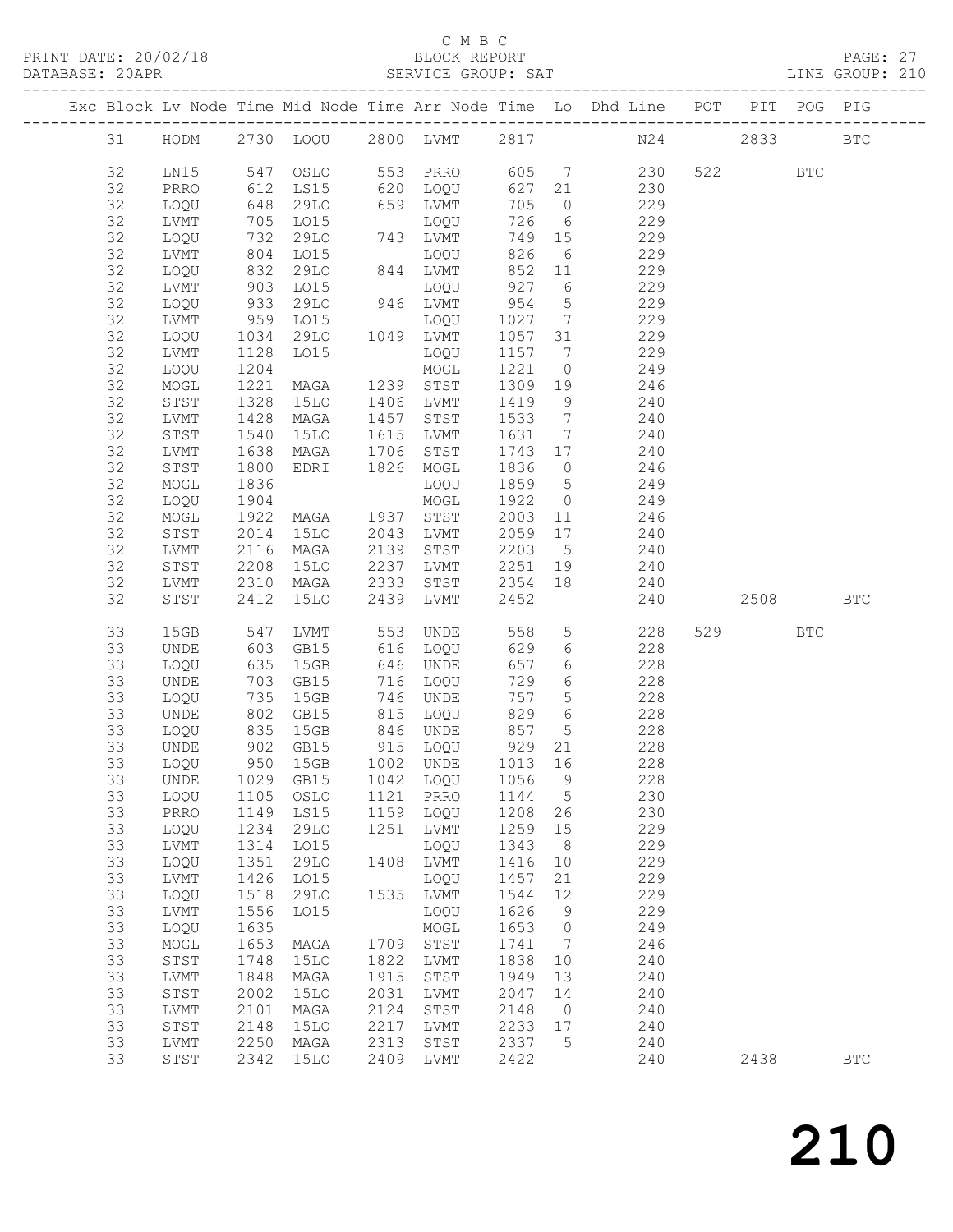### C M B C<br>
C M B C<br>
ELOCK REPORT DATABASE: 20APR SERVICE GROUP: SAT LINE GROUP: 210

|    |                  |                  |                                |      |                              |                             |                | Exc Block Lv Node Time Mid Node Time Arr Node Time Lo Dhd Line POT PIT POG PIG |          |            |            |
|----|------------------|------------------|--------------------------------|------|------------------------------|-----------------------------|----------------|--------------------------------------------------------------------------------|----------|------------|------------|
| 34 |                  |                  |                                |      |                              |                             |                | CACU 555 EDRI 601 MOGL 606 0 246 530                                           |          | <b>BTC</b> |            |
| 34 | MOGL             |                  |                                |      |                              |                             |                |                                                                                |          |            |            |
| 34 | LOQU             |                  |                                |      |                              |                             |                |                                                                                |          |            |            |
| 34 | GMSK             |                  |                                |      |                              |                             |                | 232                                                                            |          |            |            |
| 34 | PBEX             | 747              | LN15                           |      | 800 GMSK                     | 819                         | 10             | 232                                                                            |          |            |            |
| 34 | GMSK             | 829              | CASB                           |      | 836 LOQU 854                 |                             | 8 <sup>8</sup> | 236                                                                            |          |            |            |
| 34 | LOQU             | 902              | CASB 918 GMSK<br>LS15 954 PBEX |      |                              | $927$ 6<br>1010 7<br>1034 5 |                | 236                                                                            |          |            |            |
| 34 | GMSK             | $933$<br>$1017$  |                                |      |                              |                             |                | $\begin{array}{c} 232 \\ 212 \end{array}$                                      |          |            |            |
| 34 | PBEX             |                  |                                |      | PANA                         | 1034 5                      |                |                                                                                |          |            |            |
| 34 | PANA             | 1039             | PBEX                           |      | 1103 BUB2                    | 1130 6                      |                | 211                                                                            |          |            |            |
| 34 | BUB2             | 1136             | PBEX                           |      | 1201 PANA                    |                             |                | 1225 10 211                                                                    |          |            |            |
| 34 | PANA             | 1235             | PBEX                           |      | 1301 BUB2                    | 1331                        |                | 10<br>211                                                                      |          |            |            |
| 34 | BUB2             | 1341             | PBEX                           |      | 1407 UNDE                    | 1430 16                     |                | 210                                                                            |          |            |            |
| 34 | UNDE             | 1446             | PBEX                           |      | 1506 BUB2                    | 1536 5                      |                | $\begin{array}{c} 210 \\ 210 \end{array}$                                      |          |            |            |
| 34 | BUB2             | $\frac{1}{1541}$ | PBEX                           |      | 1607 UNDE                    | 1630 17                     |                |                                                                                |          |            |            |
| 34 | UNDE             | 1647             | PBEX                           |      | 1706 BUB2                    | 1736 5                      |                | 210                                                                            |          |            |            |
| 34 | BUB2             | 1741             | PBEX                           |      | 1807 UNDE 1830 17            |                             |                | 210                                                                            |          |            |            |
| 34 | UNDE             | 1847             | PBEX                           |      | 1906 BUB2 1933               |                             |                | 210                                                                            | 1953 BTC |            |            |
|    |                  |                  |                                |      |                              |                             |                |                                                                                |          |            |            |
| 35 | PBEX             | 547              |                                |      | MTLV 556 UNDE 605 23         |                             |                | 210                                                                            | 535 7    | <b>BTC</b> |            |
| 35 | UNDE             | 628              | PBEX                           |      | $646$ BUB2                   | 710 15                      |                | 210                                                                            |          |            |            |
| 35 | BUB2             | 725              | PBEX                           |      | 747 UNDE                     |                             |                | 806 21<br>210                                                                  |          |            |            |
| 35 | UNDE             | 827              | PBEX                           |      | 846 BUB2                     |                             |                | 911 12 210                                                                     |          |            |            |
| 35 | BUB <sub>2</sub> | 923              | PBEX                           |      | 947 UNDE                     | 1009 18                     |                | 210                                                                            |          |            |            |
| 35 | UNDE             | 1027<br>1122     | PBEX                           |      | 1046 BUB2                    | 1115 7                      |                | 210                                                                            |          |            |            |
| 35 | BUB2             |                  | PBEX                           |      | 1147 UNDE                    | 1212 14                     |                | 210<br>210                                                                     |          |            |            |
| 35 | UNDE             | 1226             | PBEX                           |      | 1246 BUB2                    | 1317 5                      |                |                                                                                |          |            |            |
| 35 | BUB2             | 1322             | PBEX                           | 1347 | UNDE                         | 1412 14                     |                | 210                                                                            |          |            |            |
| 35 | UNDE             | 1426             | PBEX                           |      | 1446 BUB2                    | 1516 5                      |                | 210                                                                            |          |            |            |
| 35 | BUB2             | 1521             | PBEX                           | 1547 | UNDE                         | 1610 17                     |                | 210                                                                            |          |            |            |
| 35 | UNDE             | 1627<br>1721     | PBEX                           |      | 1646 BUB2                    | 1716 5                      |                | 210                                                                            |          |            |            |
| 35 | BUB2             |                  | PBEX                           |      | 1747 UNDE                    | 1810 17                     |                | 210                                                                            |          |            |            |
| 35 | UNDE             | 1827             | PBEX                           | 1846 | BUB2                         | 1914 11                     |                | 210                                                                            |          |            |            |
| 35 | BUB2             | 1925             | PBEX                           | 1950 | UNDE                         | 2010 17                     |                | 210                                                                            |          |            |            |
| 35 | UNDE             | 2027             | PBEX                           |      | 2044 BUB2                    | 2113 6                      |                | 209                                                                            |          |            |            |
| 35 | BUB2             | 2119             | PBEX                           |      | 2143 UNDE                    | 2207 20                     |                | 209                                                                            |          |            |            |
| 35 | UNDE             | 2227<br>2320     | PBEX                           |      | 2244 BUB2<br>--<br>2343 UNDE | 2314 6                      |                | 209                                                                            |          |            |            |
| 35 | BUB2             |                  | 2320 PBEX                      |      |                              | 2407                        |                | 209                                                                            | 2434     |            | <b>BTC</b> |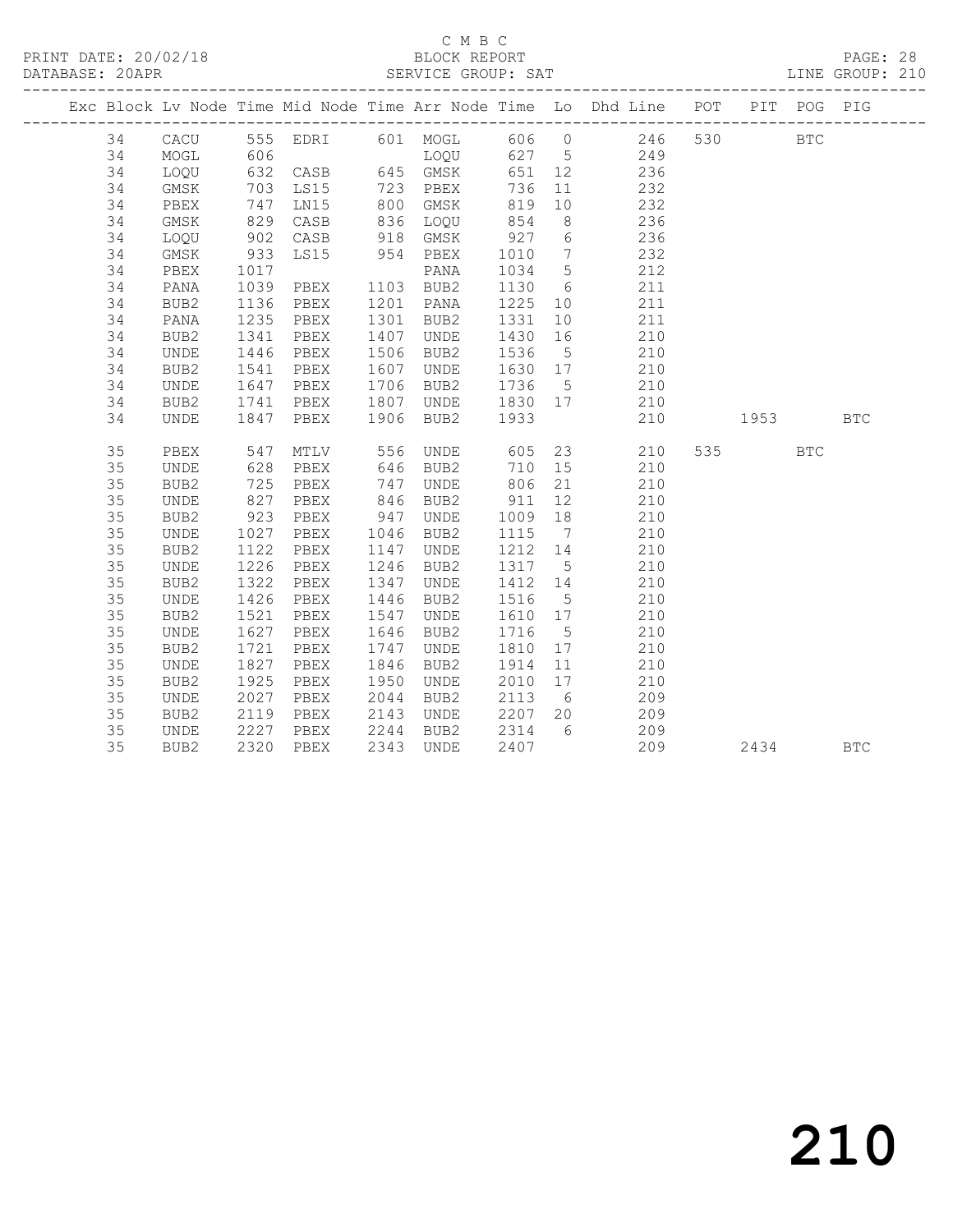### C M B C<br>BLOCK REPORT

PAGE: 29<br>LINE GROUP: 210

|          |              |                          | Exc Block Lv Node Time Mid Node Time Arr Node Time Lo Dhd Line POT |              |                 |              |                 |                |                |         | PIT POG PIG |            |
|----------|--------------|--------------------------|--------------------------------------------------------------------|--------------|-----------------|--------------|-----------------|----------------|----------------|---------|-------------|------------|
| 36       |              |                          |                                                                    |              |                 |              |                 |                |                |         | <b>BTC</b>  |            |
| 36       |              |                          |                                                                    |              |                 |              |                 |                |                |         |             |            |
| 36       |              |                          |                                                                    |              |                 |              |                 |                |                |         |             |            |
| 36       | MOGL         | 735                      |                                                                    |              | LOQU 757 5 249  |              |                 |                |                |         |             |            |
| 36       | LOQU         |                          |                                                                    |              |                 | 816          |                 | $0$ 249        |                |         |             |            |
| 36       | MOGL         |                          |                                                                    |              |                 | 856 10       |                 |                |                |         |             |            |
| 36       | STST         | 802<br>816<br>906        | MOGL<br>MAGA 831 STST<br>EDRI 929 MOGL                             |              |                 | 856<br>936   | $\overline{O}$  |                | 246<br>246     |         |             |            |
| 36       | MOGL         | 936                      |                                                                    |              | LOQU            | 958          |                 | 6 249          |                |         |             |            |
| 36       | LOQU         | 1004                     |                                                                    |              |                 | 1020 0       |                 | 249            |                |         |             |            |
| 36       | MOGL         |                          | MOGL<br>MAGA 1036 STST<br>15LO 1147 LVMT                           |              |                 | 1103 7       |                 | 246            |                |         |             |            |
| 36       | STST         | 1020<br>1110             |                                                                    |              |                 | 1200 14      |                 |                |                |         |             |            |
| 36       | LVMT         | 1214                     | MAGA 1243 STST                                                     |              |                 | 1317         |                 | 11 240         |                |         |             |            |
| 36       | STST         | 1328                     | EDRI 1355 MOGL                                                     |              |                 | 1404         |                 | $0$ 246        |                |         |             |            |
| 36       |              |                          |                                                                    |              |                 | 1429         |                 |                |                |         |             |            |
|          | MOGL         | 1404<br>$\frac{1}{1435}$ |                                                                    |              | LOQU            |              | $6\overline{6}$ |                | 249<br>249     |         |             |            |
| 36       | LOQU         |                          |                                                                    |              | MOGL            | 1453         | $\overline{0}$  | 246            |                |         |             |            |
| 36       | MOGL         | 1453                     | MAGA 1511 STST                                                     |              |                 | 1543         | $\overline{7}$  |                |                |         |             |            |
| 36       | STST         | 1550                     | 15LO                                                               |              | 1625 LVMT       | 1641 7       |                 | 240            |                |         |             |            |
| 36       | LVMT         | $1640$<br>$1801$         | MAGA                                                               |              | 1716 STST       | 1753         | 8 <sup>8</sup>  |                | 240            |         |             |            |
| 36       | STST         |                          | 15LO                                                               |              | 1833 LVMT       | 1849 12      |                 |                | 240            |         |             |            |
| 36       | LVMT         | 1901                     | MAGA 1926 STST                                                     |              |                 | 1957         | 8 <sup>8</sup>  | 240            |                |         |             |            |
| 36       | STST         | 2005                     | EDRI 2029 MOGL                                                     |              |                 | 2036         |                 | $0 \t 246$     |                |         |             |            |
| 36       | MOGL         | 2036                     |                                                                    |              | LOQU            | 2058         | 5 <sup>5</sup>  |                | 249            |         |             |            |
| 36       | LOQU         | 2103                     |                                                                    |              | MOGL            | 2120         | $\overline{0}$  |                | 249            |         |             |            |
| 36       | MOGL         | 2120                     | MAGA 2135 STST                                                     |              |                 | 2158         | $7\overline{ }$ | 246            |                |         |             |            |
| 36       | STST         | 2205                     | EDRI 2229 MOGL                                                     |              |                 | 2236         | $\overline{0}$  | 246            |                |         |             |            |
| 36       | MOGL         | 2236                     |                                                                    |              | LOQU            | 2258         | 5 <sub>5</sub>  |                | 249            |         |             |            |
| 36       | LOQU         | 2303                     |                                                                    |              | MOGL            | 2320         | $\overline{O}$  |                | $249$<br>$246$ |         |             |            |
| 36       | MOGL         | 2320                     | MAGA 2335 STST                                                     |              |                 | 2358         | 8 <sup>8</sup>  |                |                |         |             |            |
| 36       | STST         | 2406                     | EDRI 2429 MOGL                                                     |              |                 | 2436         | $\overline{0}$  | 246            |                |         |             |            |
| 36       | MOGL         | 2436                     |                                                                    |              | LOQU            | 2458         | 5 <sup>5</sup>  | 249            |                |         |             |            |
| 36       | LOQU         | 2503<br>2518             |                                                                    |              | MOGL            | 2518 0       |                 |                | 249            |         |             |            |
| 36       | MOGL         |                          | EDRI 2527 MACA                                                     |              |                 | 2533         |                 | 5 10 246       |                |         |             |            |
| 36       | LOQU         | 2548                     |                                                                    |              | MOGL            | 2603         |                 | $\overline{0}$ | 249            |         |             |            |
| 36       | MOGL         | 2603                     |                                                                    |              | MAGA            | 2618         |                 |                | 246            | 2643    |             | <b>BTC</b> |
| 37       | LN15         |                          |                                                                    |              |                 |              |                 |                | 230            | 547 BTC |             |            |
| 37       | PRRO         |                          | 642 LS15 650 LOQU 657 5 230                                        |              |                 |              |                 |                |                |         |             |            |
| 37       | LOQU         | 702                      | 29LO                                                               |              | 713 LVMT        | 719 16       |                 |                | 229            |         |             |            |
| 37       | LVMT         |                          | 735 LO15                                                           |              | LOQU            | 756 6        |                 |                | 229            |         |             |            |
|          |              |                          |                                                                    |              | 813 LVMT 821 13 |              |                 |                |                |         |             |            |
|          |              |                          | 37 LOQU 802 29LO                                                   |              |                 |              |                 |                | 229            |         |             |            |
| 37<br>37 | LVMT         | 834<br>910               | L015<br>15GB                                                       | 922          | LOQU<br>UNDE    | 856          | 14<br>26        |                | 229<br>228     |         |             |            |
| 37       | LOQU         |                          |                                                                    |              |                 | 933          | 10              |                | 228            |         |             |            |
| 37       | UNDE         | 959                      | GB15                                                               | 1012<br>1052 | LOQU<br>PRRO    | 1026         |                 |                | 230            |         |             |            |
| 37       | LOQU         | 1036                     | OSLO                                                               | 1131         |                 | 1115         | 6<br>7          |                | 230            |         |             |            |
|          | PRRO         | 1121                     | LS15                                                               |              | LOQU            | 1140         |                 |                |                |         |             |            |
| 37       | LOQU         | 1147                     | CASB                                                               | 1207         | $\rm{GMSK}$     | 1216         | 10              |                | 236            |         |             |            |
| 37       | GMSK         | 1226                     | $\mathtt{CASB}$                                                    | 1233         | LOQU            | 1256         | - 6             |                | 236            |         |             |            |
| 37       | LOQU         | 1302                     | CASB                                                               | 1322         | GMSK            | 1331         | 10              |                | 236            |         |             |            |
| 37<br>37 | GMSK         | 1341                     | CASB                                                               | 1348         | LOQU            | 1412<br>1503 | 23              |                | 236<br>230     |         |             |            |
| 37       | LOQU<br>PRRO | 1435<br>1515             | LN15<br>LS15                                                       | 1445<br>1525 | PRRO<br>LOQU    | 1536         | 12<br>11        |                | 230            |         |             |            |
| 37       |              | 1547                     | CASB                                                               | 1604         |                 | 1613         | 11              |                | 236            |         |             |            |
| 37       | LOQU         | 1624                     | CASB                                                               | 1631         | GMSK            | 1655         | $7\phantom{.0}$ |                | 236            |         |             |            |
| 37       | GMSK<br>LOQU | 1702                     | CASB                                                               | 1719         | LOQU<br>GMSK    | 1728         | 11              |                | 236            |         |             |            |
| 37       | GMSK         | 1739                     | CASB                                                               | 1746         | LOQU            | 1809         |                 |                | 236            | 1829    |             | <b>BTC</b> |
|          |              |                          |                                                                    |              |                 |              |                 |                |                |         |             |            |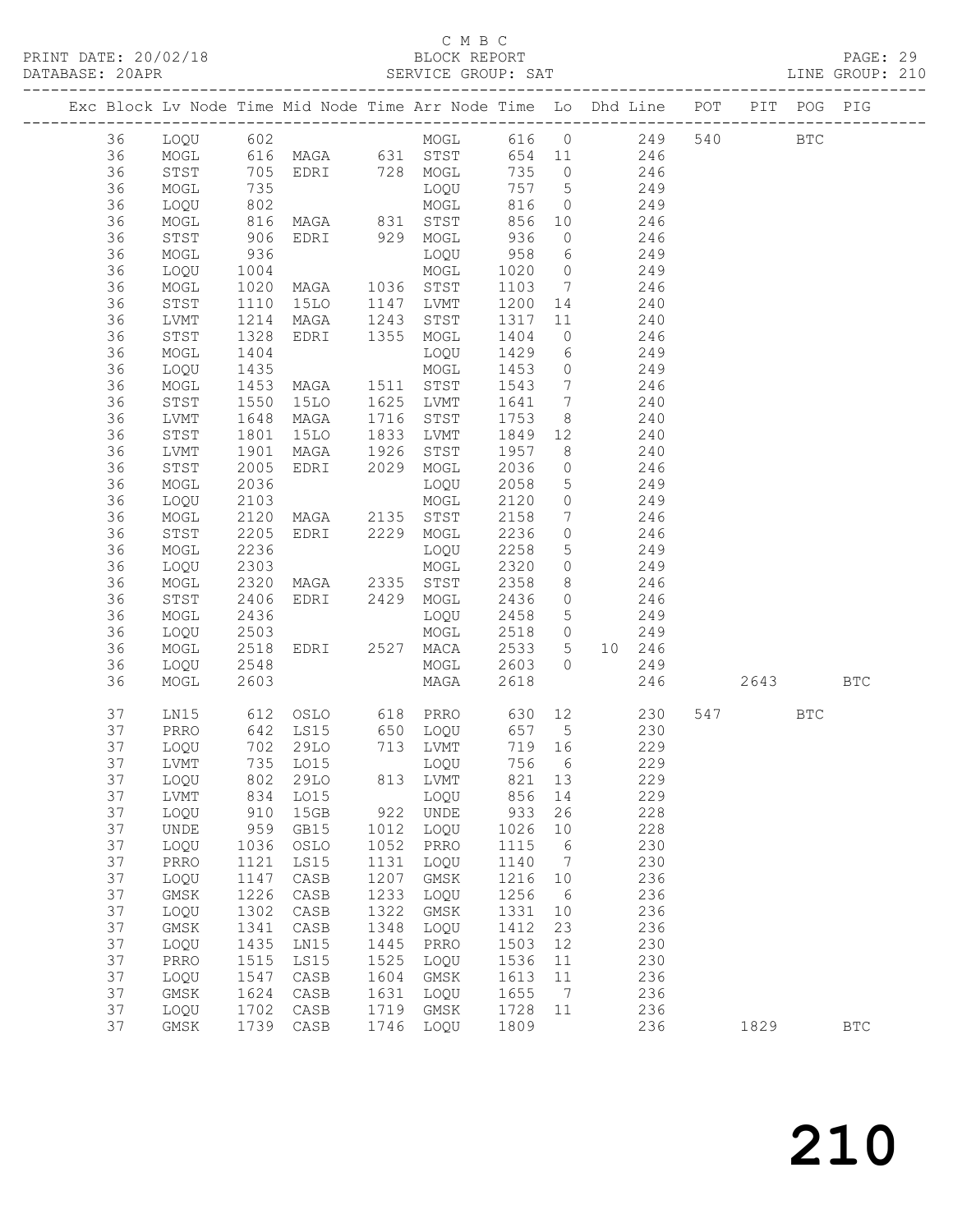### C M B C<br>
C M B C<br>
ELOCK REPORT DATABASE: 20APR SERVICE GROUP: SAT LINE GROUP: 210

|    |             |                        |                                                        |      |           |         |                              | Exc Block Lv Node Time Mid Node Time Arr Node Time Lo Dhd Line POT PIT POG PIG |            |            |            |
|----|-------------|------------------------|--------------------------------------------------------|------|-----------|---------|------------------------------|--------------------------------------------------------------------------------|------------|------------|------------|
| 38 |             | BAGA 621               |                                                        |      |           |         |                              | PBEX 641 7 211 550                                                             | <b>BTC</b> |            |            |
| 38 | PBEX        |                        | 648 MTLV 657 UNDE                                      |      |           |         |                              | 706 22 210                                                                     |            |            |            |
| 38 | UNDE        |                        | 728 PBEX      746  BUB2<br>824   PBEX       847   UNDE |      |           | 810 14  |                              | 210                                                                            |            |            |            |
| 38 | BUB2        |                        |                                                        |      |           | 907     | 20                           | 210                                                                            |            |            |            |
| 38 | UNDE        | 927<br>1023            | PBEX                                                   |      | 946 BUB2  | 1013    | 10                           | 210                                                                            |            |            |            |
| 38 | BUB2        |                        | PBEX                                                   |      | 1047 UNDE | 1109    | 19                           | 210                                                                            |            |            |            |
| 38 | UNDE        | 1128                   | PBEX                                                   | 1147 | BUB2      | 1216    | 6                            | 210                                                                            |            |            |            |
| 38 | BUB2        | 1222                   | PBEX                                                   | 1247 | UNDE      | 1312 13 |                              | 210                                                                            |            |            |            |
| 38 | <b>UNDE</b> | 1325                   | PBEX                                                   | 1345 | BUB2      | 1416    | $5\overline{)}$              | 210                                                                            |            |            |            |
| 38 | BUB2        | 1421                   | PBEX                                                   | 1447 | UNDE      | 1510    | 16                           | 210                                                                            |            |            |            |
| 38 | UNDE        | 1526                   | PBEX                                                   | 1546 | BUB2      | 1616    | $5^{\circ}$                  | 210                                                                            |            |            |            |
| 38 | BUB2        | 1621                   | PBEX                                                   | 1647 | UNDE      | 1710 17 |                              | 210                                                                            |            |            |            |
| 38 | UNDE        | 1727                   | PBEX                                                   | 1746 | BUB2      | 1816    | 8 <sup>8</sup>               | 210                                                                            |            |            |            |
| 38 | BUB2        | 1824<br>$1824$<br>1926 | PBEX                                                   | 1850 | UNDE      | 1913 13 |                              | 210                                                                            |            |            |            |
| 38 | UNDE        |                        | PBEX                                                   | 1944 | BUB2      | 2013    | $6\overline{6}$              | 209                                                                            |            |            |            |
| 38 | BUB2        | 2019                   | PBEX                                                   | 2043 | UNDE      | 2107    | 20                           | 209                                                                            |            |            |            |
| 38 | <b>UNDE</b> | 2127<br>2219           | PBEX                                                   | 2144 | BUB2      | 2214    | $5\overline{)}$              | 209                                                                            |            |            |            |
| 38 | BUB2        |                        | PBEX                                                   | 2243 | UNDE      |         |                              | 209                                                                            |            |            |            |
| 38 | UNDE        | 2327                   | PBEX                                                   | 2344 | BUB2      | 2412    |                              | 209                                                                            | 2432       |            | <b>BTC</b> |
| 39 | LOQU        | 617                    | OSLO                                                   |      | 629 PRRO  | 653     |                              | 5 <sub>1</sub><br>230                                                          | 555 75     | <b>BTC</b> |            |
| 39 | PRRO        | 658                    | LS15                                                   |      | 707 LOQU  | 714     | 21                           | 230                                                                            |            |            |            |
| 39 | LOQU        | 735<br>828             | OSLO                                                   |      | 748 PRRO  | 812     | 16                           | 230                                                                            |            |            |            |
| 39 | PRRO        |                        | LS15                                                   |      | 837 LOQU  | 844     | 18                           | 230                                                                            |            |            |            |
| 39 | LOQU        | 902<br>930             | 29LO                                                   |      | 914 LVMT  | 922     | 8 <sup>8</sup>               | 229                                                                            |            |            |            |
| 39 | LVMT        |                        | L015                                                   |      | LOQU      | 957 6   |                              | 229                                                                            |            |            |            |
| 39 | LOQU        | 1003                   | 29LO                                                   |      | 1016 LVMT | 1024    | $5\overline{)}$              | 229                                                                            |            |            |            |
| 39 | LVMT        | 1029<br>1105           | LO15                                                   |      | LOQU      | 1057    | 8 <sup>8</sup>               | 229                                                                            |            |            |            |
| 39 | LOQU        |                        | 29LO                                                   |      | 1120 LVMT | 1128    | 30                           | 229                                                                            |            |            |            |
| 39 | LVMT        | 1158                   | L015                                                   |      | LOQU      | 1227    | 26                           | 229                                                                            |            |            |            |
| 39 | LOQU        | 1253<br>1329           | 15GB                                                   |      | 1306 UNDE | 1319    | 10                           | 228                                                                            |            |            |            |
| 39 | UNDE        |                        | GB15                                                   |      | 1342 LOQU | 1356    | 9                            | 228                                                                            |            |            |            |
| 39 | LOQU        | 1405                   |                                                        |      | MOGL      | 1423    | $\overline{0}$               | 249                                                                            |            |            |            |
| 39 | MOGL        | 1423                   | MAGA                                                   |      | 1441 STST | 1513    | $7\overline{ }$              | 246                                                                            |            |            |            |
| 39 | STST        | 1520                   | 15LO                                                   |      | 1555 LVMT | 1611    | $7\phantom{.0}$              | 240                                                                            |            |            |            |
| 39 | LVMT        | 1618                   | MAGA                                                   | 1646 | STST      | 1723    | $7\phantom{.0}\phantom{.0}7$ | 240                                                                            |            |            |            |
| 39 | STST        | 1730                   | EDRI                                                   |      | 1756 MOGL | 1806    | $\overline{0}$               | 246                                                                            |            |            |            |
| 39 | MOGL        | 1806                   |                                                        |      | LOQU      | 1829    | $7\overline{ }$              | 249                                                                            |            |            |            |
| 39 | LOQU        | 1836                   |                                                        |      | MOGL      | 1854    | $\overline{0}$               | 249                                                                            |            |            |            |
| 39 | MOGL        | 1854<br>1950           | MAGA 1909 STST                                         |      |           | 1937    | 13                           | 246                                                                            |            |            |            |
| 39 | STST        |                        | 15LO 2019 LVMT                                         |      |           | 2035    | 12                           | 240                                                                            |            |            |            |
| 39 | LVMT        | 2047                   | MAGA                                                   |      | 2110 STST | 2134    |                              | 240                                                                            | 2158       |            | <b>BTC</b> |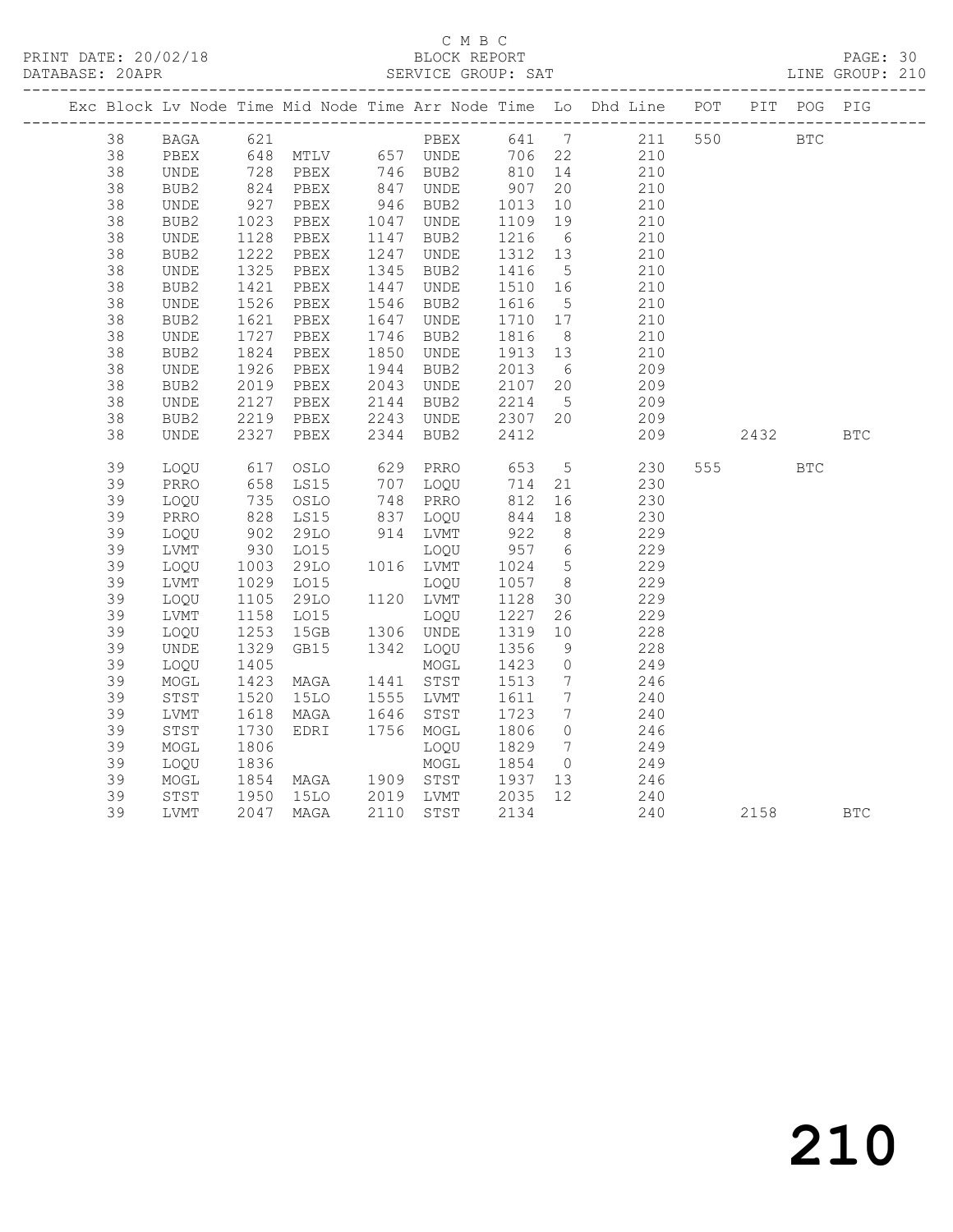### C M B C<br>BLOCK REPORT

| DATABASE: 20APR |          |              |                          |                       |      |                          |                                                    |                         | SERVICE GROUP: SAT LINE GROUP: 210                                             |     |         |            |            |  |
|-----------------|----------|--------------|--------------------------|-----------------------|------|--------------------------|----------------------------------------------------|-------------------------|--------------------------------------------------------------------------------|-----|---------|------------|------------|--|
|                 |          |              |                          |                       |      |                          |                                                    |                         | Exc Block Lv Node Time Mid Node Time Arr Node Time Lo Dhd Line POT PIT POG PIG |     |         |            |            |  |
|                 | 40       |              |                          |                       |      |                          |                                                    |                         | GMSK 630 CASB 637 LOQU 653 9 236 600 BTC                                       |     |         |            |            |  |
|                 | 40       | LOQU         | 702                      |                       |      |                          |                                                    |                         | 22PH 712 0 236                                                                 |     |         |            |            |  |
|                 | 40       | 22 PH        |                          |                       |      |                          |                                                    |                         |                                                                                |     |         |            |            |  |
|                 | 40       | LOQU         |                          |                       |      |                          |                                                    |                         |                                                                                |     |         |            |            |  |
|                 | 40       | GMSK         |                          |                       |      |                          |                                                    |                         |                                                                                |     |         |            |            |  |
|                 | 40       | PBEX         | 847                      | LN15                  |      | 900 GMSK 919             |                                                    |                         | 10 232                                                                         |     |         |            |            |  |
|                 | 40       | GMSK         | 929                      | CASB                  |      | 936 LOQU                 | 957 8                                              |                         | 236                                                                            |     |         |            |            |  |
|                 | 40       | LOQU         | 1005                     | CASB                  |      | 1023 GMSK                | 1032 11                                            |                         | $\frac{236}{11}$                                                               |     |         |            |            |  |
|                 | 40       | GMSK         | 1043                     | CASB                  |      | 1050 LOQU                | 1113                                               |                         |                                                                                |     |         |            |            |  |
|                 | 40       | LOQU         | 1123                     | 15GB                  |      | 1136 UNDE                | 1148 11                                            |                         | 228                                                                            |     |         |            |            |  |
|                 | 40       | UNDE         | 1159                     | GB15                  |      | 1212 LOQU                | 1226                                               | 8 <sup>8</sup>          | 228                                                                            |     |         |            |            |  |
|                 | 40       | LOQU         | 1234<br>1316             | LN15                  |      | 1244 PRRO                | 1302 14<br>1339 8                                  |                         | 230                                                                            |     |         |            |            |  |
|                 | 40       | PRRO         |                          | LS15                  |      | 1328 LOQU                | 1339                                               |                         | 230<br>1416 10 236                                                             |     |         |            |            |  |
|                 | 40       | LOQU         | 1347                     | CASB                  | 1407 | GMSK                     |                                                    |                         |                                                                                |     |         |            |            |  |
|                 | 40       | GMSK         | 1426                     | CASB                  | 1433 | LOQU                     |                                                    |                         | 1457 7 236                                                                     |     |         |            |            |  |
|                 | 40       | LOQU         | 1504<br>$150 -$<br>1539  | CASB                  | 1524 | GMSK<br>1546 LOQU        | 1533                                               |                         | 236<br>$\frac{6}{1}$<br>236                                                    |     |         |            |            |  |
|                 | 40<br>40 | GMSK         | 1635                     | CASB<br>LN15          |      | 1644 PRRO                | 1610 25                                            |                         | 1703 8 230                                                                     |     |         |            |            |  |
|                 | 40       | LOQU<br>PRRO | 1711                     | LS15                  |      | 1721 LOQU                |                                                    |                         | 1729 18 230                                                                    |     |         |            |            |  |
|                 | 40       | LOQU         |                          | CASB                  |      | 1803 GMSK                |                                                    |                         | 1812 16 236                                                                    |     |         |            |            |  |
|                 | 40       | GMSK         | 1747<br>1828             | CASB                  |      | 1835 LOQU                | 1856 8                                             |                         | 236                                                                            |     |         |            |            |  |
|                 | 40       | LOQU         | 1904                     | 15GB                  |      | 1917 UNDE                | 1929                                               |                         | 228                                                                            |     |         | 1956 1990  | <b>BTC</b> |  |
|                 |          |              |                          |                       |      |                          |                                                    |                         |                                                                                |     |         |            |            |  |
|                 | 41<br>41 | CACU         | 625<br>636               |                       |      | EDRI 631 MOGL            | 636                                                | $\overline{O}$<br>657 5 | 246<br>249                                                                     |     | 600 000 | <b>BTC</b> |            |  |
|                 | 41       | MOGL<br>LOQU | 702                      |                       |      | LOQU<br>MOGL             | 716                                                |                         | $\overline{O}$<br>249                                                          |     |         |            |            |  |
|                 | 41       | MOGL         | 716                      |                       |      | MAGA 731 STST            | 755                                                | 9                       | 246                                                                            |     |         |            |            |  |
|                 | 41       | STST         |                          |                       |      |                          | 845                                                | 12                      | 240                                                                            |     |         |            |            |  |
|                 | 41       | LVMT         | $804$<br>$857$<br>$1001$ | 15LO 832 LVMT<br>MAGA |      | 925 STST                 |                                                    | 10                      | 240                                                                            |     |         |            |            |  |
|                 | 41       | STST         |                          | 15LO                  |      | 1034 LVMT                | $\begin{array}{c} 951 \\ 1047 \end{array}$<br>1047 | 6                       | 240                                                                            |     |         |            |            |  |
|                 | 41       | LVMT         | 1053                     | MAGA                  |      | 1121 STST                | 1148                                               | 11                      | 240                                                                            |     |         |            |            |  |
|                 | 41       | STST         | 1159                     | EDRI 1225             |      | MOGL                     | 1234                                               | $\overline{0}$          | 246                                                                            |     |         |            |            |  |
|                 | 41       | MOGL         | 1234                     |                       |      | LOQU                     | 1259                                               | $6\overline{6}$         | 249                                                                            |     |         |            |            |  |
|                 | 41       | LOQU         | 1305                     |                       |      | MOGL                     | 1323                                               |                         | $\overline{0}$<br>249                                                          |     |         |            |            |  |
|                 | 41       | MOGL         | 1323                     | MAGA 1341 STST        |      |                          | 1413                                               | 5 <sup>5</sup>          | 246                                                                            |     |         |            |            |  |
|                 | 41       | STST         |                          | 15LO 1456 LVMT        |      |                          | 1509                                               | 9                       | 240                                                                            |     |         |            |            |  |
|                 | 41       | LVMT         | 1418<br>1518<br>1630     | MAGA                  |      | 1547 STST                | 1624                                               | 6                       | 240                                                                            |     |         |            |            |  |
|                 | 41       | STST         |                          | EDRI                  |      | 1657 MOGL                | 1707 0                                             |                         | 246                                                                            |     |         |            |            |  |
|                 |          |              |                          |                       |      | 41 MOGL 1707 LOQU 1731 6 |                                                    |                         | 249                                                                            |     |         |            |            |  |
|                 | 41       | LOQU         | 1737                     |                       |      | MOGL                     | 1754 0                                             |                         | 249                                                                            |     |         |            |            |  |
|                 | 41       | MOGL         |                          |                       |      | 1754 MAGA 1810 STST 1841 |                                                    |                         |                                                                                | 246 |         | 1905 1905  | <b>BTC</b> |  |
|                 | 42       | PBEX         | 616                      |                       |      | BAGA                     | 635                                                | 21                      | $\overline{1}$<br>211                                                          |     | 604     | <b>BTC</b> |            |  |
|                 | 42       | PANA         | 657                      |                       |      | PBEX                     | 712                                                | 6                       | 212                                                                            |     |         |            |            |  |
|                 | 42       | PBEX         | 718                      |                       |      | BAGA                     | 737 17                                             |                         | 211                                                                            |     |         |            |            |  |
|                 | 42       | BAGA         | 754                      |                       |      | PBEX                     | 815                                                | $5^{\circ}$             | 211                                                                            |     |         |            |            |  |
|                 | 42       | PBEX         | 820                      |                       |      | PANA                     | 840 27                                             |                         | 211                                                                            |     |         |            |            |  |
|                 | 42       | PANA         | 907                      | PBEX                  |      | 931 BUB2                 | 957                                                | 11                      | 211                                                                            |     |         |            |            |  |
|                 | 42       | BUB2         | 1008                     | PBEX                  |      | 1031 PANA                | 1055                                               | 11                      | 211                                                                            |     |         |            |            |  |
|                 | 42       | PANA         | 1106                     | PBEX                  |      | 1131 BUB2                | 1158 7                                             |                         | 211                                                                            |     |         |            |            |  |
|                 | 42       | BUB2         | 1205                     | PBEX                  | 1231 | PANA                     | 1255 10                                            |                         | 211                                                                            |     |         |            |            |  |
|                 | 42       | PANA         | 1305                     | PBEX                  |      | 1331 BUB2                | 1401                                               | $5^{\circ}$             | 211                                                                            |     |         |            |            |  |
|                 | 42       | BUB2         |                          | 1406 PBEX             |      | 1432 PANA                | 1457 8                                             |                         | 211                                                                            |     |         |            |            |  |

 42 PANA 1505 PBEX 1530 BUB2 1600 6 211 42 BUB2 1606 PBEX 1631 BAGA 1656 20 211 42 BAGA 1716 PBEX 1739 8 211 42 PBEX 1747 PANA 1805 19 212

210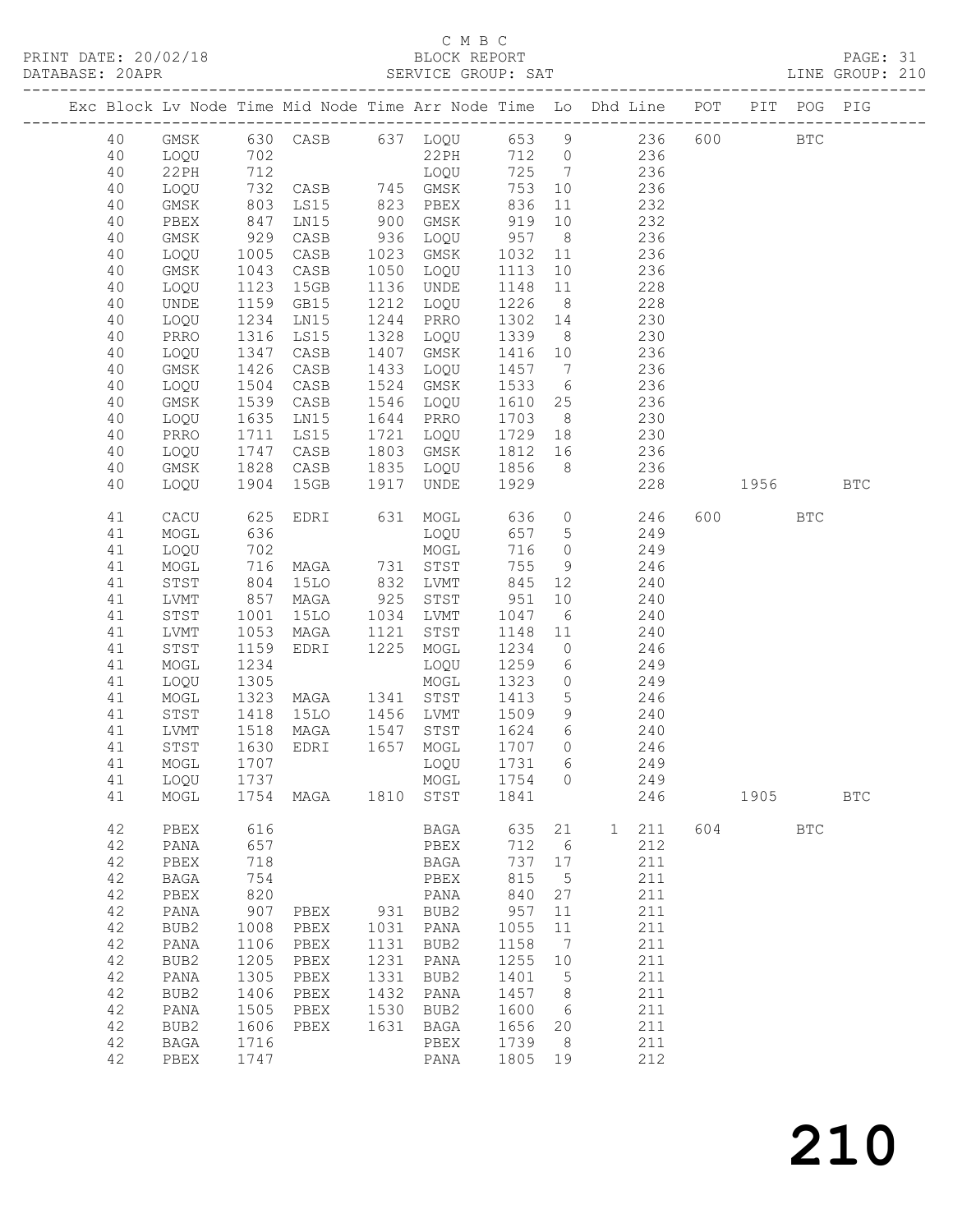PRINT DATE: 20/02/18 BLOCK REPORT PAGE: 32 DATABASE: 20APR SERVICE GROUP: SAT LINE GROUP: 210

### C M B C<br>
C M B C<br>
ELOCK REPORT

|          | Exc Block Lv Node Time Mid Node Time Arr Node Time Lo Dhd Line POT |              |                     |      |                      |                   |                 |     |                   | PIT     | POG        | PIG        |
|----------|--------------------------------------------------------------------|--------------|---------------------|------|----------------------|-------------------|-----------------|-----|-------------------|---------|------------|------------|
| 42       | PANA                                                               | 1824         |                     |      | PBEX 1842 212        |                   |                 |     |                   | 1852    |            | <b>BTC</b> |
|          |                                                                    |              |                     |      |                      |                   |                 |     |                   |         |            |            |
| 43       | PBEX                                                               | 617<br>655   |                     |      |                      |                   |                 |     | 210               | 605 000 | <b>BTC</b> |            |
| 43<br>43 | BUB <sub>2</sub>                                                   | 757          |                     |      |                      | 841               | 13              |     | 210<br>210        |         |            |            |
|          | UNDE                                                               | 854          |                     | 917  |                      | 937               |                 |     |                   |         |            |            |
| 43<br>43 | BUB2<br>UNDE                                                       | 957          | PBEX<br>PBEX        |      | UNDE<br>1016 BUB2    | 1043              | 20<br>10        |     | 210<br>210        |         |            |            |
| 43       |                                                                    | 1053         | PBEX                | 1117 |                      |                   |                 |     | 210               |         |            |            |
|          | BUB2                                                               | 1156         |                     |      | UNDE                 | 1139 17           |                 |     |                   |         |            |            |
| 43<br>43 | <b>UNDE</b>                                                        |              | PBEX<br>PBEX        | 1317 | 1216 BUB2            | 1247 5<br>1342 24 |                 |     | 210               |         |            |            |
| 43       | BUB2<br>UNDE                                                       | 1252<br>1406 | PBEX                | 1426 | UNDE<br>BUB2         | 1456 5            |                 | 210 | $\frac{110}{210}$ |         |            |            |
| 43       | BUB2                                                               | 1501         | PBEX                | 1527 |                      | 1550 17           |                 |     | 210               |         |            |            |
| 43       | UNDE                                                               | 1607         | PBEX                | 1626 | UNDE<br>BUB2         | 1656 5            |                 |     | 210               |         |            |            |
| 43       | BUB2                                                               | 1701         | PBEX                | 1727 | UNDE                 | 1750 17           |                 | 210 |                   |         |            |            |
| 43       | <b>UNDE</b>                                                        | 1807         | PBEX                |      | 1826 BUB2            | 1856              |                 |     | 210               | 1916    |            | <b>BTC</b> |
|          |                                                                    |              |                     |      |                      |                   |                 |     |                   |         |            |            |
| 44       | PBEX                                                               | 617          | MTLV                | 626  | UNDE                 | 635               |                 | 23  | 210               | 605 000 | <b>BTC</b> |            |
| 44       | UNDE                                                               | 658          | PBEX                |      | 716 BUB2<br>817 UNDE | 740 15            |                 |     | 210               |         |            |            |
| 44       | BUB2                                                               | 755          | PBEX                |      |                      | 836               | 21              |     | 210               |         |            |            |
| 44       | UNDE                                                               | 857          | PBEX                |      | 916 BUB2             | 942 11            |                 |     | 210               |         |            |            |
| 44       | BUB2                                                               | 953          | PBEX                | 1017 | UNDE                 | 1039 18           |                 |     | 210               |         |            |            |
| 44       | UNDE                                                               | 1057         | PBEX                | 1116 | BUB2                 | 1145 7            |                 | 210 |                   |         |            |            |
| 44       | BUB <sub>2</sub>                                                   | 1152         | PBEX                | 1217 | UNDE                 | 1242 14           |                 | 210 |                   |         |            |            |
| 44       | UNDE                                                               | 1256         | PBEX                | 1316 | BUB2                 | 1347              | 14              |     | 210               |         |            |            |
| 44       | BUB2                                                               | 1401         | PBEX                | 1427 | UNDE                 | 1450 16           |                 |     | 210               |         |            |            |
| 44       | <b>UNDE</b>                                                        | 1506         | PBEX                | 1526 | BUB2                 | 1556 5            |                 |     | 210               |         |            |            |
| 44       | BUB2                                                               | 1601         | PBEX                | 1627 | UNDE                 | 1650 17           |                 |     | 210               |         |            |            |
| 44       | UNDE                                                               | 1707         | PBEX                | 1726 | BUB2                 | 1756              | $5\overline{)}$ |     | 210               |         |            |            |
| 44       | BUB2                                                               | 1801         | PBEX                | 1827 | UNDE                 | 1850 17           |                 |     | 210               |         |            |            |
| 44       | <b>UNDE</b>                                                        | 1907         | PBEX                | 1926 | BUB2                 | 1953              | $\overline{7}$  |     | 210               |         |            |            |
| 44       | BUB2                                                               | 2000         | PBEX                | 2025 | UNDE                 | 2045              | 12              |     | 210               |         |            |            |
| 44       | UNDE                                                               | 2057         | PBEX                | 2114 | BUB2                 | 2144              | $5^{\circ}$     |     | 209               |         |            |            |
| 44       | BUB2                                                               | 2149         | PBEX                | 2213 | UNDE                 | 2237 20           |                 |     | 209               |         |            |            |
| 44       | UNDE                                                               | 2257         | PBEX                | 2314 | BUB2                 | 2343 7            |                 |     | 209               |         |            |            |
| 44       | BUB2                                                               | 2350         | PBEX                |      | 2413 UNDE            | 2437 5            |                 |     | 209               |         |            |            |
| 44       | UNDE                                                               | 2442         |                     |      |                      | PBEX 2459         | $5^{\circ}$     |     | 20 209            |         |            |            |
| 44       | HODM                                                               |              | 2524 LOQU 2554 LVMT |      |                      | 2611              |                 |     | N24               | 2627    |            | <b>BTC</b> |
|          |                                                                    |              |                     |      |                      |                   |                 |     |                   |         |            |            |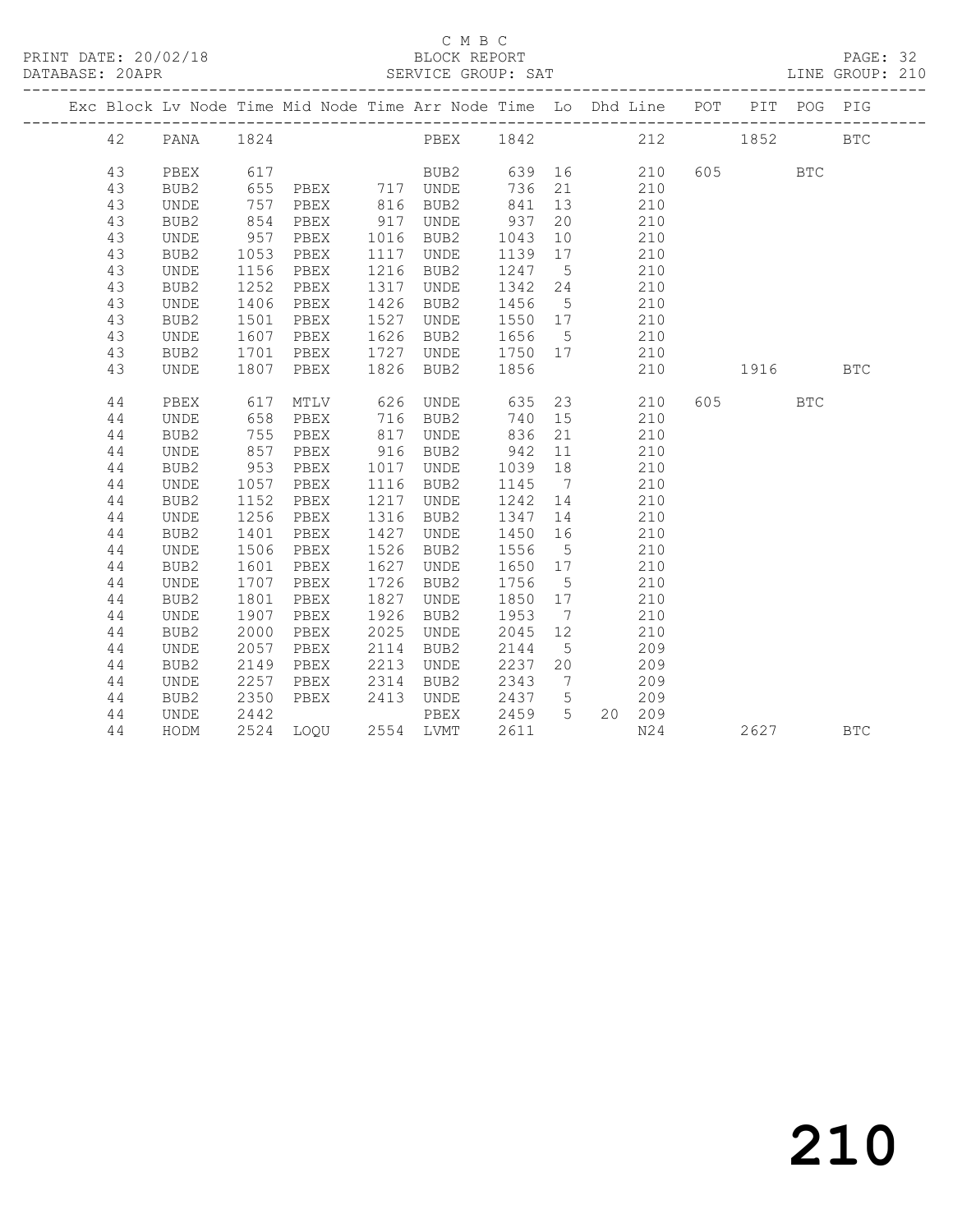### C M B C<br>BLOCK REPORT

### PAGE: 33<br>LINE GROUP: 210

|  |    |          |      |                |      | Exc Block Lv Node Time Mid Node Time Arr Node Time Lo Dhd Line POT |       |                 |     |     |         | PIT POG PIG |  |
|--|----|----------|------|----------------|------|--------------------------------------------------------------------|-------|-----------------|-----|-----|---------|-------------|--|
|  | 45 | PBEX 617 |      |                |      | PANA 632 18 1 212                                                  |       |                 |     |     | 605 BTC |             |  |
|  | 45 | BAGA     | 651  |                |      | PBEX                                                               | 711 6 |                 |     | 211 |         |             |  |
|  | 45 | PBEX     | 717  |                |      | PANA                                                               | 732   | 22              |     | 212 |         |             |  |
|  | 45 | PANA     | 754  |                |      | PBEX                                                               | 812   | $5^{\circ}$     |     | 212 |         |             |  |
|  | 45 | PBEX     | 817  |                |      | PANA                                                               | 834   | 19              |     | 212 |         |             |  |
|  | 45 | PANA     | 853  |                |      | PBEX                                                               | 911   | 5               |     | 212 |         |             |  |
|  | 45 | PBEX     | 916  |                |      | PANA                                                               | 933   | 5               |     | 212 |         |             |  |
|  | 45 | PANA     | 938  | PBEX           | 1002 | BUB2                                                               | 1029  | $\overline{7}$  | 211 |     |         |             |  |
|  | 45 | BUB2     | 1036 | PBEX           | 1101 | PANA                                                               | 1125  | 10              |     | 211 |         |             |  |
|  | 45 | PANA     | 1135 | PBEX           | 1201 | BUB2                                                               | 1229  | 6               | 211 |     |         |             |  |
|  | 45 | BUB2     | 1235 | PBEX           | 1301 | PANA                                                               | 1326  | 9               | 211 |     |         |             |  |
|  | 45 | PANA     | 1335 | PBEX           | 1401 | BUB2                                                               | 1431  | 5               |     | 211 |         |             |  |
|  | 45 | BUB2     | 1436 | PBEX           | 1502 | PANA                                                               | 1527  | - 9             |     | 211 |         |             |  |
|  | 45 | PANA     | 1536 | PBEX           | 1601 | BUB2                                                               | 1630  | 6               | 211 |     |         |             |  |
|  | 45 | BUB2     | 1636 | PBEX           |      | 1701 BAGA                                                          | 1726  | 17              |     | 211 |         |             |  |
|  | 45 | BAGA     | 1743 |                |      | PBEX                                                               | 1806  | 12 <sup>°</sup> | 211 |     |         |             |  |
|  | 45 | PBEX     | 1818 |                |      | BAGA                                                               | 1843  | $5^{\circ}$     |     | 211 |         |             |  |
|  | 45 | BAGA     | 1848 |                |      | PBEX                                                               | 1911  | $\overline{7}$  |     | 211 |         |             |  |
|  | 45 | PBEX     | 1918 | LN15 1932 GMSK |      |                                                                    | 1953  | 11              |     | 232 |         |             |  |
|  | 45 | GMSK     | 2004 | LS15 2025      |      | PBEX                                                               | 2040  | 8 <sup>8</sup>  |     | 232 |         |             |  |
|  | 45 | PBEX     | 2048 |                |      | PANA                                                               | 2105  | 13              |     | 212 |         |             |  |
|  | 45 | PANA     | 2118 |                |      | PBEX                                                               | 2141  | $\overline{7}$  |     | 211 |         |             |  |
|  | 45 | PBEX     | 2148 | LN15 2202 GMSK |      |                                                                    | 2223  | $\overline{7}$  |     | 232 |         |             |  |
|  | 45 | GMSK     | 2230 | CASB           | 2237 | LOOU                                                               | 2257  | 5               |     | 236 |         |             |  |
|  | 45 | LOQU     | 2302 | CASB           | 2318 | GMSK                                                               | 2327  | 5               |     | 236 |         |             |  |
|  | 45 | GMSK     | 2332 | CASB           | 2339 | LOQU                                                               | 2359  | 5 <sup>5</sup>  |     | 236 |         |             |  |
|  | 45 | LOOU     | 2404 | 15GB           | 2415 | UNDE                                                               | 2426  | 6               |     | 228 |         |             |  |

45 LOQU 2507 15GB 2518 UNDE 2529 228 2556 BTC

45 UNDE 2432 GB15 2444 LOQU 2457 10 228

# 210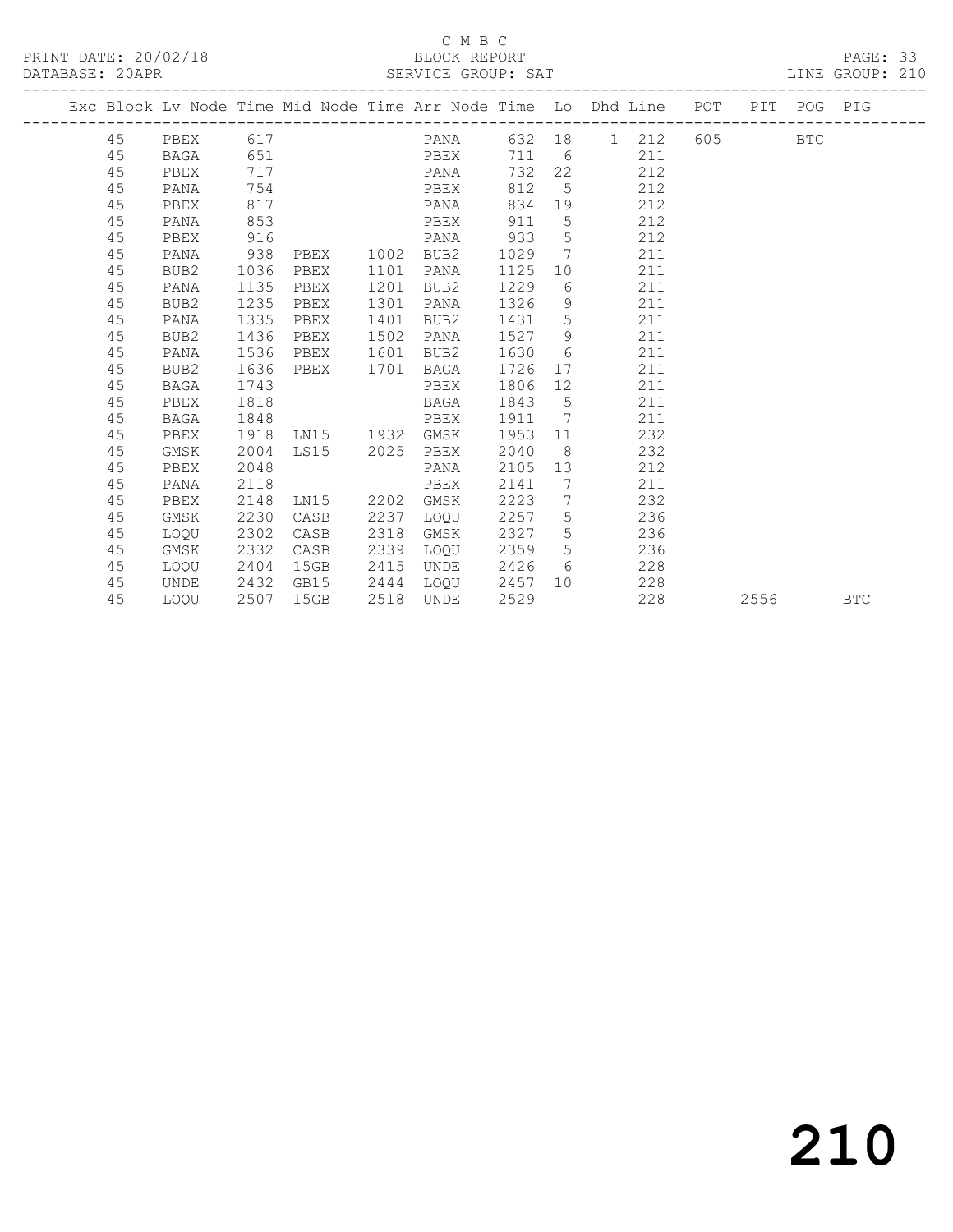# C M B C<br>BLOCK REPORT

|    |              |              |                                                       |      |                          |      |    | PRINT DATE: 20/02/18<br>BLOCK REPORT BLOCK PERT BLOCK PERRE DATABASE: 20APR DATABASE: 20APR SERVICE GROUP: SAT LINE GROUP: 210                                                                                                                                          |      |       |            |            |  |
|----|--------------|--------------|-------------------------------------------------------|------|--------------------------|------|----|-------------------------------------------------------------------------------------------------------------------------------------------------------------------------------------------------------------------------------------------------------------------------|------|-------|------------|------------|--|
|    |              |              |                                                       |      |                          |      |    | Exc Block Lv Node Time Mid Node Time Arr Node Time Lo Dhd Line POT PIT POG PIG                                                                                                                                                                                          |      |       |            |            |  |
| 46 |              |              |                                                       |      |                          |      |    | 1990 632<br>1990 632<br>1990 632<br>1990 632<br>1990 632<br>1990 632<br>1990 758<br>1990 832<br>1990 832<br>1990 832<br>1990 832<br>1990 832<br>1990 832<br>1990 832<br>1990 832<br>1990 832<br>1990 837<br>1990 847<br>1990 1994<br>1990 1998 6<br>1990 1998 6<br>1990 |      |       | <b>BTC</b> |            |  |
| 46 |              |              |                                                       |      |                          |      |    |                                                                                                                                                                                                                                                                         |      |       |            |            |  |
| 46 |              |              |                                                       |      |                          |      |    |                                                                                                                                                                                                                                                                         |      |       |            |            |  |
| 46 |              |              |                                                       |      |                          |      |    |                                                                                                                                                                                                                                                                         |      |       |            |            |  |
| 46 |              |              |                                                       |      |                          |      |    |                                                                                                                                                                                                                                                                         |      |       |            |            |  |
| 46 |              |              |                                                       |      |                          |      |    |                                                                                                                                                                                                                                                                         |      |       |            |            |  |
| 46 |              |              |                                                       |      |                          |      |    |                                                                                                                                                                                                                                                                         |      |       |            |            |  |
| 46 |              |              |                                                       |      |                          |      |    |                                                                                                                                                                                                                                                                         |      |       |            |            |  |
| 46 |              |              |                                                       |      |                          |      |    |                                                                                                                                                                                                                                                                         |      |       |            |            |  |
| 46 |              |              |                                                       |      |                          |      |    |                                                                                                                                                                                                                                                                         |      |       |            |            |  |
| 46 | STST         | 1146         | 15LO 1224 LVMT                                        |      |                          | 1237 |    |                                                                                                                                                                                                                                                                         |      |       |            |            |  |
| 46 | LVMT         | 1247         | MAGA 1316 STST                                        |      |                          | 1350 |    | $\begin{array}{cc} 10 & \qquad & 240 \\ 10 & \qquad & 240 \end{array}$                                                                                                                                                                                                  |      |       |            |            |  |
| 46 | STST         | 1400         | EDRI 1427 MOGL                                        |      |                          | 1436 |    | $0 \qquad \qquad 246$                                                                                                                                                                                                                                                   |      |       |            |            |  |
| 46 | MOGL         | 1436         |                                                       |      |                          |      |    |                                                                                                                                                                                                                                                                         |      |       |            |            |  |
| 46 | LOQU         |              | LOQU<br>15GB 1536 UNDE                                |      |                          | 1552 |    | 1501 22 249                                                                                                                                                                                                                                                             |      |       |            |            |  |
|    |              | 1523<br>1559 |                                                       |      | $1612$ $LOQU$ $1626$     |      |    | $\begin{array}{ccc} 7 & 228 \\ 9 & 228 \end{array}$                                                                                                                                                                                                                     |      |       |            |            |  |
| 46 | UNDE         | 1635         | GB15                                                  |      |                          |      |    | 1651 LVMT 1700 16 229                                                                                                                                                                                                                                                   |      |       |            |            |  |
| 46 | LOQU         |              | 29LO                                                  |      |                          |      |    |                                                                                                                                                                                                                                                                         |      |       |            |            |  |
| 46 | LVMT         | 1716         | LO15                                                  |      | LOQU                     | 1743 |    | 12 229                                                                                                                                                                                                                                                                  |      |       |            |            |  |
| 46 | LOQU         |              | 29LO 1811 LVMT<br>LO15 LOQU<br>1755 29LO<br>1834 LO15 |      |                          |      |    | 1820 14 229<br>1857 21 229                                                                                                                                                                                                                                              |      |       |            |            |  |
| 46 | LVMT         |              |                                                       |      | LOQU<br>                 |      |    |                                                                                                                                                                                                                                                                         |      |       |            |            |  |
| 46 | LOQU         | 1918         | 29LO 1933 LVMT                                        |      |                          | 1940 |    | 11 229                                                                                                                                                                                                                                                                  |      |       |            |            |  |
| 46 | LVMT         | 1951         | LO15                                                  |      |                          | 2013 |    | 17 229                                                                                                                                                                                                                                                                  |      |       |            |            |  |
| 46 | LOQU         | 2030         | CASB                                                  |      | LOQU<br>2046 GMSK        |      |    | 2046 GMSK 2055 5 236<br>2107 LOQU 2127 8 236                                                                                                                                                                                                                            |      |       |            |            |  |
| 46 | GMSK         | 2100         | CASB                                                  |      |                          |      |    |                                                                                                                                                                                                                                                                         |      |       |            |            |  |
| 46 | LOQU         | 2135         | LN15                                                  |      |                          |      |    | 2143 PRRO 2200 7 230                                                                                                                                                                                                                                                    |      |       |            |            |  |
| 46 | PRRO         | 2207         | LS15                                                  |      | 2215 LOQU                | 2222 |    | 13 230                                                                                                                                                                                                                                                                  |      |       |            |            |  |
| 46 | LOQU         | 2235         | 2235 LN15<br>2307 LS15<br>2335 LN15                   |      | 2242 PRRO                |      |    | 2259 8 230<br>2322 13 230                                                                                                                                                                                                                                               |      |       |            |            |  |
| 46 | PRRO         |              |                                                       |      | 2315 LOQU                |      |    |                                                                                                                                                                                                                                                                         |      |       |            |            |  |
| 46 | LOQU         |              |                                                       |      | 2342 PRRO                |      |    | $2359$ 8 230                                                                                                                                                                                                                                                            |      |       |            |            |  |
| 46 | PRRO         |              | 2407 LS15                                             |      | 2415 LOQU                |      |    | 2422 13 230                                                                                                                                                                                                                                                             |      |       |            |            |  |
| 46 | LOQU         |              |                                                       |      | 2442 PRRO                |      |    |                                                                                                                                                                                                                                                                         |      |       |            |            |  |
| 46 | PRRO         |              | 2435 LN15<br>2507 LS15                                |      | 2515 LOQU                |      |    |                                                                                                                                                                                                                                                                         |      |       |            |            |  |
| 46 | LOQU         |              | 2538 15GB                                             |      | 2549 UNDE                |      |    | $\begin{array}{cccc} 2459 & 8 & & 230 \\ 2522 & 16 & & 230 \\ 2600 & & & 228 \end{array}$                                                                                                                                                                               | 2627 |       |            | <b>BTC</b> |  |
| 47 | CACU         | 655          |                                                       |      |                          |      |    | EDRI 701 MOGL 706 0 246<br>LOQU 727 5 249<br>MOGL 746 0 249                                                                                                                                                                                                             |      | 630 8 | <b>BTC</b> |            |  |
| 47 | MOGL         | 706          |                                                       |      |                          |      |    |                                                                                                                                                                                                                                                                         |      |       |            |            |  |
| 47 | LOQU         | 732          |                                                       |      | LOQU 727 5<br>MOGL 746 0 |      |    | 249                                                                                                                                                                                                                                                                     |      |       |            |            |  |
| 47 | MOGL         | 746          | MAGA                                                  | 801  | STST                     | 825  | 10 | 246                                                                                                                                                                                                                                                                     |      |       |            |            |  |
| 47 | STST         | 835          | EDRI                                                  | 858  | MOGL                     | 905  | 0  | 246                                                                                                                                                                                                                                                                     |      |       |            |            |  |
| 47 | MOGL         | 905          |                                                       |      | LOQU                     | 927  | 5  | 249                                                                                                                                                                                                                                                                     |      |       |            |            |  |
| 47 | LOQU         | 932          |                                                       |      | MOGL                     | 948  | 0  | 249                                                                                                                                                                                                                                                                     |      |       |            |            |  |
| 47 | MOGL         | 948          | MAGA                                                  | 1003 | STST                     | 1029 | 5  | 246                                                                                                                                                                                                                                                                     |      |       |            |            |  |
| 47 | STST         | 1034         | EDRI                                                  | 1058 | MOGL                     | 1107 | 0  | 246                                                                                                                                                                                                                                                                     |      |       |            |            |  |
| 47 | $\sf{MOGL}$  | 1107         |                                                       |      | LOQU                     | 1130 | 6  | 249                                                                                                                                                                                                                                                                     |      |       |            |            |  |
| 47 | LOQU         | 1136         |                                                       |      | MOGL                     | 1153 | 0  | 249                                                                                                                                                                                                                                                                     |      |       |            |            |  |
| 47 | $\sf{MOGL}$  | 1153         | MAGA                                                  | 1209 | STST                     | 1239 | 8  | 246                                                                                                                                                                                                                                                                     |      |       |            |            |  |
| 47 | ${\tt STST}$ | 1247         | <b>15LO</b>                                           | 1325 | LVMT                     | 1338 | 17 | 240                                                                                                                                                                                                                                                                     |      |       |            |            |  |
| 47 | LVMT         | 1355         | L015                                                  |      | LOQU                     | 1426 | 21 | 229                                                                                                                                                                                                                                                                     |      |       |            |            |  |
| 47 |              |              |                                                       | 1507 |                          | 1516 |    | 236                                                                                                                                                                                                                                                                     |      |       |            |            |  |
|    | LOQU         | 1447         | CASB                                                  |      | GMSK                     |      | 8  |                                                                                                                                                                                                                                                                         |      |       |            |            |  |

 47 GMSK 1524 CASB 1531 LOQU 1555 10 236 47 LOQU 1605 MOGL 1623 0 249 47 MOGL 1623 MAGA 1639 STST 1711 14 246

47 STST 1725 15LO 1759 LVMT 1815 240 1833 BTC

# 210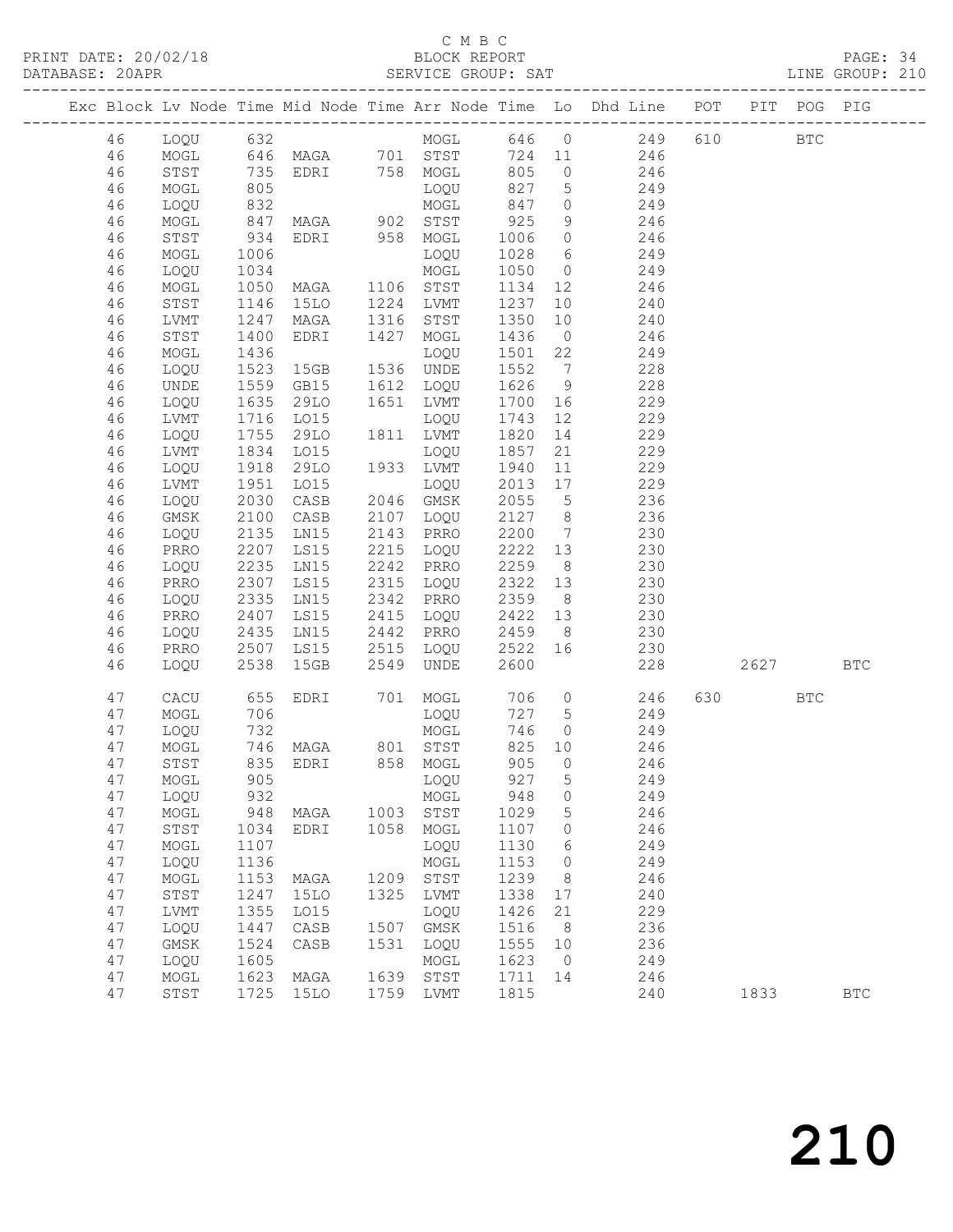### C M B C

DATABASE: 20APR SERVICE GROUP: SAT LINE GROUP: 210 ------------------------------------------------------------------------------------------------- Exc Block Lv Node Time Mid Node Time Arr Node Time Lo Dhd Line POT PIT POG PIG ------------------------------------------------------------------------------------------------- 48 PBEX 647 LN15 700 GMSK 719 11 232 635 BTC 48 GMSK 730 CASB 737 LOQU 755 7 236 48 LOQU 802 22PH 812 0 236 48 22PH 812 LOQU 827 5 236 48 LOQU 832 CASB 846 GMSK 855 8 236

| 48     | GMSK | 903  | LS15 | 924  | PBEX   | 940  | 8  |              | 232 |      |            |
|--------|------|------|------|------|--------|------|----|--------------|-----|------|------------|
| 48     | PBEX | 948  |      |      | PANA   | 1010 | 14 |              | 211 |      |            |
| 48     | PANA | 1024 |      |      | PBEX   | 1042 | 5  |              | 212 |      |            |
| 48     | PBEX | 1047 | LN15 | 1101 | GMSK   | 1124 | 6  |              | 232 |      |            |
| 48     | GMSK | 1130 | LS15 | 1153 | PBEX   | 1210 | 7  |              | 232 |      |            |
| 48     | PBEX | 1217 |      |      | PANA   | 1235 | 19 |              | 212 |      |            |
| 48     | PANA | 1254 |      |      | PBEX   | 1312 | 5  |              | 212 |      |            |
| $4\,8$ | PBEX | 1317 | LN15 | 1332 | GMSK   | 1355 | 5  |              | 232 |      |            |
| 48     | GMSK | 1400 | LS15 | 1423 | PBEX   | 1440 | 7  |              | 232 |      |            |
| 48     | PBEX | 1447 |      |      | PANA   | 1505 | 19 |              | 212 |      |            |
| 48     | PANA | 1524 |      |      | PBEX   | 1542 | 5  |              | 212 |      |            |
| 48     | PBEX | 1547 | LN15 | 1602 | GMSK   | 1625 | 5  |              | 232 |      |            |
| 48     | GMSK | 1630 | LS15 | 1653 | PBEX   | 1710 | 7  |              | 232 |      |            |
| 48     | PBEX | 1717 |      |      | PANA   | 1735 | 19 |              | 212 |      |            |
| 48     | PANA | 1754 |      |      | PBEX   | 1812 | 6  |              | 212 |      |            |
| 48     | PBEX | 1818 | LN15 | 1833 | GMSK   | 1856 | 8  |              | 232 |      |            |
| 48     | GMSK | 1904 | LS15 | 1925 | PBEX   | 1941 | 6  |              | 232 |      |            |
| 48     | PBEX | 1947 |      |      | PANA   | 2004 | 13 | $\mathbf{1}$ | 212 |      |            |
| 48     | BAGA | 2018 |      |      | PBEX   | 2041 | 7  |              | 211 |      |            |
| 48     | PBEX | 2048 | LN15 | 2102 | GMSK   | 2123 | 7  |              | 232 |      |            |
| 48     | GMSK | 2130 | CASB | 2137 | LOQU   | 2157 | 5  |              | 236 |      |            |
| 48     | LOQU | 2202 | CASB | 2218 | GMSK   | 2227 | 9  |              | 236 |      |            |
| 48     | GMSK | 2236 | LS15 | 2255 | PBEX   | 2306 | 12 |              | 232 |      |            |
| 48     | PBEX | 2318 | BDKI |      | JOST   | 2347 | 8  |              | 028 |      |            |
| 48     | JOST | 2355 | RUBY | 2405 | KTLP   | 2416 | 6  |              | 027 |      |            |
| 48     | KTLP | 2422 | RUBY | 2430 | JOST   | 2439 | 18 |              | 027 |      |            |
| 48     | JOST | 2457 | GIST | 2514 | $HK-W$ | 2522 |    |              | 028 | 2526 | <b>BTC</b> |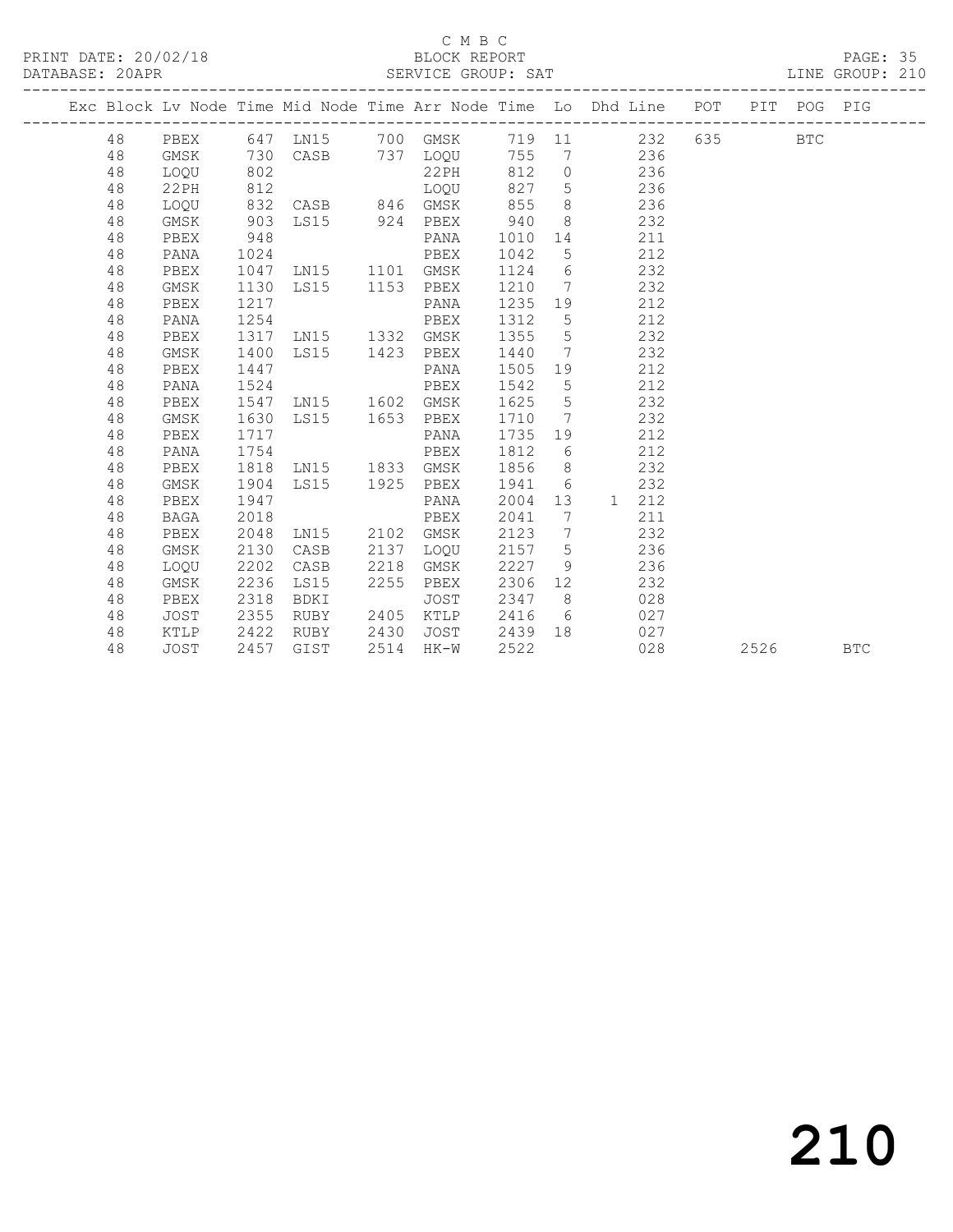| DATABASE: 20APR |          |                              |                           |                                  |      |                                  |                                                     |                 | SERVICE GROUP: SAT LINE GROUP: 210                                             |         |            |  |
|-----------------|----------|------------------------------|---------------------------|----------------------------------|------|----------------------------------|-----------------------------------------------------|-----------------|--------------------------------------------------------------------------------|---------|------------|--|
|                 |          |                              |                           |                                  |      |                                  |                                                     |                 | Exc Block Lv Node Time Mid Node Time Arr Node Time Lo Dhd Line POT PIT POG PIG |         |            |  |
|                 | 49       |                              |                           |                                  |      |                                  |                                                     |                 | LOQU 705 OSLO 718 PRRO 742 16 230 643 BTC                                      |         |            |  |
|                 | 49       | PRRO                         |                           |                                  |      |                                  |                                                     |                 | 758 LS15 807 LOQU 814 21 230                                                   |         |            |  |
|                 | 49       | LOQU                         |                           | 835 OSLO<br>925 LS15<br>947 CASB |      |                                  |                                                     |                 | 849 PRRO 913 12 230<br>934 LOQU 942 5 230<br>1003 CMSK 1012 17 236             |         |            |  |
|                 | 49       | PRRO                         |                           |                                  |      |                                  |                                                     |                 |                                                                                |         |            |  |
|                 | 49       | LOQU                         |                           |                                  |      | 1003 GMSK                        | 1012                                                | 17              | 236                                                                            |         |            |  |
|                 | 49       | GMSK                         | 1029                      | CASB                             |      | 1036 LOQU                        | 1058                                                | $\overline{7}$  | 236                                                                            |         |            |  |
|                 | 49       | LOQU                         | 1105                      | CASB                             |      | 1125 GMSK                        | 1134                                                | $7\overline{)}$ | 236                                                                            |         |            |  |
|                 | 49       | GMSK                         | 1141                      | CASB                             |      | 1148 LOQU                        | 1211                                                | 12              | 236                                                                            |         |            |  |
|                 | 49       | LOQU                         | 1223                      | 15GB                             |      | 1236 UNDE                        | 1249                                                | 10              | 228                                                                            |         |            |  |
|                 | 49       | UNDE                         | 1259                      | GB15                             | 1312 | LOQU                             | 1326                                                | 9               | 228                                                                            |         |            |  |
|                 | 49       | LOQU                         | 1335                      | 29LO                             | 1352 | LVMT                             | 1400 15                                             |                 | 229                                                                            |         |            |  |
|                 | 49       | LVMT                         | $1415$<br>$1453$          | L015                             |      | LOQU                             | 1446                                                | $\overline{7}$  | 229                                                                            |         |            |  |
|                 | 49       | LOQU                         |                           | 29LO                             |      | 1510 LVMT                        | 1519                                                | 8 <sup>8</sup>  | 229                                                                            |         |            |  |
|                 | 49       | LVMT                         | 1527                      | LO15                             |      | LOQU                             | 1557                                                | 21              | 229                                                                            |         |            |  |
|                 | 49       | LOQU                         | 1618                      | 29LO                             |      | 1634 LVMT                        | 1643                                                | 16              | 229                                                                            |         |            |  |
|                 | 49       | LVMT                         | 1659<br>$102\n1735\n1917$ | L015                             |      | LOQU                             | 1726                                                | 9               | 229                                                                            |         |            |  |
|                 | 49<br>49 | LOQU                         | 1817                      | 29LO                             |      | 1751 LVMT                        | 1800                                                | 17              | 229<br>229                                                                     |         |            |  |
|                 | 49       | LVMT<br>LOQU                 | 1855                      | LO15<br>29LO                     |      | LOQU<br>1910 LVMT                | 1840<br>1919                                        | 15<br>16        | 229                                                                            |         |            |  |
|                 | 49       | LVMT                         | 1935                      | L015                             |      | LOQU                             | 1957                                                | 9               | 229                                                                            |         |            |  |
|                 | 49       | LOQU                         | 2006                      | 29LO                             |      | 2021 LVMT                        | 2028                                                | $7\overline{ }$ | 229                                                                            |         |            |  |
|                 | 49       | LVMT                         | 2035                      | LO15                             |      | LOQU                             | 2057                                                | $6\overline{6}$ | 229                                                                            |         |            |  |
|                 | 49       | LOQU                         | 2103                      | 15GB                             |      | 2116 UNDE                        | 2127                                                | 5 <sup>5</sup>  | 228                                                                            |         |            |  |
|                 | 49       | UNDE                         | 2132                      | GB15                             |      | 2144 LOQU                        | 2158                                                | 5 <sup>5</sup>  | 228                                                                            |         |            |  |
|                 | 49       | LOQU                         | 2203                      | 15GB                             |      | 2216 UNDE                        | 2227                                                | 5 <sup>5</sup>  | 228                                                                            |         |            |  |
|                 | 49       | UNDE                         | 2232                      | GB15                             |      | 2244 LOQU                        | 2258                                                | $6\overline{6}$ | 228                                                                            |         |            |  |
|                 | 49       | LOQU                         | 2304                      | 15GB                             |      | 2316 UNDE                        | 2327                                                | $5\overline{)}$ | 228                                                                            |         |            |  |
|                 | 49       | UNDE                         | 2332                      | GB15                             | 2344 | LOQU                             | 2358                                                | 6               | 228                                                                            |         |            |  |
|                 | 49       | LOQU                         | $240$<br>2436<br>0502     | 29LO                             |      | 2419 LVMT                        | 2426 10                                             |                 | 229                                                                            |         |            |  |
|                 | 49       | LVMT                         |                           | LO15                             |      | LOQU                             | 2457                                                | $5\overline{)}$ | 229                                                                            |         |            |  |
|                 | 49       | LOQU                         | 2502                      | 29LO                             |      | 2517 LVMT                        | 2524 13                                             |                 | 23 229                                                                         |         |            |  |
|                 | 49       | HODM                         | 2600                      | LOQU                             | 2630 | LVMT                             | 2647                                                |                 | N24                                                                            | 2703    | <b>BTC</b> |  |
|                 | 50       | PBEX                         | 707                       | LN15                             |      | 720 CASB                         | 733                                                 | $7\overline{ }$ | 232                                                                            | 655 BTC |            |  |
|                 | 50       | CASB                         | 740                       | LS15                             |      | 757 PBEX                         | 810                                                 | $7\overline{ }$ | 232                                                                            |         |            |  |
|                 | 50       | PBEX                         |                           | 817 LN15<br>859 CASB<br>932 CASB |      | 830 GMSK                         | 849<br>927                                          | 10              | 232                                                                            |         |            |  |
|                 | 50<br>50 | GMSK<br>LOQU                 |                           |                                  |      | 906 LOQU<br>948 GMSK<br>948 GMSK | $\begin{array}{cc} 927 & 5 \\ 957 & 17 \end{array}$ |                 | 236<br>236                                                                     |         |            |  |
|                 | 50       |                              |                           |                                  |      |                                  |                                                     |                 | GMSK 1014 CASB 1021 LOQU 1043 7 236                                            |         |            |  |
|                 | 50       | LOQU                         | 1050                      | CASB                             | 1108 | GMSK                             | 1117                                                | $\overline{9}$  | 236                                                                            |         |            |  |
|                 | 50       | GMSK                         | 1126                      | CASB                             | 1133 | LOQU                             | 1156                                                | $6\overline{6}$ | 236                                                                            |         |            |  |
|                 | 50       | LOQU                         | 1202                      | CASB                             | 1222 | GMSK                             | 1231                                                | 10              | 236                                                                            |         |            |  |
|                 | 50       | GMSK                         | 1241                      | CASB                             | 1248 | LOQU                             | 1311                                                | 24              | 236                                                                            |         |            |  |
|                 | 50       | LOQU                         | 1335                      | LN15                             | 1345 | PRRO                             | 1403                                                | 11              | 230                                                                            |         |            |  |
|                 | 50       | PRRO                         | 1414                      | LS15                             | 1426 | LOQU                             | 1437                                                | 28              | 230                                                                            |         |            |  |
|                 | 50       | LOQU                         | 1505                      | LN15                             | 1515 | PRRO                             | 1533                                                | 12              | 230                                                                            |         |            |  |
|                 | 50       | PRRO                         | 1545                      | LS15                             | 1555 | LOQU                             | 1606                                                | 17              | 230                                                                            |         |            |  |
|                 | 50       | LOQU                         | 1623                      | 15GB                             | 1636 | UNDE                             | 1652                                                | $\overline{7}$  | 228                                                                            |         |            |  |
|                 | 50       | UNDE                         | 1659                      | GB15                             | 1712 | LOQU                             | 1726                                                | 27              | 228                                                                            |         |            |  |
|                 | 50       | LOQU                         | 1753                      | 15GB                             | 1806 | UNDE                             | 1820                                                | 11              | 228                                                                            |         |            |  |
|                 | 50       | $\ensuremath{\mathsf{UNDE}}$ | 1831                      | GB15                             | 1844 | LOQU                             | 1858                                                | $7\phantom{.0}$ | 228                                                                            |         |            |  |
|                 | 50       | LOQU                         | 1905                      | LN15                             | 1913 | PRRO                             | 1931                                                | 7               | 230                                                                            |         |            |  |
|                 | 50       | PRRO                         | 1938                      | LS15                             | 1947 | LOQU                             | 1954                                                | 9               | 230                                                                            |         |            |  |
|                 | 50       | LOQU                         | 2003                      | 15GB                             | 2016 | UNDE                             | 2027                                                | 5               | 228                                                                            |         |            |  |
|                 | 50       | UNDE                         | 2032                      | GB15                             | 2045 | LOQU                             | 2059                                                |                 | 228                                                                            | 2119    | <b>BTC</b> |  |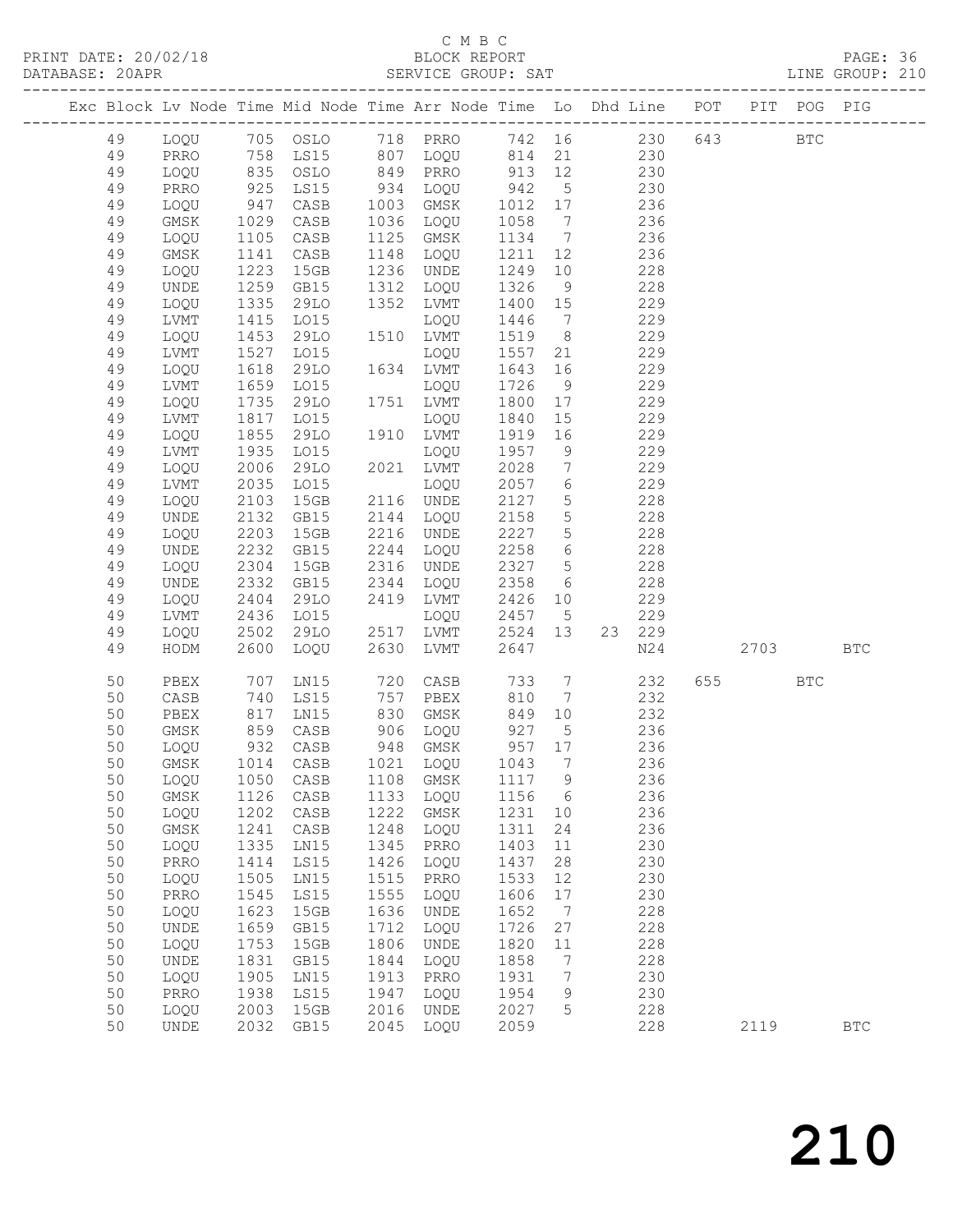| DATABASE: 20APR |    |             |              |                                                          |      |                                      |                 |                 | SERVICE GROUP: SAT LINE GROUP: 210                                                               |          |              |
|-----------------|----|-------------|--------------|----------------------------------------------------------|------|--------------------------------------|-----------------|-----------------|--------------------------------------------------------------------------------------------------|----------|--------------|
|                 |    |             |              |                                                          |      |                                      |                 |                 | Exc Block Lv Node Time Mid Node Time Arr Node Time Lo Dhd Line POT PIT POG PIG                   |          |              |
|                 |    |             |              |                                                          |      |                                      |                 |                 | 51 PRRO 728 LS15 737 LOQU 744 20 230 708 BTC                                                     |          |              |
|                 | 51 |             |              |                                                          |      |                                      |                 |                 | LOQU 804 OSLO 818 PRRO 842 16 230                                                                |          |              |
|                 | 51 | PRRO        |              |                                                          |      |                                      |                 |                 | 858 LS15 907 LOQU 914 21 230<br>935 OSLO 949 PRRO 1013 10 230<br>1023 LS15 1032 LOQU 1040 13 230 |          |              |
|                 | 51 | LOQU        |              |                                                          |      |                                      |                 |                 |                                                                                                  |          |              |
|                 | 51 | PRRO        |              |                                                          |      |                                      |                 |                 |                                                                                                  |          |              |
|                 | 51 | LOQU        | 1053         | 15GB                                                     |      | 1106 UNDE                            | 1118 11         |                 | 228                                                                                              |          |              |
|                 | 51 | UNDE        |              | 1129 GB15                                                |      | 1142 LOQU                            | 1156 6          |                 | 228                                                                                              |          |              |
|                 | 51 | LOQU        |              | 29LO                                                     |      | 1219 LVMT                            | 1227 27         |                 | 229                                                                                              |          |              |
|                 | 51 | LVMT        | 1202<br>1254 | LO15                                                     |      | LOQU                                 |                 |                 | $1323$ 30 229                                                                                    |          |              |
|                 | 51 | LOQU        | 1353         | 15GB  1406  UNDE                                         |      |                                      |                 |                 | 1421 8 228                                                                                       |          |              |
|                 | 51 | UNDE        | 1429         | GB15 1442 LOQU                                           |      |                                      | 1456            |                 | 9 228                                                                                            |          |              |
|                 | 51 | LOQU        | 1505<br>1524 |                                                          |      | MOGL                                 |                 |                 |                                                                                                  |          |              |
|                 | 51 | MOGL        |              | MAGA                                                     |      | 1542 STST                            |                 |                 | 1524 0 249<br>1614 6 246                                                                         |          |              |
|                 | 51 | STST        | 1620         |                                                          |      |                                      |                 |                 | 15LO 1655 LVMT 1711 7 240                                                                        |          |              |
|                 | 51 | LVMT        | 1718         |                                                          |      |                                      |                 |                 | MAGA 1746 STST 1823 14 240                                                                       |          |              |
|                 | 51 | STST        | 1837         | 15LO                                                     |      | 1908 LVMT                            | 1924            |                 | 240 1942                                                                                         |          | <b>BTC</b>   |
|                 |    |             |              |                                                          |      |                                      |                 |                 |                                                                                                  |          |              |
|                 | 52 | GMSK        | 833          |                                                          |      | LS15 853 PBEX 906 12                 |                 |                 | 232                                                                                              | 803 BTC  |              |
|                 | 52 | PBEX        | 918          |                                                          |      |                                      |                 |                 | PANA 938 16 211                                                                                  |          |              |
|                 | 52 | PANA        | 954<br>1017  |                                                          |      | PBEX 1012 5<br>LN15 1031 GMSK 1054 6 |                 |                 | 212                                                                                              |          |              |
|                 | 52 | PBEX        |              |                                                          |      |                                      |                 |                 | 232                                                                                              |          |              |
|                 | 52 | GMSK        | 1100         | LS15 1123 PBEX                                           |      |                                      |                 |                 | $1140$ 7 232                                                                                     |          |              |
|                 | 52 | PBEX        |              |                                                          |      | PANA                                 | 1204 20         |                 | 212                                                                                              |          |              |
|                 | 52 | PANA        |              | 1147 PANA<br>1224 PBEX<br>1247 LN15 1302 GMSK            |      |                                      | 1242 5          |                 | 212                                                                                              |          |              |
|                 | 52 | PBEX        |              |                                                          |      |                                      | 1325 5          |                 | 232                                                                                              |          |              |
|                 | 52 | GMSK        | 1330         | LS15 1353 PBEX                                           |      |                                      |                 |                 | 1410 7 232                                                                                       |          |              |
|                 | 52 | PBEX        | 1417         |                                                          |      | PANA 1435 19                         |                 |                 | 212                                                                                              |          |              |
|                 | 52 | PANA        | 1454         |                                                          |      | PBEX                                 | 1512 5          |                 | 212                                                                                              |          |              |
|                 | 52 | PBEX        |              | 1517 LN15 1532 GMSK 1555 5<br>1600 LS15 1623 PBEX 1640 7 |      |                                      |                 |                 | 232<br>232                                                                                       |          |              |
|                 | 52 | GMSK        |              |                                                          |      |                                      |                 |                 |                                                                                                  |          |              |
|                 | 52 | PBEX        | 1647         |                                                          |      |                                      |                 |                 | PANA 1705 19 212                                                                                 |          |              |
|                 | 52 | PANA        | 1724         |                                                          |      | PBEX                                 | 1742            |                 |                                                                                                  | 212 1752 | <b>BTC</b>   |
|                 | 53 | LOQU        |              | 905 OSLO 919 PRRO 943 13                                 |      |                                      |                 |                 | 230                                                                                              | 843 BTC  |              |
|                 | 53 | PRRO        |              |                                                          |      |                                      |                 |                 | 956 LS15 1005 LOQU 1013 7 230                                                                    |          |              |
|                 | 53 | LOQU        |              |                                                          |      | CASB 1038 GMSK 1047 9                |                 |                 | 236                                                                                              |          |              |
|                 | 53 | GMSK        |              | 1020 CASB<br>1056 CASB<br>1132 CASB<br>CASB              |      |                                      |                 |                 | 1103 LOQU 1126 6 236<br>1152 GMSK 1201 10 236                                                    |          |              |
|                 | 53 | LOQU        |              |                                                          |      | 1152 GMSK                            | $1201 \quad 10$ |                 | 236                                                                                              |          |              |
|                 |    |             |              |                                                          |      |                                      |                 |                 | 53 GMSK 1211 CASB 1218 LOQU 1241 24 236                                                          |          |              |
|                 | 53 | LOQU        | 1305         | LN15                                                     | 1315 | PRRO                                 | 1333            | 12              | 230                                                                                              |          |              |
|                 | 53 | PRRO        | 1345         | LS15                                                     | 1357 | LOQU                                 | 1408            | 9               | 230                                                                                              |          |              |
|                 | 53 | LOQU        | 1417         | CASB                                                     | 1437 | GMSK                                 | 1446            | 8               | 236                                                                                              |          |              |
|                 | 53 | GMSK        | 1454         | CASB                                                     | 1501 | LOQU                                 | 1525            | $\overline{7}$  | 236                                                                                              |          |              |
|                 | 53 | LOQU        | 1532         | CASB                                                     | 1549 | GMSK                                 | 1558            | 11              | 236                                                                                              |          |              |
|                 | 53 | $\rm{GMSK}$ | 1609         | CASB                                                     | 1616 | LOQU                                 | 1640            | 13              | 236                                                                                              |          |              |
|                 | 53 | LOQU        | 1653         | 29LO                                                     | 1709 | LVMT                                 | 1718            | 15              | 229                                                                                              |          |              |
|                 | 53 | LVMT        | 1733         | LO15                                                     |      | LOQU                                 | 1757            | 21              | 229                                                                                              |          |              |
|                 | 53 | LOQU        | 1818         | 29LO                                                     | 1833 | LVMT                                 | 1842            | $\overline{9}$  | 229                                                                                              |          |              |
|                 | 53 | LVMT        | 1851         | LO15                                                     |      | LOQU                                 | 1913            | 17              | 229                                                                                              |          |              |
|                 | 53 | LOQU        | 1930         | CASB                                                     | 1946 | GMSK                                 | 1955            | 5               | 236                                                                                              |          |              |
|                 | 53 | GMSK        | 2000         | CASB                                                     | 2007 | LOQU                                 | 2027            | 8               | 236                                                                                              |          |              |
|                 | 53 | LOQU        | 2035         | LN15                                                     | 2043 | PRRO                                 | 2100            | $7\phantom{.0}$ | 230                                                                                              |          |              |
|                 | 53 | PRRO        | 2107         | LS15                                                     | 2116 | LOQU                                 | 2123            | $7\phantom{.0}$ | 230                                                                                              |          |              |
|                 | 53 | LOQU        | 2130         | CASB                                                     | 2146 | GMSK                                 | 2155            | 5               | 236                                                                                              |          |              |
|                 | 53 | GMSK        | 2200         | CASB                                                     | 2207 | LOQU                                 | 2227            |                 | 236                                                                                              | 2247     | $_{\rm BTC}$ |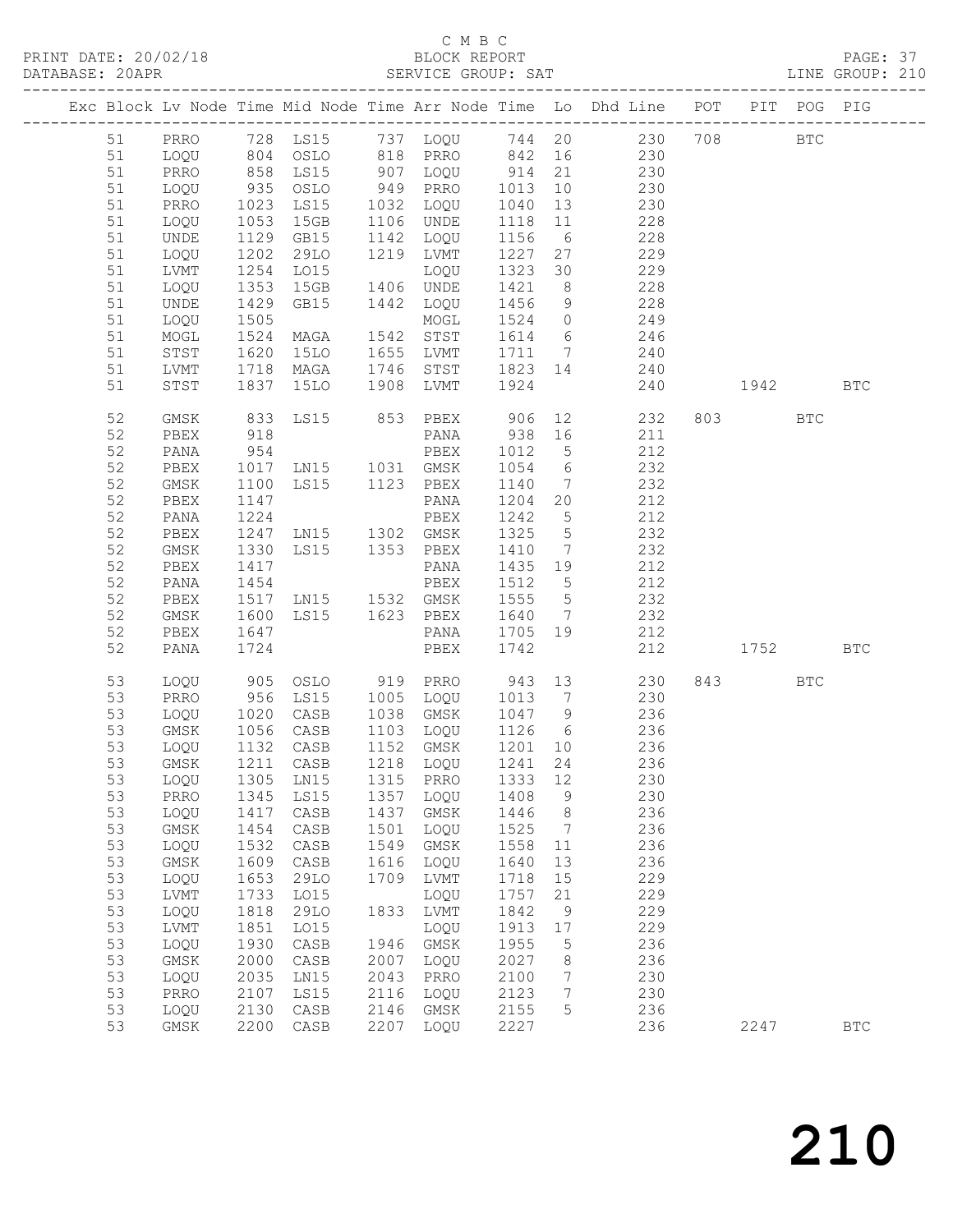| DATABASE: 20APR |          |                     |                   |                                          |      |                              |                |                 | SERVICE GROUP: SAT                                                                                  |     |         |            | LINE GROUP: 210 |  |
|-----------------|----------|---------------------|-------------------|------------------------------------------|------|------------------------------|----------------|-----------------|-----------------------------------------------------------------------------------------------------|-----|---------|------------|-----------------|--|
|                 |          | ------------------- |                   |                                          |      |                              |                |                 | Exc Block Lv Node Time Mid Node Time Arr Node Time Lo Dhd Line POT PIT POG PIG                      |     |         |            |                 |  |
|                 | 54       | UNDE                |                   |                                          |      |                              |                |                 | 929 GB15 942 LOQU 956 10 228 859 BTC                                                                |     |         |            |                 |  |
|                 | 54       | LOQU                |                   |                                          |      |                              |                |                 | 1006 OSLO 1022 PRRO 1045 6 230                                                                      |     |         |            |                 |  |
|                 | 54       | PRRO                |                   |                                          |      |                              |                |                 | 1051 LS15 1101 LOQU 1110 7 230<br>1117 CASB 1137 GMSK 1146 10 236<br>1156 CASB 1203 LOQU 1226 6 236 |     |         |            |                 |  |
|                 | 54       | LOQU                |                   |                                          |      |                              |                |                 |                                                                                                     |     |         |            |                 |  |
|                 | 54       | GMSK                |                   |                                          |      |                              |                |                 |                                                                                                     |     |         |            |                 |  |
|                 | 54       | LOQU                | 1232              | CASB                                     |      | 1252 GMSK                    |                |                 | 1301 10 236                                                                                         |     |         |            |                 |  |
|                 | 54       | GMSK                | 1311              | CASB                                     |      | 1318 LOQU                    | 1342           | 23              | 236                                                                                                 |     |         |            |                 |  |
|                 | 54       | LOQU                |                   | LN15                                     |      |                              |                |                 |                                                                                                     |     |         |            |                 |  |
|                 | 54       | PRRO                | 1405<br>1445      | <b>LS15</b>                              |      |                              |                |                 | 1415 PRRO 1433 12 230<br>1455 LOQU 1506 11 230                                                      |     |         |            |                 |  |
|                 | 54       | LOQU                | 1517              | CASB                                     |      | 1537 GMSK                    |                |                 | 1546 8 236                                                                                          |     |         |            |                 |  |
|                 | 54       | GMSK                | 1554              | CASB                                     |      | 1601 LOQU                    |                |                 | 1625 7 236                                                                                          |     |         |            |                 |  |
|                 | 54       | LOQU                | 1632<br>1709      | CASB                                     |      | 1649 GMSK                    |                |                 | 1658 11 236<br>1739 26 236                                                                          |     |         |            |                 |  |
|                 | 54       | GMSK                |                   | CASB                                     |      | 1716 LOQU 1739               |                |                 |                                                                                                     |     |         |            |                 |  |
|                 | 54       | LOQU                | 1805              | LNI5                                     |      | 1813 PRRO 1832               |                | $7\overline{ }$ | 230                                                                                                 |     |         |            |                 |  |
|                 | 54       | PRRO                | 1839              | LS15                                     |      | 1848 LOQU 1856               |                | $7\overline{)}$ | 230                                                                                                 |     |         |            |                 |  |
|                 | 54       | LOQU                | 1903<br>1934      |                                          |      |                              |                |                 |                                                                                                     |     |         |            |                 |  |
|                 | 54       | GMSK                |                   | CASB 1919 GMSK<br>LS15 1955 PBEX<br>BAGA |      |                              |                |                 | 1928 6 236<br>2011 7 232                                                                            |     |         |            |                 |  |
|                 | 54       | PBEX                | 2018              |                                          |      |                              |                |                 | BAGA 2043 7 1 211                                                                                   |     |         |            |                 |  |
|                 | 54       | PANA                | 2051              |                                          |      | PBEX                         | 2107           |                 | 11<br>212                                                                                           |     |         |            |                 |  |
|                 | 54       | PBEX                |                   |                                          |      |                              |                |                 | 2118 LN15 2132 GMSK 2153 13 232<br>2206 LS15 2225 PBEX 2236 232                                     |     |         |            |                 |  |
|                 | 54       | GMSK                |                   |                                          |      |                              |                |                 | 232                                                                                                 |     | 2246    |            | <b>BTC</b>      |  |
|                 | 55       | PBEX                |                   |                                          |      |                              |                |                 | 917 LN15 930 GMSK 951 9 232                                                                         |     | 905 700 | <b>BTC</b> |                 |  |
|                 | 55       | GMSK                | 1000              | LS15 1023 PBEX                           |      |                              | 1039           | 8 <sup>8</sup>  | 232                                                                                                 |     |         |            |                 |  |
|                 | 55       | PBEX                | 1047              |                                          |      | PANA                         | 1104           | 20              | 212                                                                                                 |     |         |            |                 |  |
|                 | 55       | PANA                | 1124              |                                          |      | PBEX                         | 1142 5         |                 | 212                                                                                                 |     |         |            |                 |  |
|                 | 55       | PBEX                |                   | 1147 LN15 1202 GMSK                      |      |                              | 1225           | $5\overline{)}$ | 232                                                                                                 |     |         |            |                 |  |
|                 | 55       | GMSK                | 1230              | LS15 1253 PBEX                           |      |                              | 1310           | $7\overline{ }$ | 232                                                                                                 |     |         |            |                 |  |
|                 | 55       | PBEX                | 1317<br>-<br>1354 |                                          |      | PANA                         | 1335 19        |                 | 212<br>212                                                                                          |     |         |            |                 |  |
|                 | 55<br>55 | PANA                | 1417              | LN15 1432 GMSK                           |      | PBEX                         | 1412 5<br>1455 | 5 <sup>5</sup>  | 232                                                                                                 |     |         |            |                 |  |
|                 | 55       | PBEX                | 1500              |                                          |      |                              | 1540           |                 |                                                                                                     |     |         |            |                 |  |
|                 | 55       | GMSK<br>PBEX        | 1547              | LS15 1523 PBEX                           |      | PANA                         | 1605 19        |                 | 7 232<br>212                                                                                        |     |         |            |                 |  |
|                 | 55       | PANA                | 1624              |                                          |      | PBEX                         | 1642 5         |                 | 212                                                                                                 |     |         |            |                 |  |
|                 | 55       | PBEX                |                   | 1647 LN15 1702 GMSK 1725 5               |      |                              |                |                 | 232                                                                                                 |     |         |            |                 |  |
|                 | 55       | GMSK                | 1730              |                                          |      | LS15 1753 PBEX 1810          |                | $\overline{7}$  | 232                                                                                                 |     |         |            |                 |  |
|                 | 55       | PBEX                |                   |                                          |      | PANA                         | 1834 20        |                 | 212                                                                                                 |     |         |            |                 |  |
|                 | 55       | PANA                | 1817<br>1854      |                                          |      | PBEX 1912                    |                |                 | 212                                                                                                 |     | 1922    |            | BTC             |  |
|                 | 56       | GMSK                | 944               | CASB                                     | 951  | LOQU                         | 1012           | 11              | 236                                                                                                 | 914 |         | BTC        |                 |  |
|                 | 56       | LOQU                | 1023              | 15GB                                     | 1036 | UNDE                         | 1048           | $11\,$          | 228                                                                                                 |     |         |            |                 |  |
|                 | 56       | UNDE                | 1059              | GB15                                     | 1112 | LOQU                         | 1126           | 7               | 228                                                                                                 |     |         |            |                 |  |
|                 | 56       | LOQU                | 1133              | OSLO                                     | 1149 | PRRO                         | 1212           | 5               | 230                                                                                                 |     |         |            |                 |  |
|                 | 56       | PRRO                | 1217              | LS15                                     | 1229 | LOQU                         | 1240           | 7               | 230                                                                                                 |     |         |            |                 |  |
|                 | 56       | LOQU                | 1247              | CASB                                     | 1307 | $\rm{GMSK}$                  | 1316           | 10              | 236                                                                                                 |     |         |            |                 |  |
|                 | 56       | GMSK                | 1326              | $\mathtt{CASE}$                          | 1333 | LOQU                         | 1357           | 5               | 236                                                                                                 |     |         |            |                 |  |
|                 | 56       | LOQU                | 1402              | $\mathtt{CASE}$                          | 1422 | GMSK                         | 1431           | 8               | 236                                                                                                 |     |         |            |                 |  |
|                 | 56       | GMSK                | 1439              | CASB                                     | 1446 | LOQU                         | 1510           | 25              | 236                                                                                                 |     |         |            |                 |  |
|                 | 56       | LOQU                | 1535              | LN15                                     | 1544 | PRRO                         | 1602           | 15              | 230                                                                                                 |     |         |            |                 |  |
|                 | 56       | PRRO                | 1617              | LS15                                     | 1627 | LOQU                         | 1638           | 15              | 230                                                                                                 |     |         |            |                 |  |
|                 | 56       | LOQU                | 1653              | 15GB                                     | 1706 | <b>UNDE</b>                  | 1722           | 7               | 228                                                                                                 |     |         |            |                 |  |
|                 | 56       | UNDE                | 1729              | GB15                                     | 1742 | LOQU                         | 1756           | 27              | 228                                                                                                 |     |         |            |                 |  |
|                 | 56       | LOQU                | 1823              | 15GB                                     | 1836 | $\ensuremath{\mathsf{UNDE}}$ | 1848           | 13              | 228                                                                                                 |     |         |            |                 |  |
|                 | 56       | UNDE                | 1901              | GB15                                     | 1914 | LOQU                         | 1928           |                 | 228                                                                                                 |     | 1948    |            | $_{\rm BTC}$    |  |
|                 |          |                     |                   |                                          |      |                              |                |                 |                                                                                                     |     |         |            |                 |  |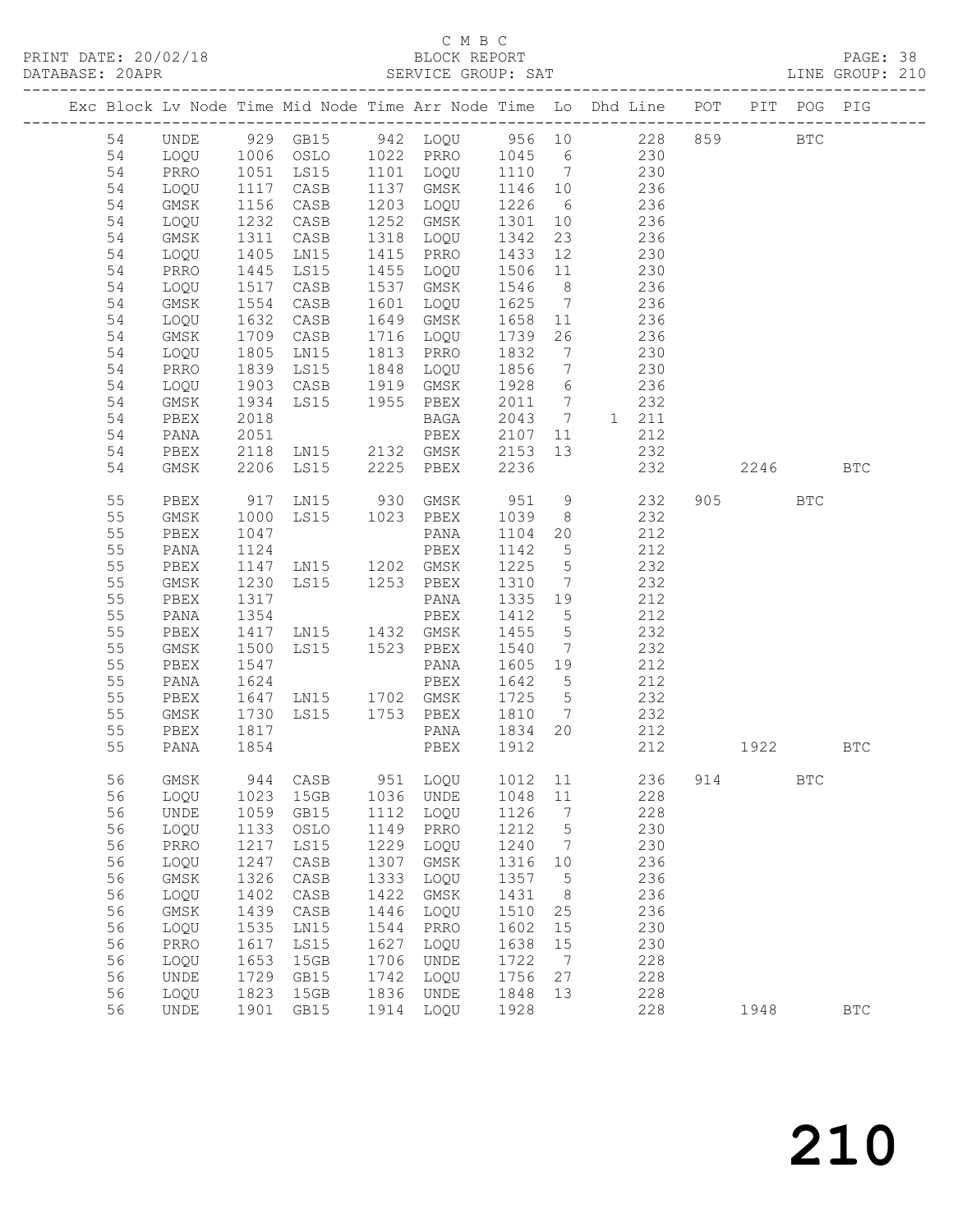# C M B C<br>BLOCK REPORT

PAGE: 39<br>LINE GROUP: 210

|  |          |              |              | Exc Block Lv Node Time Mid Node Time Arr Node Time Lo Dhd Line POT                                    |                        |                              |                              |                                           |         |            |            | PIT POG PIG |
|--|----------|--------------|--------------|-------------------------------------------------------------------------------------------------------|------------------------|------------------------------|------------------------------|-------------------------------------------|---------|------------|------------|-------------|
|  | 57       | PBEX         | 947          |                                                                                                       | PANA 1004 5            |                              |                              |                                           | 212 935 | <b>BTC</b> |            |             |
|  | 57       | PANA         |              | PANA 1004 5<br>1009 PBEX 1033 BUB2 1100 6<br>1106 PBEX 1131 PANA 1155 9<br>1204 PBEX 1231 BUB2 1300 5 |                        |                              |                              | $\begin{array}{c} 211 \\ 211 \end{array}$ |         |            |            |             |
|  | 57       | BUB2         |              |                                                                                                       |                        |                              |                              |                                           |         |            |            |             |
|  | 57       | PANA         |              |                                                                                                       | 1231 BUB2<br>1331 PANA | 1300<br>1356                 |                              | 211                                       |         |            |            |             |
|  | 57       | BUB2         | 1305<br>1404 | PBEX                                                                                                  |                        |                              | 8 <sup>8</sup>               |                                           | 211     |            |            |             |
|  | 57       | PANA         |              | PBEX                                                                                                  | 1430 BUB2              | 1500                         | $5\overline{)}$              | 211                                       |         |            |            |             |
|  | 57       | BUB2         | 1505<br>1606 | PBEX                                                                                                  | 1531 PANA              | 1556 10<br>1700 8            |                              |                                           | 211     |            |            |             |
|  | 57       | PANA         |              | PBEX                                                                                                  | 1631 BUB2              |                              |                              |                                           | 211     |            |            |             |
|  | 57       | BUB2         | 1708<br>1812 | PBEX                                                                                                  | 1731 BAGA              | 1757                         | 15                           | 211                                       |         |            |            |             |
|  | 57       | BAGA         |              |                                                                                                       | PBEX                   | 1835 12                      |                              |                                           | 211     |            |            |             |
|  | 57       | PBEX         | 1847         | LN15 1902 GMSK                                                                                        |                        | 1925                         | $5^{\circ}$                  | 232                                       |         |            |            |             |
|  | 57       | GMSK         | 1930         | CASB                                                                                                  | 1937 LOQU              |                              | $6\overline{6}$              |                                           | 236     |            |            |             |
|  | 57       | LOQU         |              | CASB 2020 GMSK<br>LS15 2054 PBEX<br>2004 CASB                                                         |                        | 1958<br>2029<br>2109<br>2143 | $5^{\circ}$                  | 236                                       |         |            |            |             |
|  | 57       | $\rm{GMSK}$  | 2034         |                                                                                                       |                        |                              | 9                            |                                           | 232     |            |            |             |
|  | 57       | PBEX         | 2118         |                                                                                                       | PANA                   |                              | 8 <sup>8</sup>               |                                           | 211     |            |            |             |
|  | 57       | PANA         | 2151         |                                                                                                       | PBEX                   | 2207                         |                              |                                           | 212     | 2217       |            | <b>BTC</b>  |
|  | 58       | PBEX         |              |                                                                                                       |                        |                              |                              |                                           | 232     | 935        | <b>BTC</b> |             |
|  | 58       | GMSK         |              | 947 LN15 1001 GMSK<br>1030 LS15 1053 PBEX                                                             |                        | 1024 6<br>1109 8             |                              |                                           | 232     |            |            |             |
|  | 58       | PBEX         |              | 1117 LN15 1131 GMSK                                                                                   |                        | 1154                         | 6                            | 232                                       |         |            |            |             |
|  | 58       | GMSK         | 1200         | LS15                                                                                                  | 1223 PBEX              | 1240                         | $\overline{7}$               |                                           | 232     |            |            |             |
|  | 58       | PBEX         | 1247         |                                                                                                       | PANA                   | 1305 19                      |                              |                                           | 212     |            |            |             |
|  | 58       | PANA         | 1324         |                                                                                                       | PBEX                   | 1342<br>1425                 | $5\overline{)}$              |                                           | 212     |            |            |             |
|  | 58       | ${\tt PBEX}$ |              |                                                                                                       |                        |                              | $5\overline{)}$              |                                           | 232     |            |            |             |
|  | 58       | GMSK         | 1430         | LS15 1453 PBEX                                                                                        |                        | 1510                         | $\overline{7}$               |                                           | 232     |            |            |             |
|  | 58       | ${\tt PBEX}$ | 1517         |                                                                                                       | PANA                   | 1535 19                      |                              |                                           | 212     |            |            |             |
|  | 58       | PANA         | 1554         |                                                                                                       | PBEX                   | 1612                         | $5^{\circ}$                  | 212                                       |         |            |            |             |
|  | 58       | PBEX         |              | 1617 LN15 1632 GMSK<br>1700 LS15 1723 PBEX                                                            |                        | 1655<br>1740                 | $5\overline{)}$              |                                           | 232     |            |            |             |
|  | 58       | GMSK         |              |                                                                                                       |                        |                              | $7\phantom{.0}\phantom{.0}7$ |                                           | 232     |            |            |             |
|  | 58       | PBEX         | 1747<br>1833 | LN15                                                                                                  | 1802 GMSK<br>1854 PBEX | 1825<br>1910                 | 8 <sup>8</sup>               |                                           | 232     |            |            |             |
|  | 58       | GMSK         |              | LS15                                                                                                  |                        |                              | 8 <sup>8</sup>               |                                           | 232     |            |            |             |
|  | 58       | PBEX         | 1918         |                                                                                                       | BAGA                   | 1943 10<br>2012 6            |                              | 1 211                                     |         |            |            |             |
|  | 58       | PANA         | 1954         |                                                                                                       | PBEX                   |                              |                              |                                           | 212     |            |            |             |
|  | 58       | PBEX         |              | 2018 LN15 2032 GMSK                                                                                   |                        | 2053 13                      |                              |                                           | 232     |            |            |             |
|  | 58       | $\rm{GMSK}$  | 2106         | LS15 2126 PBEX                                                                                        |                        | 2141 7<br>2205 13            | $\overline{7}$               |                                           | 232     |            |            |             |
|  | 58       | PBEX         | 2148         |                                                                                                       | PANA                   |                              |                              |                                           | 212     |            |            |             |
|  | 58       | PANA         | 2218         |                                                                                                       | PBEX                   | 2241 7<br>2305 13            |                              |                                           | 211     |            |            |             |
|  | 58       | PBEX         | 2248         |                                                                                                       | PANA                   |                              |                              |                                           | 212     |            |            |             |
|  | 58       | PANA         | 2318         |                                                                                                       | PBEX                   | 2341                         | $\overline{7}$               |                                           | 211     |            |            |             |
|  | 58       | PBEX         | 2348         |                                                                                                       | PANA                   | 2405 14                      |                              |                                           | 212     |            |            |             |
|  | 58       | PANA         |              |                                                                                                       |                        |                              |                              | 10 211                                    | N24     |            |            |             |
|  | 58<br>58 | LOQU<br>HODM |              | 2419   PBEX   2441   13<br>2504   HODM   2531   9<br>2540   LOQU   2610   LVMT   2627   10            |                        |                              |                              | 23 N24                                    |         |            |            |             |
|  | 58       | HODM         |              | 2700 LOQU 2730 LVMT                                                                                   |                        | 2747                         |                              |                                           | N24     | 2803       |            | <b>BTC</b>  |
|  |          |              |              |                                                                                                       |                        |                              |                              |                                           |         |            |            |             |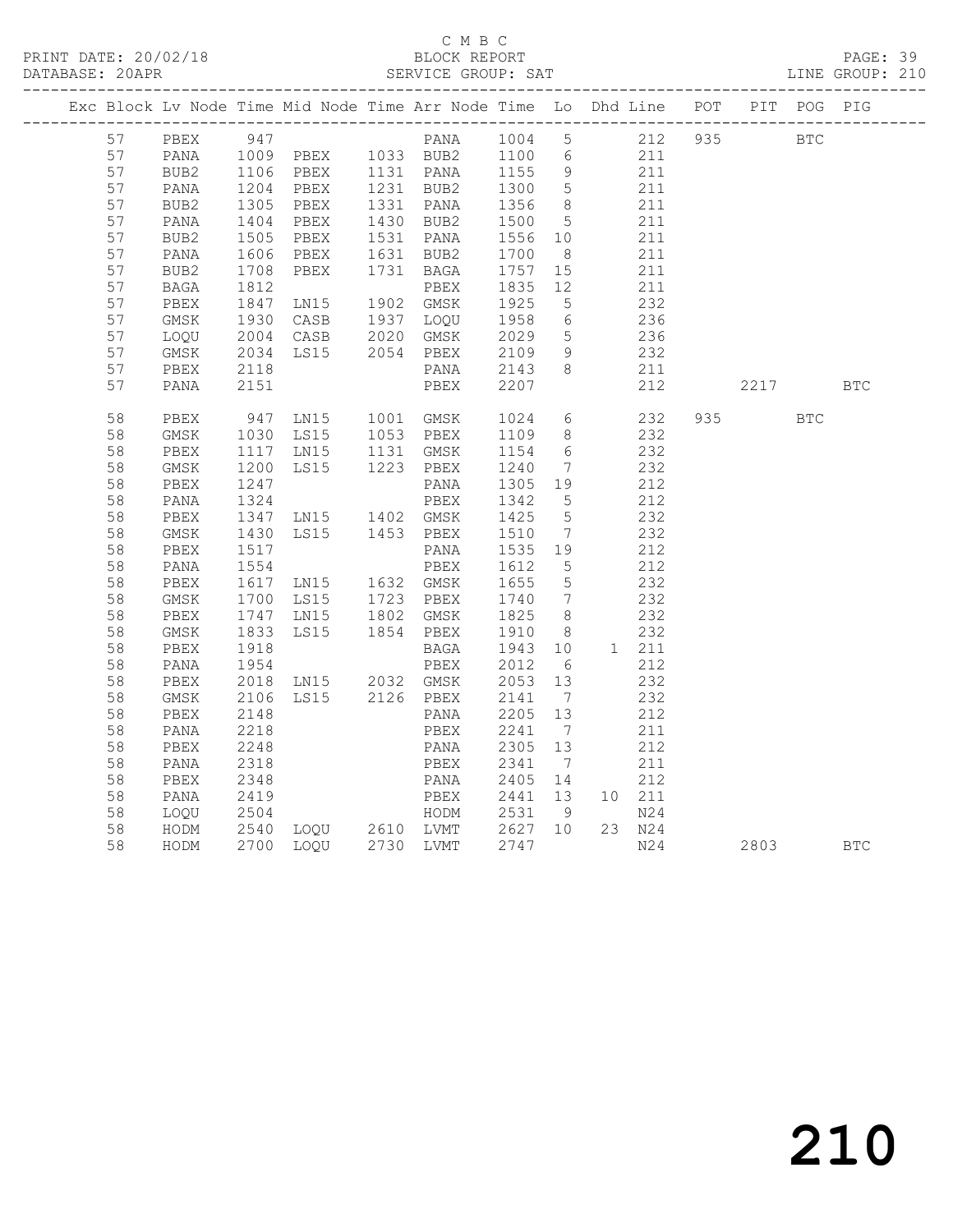### C M B C<br>BLOCK REPORT

LINE GROUP: 210

|  |          |              |              | Exc Block Lv Node Time Mid Node Time Arr Node Time Lo Dhd Line POT PIT POG PIG |      |                                     |              |                                     |       |                          |                     |            |                      |
|--|----------|--------------|--------------|--------------------------------------------------------------------------------|------|-------------------------------------|--------------|-------------------------------------|-------|--------------------------|---------------------|------------|----------------------|
|  | 59       |              | 1018         |                                                                                |      | PANA 1040 14 211 1006               |              |                                     |       |                          |                     | <b>BTC</b> |                      |
|  |          | PBEX         |              |                                                                                |      |                                     |              |                                     |       |                          |                     |            |                      |
|  | 59       | PANA         |              |                                                                                |      | PBEX 1112 5 212<br>PANA 1134 20 212 |              |                                     |       |                          |                     |            |                      |
|  | 59       | PBEX         |              |                                                                                |      |                                     |              |                                     |       | $\frac{1}{212}$          |                     |            |                      |
|  | 59       | PANA         |              |                                                                                |      |                                     |              |                                     |       |                          |                     |            |                      |
|  | 59       | PBEX         |              |                                                                                |      |                                     |              |                                     | 232   |                          |                     |            |                      |
|  | 59       | GMSK         | 1300         | LS15 1323 PBEX                                                                 |      |                                     | 1340         | $7\phantom{0}$                      |       | 232                      |                     |            |                      |
|  | 59       | PBEX         | 1347         |                                                                                |      | PANA                                | 1405 19      |                                     |       | 212                      |                     |            |                      |
|  | 59       | PANA         | 1424         |                                                                                |      | PBEX                                | 1442         | $5\overline{)}$                     |       | 212                      |                     |            |                      |
|  | 59       | PBEX         | 1447         | LN15 1502 GMSK                                                                 |      |                                     | 1525         | $5\overline{)}$                     |       | 232                      |                     |            |                      |
|  | 59       | GMSK         | 1530         | LS15 1553 PBEX                                                                 |      |                                     | 1610 7       |                                     |       | 232                      |                     |            |                      |
|  | 59       | PBEX         | 1617<br>1648 |                                                                                |      | PANA                                | 1635 12      |                                     | 1 212 |                          |                     |            |                      |
|  | 59       | BAGA         |              | 1717 LN15 1732 GMSK                                                            |      | PBEX                                | 1711 6       |                                     |       | 211                      |                     |            |                      |
|  | 59       | PBEX         |              |                                                                                |      |                                     | 1755 8       |                                     |       | 232                      |                     |            |                      |
|  | 59       | GMSK         | 1803         | LS15 1825 PBEX                                                                 |      |                                     | 1842         | $5\overline{)}$                     |       | 232                      |                     |            |                      |
|  | 59<br>59 | PBEX         | 1847<br>1918 |                                                                                |      | PANA                                | 1904 13      |                                     | 1 212 |                          |                     |            |                      |
|  | 59       | BAGA<br>PBEX | 1948         | LN15 2002 GMSK                                                                 |      | PBEX                                | 1941<br>2023 | $7\phantom{.0}\,$<br>$\overline{7}$ |       | 211<br>232               |                     |            |                      |
|  | 59       |              | 2030         |                                                                                |      |                                     | 2057         |                                     |       |                          |                     |            |                      |
|  | 59       | GMSK<br>LOQU |              | CASB 2037 LOQU                                                                 |      |                                     | 2127         | $5\overline{)}$<br>9                |       | 236                      |                     |            |                      |
|  | 59       | GMSK         | 2102<br>2136 | CASB 2118 GMSK<br>LS15 2156 PBEX                                               |      |                                     | 2211 7       |                                     |       | $\frac{158}{236}$<br>232 |                     |            |                      |
|  | 59       | PBEX         | 2218         |                                                                                |      | PANA                                | 2243         | 8 <sup>8</sup>                      |       | 211                      |                     |            |                      |
|  | 59       | PANA         | 2251         |                                                                                |      | PBEX                                | 2307         | 11                                  |       | 212                      |                     |            |                      |
|  | 59       | PBEX         | 2318         |                                                                                |      | PANA                                | 2343         | 8 <sup>8</sup>                      |       | 211                      |                     |            |                      |
|  | 59       | PANA         | 2351         |                                                                                |      | PBEX                                | 2407 11      |                                     |       | 212                      |                     |            |                      |
|  | 59       | PBEX         | 2418         |                                                                                |      | PANA                                | 2443         | 9                                   | 211   |                          |                     |            |                      |
|  | 59       | PANA         | 2452         | <b>PBEX</b>                                                                    |      |                                     | 2514 7 211   |                                     |       |                          |                     |            |                      |
|  | 59       | PBEX         | 2521         |                                                                                |      | PANA 2546 5                         |              |                                     |       | 211                      |                     |            |                      |
|  | 59       | PANA         | 2551         |                                                                                |      | PBEX                                | 2610         |                                     |       | 211                      | 2620 BTC            |            |                      |
|  |          |              |              |                                                                                |      |                                     |              |                                     |       |                          |                     |            |                      |
|  | 60       | STST         | 1103         | EDRI 1127 MOGL                                                                 |      |                                     |              |                                     |       |                          | 1136 0 246 1039 BTC |            |                      |
|  | 60       | MOGL         | 1136         |                                                                                |      | LOQU                                | 1159 18      |                                     |       | 249                      |                     |            |                      |
|  | 60       | LOQU         | 1217         | CASB                                                                           |      | 1237 GMSK                           | 1246 10      |                                     |       | 236                      |                     |            |                      |
|  | 60       | GMSK         | 1256         | CASB                                                                           |      | 1303 LOQU                           | 1326 6 236   |                                     |       |                          |                     |            |                      |
|  | 60       | LOQU         | 1332         | CASB                                                                           |      | 1352 GMSK                           | 1401 10      |                                     | 236   |                          |                     |            |                      |
|  | 60       | GMSK         | 1411         | CASB                                                                           |      | 1418 LOQU                           | 1442 11      |                                     | 236   |                          |                     |            |                      |
|  | 60       | LOQU         |              | 1453 15GB<br>1529 GB15                                                         |      | 1506 UNDE                           | 1521 8       |                                     |       | 228                      |                     |            |                      |
|  | 60       | UNDE         |              |                                                                                |      | $1542$ LOQU $1556$ 9 228            |              |                                     |       |                          |                     |            |                      |
|  | 60       | LOQU         |              | 1605 LN15 1614 PRRO 1633 14                                                    |      |                                     |              |                                     | 230   |                          |                     |            |                      |
|  | 60       | PRRO         |              | 1647 LS15                                                                      |      | 1657 LOQU                           | 1708 10      |                                     |       | 230                      |                     |            |                      |
|  |          |              |              | 60 LOQU 1718 29LO 1734 LVMT 1743 7                                             |      |                                     |              |                                     |       | 229                      |                     |            |                      |
|  | 60       | LVMT         | 1750         | L015                                                                           |      | LOQU                                | 1813         | 22                                  |       | 229                      |                     |            |                      |
|  | 60       | LOQU         | 1835         | 29LO                                                                           | 1850 | <b>LVMT</b>                         | 1859         | 19                                  |       | 229                      |                     |            |                      |
|  | 60       | LVMT         | 1918         | L015                                                                           |      | LOQU                                | 1940         | 10                                  |       | 229                      |                     |            |                      |
|  | 60       | LOQU         | 1950         | 29LO                                                                           | 2005 | LVMT                                | 2012         | 6                                   |       | 229                      |                     |            |                      |
|  | 60       | LVMT         | 2018         | L015                                                                           |      | LOQU                                | 2040         | 24                                  |       | 229                      |                     |            |                      |
|  | 60       | LOQU         | 2104         | 29LO                                                                           | 2119 | LVMT                                | 2126         | 9                                   |       | 229                      |                     |            |                      |
|  | 60       | LVMT         | 2135         | L015                                                                           |      | LOQU                                | 2157         | 7                                   |       | 229                      |                     |            |                      |
|  | 60       | LOQU         | 2204         | 29LO                                                                           | 2219 | LVMT                                | 2226<br>2257 | 10                                  |       | 229                      |                     |            |                      |
|  | 60       | LVMT         | 2236<br>2304 | L015<br>29LO                                                                   |      | LOQU                                |              | 7                                   |       | 229<br>229               |                     |            |                      |
|  | 60<br>60 | LOQU<br>LVMT | 2333         | L015                                                                           | 2319 | LVMT<br>LOQU                        | 2326<br>2354 | 7<br>8                              |       | 229                      |                     |            |                      |
|  | 60       | LOQU         | 2402         | $\mathtt{CASE}$                                                                | 2418 | GMSK                                | 2427         | 5                                   |       | 236                      |                     |            |                      |
|  | 60       | $\rm{GMSK}$  | 2432         | CASB                                                                           | 2439 | LOQU                                | 2457         |                                     |       | 236                      | 2517                |            | $\operatorname{BTC}$ |
|  |          |              |              |                                                                                |      |                                     |              |                                     |       |                          |                     |            |                      |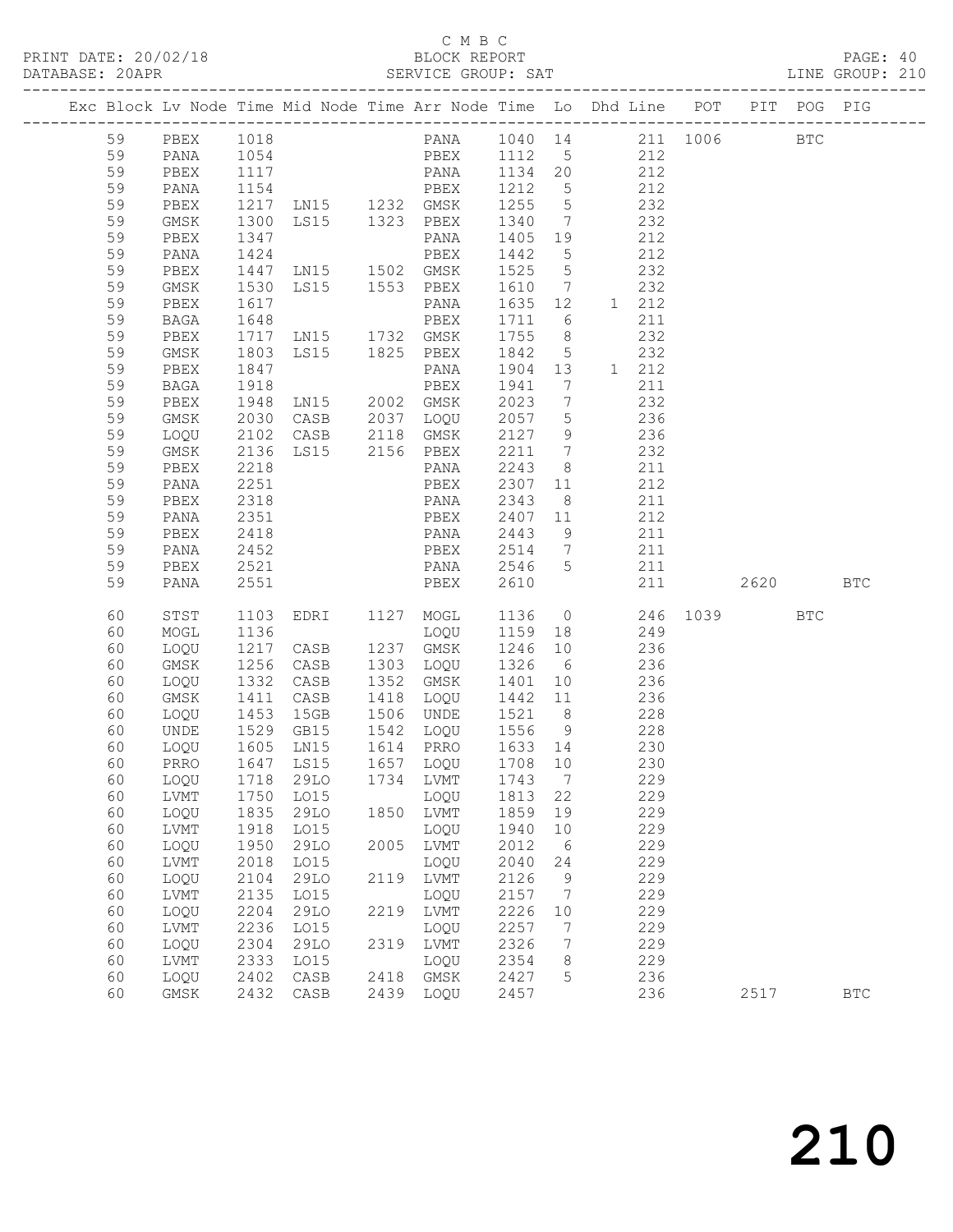### C M B C<br>BLOCK REPORT

PAGE: 41<br>LINE GROUP: 210

|  |    |             |                  |                                  |      |                       |         |                 | Exc Block Lv Node Time Mid Node Time Arr Node Time Lo Dhd Line POT PIT POG PIG |          |              |            |
|--|----|-------------|------------------|----------------------------------|------|-----------------------|---------|-----------------|--------------------------------------------------------------------------------|----------|--------------|------------|
|  | 61 | LVMT        |                  |                                  |      |                       |         |                 | 1058 LO15 LOQU 1127 7 229 1040                                                 |          | $_{\rm BTC}$ |            |
|  | 61 | LOQU        |                  |                                  |      |                       |         |                 |                                                                                |          |              |            |
|  | 61 | LVMT        |                  |                                  |      |                       |         |                 |                                                                                |          |              |            |
|  | 61 | LOQU        | 1323             | 15GB                             |      | 1336 UNDE             |         |                 | $1351$ 8 228                                                                   |          |              |            |
|  | 61 | UNDE        | 1359             | GB15                             |      | 1412 LOQU             | 1426    | 9               | 228                                                                            |          |              |            |
|  | 61 | LOQU        |                  | 29LO                             |      | 1452 LVMT             | 1501    | 14              |                                                                                |          |              |            |
|  | 61 | LVMT        | 1435<br>1515     | LO15                             |      |                       | 1545    | 17              | 229<br>229                                                                     |          |              |            |
|  |    |             | 1602             | CASB                             |      | LOQU<br>1619 GMSK     | 1628    |                 | 236                                                                            |          |              |            |
|  | 61 | LOQU        |                  |                                  |      |                       |         | 11              |                                                                                |          |              |            |
|  | 61 | GMSK        | 1639             | CASB                             |      | 1646 LOQU             | 1710    | 25              | 236                                                                            |          |              |            |
|  | 61 | LOQU        | 1735             | LN15                             |      | 1743 PRRO             | 1802 6  |                 | 230                                                                            |          |              |            |
|  | 61 | PRRO        | 1808<br>1838     | LS15                             |      | 1818 LOQU             | 1826 12 |                 | 230                                                                            |          |              |            |
|  | 61 | LOQU        |                  | CASB                             |      | 1854 GMSK             | 1903    |                 | 236                                                                            | 1933 BTC |              |            |
|  | 62 | LVMT        | 1117             | MAGA                             |      | 1146 STST             |         |                 | 1216 13 240 1059                                                               |          | <b>BTC</b>   |            |
|  | 62 | STST        | 1229             | EDRI 1255 MOGL                   |      |                       | 1304    | $\overline{0}$  | 246                                                                            |          |              |            |
|  | 62 | MOGL        | 1304             |                                  |      | LOQU                  | 1329    | 6               | 249                                                                            |          |              |            |
|  | 62 | LOQU        | 1335             |                                  |      | MOGL                  | 1353    | $\overline{0}$  | 249                                                                            |          |              |            |
|  | 62 | MOGL        | 1353             | MAGA                             |      | 1411 STST             | 1443    | $7\overline{ }$ | 246                                                                            |          |              |            |
|  | 62 | STST        | 1450             | 15LO                             |      | 1528 LVMT             | 1541    | $7\overline{ }$ | 240                                                                            |          |              |            |
|  | 62 | LVMT        | $\frac{1}{1548}$ | MAGA                             |      | 1616 STST             | 1653    | 7               | 240                                                                            |          |              |            |
|  | 62 | STST        | 1700             | EDRI                             |      | 1726 MOGL             | 1736    | $\circ$         | 246                                                                            |          |              |            |
|  | 62 | MOGL        | 1736             |                                  |      | LOQU                  | 1759    | 5 <sup>5</sup>  | 249                                                                            |          |              |            |
|  | 62 | LOQU        | 1804             |                                  |      | MOGL                  | 1822    | $\circ$         | $\frac{13}{249}$                                                               |          |              |            |
|  | 62 | MOGL        | 1822             | MAGA                             |      | 1838 STST             | 1909    | 5 <sup>5</sup>  | 246                                                                            |          |              |            |
|  | 62 | STST        | 1914             | 15LO                             |      | 1944 LVMT             | 2000    | 8               | 240                                                                            |          |              |            |
|  | 62 | LVMT        | 2008             | MAGA                             | 2032 | STST                  | 2100    | 5 <sup>5</sup>  | 240                                                                            |          |              |            |
|  | 62 | STST        | 2105             | EDRI 2129 MOGL                   |      |                       | 2136    | $\circ$         | 246                                                                            |          |              |            |
|  | 62 | MOGL        | 2136             |                                  |      | LOQU                  | 2158    | 5 <sup>5</sup>  | 249                                                                            |          |              |            |
|  | 62 | LOQU        | 2203             |                                  |      | MOGL                  | 2220    | $\circ$         | 249                                                                            |          |              |            |
|  | 62 | MOGL        | 2220             | MAGA 2235 STST                   |      |                       | 2258    | $7\overline{ }$ | 246                                                                            |          |              |            |
|  | 62 | STST        | 2305             | EDRI 2329 MOGL                   |      |                       | 2336    | $\circ$         | 246                                                                            |          |              |            |
|  | 62 | MOGL        | 2336             |                                  |      | LOQU                  | 2358    | 5 <sup>5</sup>  | 249                                                                            |          |              |            |
|  | 62 | LOQU        | 2403             |                                  |      | MOGL                  | 2418    | $\circ$         | 249                                                                            |          |              |            |
|  | 62 | MOGL        | 2418             |                                  |      | MAGA                  | 2433    |                 |                                                                                | 246 2458 |              | <b>BTC</b> |
|  | 63 | LVMT        | 1152             | MAGA 1221 STST                   |      |                       |         |                 | 1254 5                                                                         | 240 1134 | <b>BTC</b>   |            |
|  | 63 | STST        | -<br>1259        |                                  |      | EDRI 1325 MOGL 1334 0 |         |                 | 246                                                                            |          |              |            |
|  | 63 | MOGL        | 1334             | 1334 LOQU<br>1418 29LO 1435 LVMT |      | LOQU 1359 19          |         |                 | 249                                                                            |          |              |            |
|  | 63 | LOQU        |                  |                                  |      |                       | 1443 13 |                 | 229                                                                            |          |              |            |
|  |    |             |                  | 63 LVMT 1456 LO15                |      | LOQU 1526 27          |         |                 | 229                                                                            |          |              |            |
|  | 63 | LOQU        | 1553             | 15GB                             | 1606 | UNDE                  | 1622    | 7               | 228                                                                            |          |              |            |
|  | 63 | <b>UNDE</b> | 1629             | GB15                             | 1642 | LOQU                  | 1656    | 27              | 228                                                                            |          |              |            |
|  | 63 | LOQU        | 1723             | 15GB                             | 1736 | UNDE                  | 1752    | 7               | 228                                                                            |          |              |            |
|  | 63 | UNDE        | 1759             | GB15                             | 1812 | LOQU                  | 1826    | 9               | 228                                                                            |          |              |            |
|  | 63 | LOQU        | 1835             | LN15                             | 1843 | PRRO                  | 1902    | 8               | 230                                                                            |          |              |            |
|  | 63 | PRRO        | 1910             | LS15                             | 1919 | LOQU                  | 1926    | 9               | 230                                                                            |          |              |            |
|  | 63 | LOQU        | 1935             | LN15                             | 1943 | PRRO                  | 2001    | 6               | 230                                                                            |          |              |            |
|  | 63 | PRRO        | 2007             | LS15                             | 2016 | LOQU                  | 2023    | 11              | 230                                                                            |          |              |            |
|  | 63 | LOQU        | 2034             | 29LO                             | 2049 | LVMT                  | 2056    | 9               | 229                                                                            |          |              |            |
|  | 63 | LVMT        | 2105             | LO15                             |      | LOQU                  | 2127    | 7               | 229                                                                            |          |              |            |
|  | 63 | LOQU        | 2134             | <b>29LO</b>                      | 2149 | LVMT                  | 2156    | 9               | 229                                                                            |          |              |            |
|  | 63 | LVMT        | 2205             | L015                             |      | LOQU                  | 2227    | 7               | 229                                                                            |          |              |            |
|  | 63 | LOQU        | 2234             | 29LO                             | 2249 | LVMT                  | 2256    | 10              | 229                                                                            |          |              |            |
|  | 63 | LVMT        | 2306             | LO15                             |      | LOQU                  | 2327    | 7               | 229                                                                            |          |              |            |
|  | 63 | LOQU        | 2334             | 29LO                             | 2349 | LVMT                  | 2356    | 10              | 229                                                                            |          |              |            |
|  | 63 | LVMT        | 2406             | LO15                             |      | LOQU                  | 2427    | 9               | 229                                                                            |          |              |            |
|  | 63 | LOQU        | 2436             | 29LO                             | 2451 | LVMT                  | 2458    | 8               | 229                                                                            |          |              |            |
|  |    |             |                  |                                  |      |                       |         |                 |                                                                                |          |              |            |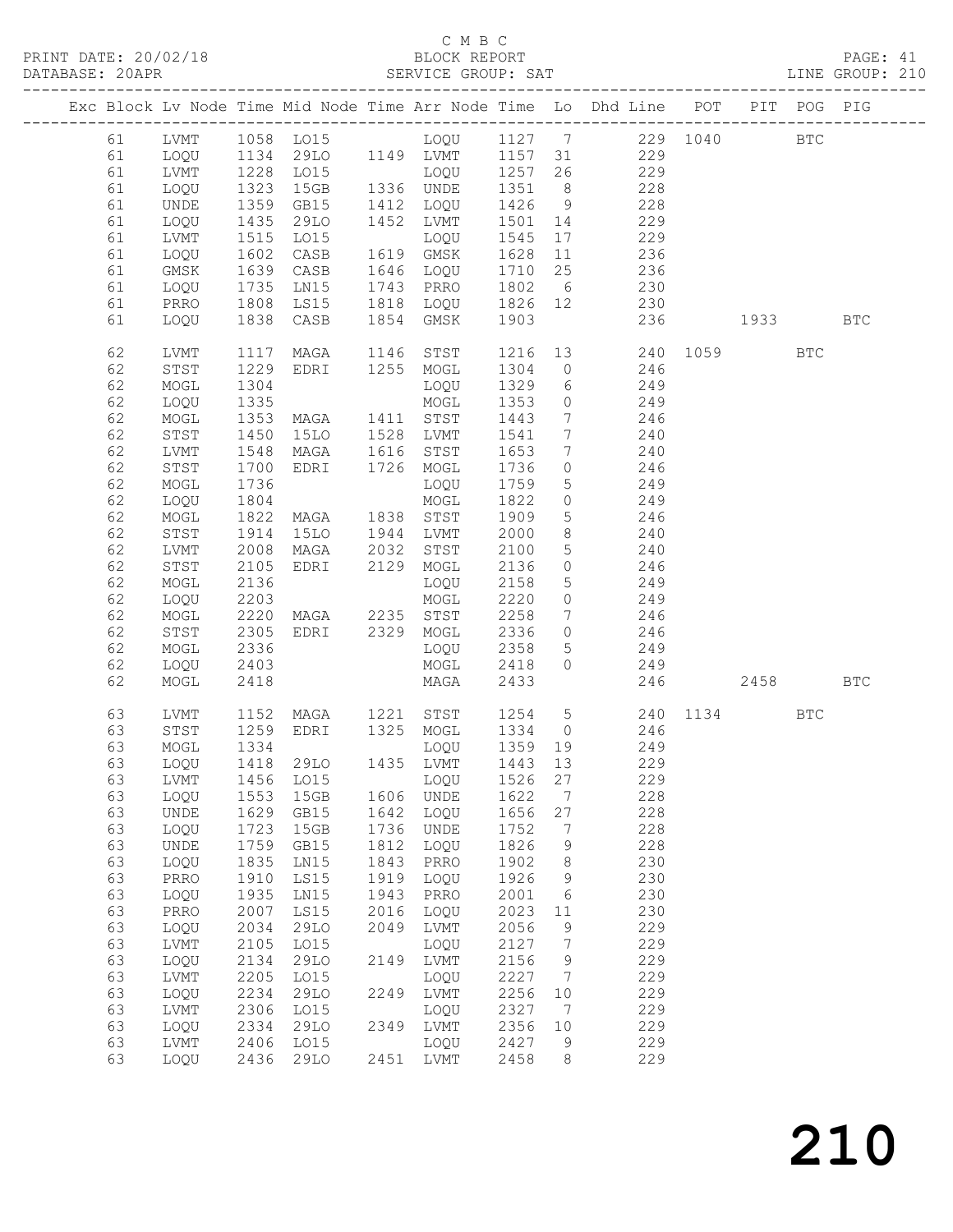### C M B C<br>BLOCK REPORT

| DATABASE: 20APR |          |              |              |                                                                                |      | SERVICE GROUP: SAT                                |                |                               |                           | LINE GROUP: 210     |      |            |            |  |
|-----------------|----------|--------------|--------------|--------------------------------------------------------------------------------|------|---------------------------------------------------|----------------|-------------------------------|---------------------------|---------------------|------|------------|------------|--|
|                 |          |              |              | Exc Block Lv Node Time Mid Node Time Arr Node Time Lo Dhd Line POT PIT POG PIG |      |                                                   |                |                               |                           |                     |      |            |            |  |
|                 |          |              |              | 63 LVMT 2506 LO15 LOQU 2527 11 229                                             |      |                                                   |                |                               |                           |                     |      |            |            |  |
|                 | 63       |              |              | LOQU 2538 29LO 2553 LVMT 2600                                                  |      |                                                   |                |                               |                           | 229 2616 BTC        |      |            |            |  |
|                 | 64       | LOQU         | 1203         | OSLO                                                                           |      | 1219 PRRO 1242 5 230 1141<br>1259 LOQU 1310 7 230 |                |                               |                           |                     |      | BTC        |            |  |
|                 | 64       | PRRO         | 1247         | LS15                                                                           |      |                                                   |                |                               |                           |                     |      |            |            |  |
|                 | 64       | LOQU         | 1317         | CASB                                                                           |      | 1337 GMSK                                         |                |                               | 1346 10 236               |                     |      |            |            |  |
|                 | 64       | GMSK         | 1356         | CASB                                                                           |      | 1403 LOQU                                         | 1427 5         |                               | 236                       |                     |      |            |            |  |
|                 | 64       | LOQU         | 1432         | CASB                                                                           |      | 1452 GMSK                                         |                |                               | 1501 8 236<br>1540 13 236 |                     |      |            |            |  |
|                 | 64       | GMSK         | 1509         | CASB                                                                           |      | 1516 LOQU                                         |                |                               |                           |                     |      |            |            |  |
|                 | 64       | LOQU         | 1553         | 29LO                                                                           |      | 1609 LVMT                                         | 1618           |                               | 9 229                     |                     |      |            |            |  |
|                 | 64       | LVMT         | 1627         | LO15                                                                           |      | LOQU                                              |                |                               | 1657 20 229               |                     |      |            |            |  |
|                 | 64       | LOQU         | 1717<br>1754 | CASB                                                                           |      | 1733 GMSK                                         | 1742           | 12                            | 236<br>236                |                     |      |            |            |  |
|                 | 64       | GMSK         |              | CASB                                                                           |      | 1801 LOQU                                         | 1824           | 16                            |                           |                     |      |            |            |  |
|                 | 64       | LOQU         | 1840         | 15GB                                                                           |      | 1853 UNDE                                         | 1905           | 23                            | 228                       |                     |      |            |            |  |
|                 | 64       | UNDE         | 1928         | GB15                                                                           |      | 1941 LOQU                                         | 1955 10        |                               | 228                       |                     |      |            |            |  |
|                 | 64<br>64 | LOQU<br>PRRO | 2005<br>2037 | LN15<br>LS15                                                                   |      | 2013 PRRO<br>$2046$ LOQU                          |                |                               | 2031 6 230<br>2053 12 230 |                     |      |            |            |  |
|                 | 64       | LOQU         | 2105         |                                                                                |      | LN15 2113 PRRO 2130 7 230                         |                |                               |                           |                     |      |            |            |  |
|                 | 64       | PRRO         | 2137         |                                                                                |      | LS15 2146 LOQU 2153 12 230                        |                |                               |                           |                     |      |            |            |  |
|                 | 64       | LOQU         | 2205         | LN15                                                                           |      | 2213 PRRO                                         | 2230           |                               |                           | 230 2250            |      |            | <b>BTC</b> |  |
|                 |          |              |              |                                                                                |      |                                                   |                |                               |                           |                     |      |            |            |  |
|                 | 71       | BUB2         | 1335         | PBEX                                                                           |      | 1401 PANA                                         | 1426           |                               |                           | 9 211 1312          |      | <b>BTC</b> |            |  |
|                 | 71       | PANA         | 1435         | PBEX                                                                           |      | 1500 BUB2                                         | 1532           | $5\overline{)}$               | 211                       |                     |      |            |            |  |
|                 | 71       | BUB2         | 1537         | PBEX                                                                           |      | 1603 PANA                                         | 1628           |                               | 8 211                     |                     |      |            |            |  |
|                 | 71       | PANA         | 1636<br>1738 | PBEX 1701 BUB2                                                                 |      | PBEX 1801 BAGA 1827 6                             | 1730           | 8 <sup>1</sup>                | 211<br>211                |                     |      |            |            |  |
|                 | 71<br>71 | BUB2<br>BAGA | 1833         |                                                                                |      | PBEX 1856                                         |                |                               |                           | 211 1906 BTC        |      |            |            |  |
|                 |          |              |              |                                                                                |      |                                                   |                |                               |                           |                     |      |            |            |  |
|                 | 72       | UNDE         | 1346         | PBEX                                                                           |      | 1406 BUB2                                         |                |                               |                           | 1436 5 210 1316 BTC |      |            |            |  |
|                 | 72       | BUB2         | 1441         | PBEX                                                                           |      | 1507 UNDE                                         | 1530 17        |                               | 210                       |                     |      |            |            |  |
|                 | 72       | UNDE         | 1547         | PBEX                                                                           |      | 1606 BUB2                                         | 1636           | $5^{\circ}$                   | 210                       |                     |      |            |            |  |
|                 | 72       | BUB2         | 1641         | PBEX                                                                           |      | 1707 UNDE                                         | 1730           | 17                            | 210                       |                     |      |            |            |  |
|                 | 72       | UNDE         | 1747         | PBEX                                                                           |      | 1806 BUB2                                         | 1836           | 18                            | 210                       |                     |      |            |            |  |
|                 | 72<br>72 | BUB2         | 1854<br>1957 | PBEX                                                                           | 1920 | UNDE                                              | 1940<br>2043 6 | 17                            | 210<br>209                |                     |      |            |            |  |
|                 | 72       | UNDE<br>BUB2 |              | PBEX<br>PBEX                                                                   |      | 2014 BUB2<br>2113 UNDE                            | 2137 20        |                               | 209                       |                     |      |            |            |  |
|                 | 72       | UNDE         | 2049         |                                                                                |      | 2214 BUB2                                         | 2244           | $6\overline{6}$               |                           |                     |      |            |            |  |
|                 | 72       | BUB2         |              | 2157 PBEX<br>2250 PBEX                                                         |      | 2313 UNDE                                         | 2337 20        |                               | 209<br>209                |                     |      |            |            |  |
|                 |          |              |              | 72 UNDE 2357 PBEX 2414 BUB2 2441 9 209                                         |      |                                                   |                |                               |                           |                     |      |            |            |  |
|                 | 72       | BUB2         | 2450         | PBEX                                                                           |      | 2513 UNDE                                         | 2537 5         |                               | 209                       |                     |      |            |            |  |
|                 | 72       | UNDE         | 2542         |                                                                                |      | PBEX                                              | 2556 13        |                               | 20 209                    |                     |      |            |            |  |
|                 | 72       | HODM         | 2629         |                                                                                |      | NWST                                              | 2731           |                               | N19                       |                     |      | 2751       | <b>BTC</b> |  |
|                 | 73       | <b>LVMT</b>  |              |                                                                                |      |                                                   |                |                               |                           | 240 1330            |      | <b>BTC</b> |            |  |
|                 | 73       | STST         | 1348<br>1458 | MAGA<br>EDRI                                                                   | 1417 | STST<br>1525 MOGL                                 | 1453<br>1535   | $5^{\circ}$<br>$\overline{0}$ | 246                       |                     |      |            |            |  |
|                 | 73       | MOGL         | 1535         |                                                                                |      | LOQU                                              | 1559           | 18                            | 249                       |                     |      |            |            |  |
|                 | 73       | LOQU         | 1617         | CASB                                                                           |      | 1634 GMSK                                         | 1643           | 11                            | 236                       |                     |      |            |            |  |
|                 | 73       | GMSK         | 1654         | CASB                                                                           | 1701 | LOQU                                              | 1725           | $\overline{7}$                | 236                       |                     |      |            |            |  |
|                 | 73       | LOQU         | 1732         | CASB                                                                           | 1748 | GMSK                                              | 1757 14        |                               | 236                       |                     |      |            |            |  |
|                 | 73       | GMSK         |              | 1811 CASB                                                                      |      | 1818 LOQU                                         | 1839           |                               | 236                       |                     | 1859 |            | <b>BTC</b> |  |
|                 |          |              |              |                                                                                |      |                                                   |                |                               |                           |                     |      |            |            |  |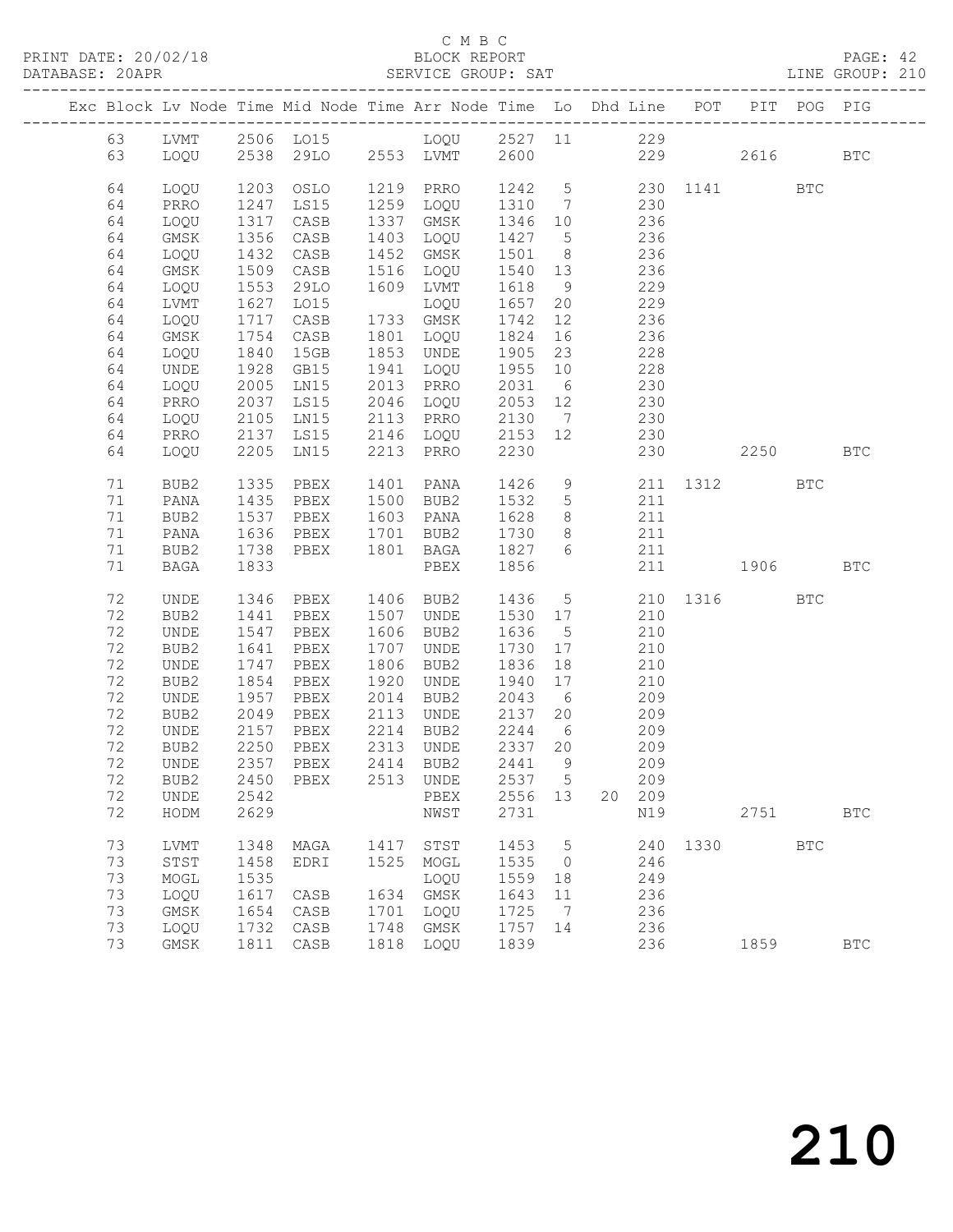|                                                                                                                                                                                     |                                                                                                                                                                                                                                                                                 |                                                                                                                                                                                         |                                                                                                                                                   |  | C M B C                                                                                                                                                                                              |                                                                                         |                                                       | LINE GROUP: 240                                                                                                                                                                                                                                                                                                                                                                          |         | PAGE: 43   |  |
|-------------------------------------------------------------------------------------------------------------------------------------------------------------------------------------|---------------------------------------------------------------------------------------------------------------------------------------------------------------------------------------------------------------------------------------------------------------------------------|-----------------------------------------------------------------------------------------------------------------------------------------------------------------------------------------|---------------------------------------------------------------------------------------------------------------------------------------------------|--|------------------------------------------------------------------------------------------------------------------------------------------------------------------------------------------------------|-----------------------------------------------------------------------------------------|-------------------------------------------------------|------------------------------------------------------------------------------------------------------------------------------------------------------------------------------------------------------------------------------------------------------------------------------------------------------------------------------------------------------------------------------------------|---------|------------|--|
| 15LO 15TH & LONSDALE<br>BTC Burnaby Depot<br>DUCA DUNSMUIR & CAMBIE<br>GMSK GROUSE MTN SKYRIDE<br>HODM HOWE & DUNSMUIR<br>LVMT LYNN VALLEY & MTN HWY<br>MOGL MONTROYAL & GLENCANYON |                                                                                                                                                                                                                                                                                 |                                                                                                                                                                                         |                                                                                                                                                   |  |                                                                                                                                                                                                      |                                                                                         |                                                       | 29LO 29 ST & LONSDALE<br>CASB     CAPILANO SUSPENSION BRG<br>EDRI      EDGEMONT & RIDGEWOOD<br>HBAY      HORSESHOE BAY FERRY<br>LOQU LONSDALE QUAY                                                                                                                                                                                                                                       |         |            |  |
|                                                                                                                                                                                     |                                                                                                                                                                                                                                                                                 |                                                                                                                                                                                         |                                                                                                                                                   |  |                                                                                                                                                                                                      |                                                                                         |                                                       | Exc Block Lv Node Time Mid Node Time Arr Node Time Lo Dhd Line POT PIT POG PIG                                                                                                                                                                                                                                                                                                           |         |            |  |
|                                                                                                                                                                                     | $\mathbf{1}$<br>$\mathbf{1}$<br>$\mathbf{1}$<br>$\mathbf{1}$<br>$\mathbf{1}$<br>$\mathbf{1}$<br>$\mathbf{1}$<br>$\mathbf{1}$<br>$\mathbf{1}$<br>$\mathbf{1}$<br>$\mathbf{1}$<br>$\mathbf{1}$<br>$\mathbf{1}$<br>$\mathbf{1}$<br>$\mathbf{2}$<br>$\mathbf{2}$<br>$\overline{2}$  | 1 DUCA 455<br>1 HBAY 548<br>HBAY<br>DUCA<br>HBAY<br>DUCA<br>HBAY<br>DUCA<br>HBAY<br>DUCA<br>HBAY<br>DUCA<br>HBAY<br>DUCA<br>HBAY<br>DUCA<br>HBAY<br>DUCA                                | 743<br>835<br>923<br>1015<br>1103<br>1155<br>1155<br>1243<br>1335<br>1423<br>1515<br>1603<br>1655<br>1743<br>525<br>618<br>715                    |  | HBAY 912 11<br>DUCA 959 16<br>HBAY 1052<br>HBAY 1414<br><b>HBAY</b>                                                                                                                                  | 752                                                                                     |                                                       | HBAY 532 16 257 431 BTC<br>DUCA 624 31 257<br>DUCA 655 HBAY 732 11 257<br>DUCA 819 16 257<br>$\begin{array}{cc} 11 & 257 \\ 16 & 257 \end{array}$<br>11 257<br>DUCA 1139 16 257<br>HBAY 1231 12 257<br>DUCA 1319 16 257<br>9 257<br>DUCA 1459 16 257<br>HBAY 1554 9 257<br>DUCA 1639 16 257<br>HBAY 1734 9 257<br>DUCA 1819 257 1840 BTC<br>HBAY 602 16 257<br>DUCA 654 21 257<br>11 257 | 501 BTC |            |  |
|                                                                                                                                                                                     | $\mathbf{2}$<br>$\mathbf{2}$<br>$\mathbf{2}$<br>$\mathbf{2}$<br>2<br>$\overline{2}$<br>$\mathbf{2}$<br>2<br>2<br>$\mathbf{2}$<br>$\mathbf{2}$<br>$\mathbf{2}$<br>$\mathbf{2}$<br>$\mathbf{2}$<br>$\mathbf{2}$<br>$\mathbf{2}$<br>$\mathbf{2}$<br>$\mathbf{2}$<br>$\overline{2}$ | HBAY<br>DUCA<br>HBAY<br>DUCA<br>HBAY<br>DUCA<br>HBAY<br>DUCA<br>HBAY<br><b>DUCA</b><br>HBAY<br><b>DUCA</b><br>HBAY<br><b>DUCA</b><br>HBAY<br><b>DUCA</b><br>HBAY<br><b>DUCA</b><br>HBAY | 803<br>855<br>943<br>1035<br>1123<br>1215<br>1303<br>1355<br>1443<br>1535<br>1623<br>1715<br>1803<br>1855<br>1943<br>2025<br>2120<br>2201<br>2300 |  | DUCA 839<br>HBAY 932<br>ndni 932<br>DUCA 1019<br>HBAY 1112<br>DUCA<br>HBAY<br>$\mathop{\text{\rm DUCA}}$<br>HBAY<br><b>DUCA</b><br>HBAY<br><b>DUCA</b><br>HBAY<br><b>DUCA</b><br>HBAY<br><b>DUCA</b> | 1519 16<br>1614<br>1659<br>1751<br>1839<br>1930<br>2019<br>2100<br>2156<br>2236<br>2336 | 11<br>9<br>16<br>12<br>16<br>13<br>6<br>20<br>5<br>24 | 16 257<br>257<br>$\frac{1}{16}$ 257<br>11 257<br>DUCA 1159 16 257<br>HBAY 1254 9 257<br>DUCA 1339 16 257<br>HBAY 1434 9 257<br>257<br>257<br>257<br>257<br>257<br>257<br>257<br>257<br>257<br>257<br>257                                                                                                                                                                                 | 2357    | <b>BTC</b> |  |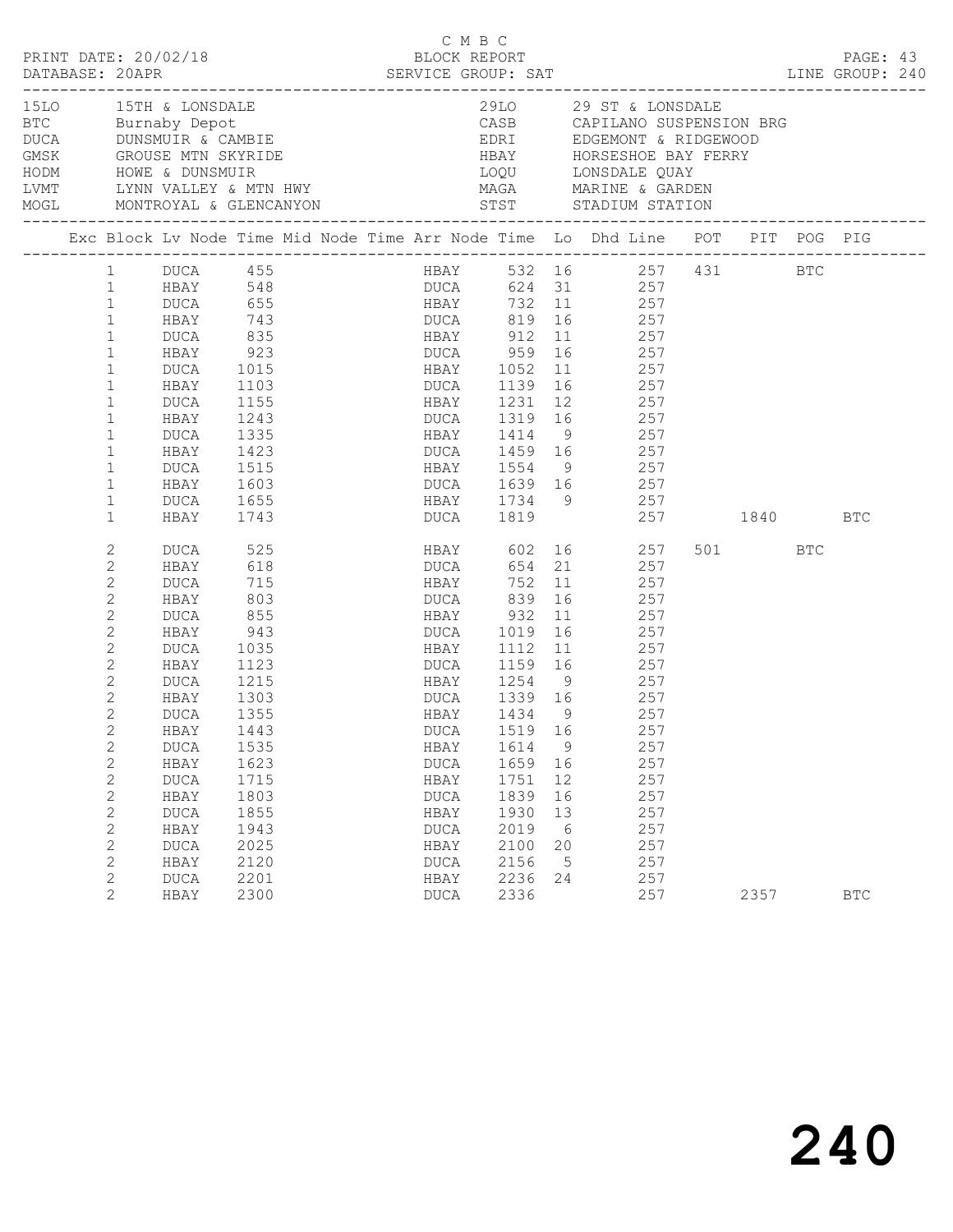# C M B C<br>BLOCK REPORT<br>SERVICE GROUP: SAT

| DATABASE: 20APR |                           |              |              | --------------------------                                                     | SERVICE GROUP: SAT         |                 |                |                         |     |          |     | LINE GROUP: 240 |  |
|-----------------|---------------------------|--------------|--------------|--------------------------------------------------------------------------------|----------------------------|-----------------|----------------|-------------------------|-----|----------|-----|-----------------|--|
|                 |                           |              |              | Exc Block Lv Node Time Mid Node Time Arr Node Time Lo Dhd Line POT PIT POG PIG |                            |                 |                |                         |     |          |     |                 |  |
|                 | 3                         | DUCA 555     |              |                                                                                |                            |                 |                | HBAY 632 16 257 531 BTC |     |          |     |                 |  |
|                 | 3                         | HBAY         | 648          |                                                                                | DUCA                       |                 |                | 724 11 257              |     |          |     |                 |  |
|                 | 3                         | <b>DUCA</b>  | 735          |                                                                                | HBAY 812 11                |                 |                | 257                     |     |          |     |                 |  |
|                 | $\mathsf 3$               | HBAY         | 823          |                                                                                | DUCA                       | 859 16          |                | 257                     |     |          |     |                 |  |
|                 | 3                         | DUCA         | 915          |                                                                                | HBAY                       | 952             | 11             | 257                     |     |          |     |                 |  |
|                 | 3                         | HBAY         | 1003         |                                                                                | DUCA                       | 1039            | 16             | 257                     |     |          |     |                 |  |
|                 | $\mathsf 3$               | DUCA         | 1055         |                                                                                | HBAY                       | 1134            | - 9            | 257                     |     |          |     |                 |  |
|                 | 3                         | HBAY         | 1143         |                                                                                | DUCA                       | 1219 16         |                | 257                     |     |          |     |                 |  |
|                 | 3                         | DUCA         | 1235         |                                                                                | HBAY                       | 1314            | $\overline{9}$ | 257                     |     |          |     |                 |  |
|                 | 3                         | HBAY         | 1323         |                                                                                | DUCA                       | 1359 16         |                | 257                     |     |          |     |                 |  |
|                 | 3                         | DUCA         | 1415         |                                                                                | HBAY                       | 1454            | 9              | 257                     |     |          |     |                 |  |
|                 | 3                         | HBAY         | 1503         |                                                                                | DUCA                       | 1539 16         |                | 257                     |     |          |     |                 |  |
|                 | $\ensuremath{\mathsf{3}}$ | DUCA         | 1555         |                                                                                | HBAY                       | 1634            | 9              | 257                     |     |          |     |                 |  |
|                 | 3                         | HBAY         | 1643         |                                                                                | DUCA 1719 16               |                 |                | 257                     |     |          |     |                 |  |
|                 | 3                         | DUCA         | 1735         |                                                                                | HBAY 1811 12               |                 |                | 257                     |     |          |     |                 |  |
|                 | 3                         | HBAY         | 1823         |                                                                                | DUCA                       | 1859            |                | 257                     |     | 1920     |     | BTC             |  |
|                 | 4                         | DUCA         | 625          |                                                                                | HBAY                       |                 |                | 702 16<br>257           |     | 601 7    | BTC |                 |  |
|                 | 4                         | HBAY         | 718          |                                                                                | DUCA                       | 754             | 21             | 257                     |     |          |     |                 |  |
|                 | 4                         | <b>DUCA</b>  | 815          |                                                                                | HBAY                       | 852             | 11             | 257                     |     |          |     |                 |  |
|                 | 4                         | HBAY         | 903          |                                                                                | DUCA                       | 939             | 16             | 257                     |     |          |     |                 |  |
|                 | 4                         | DUCA         | 955          |                                                                                | HBAY                       | 1032            | 11             | 257                     |     |          |     |                 |  |
|                 | 4                         | HBAY         | 1043         |                                                                                | DUCA                       | 1119            | 16             | 257                     |     |          |     |                 |  |
|                 | 4                         | DUCA         | 1135         |                                                                                | HBAY                       | 1211            | 12             | 257                     |     |          |     |                 |  |
|                 | 4                         | HBAY         | 1223         |                                                                                | DUCA                       | 1259 16         |                | 257                     |     |          |     |                 |  |
|                 | 4                         | DUCA         | 1315         |                                                                                | HBAY                       | 1354            | 9              | 257                     |     |          |     |                 |  |
|                 | 4                         | HBAY         | 1403         |                                                                                | DUCA                       | 1439 16         | 9              | 257<br>257              |     |          |     |                 |  |
|                 | 4<br>4                    | DUCA<br>HBAY | 1455<br>1543 |                                                                                | HBAY<br>DUCA               | 1534<br>1619 16 |                | 257                     |     |          |     |                 |  |
|                 | 4                         | DUCA         | 1635         |                                                                                | HBAY                       | 1714            | 9              | 257                     |     |          |     |                 |  |
|                 | 4                         | HBAY         | 1723         |                                                                                | DUCA                       | 1759 26         |                | 257                     |     |          |     |                 |  |
|                 | 4                         | DUCA         | 1825         |                                                                                | HBAY                       | 1901            | 12             | 257                     |     |          |     |                 |  |
|                 | 4                         | HBAY         | 1913         |                                                                                | DUCA                       | 1949 6          |                | 257                     |     |          |     |                 |  |
|                 | 4                         | DUCA         | 1955         |                                                                                | HBAY                       | 2030 13         |                | 257                     |     |          |     |                 |  |
|                 | 4                         | HBAY         | 2043         |                                                                                | DUCA                       | 2119            |                |                         | 257 | 2140 BTC |     |                 |  |
|                 |                           |              |              |                                                                                |                            |                 |                |                         |     |          |     |                 |  |
|                 | 5                         | DUCA         | 755          |                                                                                | HBAY 832 11<br>DUCA 919 16 |                 |                | 257                     |     | 731 — 17 | BTC |                 |  |
|                 | $\mathsf S$               | HBAY         | 843          |                                                                                |                            |                 |                | 257                     |     |          |     |                 |  |
|                 | 5                         | DUCA         | 935          |                                                                                | HBAY 1012 11               |                 |                | 257                     |     |          |     |                 |  |
|                 | 5                         | HBAY         | 1023         |                                                                                | DUCA                       | 1059 16         |                | 257                     |     |          |     |                 |  |
|                 | $\mathsf S$               | <b>DUCA</b>  | 1115         |                                                                                | HBAY                       | 1151            | 12             | 257                     |     |          |     |                 |  |
|                 | $\mathsf S$               | HBAY         | 1203         |                                                                                | DUCA                       | 1239            | 16             | 257                     |     |          |     |                 |  |
|                 | $\mathsf S$               | <b>DUCA</b>  | 1255         |                                                                                | HBAY                       | 1334            | $\overline{9}$ | 257                     |     |          |     |                 |  |
|                 | 5                         | HBAY         | 1343         |                                                                                | DUCA                       | 1419            | 16             | 257                     |     |          |     |                 |  |
|                 | 5                         | <b>DUCA</b>  | 1435         |                                                                                | HBAY                       | 1514            | 9              | 257                     |     |          |     |                 |  |
|                 | $\mathsf S$               | HBAY         | 1523         |                                                                                | DUCA                       | 1559            | 16             | 257                     |     |          |     |                 |  |
|                 | $\mathsf S$               | <b>DUCA</b>  | 1615         |                                                                                | HBAY                       | 1654            | 9              | 257                     |     |          |     |                 |  |
|                 | $\mathsf S$<br>5          | HBAY         | 1703         |                                                                                | DUCA                       | 1739            | 16             | 257                     |     |          |     |                 |  |
|                 | 5                         | <b>DUCA</b>  | 1755<br>1843 |                                                                                | HBAY                       | 1831<br>1919    | 12<br>6        | 257<br>257              |     |          |     |                 |  |
|                 | $\mathsf S$               | HBAY         | 1925         |                                                                                | <b>DUCA</b>                | 2000            |                | 257                     |     |          |     |                 |  |
|                 | $\mathsf S$               | <b>DUCA</b>  | 2013         |                                                                                | HBAY                       |                 | 13<br>6        | 257                     |     |          |     |                 |  |
|                 | $\mathsf S$               | HBAY         | 2055         |                                                                                | DUCA                       | 2049            | 30             | 257                     |     |          |     |                 |  |
|                 | 5                         | DUCA<br>HBAY | 2200         |                                                                                | HBAY<br>DUCA               | 2130<br>2236    |                | 257                     |     | 2257     |     | <b>BTC</b>      |  |
|                 |                           |              |              |                                                                                |                            |                 |                |                         |     |          |     |                 |  |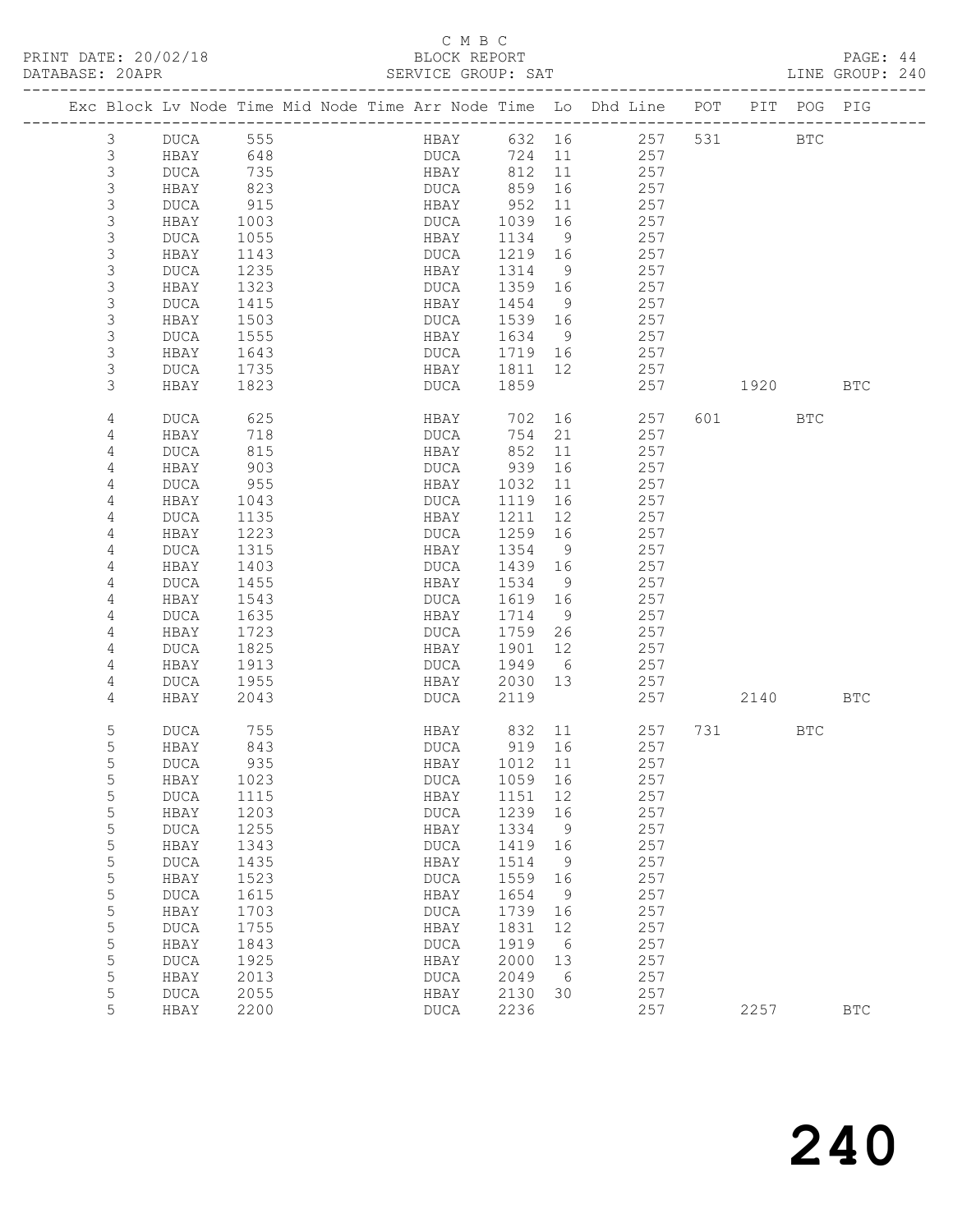### C M B C<br>BLOCK REPORT

### PAGE: 45<br>LINE GROUP: 240

|    |      |              |                                            |      |                       |         |                              | Exc Block Lv Node Time Mid Node Time Arr Node Time Lo Dhd Line POT |                        | PIT POG PIG |            |
|----|------|--------------|--------------------------------------------|------|-----------------------|---------|------------------------------|--------------------------------------------------------------------|------------------------|-------------|------------|
| 11 |      |              |                                            |      |                       |         |                              | STST 1308 15LO 1346 LVMT 1359 9 240 1244 BTC                       |                        |             |            |
| 11 | LVMT | 1408         |                                            |      |                       |         |                              | MAGA 1437 STST 1513 17 240                                         |                        |             |            |
| 11 | STST | 1530         |                                            |      | 15LO 1605 LVMT 1621 7 |         |                              | 240                                                                |                        |             |            |
| 11 | LVMT |              | MAGA                                       |      | 1656 STST             | 1733 7  |                              | 240                                                                |                        |             |            |
| 11 | STST | 1628<br>1740 | 15LO                                       |      | 1814 LVMT             | 1830 5  |                              | $240$                                                              |                        |             |            |
| 11 | LVMT | 1835         | MAGA                                       | 1902 | STST                  | 1936    |                              | 240                                                                | 2000 00                |             | <b>BTC</b> |
|    |      |              |                                            |      |                       |         |                              |                                                                    |                        |             |            |
| 12 | LVMT | 1328         | MAGA                                       | 1357 | STST                  | 1433 5  |                              | 240 1310 BTC                                                       |                        |             |            |
| 12 | STST | 1438         | 15LO                                       |      | 1516 LVMT             | 1529 9  |                              | 240                                                                |                        |             |            |
| 12 | LVMT | 1538         | MAGA                                       |      | 1607 STST             | 1644 16 |                              | 240                                                                |                        |             |            |
| 12 | STST | 1700         | 15LO                                       |      | 1734 LVMT             | 1750    |                              | 10 240                                                             |                        |             |            |
| 12 | LVMT | 1800         | MAGA                                       | 1828 | STST                  | 1905    | 21                           | 240                                                                |                        |             |            |
| 12 | STST | 1926         |                                            |      |                       | 2012    | 9                            | 240                                                                |                        |             |            |
| 12 | LVMT |              | 1926 1510 1956 LVMT<br>2021 MAGA 2045 STST |      |                       | 2113    |                              | 240                                                                | 2137                   |             | <b>BTC</b> |
|    |      |              |                                            |      |                       |         |                              |                                                                    |                        |             |            |
| 61 | LOQU | 515          |                                            |      | LVMT                  | 530     | $\circ$                      | N24                                                                | 453 and $\overline{a}$ | <b>BTC</b>  |            |
| 61 | LVMT |              |                                            |      |                       | 620     | 7                            | N24                                                                |                        |             |            |
| 61 | STST |              |                                            |      |                       | 704     | $7\overline{ }$              | 240                                                                |                        |             |            |
| 61 | LVMT | 711          | MAGA 736 STST                              |      |                       | 756     | 9                            | 240                                                                |                        |             |            |
| 61 | STST | 805          | EDRI 828 MOGL                              |      |                       | 835     | $\circ$                      | 246                                                                |                        |             |            |
| 61 | MOGL | 835<br>902   |                                            |      | LOQU                  | 857     | 5 <sup>5</sup>               | 249                                                                |                        |             |            |
| 61 | LOQU |              |                                            |      | MOGL                  | 918     | $\circ$                      | 249                                                                |                        |             |            |
| 61 | MOGL | 918          | MAGA 933 STST                              |      |                       | 956     | 8 <sup>8</sup>               | 246                                                                |                        |             |            |
| 61 | STST | 1004         | EDRI 1028 MOGL                             |      |                       | 1036    | $\overline{0}$               | 246                                                                |                        |             |            |
| 61 | MOGL | 1036         |                                            |      | LOQU                  | 1059    | $5\overline{)}$              | 249                                                                |                        |             |            |
| 61 | LOQU | 1104         |                                            |      | MOGL                  | 1120    | $\overline{0}$               | 249                                                                |                        |             |            |
| 61 | MOGL | 1120         | MAGA 1136 STST                             |      |                       | 1205    | $5\overline{)}$              | 246                                                                |                        |             |            |
| 61 | STST | 1210         | 15LO                                       |      | 1248 LVMT             | 1301    | $7\overline{ }$              | 240                                                                |                        |             |            |
| 61 | LVMT | 1308         | MAGA                                       |      | 1337 STST             | 1413 15 |                              | 240                                                                |                        |             |            |
| 61 | STST | 1428         | 15LO                                       |      | 1506 LVMT             | 1519    | 9                            | 240                                                                |                        |             |            |
| 61 | LVMT | 1528         | MAGA                                       |      | 1557 STST             | 1634 6  |                              | $240$                                                              |                        |             |            |
| 61 | STST | 1640         | 15LO                                       |      | 1715 LVMT             | 1731 7  |                              | 240                                                                |                        |             |            |
| 61 | LVMT | 1738         | MAGA                                       |      | 1806 STST             | 1843 18 |                              | 240                                                                |                        |             |            |
| 61 | STST | 1901         | 15LO                                       |      | 1931 LVMT             | 1947 8  |                              | 240                                                                |                        |             |            |
| 61 | LVMT | 1955         | MAGA                                       | 2019 | STST                  | 2047    |                              | 240                                                                | 2111 BTC               |             |            |
| 62 | LVMT | 554          | MAGA                                       | 619  |                       |         |                              | STST 639 7 240                                                     | 536 7                  | <b>BTC</b>  |            |
| 62 | STST |              |                                            |      |                       | 723 19  |                              |                                                                    |                        |             |            |
| 62 | LVMT |              | 646 15LO<br>742 MAGA                       |      | 710 LVMT<br>807 STST  | 827 5   |                              | $\begin{array}{c} 240 \\ 242 \end{array}$<br>240                   |                        |             |            |
| 62 | STST |              | 832 15LO                                   |      | 903 LVMT              | 916 11  |                              | 240                                                                |                        |             |            |
| 62 | LVMT | 927          | MAGA                                       | 955  | STST                  | 1022    | $\overline{7}$               | 240                                                                |                        |             |            |
| 62 | STST | 1029         | 15LO                                       | 1103 | LVMT                  | 1116 13 |                              | 240                                                                |                        |             |            |
| 62 |      | 1129         |                                            | 1158 | STST                  | 1228    | $7\phantom{.0}\phantom{.0}7$ | 240                                                                |                        |             |            |
| 62 | LVMT | 1235         | MAGA                                       | 1313 |                       | 1326    |                              | 240                                                                |                        |             |            |
|    | STST |              | 15LO                                       |      | LVMT                  |         | 12                           |                                                                    |                        |             |            |
| 62 | LVMT | 1338         | MAGA                                       | 1407 | STST                  | 1443    | 17                           | 240                                                                |                        |             |            |
| 62 | STST | 1500         | 15LO                                       | 1535 | LVMT                  | 1551    | $7\phantom{.0}\phantom{.0}7$ | 240                                                                |                        |             |            |
| 62 | LVMT | 1558         | MAGA                                       | 1626 | STST                  | 1703    | $\overline{7}$               | 240                                                                |                        |             |            |
| 62 | STST | 1710         | <b>15LO</b>                                | 1744 | LVMT                  | 1800    | 10                           | 240                                                                |                        |             |            |
| 62 | LVMT |              | 1810 MAGA                                  | 1838 | STST                  | 1915    |                              | 240                                                                | 1939                   |             | <b>BTC</b> |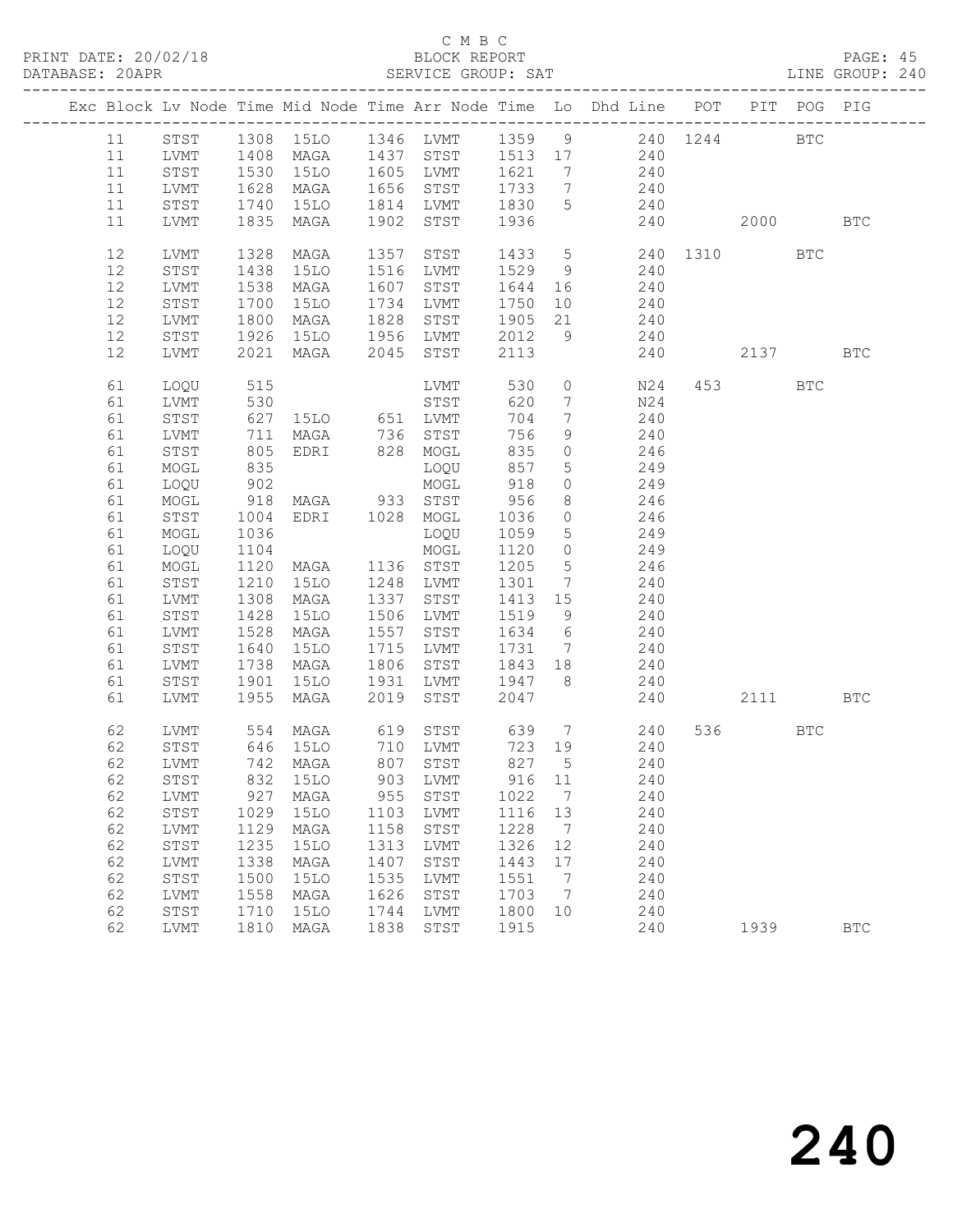## C M B C<br>
C M B C<br>
ELOCK REPORT

| DATABASE: 20APR |    |              |                       |                                          |      | SERVICE GROUP: SAT                                            |         |                 |                                                                                |     |         |            | LINE GROUP: 240 |  |
|-----------------|----|--------------|-----------------------|------------------------------------------|------|---------------------------------------------------------------|---------|-----------------|--------------------------------------------------------------------------------|-----|---------|------------|-----------------|--|
|                 |    |              |                       |                                          |      |                                                               |         |                 | Exc Block Lv Node Time Mid Node Time Arr Node Time Lo Dhd Line POT PIT POG PIG |     |         |            |                 |  |
|                 | 63 |              |                       |                                          |      |                                                               |         |                 | STST 608 15LO 632 LVMT 645 9 240 544 BTC                                       |     |         |            |                 |  |
|                 | 63 | LVMT         |                       |                                          |      |                                                               |         |                 | 654 MAGA 719 STST 739 10 240                                                   |     |         |            |                 |  |
|                 | 63 | STST         |                       | 749 15LO<br>842 MAGA<br>936 15LO         |      | 15LO 815 LVMT 828<br>MAGA 910 STST 930<br>15LO 1009 LVMT 1022 |         |                 | 14 240                                                                         |     |         |            |                 |  |
|                 | 63 | LVMT         |                       |                                          |      |                                                               |         | $6\overline{6}$ | 240                                                                            |     |         |            |                 |  |
|                 | 63 | STST         |                       |                                          |      |                                                               |         |                 | $\begin{array}{ccc}\n 0 & 240 \\  5 & 240\n\end{array}$                        |     |         |            |                 |  |
|                 | 63 | LVMT         | 1027                  | MAGA 1055 STST                           |      |                                                               | 1122    |                 | 8 240                                                                          |     |         |            |                 |  |
|                 | 63 | STST         | 1130                  | EDRI 1156 MOGL                           |      |                                                               | 1205    | $\overline{0}$  | 246                                                                            |     |         |            |                 |  |
|                 | 63 | MOGL         | 1205                  |                                          |      | LOQU                                                          | 1229    | 5 <sup>5</sup>  | 249                                                                            |     |         |            |                 |  |
|                 | 63 | LOQU         | 1234                  | LOQU<br>MOGL<br>MAGA 1311 STST           |      |                                                               | 1253    |                 | $\overline{0}$<br>249                                                          |     |         |            |                 |  |
|                 | 63 | MOGL         | 1253                  |                                          |      |                                                               | 1343    | 5 <sup>5</sup>  | 246                                                                            |     |         |            |                 |  |
|                 | 63 | STST         | 1348                  | 15LO 1426 LVMT                           |      |                                                               | 1439    | 9               | 240                                                                            |     |         |            |                 |  |
|                 | 63 | LVMT         | $14 - 1600$<br>$-637$ | MAGA 1517 STST                           |      |                                                               |         |                 |                                                                                |     |         |            |                 |  |
|                 | 63 | STST         |                       | EDRI 1627 MOGL                           |      |                                                               |         |                 | 1554 6 240<br>1637 0 246                                                       |     |         |            |                 |  |
|                 | 63 | MOGL         | 1637                  |                                          |      | LOQU                                                          |         |                 | 1701 6 249                                                                     |     |         |            |                 |  |
|                 | 63 | LOQU         | 1707                  |                                          |      |                                                               | 1724    |                 | $0$ 249                                                                        |     |         |            |                 |  |
|                 | 63 | MOGL         |                       | MOGL<br>MAGA 1740 STST<br>15LO 1857 LVMT |      |                                                               | 1812 13 |                 | 246                                                                            |     |         |            |                 |  |
|                 | 63 | STST         | 1724<br>1825          |                                          |      |                                                               | 1913 14 |                 | 240                                                                            |     |         |            |                 |  |
|                 | 63 | LVMT         | 1927                  | MAGA                                     | 1952 | STST                                                          | 2023 13 |                 | 240                                                                            |     |         |            |                 |  |
|                 | 63 | STST         | 2036                  | 15LO                                     |      | 2105 LVMT                                                     | 2121    | 10              | 240                                                                            |     |         |            |                 |  |
|                 | 63 | LVMT         | 2131                  | MAGA                                     |      | 2154 STST                                                     | 2218 10 |                 | 240                                                                            |     |         |            |                 |  |
|                 | 63 | STST         | 2228                  | 15LO                                     |      | 2257 LVMT                                                     | 2311    |                 | 240                                                                            |     | 2327    |            | <b>BTC</b>      |  |
|                 | 64 | LVMT         | 614                   | MAGA                                     | 639  | STST                                                          | 659     |                 | 7 240                                                                          |     | 556 700 | <b>BTC</b> |                 |  |
|                 | 64 | STST         |                       | 15LO                                     | 732  | LVMT                                                          | 745     | 12              | 240                                                                            |     |         |            |                 |  |
|                 | 64 | LVMT         | 706<br>757<br>847     | MAGA                                     | 822  | STST                                                          | 842     | $5\overline{)}$ | 240                                                                            |     |         |            |                 |  |
|                 | 64 | STST         |                       | 15LO                                     |      | 919 LVMT                                                      | 932 10  |                 | 240                                                                            |     |         |            |                 |  |
|                 | 64 | LVMT         | 942                   | MAGA                                     | 1010 | STST                                                          | 1037    | $7\overline{ }$ | 240                                                                            |     |         |            |                 |  |
|                 | 64 | STST         | 1044                  | 15LO                                     | 1121 | LVMT                                                          | 1134    | $7\overline{ }$ | 240                                                                            |     |         |            |                 |  |
|                 | 64 | LVMT         | 1141                  | MAGA                                     |      | 1210 STST                                                     | 1243 15 |                 |                                                                                |     |         |            |                 |  |
|                 | 64 | STST         | 1258                  | 15LO                                     |      | 1336 LVMT                                                     | 1349    | 9               | $240$<br>$240$                                                                 |     |         |            |                 |  |
|                 | 64 | LVMT         | 1358                  | MAGA                                     | 1427 | STST                                                          | 1503    | $7\overline{ }$ | 240                                                                            |     |         |            |                 |  |
|                 | 64 | STST         | 1510                  | 15LO                                     | 1545 | LVMT                                                          | 1601 7  |                 | 240                                                                            |     |         |            |                 |  |
|                 | 64 | LVMT         | 1608                  | MAGA                                     | 1636 | STST                                                          | 1713 7  |                 | 240                                                                            |     |         |            |                 |  |
|                 | 64 | STST         | 1720                  | 15LO                                     | 1754 | LVMT                                                          | 1810    | 12              | 240                                                                            |     |         |            |                 |  |
|                 | 64 | LVMT         | 1822                  | MAGA                                     | 1850 | STST                                                          | 1927    | 11              | 240                                                                            |     |         |            |                 |  |
|                 | 64 | STST         | 1938                  | 15LO                                     |      | 2007 LVMT                                                     | 2023    | 11              | 240                                                                            |     |         |            |                 |  |
|                 | 64 | LVMT         |                       | MAGA                                     |      | 2057 STST                                                     | 2121 7  |                 |                                                                                |     |         |            |                 |  |
|                 | 64 | STST         | 2034<br>2128          | 15LO                                     |      | $2157$ LVMT                                                   | 2213 17 |                 | $240$<br>$240$                                                                 |     |         |            |                 |  |
|                 |    |              |                       |                                          |      |                                                               |         |                 | 64 LVMT 2230 MAGA 2253 STST 2317 240                                           |     | 2341    |            | BTC             |  |
|                 |    |              |                       |                                          |      |                                                               |         |                 |                                                                                |     |         |            |                 |  |
|                 | 65 | LVMT         | 634                   | MAGA                                     | 659  | STST                                                          | 719     | 5               | 240                                                                            | 616 |         | <b>BTC</b> |                 |  |
|                 | 65 | ${\tt STST}$ | 724                   | <b>15LO</b>                              | 750  | LVMT                                                          | 803     | 9               | 240                                                                            |     |         |            |                 |  |
|                 | 65 | LVMT         | 812                   | MAGA                                     | 837  | STST                                                          | 857     | 5               | 240                                                                            |     |         |            |                 |  |
|                 | 65 | ${\tt STST}$ | 902                   | 15LO                                     | 934  | LVMT                                                          | 947     | 10              | 240                                                                            |     |         |            |                 |  |
|                 | 65 | ${\rm LVMT}$ | 957                   | MAGA                                     | 1025 | STST                                                          | 1052    | 6               | 240                                                                            |     |         |            |                 |  |
|                 | 65 | STST         | 1058                  | 15LO                                     | 1135 | LVMT                                                          | 1148    | 15              | 240                                                                            |     |         |            |                 |  |
|                 | 65 | ${\rm LVMT}$ | 1203                  | MAGA                                     | 1232 | STST                                                          | 1306    | 12              | 240                                                                            |     |         |            |                 |  |
|                 | 65 | STST         | 1318                  | 15LO                                     | 1356 | LVMT                                                          | 1409    | 9               | 240                                                                            |     |         |            |                 |  |
|                 | 65 | ${\rm LVMT}$ | 1418                  | MAGA                                     | 1447 | STST                                                          | 1523    | 6               | 240                                                                            |     |         |            |                 |  |
|                 | 65 | STST         | 1529                  | EDRI                                     | 1556 | MOGL                                                          | 1606    | $\overline{0}$  | 246                                                                            |     |         |            |                 |  |
|                 | 65 | $\sf{MOGL}$  | 1606                  |                                          |      | LOQU                                                          | 1630    | 17              | 249                                                                            |     |         |            |                 |  |
|                 | 65 | LOQU         | 1647                  | CASB                                     | 1704 | GMSK                                                          | 1713    | 11              | 236                                                                            |     |         |            |                 |  |
|                 | 65 | GMSK         | 1724                  | CASB                                     | 1731 | LOQU                                                          | 1754    | 8               | 236                                                                            |     |         |            |                 |  |
|                 | 65 | LOQU         | 1802                  | CASB                                     | 1818 | GMSK                                                          | 1827    |                 | 236                                                                            |     | 1857    |            | <b>BTC</b>      |  |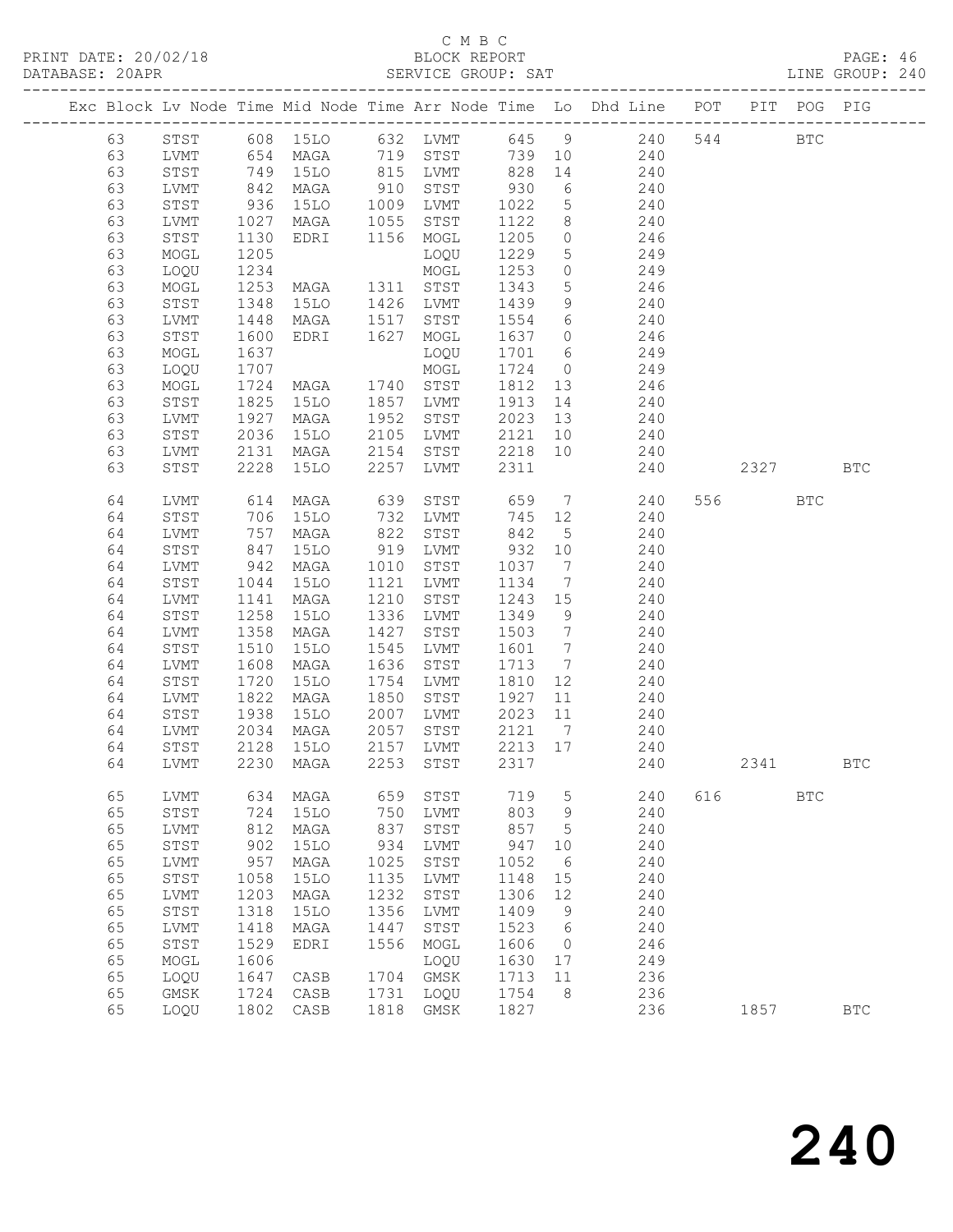### C M B C<br>BLOCK REPORT

| DATABASE: 20APR |          | ------------------ |                                            |                                                |      | SERVICE GROUP: SAT |                  |                 |                                                                                |     |         |            | LINE GROUP: 240 |  |
|-----------------|----------|--------------------|--------------------------------------------|------------------------------------------------|------|--------------------|------------------|-----------------|--------------------------------------------------------------------------------|-----|---------|------------|-----------------|--|
|                 |          |                    |                                            |                                                |      |                    |                  |                 | Exc Block Lv Node Time Mid Node Time Arr Node Time Lo Dhd Line POT PIT POG PIG |     |         |            |                 |  |
|                 | 66       |                    |                                            |                                                |      |                    |                  |                 | LVMT 727 MAGA 752 STST 812 5 240 709 BTC                                       |     |         |            |                 |  |
|                 | 66       | STST               |                                            |                                                |      |                    |                  |                 | 817 15LO 845 LVMT 858 14 240                                                   |     |         |            |                 |  |
|                 | 66       | LVMT               | $912$<br>$1014$<br>$1105$                  |                                                |      |                    |                  |                 | MAGA 940 STST 1007 7 240<br>15LO 1047 LVMT 1100 5 240                          |     |         |            |                 |  |
|                 | 66       | STST               |                                            |                                                |      |                    |                  |                 |                                                                                |     |         |            |                 |  |
|                 | 66       | LVMT               |                                            | MAGA 1134 STST                                 |      |                    | 1204 15          |                 | 240                                                                            |     |         |            |                 |  |
|                 | 66       | STST               | 1219                                       | 15LO                                           |      | 1257 LVMT          | 1310             | 8 <sup>8</sup>  | 240                                                                            |     |         |            |                 |  |
|                 | 66       | LVMT               | 1318                                       | MAGA                                           |      | 1347 STST          | 1423             | $5\overline{)}$ | 240                                                                            |     |         |            |                 |  |
|                 | 66       | STST               | 1428                                       | EDRI 1455 MOGL                                 |      |                    | 1504             | $\overline{0}$  | 246                                                                            |     |         |            |                 |  |
|                 | 66       | MOGL               | 1504                                       |                                                |      | LOQU               | 1529             |                 | $6\overline{6}$<br>249                                                         |     |         |            |                 |  |
|                 | 66       | LOQU               | 1535                                       |                                                |      | MOGL               | 1554             |                 | $0 \qquad \qquad 249$                                                          |     |         |            |                 |  |
|                 | 66       | MOGL               | 1554                                       | MAGA 1610 STST                                 |      |                    | 1642             | 8 <sup>8</sup>  | 246                                                                            |     |         |            |                 |  |
|                 | 66       | STST               | 1650<br>1749                               | 15LO 1724 LVMT                                 |      |                    | 1740             | 9               | 240                                                                            |     |         |            |                 |  |
|                 | 66       | LVMT               |                                            | MAGA                                           |      | 1817 STST          | 1854 10          |                 | 240                                                                            |     |         |            |                 |  |
|                 | 66       | STST               | 1904                                       | EDRI 1928                                      |      | MOGL               | 1935             | $\overline{0}$  | 246                                                                            |     |         |            |                 |  |
|                 | 66       | MOGL               | 1935                                       | LOQU<br>MOGL<br>MAGA 2035 STST                 |      | LOQU               | 1957 6           |                 | 249                                                                            |     |         |            |                 |  |
|                 | 66       | LOQU               | 2003                                       |                                                |      |                    | 2020             | $\overline{0}$  | 249                                                                            |     |         |            |                 |  |
|                 | 66       | MOGL               | 2020                                       | 15LO 2137 LVMT                                 |      |                    | 2058             | 10              | 246<br>240                                                                     |     |         |            |                 |  |
|                 | 66       | STST               | 2108                                       |                                                |      |                    | 2153             | 17              |                                                                                |     |         |            |                 |  |
|                 | 66       | LVMT               | 2210                                       | MAGA                                           | 2233 | STST               | 2257             | 15              | 240                                                                            |     |         |            |                 |  |
|                 | 66       | STST               | 2312                                       | 15LO                                           |      | 2339 LVMT          | 2352 18          |                 | 240                                                                            |     |         |            |                 |  |
|                 | 66       | LVMT               | 2410<br>2504                               | MAGA<br>LOQU 2534 LVMT                         | 2433 | STST               | 2454 5<br>2551 5 |                 | 5 240<br>N24                                                                   |     |         |            |                 |  |
|                 | 66       | HODM               | 2556                                       |                                                |      |                    | 2637 5           |                 | N24                                                                            |     |         |            |                 |  |
|                 | 66<br>66 | LVMT<br>HODM       | 2642                                       | LOQU<br>LOQU                                   |      | HODM<br>2712 LVMT  | 2729             |                 | N24                                                                            |     | 2745    |            | <b>BTC</b>      |  |
|                 |          |                    |                                            |                                                |      |                    |                  |                 |                                                                                |     |         |            |                 |  |
|                 | 67       | STST               | 735                                        | 15LO                                           |      | 801 LVMT           |                  |                 | 814 13<br>240                                                                  |     | 711 711 | BTC        |                 |  |
|                 | 67       | LVMT               | 827                                        | MAGA                                           |      | 855 STST           | 915 5            |                 | 240                                                                            |     |         |            |                 |  |
|                 | 67       | STST               | $\begin{array}{c} 920 \\ 1012 \end{array}$ | 15LO                                           |      | 952 LVMT           | 1005             | $7\overline{ }$ | 240                                                                            |     |         |            |                 |  |
|                 | 67       | LVMT               |                                            | MAGA                                           |      | 1040 STST          | 1107 15          |                 | 240                                                                            |     |         |            |                 |  |
|                 | 67       | STST               | $\frac{1}{1}$ 122                          | 15LO                                           |      | 1159 LVMT          | 1212             | 13              | 240                                                                            |     |         |            |                 |  |
|                 | 67       | LVMT               | 1225                                       | MAGA                                           | 1254 | STST               | 1328 10          |                 | 240                                                                            |     |         |            |                 |  |
|                 | 67       | STST               | 1338                                       | 15LO                                           |      | 1416 LVMT          | 1429             | 9               | 240                                                                            |     |         |            |                 |  |
|                 | 67       | LVMT               | 1438                                       | MAGA                                           |      | 1507 STST          | 1544 16          |                 | 240                                                                            |     |         |            |                 |  |
|                 | 67       | STST               | 1600                                       | 15LO                                           | 1635 | LVMT               | 1651 7           |                 | 240                                                                            |     |         |            |                 |  |
|                 | 67       | LVMT               | 1658                                       | MAGA                                           | 1726 | STST               | 1803 10          |                 | 240                                                                            |     |         |            |                 |  |
|                 | 67       | STST               | 1813                                       | 15LO                                           | 1845 | LVMT               | 1901             | 13              | 240                                                                            |     |         |            |                 |  |
|                 | 67       | LVMT               |                                            | 1914 MAGA   1939 STST<br>2025 15LO   2054 LVMT |      |                    | 2010 15          |                 | 240                                                                            |     |         |            |                 |  |
|                 | 67       | STST               |                                            |                                                |      |                    | 2110             |                 | 240                                                                            |     | 2126    |            | BTC             |  |
|                 | 68       | STST               | 947                                        | 15LO                                           | 1020 | LVMT               | 1033             | 8               | 240                                                                            | 923 |         | <b>BTC</b> |                 |  |
|                 | 68       | ${\rm LVMT}$       | 1041                                       | MAGA                                           | 1109 | STST               | 1136             | 22              | 240                                                                            |     |         |            |                 |  |
|                 | 68       | ${\tt STST}$       | 1158                                       | <b>15LO</b>                                    | 1236 | LVMT               | 1249             | 9               | 240                                                                            |     |         |            |                 |  |
|                 | 68       | LVMT               | 1258                                       | MAGA                                           | 1327 | STST               | 1401             | 8               | 240                                                                            |     |         |            |                 |  |
|                 | 68       | ${\tt STST}$       | 1409                                       | 15LO                                           | 1447 | LVMT               | 1500             | 8               | 240                                                                            |     |         |            |                 |  |
|                 | 68       | ${\rm LVMT}$       | 1508                                       | MAGA                                           | 1537 | STST               | 1614             | 16              | $240$                                                                          |     |         |            |                 |  |
|                 | 68       | STST               | 1630                                       | 15LO                                           | 1705 | LVMT               | 1721             | 7               | 240                                                                            |     |         |            |                 |  |
|                 | 68       | ${\rm LVMT}$       | 1728                                       | MAGA                                           | 1756 | STST               | 1833             | 16              | 240                                                                            |     |         |            |                 |  |
|                 | 68       | STST               | 1849                                       | 15LO                                           | 1920 | LVMT               | 1936             | 5               | 240                                                                            |     |         |            |                 |  |
|                 | 68       | ${\rm LVMT}$       | 1941                                       | MAGA                                           | 2005 | STST               | 2033             | 18              | 240                                                                            |     |         |            |                 |  |
|                 | 68       | ${\tt STST}$       | 2051                                       | <b>15LO</b>                                    | 2120 | LVMT               | 2136             | 14              | 240                                                                            |     |         |            |                 |  |
|                 | 68       | ${\rm LVMT}$       | 2150                                       | MAGA                                           | 2213 | STST               | 2237             | 12              | 240                                                                            |     |         |            |                 |  |
|                 | 68       | STST               | 2249                                       | <b>15LO</b>                                    | 2318 | LVMT               | 2332             | 8               | 240                                                                            |     |         |            |                 |  |
|                 | 68       | LVMT               | 2340                                       | MAGA                                           | 2403 | STST               | 2424             | 18              | 240                                                                            |     |         |            |                 |  |
|                 | 68       | ${\tt STST}$       | 2442                                       | <b>15LO</b>                                    | 2509 | LVMT               | 2522             |                 | 240                                                                            |     | 2538    |            | $_{\rm BTC}$    |  |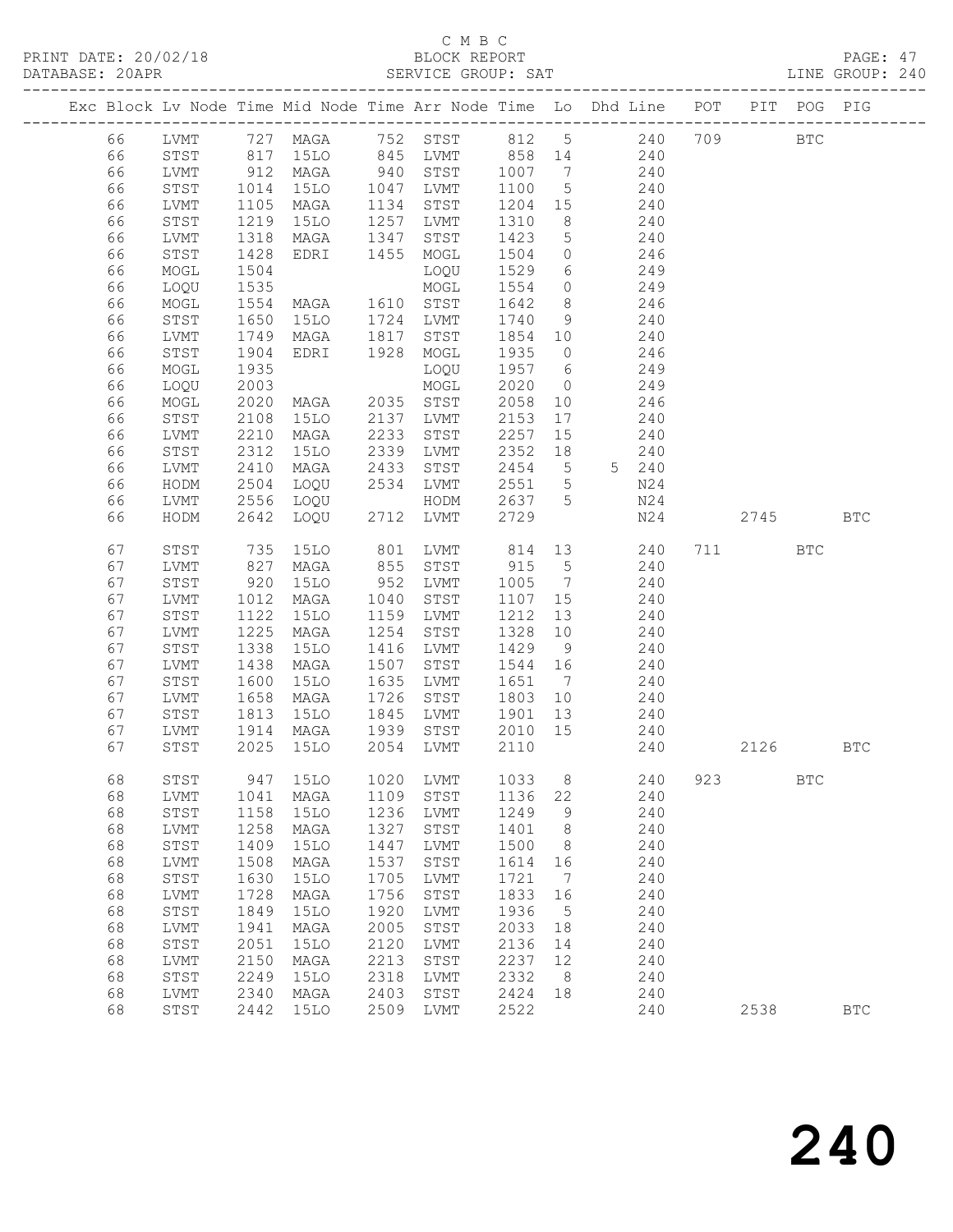| DATABASE: 20APR |    |             |      |      |      | SERVICE GROUP: SAT |      |          |                                                                |          |      |     | LINE GROUP: 240 |  |
|-----------------|----|-------------|------|------|------|--------------------|------|----------|----------------------------------------------------------------|----------|------|-----|-----------------|--|
|                 |    |             |      |      |      |                    |      |          | Exc Block Ly Node Time Mid Node Time Arr Node Time Lo Dhd Line | POT      | PIT  | POG | PIG             |  |
|                 | 69 | STST        | 1134 | 15LO | 1212 | LVMT               | 1225 | -11      |                                                                | 240 1110 |      | BTC |                 |  |
|                 | 69 | LVMT        | 1236 | MAGA | 1305 | STST               | 1339 | 19       | 240                                                            |          |      |     |                 |  |
|                 | 69 | STST        | 1358 | 15LO | 1436 | LVMT               | 1449 | 9        | 240                                                            |          |      |     |                 |  |
|                 | 69 | LVMT        | 1458 | MAGA | 1527 | STST               | 1604 | 6        | 240                                                            |          |      |     |                 |  |
|                 | 69 | STST        | 1610 | 15LO | 1645 | LVMT               | 1701 | -7       | 240                                                            |          |      |     |                 |  |
|                 | 69 | LVMT        | 1708 | MAGA | 1736 | STST               | 1813 | 20       | 240                                                            |          |      |     |                 |  |
|                 | 69 | STST        | 1833 | EDRI | 1858 | MOGL               | 1907 | $\Omega$ | 246                                                            |          |      |     |                 |  |
|                 | 69 | MOGL        | 1907 |      |      | <b>LOOU</b>        | 1929 | 6        | 249                                                            |          |      |     |                 |  |
|                 | 69 | <b>LOOU</b> | 1935 | 29LO | 1950 | LVMT               | 1957 |          | 229                                                            |          | 2015 |     | <b>BTC</b>      |  |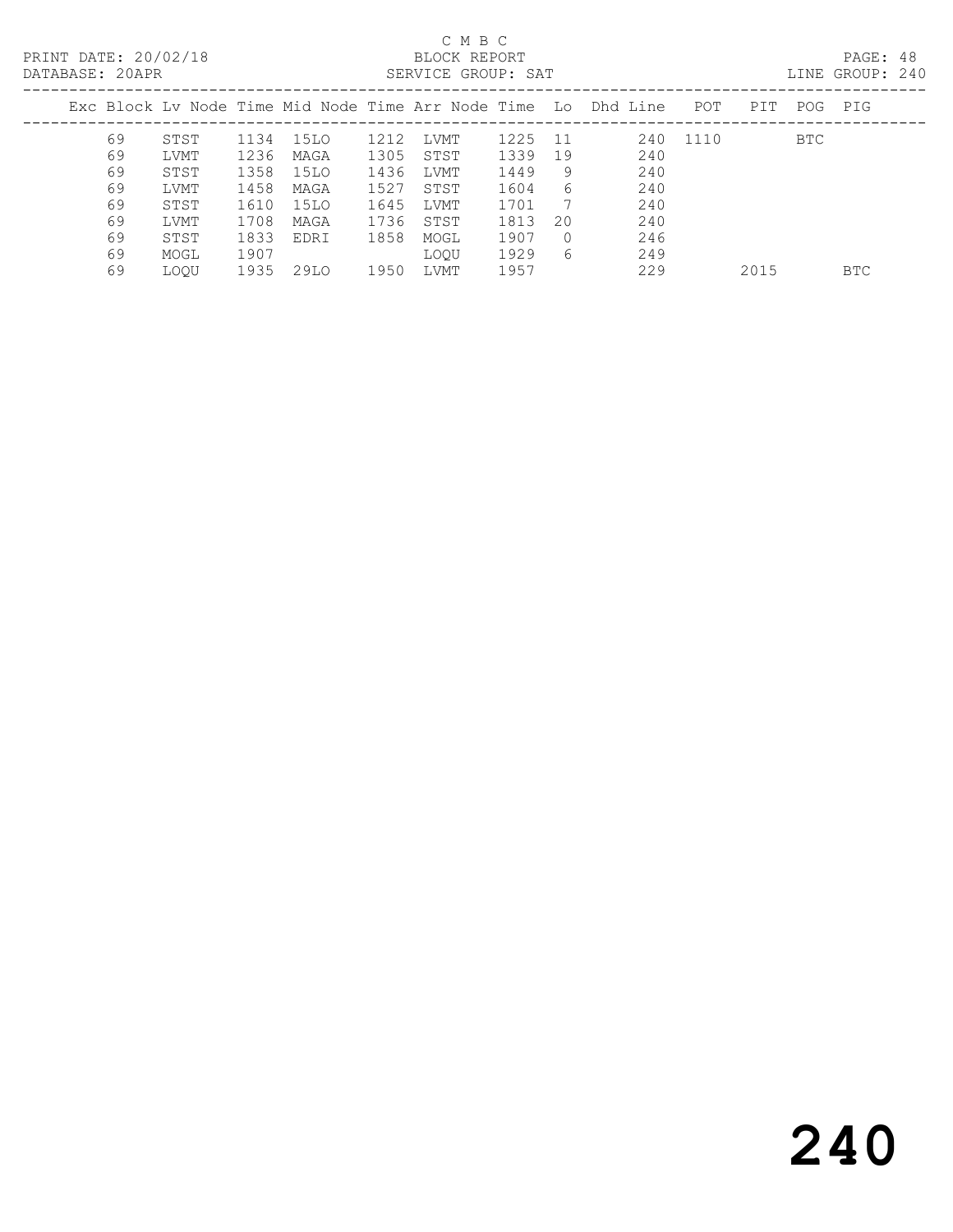| PRINT DATE: 20/02/18<br>DATABASE: 20APR | 0APR<br>--------------------                                                                                                                             | BLOCK REPORT                                                                                                                                                                                                 |                                                                                                                                                                                                        | C M B C  |              |                                                                                                                                  | SERVICE GROUP: SAT<br>--------------------------------- |                                                                                                                     |                                                                           |                                                                                                                                                                                                                                                                                                                                                                    | PAGE: 49<br>LINE GROUP: 802 |             |     |            |  |
|-----------------------------------------|----------------------------------------------------------------------------------------------------------------------------------------------------------|--------------------------------------------------------------------------------------------------------------------------------------------------------------------------------------------------------------|--------------------------------------------------------------------------------------------------------------------------------------------------------------------------------------------------------|----------|--------------|----------------------------------------------------------------------------------------------------------------------------------|---------------------------------------------------------|---------------------------------------------------------------------------------------------------------------------|---------------------------------------------------------------------------|--------------------------------------------------------------------------------------------------------------------------------------------------------------------------------------------------------------------------------------------------------------------------------------------------------------------------------------------------------------------|-----------------------------|-------------|-----|------------|--|
|                                         |                                                                                                                                                          |                                                                                                                                                                                                              |                                                                                                                                                                                                        |          |              |                                                                                                                                  |                                                         |                                                                                                                     |                                                                           |                                                                                                                                                                                                                                                                                                                                                                    |                             |             |     |            |  |
|                                         |                                                                                                                                                          |                                                                                                                                                                                                              |                                                                                                                                                                                                        |          |              |                                                                                                                                  |                                                         |                                                                                                                     |                                                                           | Exc Block Lv Node Time Mid Node Time Arr Node Time Lo Dhd Line POT PIT POG PIG                                                                                                                                                                                                                                                                                     |                             |             |     |            |  |
|                                         | 21<br>21<br>21<br>21<br>21<br>21<br>21<br>21<br>21<br>21<br>21<br>21<br>21<br>21<br>21<br>21<br>21<br>21<br>21                                           | 21 PBEX 510<br>PKRS<br>PBEX<br>PKRS<br>PBEX<br>PKRS<br>PBEX<br>PKRS<br>PBEX<br>PKRS<br>PBEX<br>PKRS<br>PBEX<br>PKRS<br>PBEX<br>PKRS<br>PBEX<br>PKRS                                                          | 715<br>800<br>845<br>930<br>1015<br>1110<br>1155<br>1250<br>1335<br>1430<br>1515<br>1610<br>1655<br>1750<br>1835<br>1930<br>2015                                                                       | PKRS 833 |              | PBEX 748<br>PBEX 2052                                                                                                            |                                                         |                                                                                                                     |                                                                           | PKRS 543 7 R2 458 BTC<br>PBEX 623 7 R2<br>PKRS 703 12 R2<br>12 R2<br>12 R2<br>PBEX 918 12 R2<br>PKRS 1007 8 R2<br>PBEX 1052 18 R2<br>PKRS 1147 8 R2<br>PBEX 1232 18 R2<br>PKRS 1327 8 R2<br>PBEX 1412 18 R2<br>PKRS 1507 8 R2<br>PBEX 1552 18 R2<br>PKRS 1647 8 R2<br>PBEX 1732 18 R2<br>PKRS 1827 8 R2<br>PBEX 1912 18 R2<br>PKRS 2007 8 R2<br>PBEX 2052 R2<br>R2 | 2102 BTC                    |             |     |            |  |
|                                         | 22<br>22<br>22<br>22<br>22<br>22<br>22<br>22<br>22<br>22<br>22<br>22<br>22<br>22<br>22<br>22<br>22<br>22<br>22<br>22<br>22<br>22<br>22<br>22<br>22<br>22 | PBEX<br>PKRS<br>PBEX<br>PKRS<br>PBEX<br>PKRS<br>PBEX<br>PKRS<br>PBEX<br>PKRS<br>PBEX<br>PKRS<br>PBEX<br>PKRS<br>PBEX<br>PKRS<br>PBEX<br>PKRS<br>PBEX<br>PKRS<br>PBEX<br>PKRS<br>PBEX<br>PKRS<br>PBEX<br>PKRS | 525<br>605<br>700<br>745<br>830<br>915<br>1010<br>1055<br>1150<br>1235<br>1330<br>1415<br>1510<br>1555<br>1650<br>1735<br>1830<br>1915<br>2010<br>2055<br>2145<br>2225<br>2315<br>2355<br>2445<br>2525 |          | PBEX 1452 18 | PBEX<br>PKRS 903<br>PKRS<br>PBEX<br>PKRS<br>PBEX<br>PKRS<br>PBEX<br>PKRS<br>PBEX<br>PKRS<br>PBEX<br>PKRS<br>PBEX<br>PKRS<br>PBEX |                                                         | 818<br>1547<br>1632<br>1727<br>1812<br>1907<br>1952<br>2047<br>2132<br>2218<br>2258<br>2348<br>2428<br>2518<br>2558 | 22<br>8<br>18<br>8<br>18<br>8<br>18<br>8<br>13<br>7<br>17<br>7<br>17<br>7 | PKRS 558 7 R2<br>R2<br>$\frac{12}{12}$<br>R <sub>2</sub><br>12 R2<br>12 and $\overline{a}$<br>R2<br>PBEX 952 18 R2<br>PKRS 1047 8 R2<br>PBEX 1132 18 R2<br>PKRS 1227 8 R2<br>PBEX 1312 18 R2<br>PKRS 1407 8 R2<br>R2<br>R <sub>2</sub><br>R2<br>$\mathbb{R}2$<br>R2<br>R2<br>R2<br>R2<br>R2<br>R2<br>R2<br>R2<br>R2<br>R2<br>R2                                    |                             | 513<br>2608 | BTC | <b>BTC</b> |  |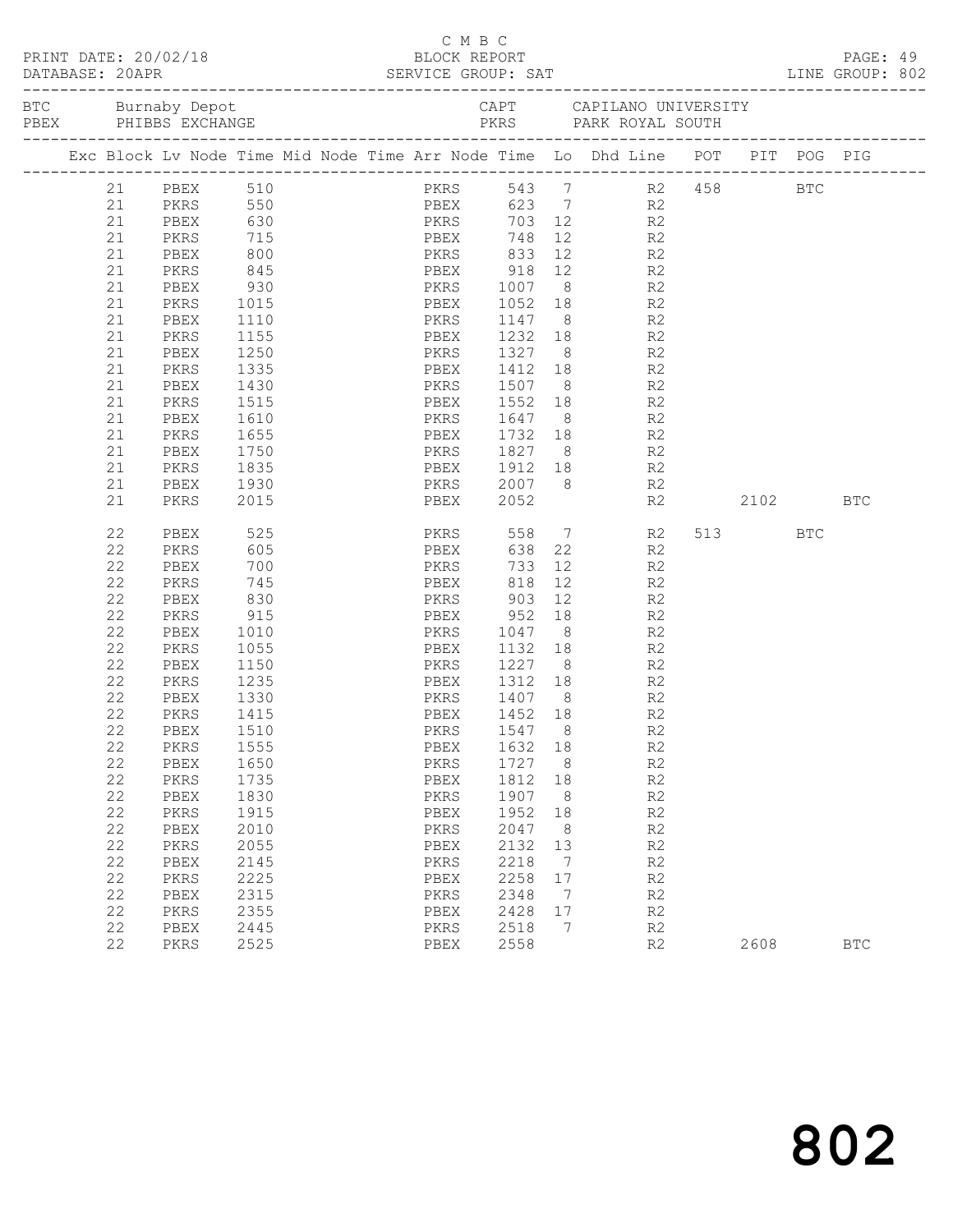## C M B C<br>BLOCK REPORT

|  | DATABASE: 20APR |              |              |  | SERVICE GROUP: SAT                                                 |              |                 |                                  |     |      |            | LINE GROUP: 802 |  |
|--|-----------------|--------------|--------------|--|--------------------------------------------------------------------|--------------|-----------------|----------------------------------|-----|------|------------|-----------------|--|
|  |                 |              |              |  | Exc Block Lv Node Time Mid Node Time Arr Node Time Lo Dhd Line POT |              |                 |                                  |     | PIT  | POG        | PIG             |  |
|  | 23              | ${\tt PBEX}$ | 540          |  | PKRS                                                               | 613 12       |                 | R2                               | 528 |      | <b>BTC</b> |                 |  |
|  | 23              | PKRS         | 625          |  | PBEX                                                               | 658          | 12              | R2                               |     |      |            |                 |  |
|  | 23              | PBEX         | 710          |  | PKRS                                                               | 743          | 12              | R <sub>2</sub>                   |     |      |            |                 |  |
|  | 23              | PKRS         | 755          |  | PBEX                                                               | 828          | 12 <sup>°</sup> | R2                               |     |      |            |                 |  |
|  | 23              | PBEX         | 840          |  | PKRS                                                               | 913          | 12              | R2                               |     |      |            |                 |  |
|  | 23              | PKRS         | 925          |  | PBEX                                                               | 1002         | 18              | R2                               |     |      |            |                 |  |
|  | 23              | PBEX         | 1020         |  | PKRS                                                               | 1057         | 8 <sup>8</sup>  | R2                               |     |      |            |                 |  |
|  | 23              | PKRS         | 1105         |  | PBEX                                                               | 1142         | 18              | R2                               |     |      |            |                 |  |
|  | 23              | PBEX         | 1200         |  | PKRS                                                               | 1237         | 8 <sup>8</sup>  | R <sub>2</sub>                   |     |      |            |                 |  |
|  | 23              | PKRS         | 1245         |  | PBEX                                                               | 1322         | 18              | R <sub>2</sub>                   |     |      |            |                 |  |
|  | 23              | PBEX         | 1340         |  | PKRS                                                               | 1417         | 8               | R2                               |     |      |            |                 |  |
|  | 23              | PKRS         | 1425         |  | PBEX                                                               | 1502         | 18              | R <sub>2</sub>                   |     |      |            |                 |  |
|  | 23              | PBEX         | 1520         |  | PKRS                                                               | 1557         | 8 <sup>8</sup>  | R2                               |     |      |            |                 |  |
|  | 23              | PKRS         | 1605         |  | PBEX                                                               | 1642         | 18              | R2                               |     |      |            |                 |  |
|  | 23              | PBEX         | 1700         |  | PKRS                                                               | 1737         | - 8             | R <sub>2</sub>                   |     |      |            |                 |  |
|  | 23              | PKRS         | 1745         |  | PBEX                                                               | 1822         | 18              | R <sub>2</sub>                   |     |      |            |                 |  |
|  | 23              | PBEX         | 1840         |  | PKRS                                                               | 1917         | 8               | R <sub>2</sub>                   |     |      |            |                 |  |
|  | 23<br>23        | PKRS         | 1925         |  | PBEX                                                               | 2002         | 18              | R2                               |     |      |            |                 |  |
|  |                 | PBEX         | 2020         |  | PKRS                                                               | 2057         | 8 <sup>8</sup>  | R2                               |     |      |            |                 |  |
|  | 23              | PKRS         | 2105         |  | PBEX                                                               | 2138         | 22              | R2                               |     |      |            |                 |  |
|  | 23<br>23        | PBEX         | 2200         |  | PKRS                                                               | 2233         | 7<br>17         | R <sub>2</sub><br>R <sub>2</sub> |     |      |            |                 |  |
|  | 23              | PKRS<br>PBEX | 2240<br>2330 |  | PBEX<br>PKRS                                                       | 2313<br>2403 | 7               | R2                               |     |      |            |                 |  |
|  | 23              | PKRS         | 2410         |  | PBEX                                                               | 2443         |                 | R <sub>2</sub>                   |     | 2453 |            | <b>BTC</b>      |  |
|  |                 |              |              |  |                                                                    |              |                 |                                  |     |      |            |                 |  |
|  | 24              | PBEX         | 550          |  | PKRS                                                               | 623          | 12 <sup>°</sup> | R2                               | 538 |      | <b>BTC</b> |                 |  |
|  | 24              | PKRS         | 635          |  | PBEX                                                               | 708          | 12 <sup>°</sup> | R <sub>2</sub>                   |     |      |            |                 |  |
|  | 24              | PBEX         | 720          |  | PKRS                                                               | 753          | 12              | R2                               |     |      |            |                 |  |
|  | 24              | PKRS         | 805          |  | PBEX                                                               | 838          | 12              | R2                               |     |      |            |                 |  |
|  | 24              | PBEX         | 850          |  | PKRS                                                               | 923          | 12 <sup>°</sup> | R2                               |     |      |            |                 |  |
|  | 24              | PKRS         | 935          |  | PBEX                                                               | 1012         | 18              | R2                               |     |      |            |                 |  |
|  | 24              | PBEX         | 1030         |  | PKRS                                                               | 1107         | 8               | R2                               |     |      |            |                 |  |
|  | 24              | PKRS         | 1115         |  | PBEX                                                               | 1152         | 18              | R <sub>2</sub>                   |     |      |            |                 |  |
|  | 24              | PBEX         | 1210         |  | PKRS                                                               | 1247         | 8 <sup>8</sup>  | R <sub>2</sub>                   |     |      |            |                 |  |
|  | 24              | PKRS         | 1255         |  | PBEX                                                               | 1332         | 18              | R2                               |     |      |            |                 |  |
|  | 24              | PBEX         | 1350         |  | PKRS                                                               | 1427         | 8 <sup>8</sup>  | R2                               |     |      |            |                 |  |
|  | 24              | PKRS         | 1435         |  | PBEX                                                               | 1512         | 18              | R2                               |     |      |            |                 |  |
|  | 24              | PBEX         | 1530         |  | PKRS                                                               | 1607         | 8               | R2                               |     |      |            |                 |  |
|  | 24              | PKRS         | 1615         |  | PBEX                                                               | 1652         | 18              | R <sub>2</sub>                   |     |      |            |                 |  |
|  | 24              | PBEX         | 1710         |  | PKRS                                                               | 1747         | 8 <sup>8</sup>  | R <sub>2</sub>                   |     |      |            |                 |  |
|  | 24              | PKRS         | 1755         |  | PBEX                                                               | 1832         | 18              | R <sub>2</sub>                   |     |      |            |                 |  |
|  | 24              | PBEX         | 1850         |  | PKRS                                                               | 1927         | 8               | R2                               |     |      |            |                 |  |
|  | 24              | PKRS         | 1935         |  | PBEX                                                               | 2012         | 18              | R2                               |     |      |            |                 |  |
|  | 24              | PBEX         | 2030         |  | PKRS                                                               | 2107         | 8               | R2                               |     |      |            |                 |  |
|  | 24              | PKRS         | 2115         |  | PBEX                                                               | 2148         |                 | R2                               |     | 2158 |            | <b>BTC</b>      |  |
|  |                 |              |              |  |                                                                    |              |                 |                                  |     |      |            |                 |  |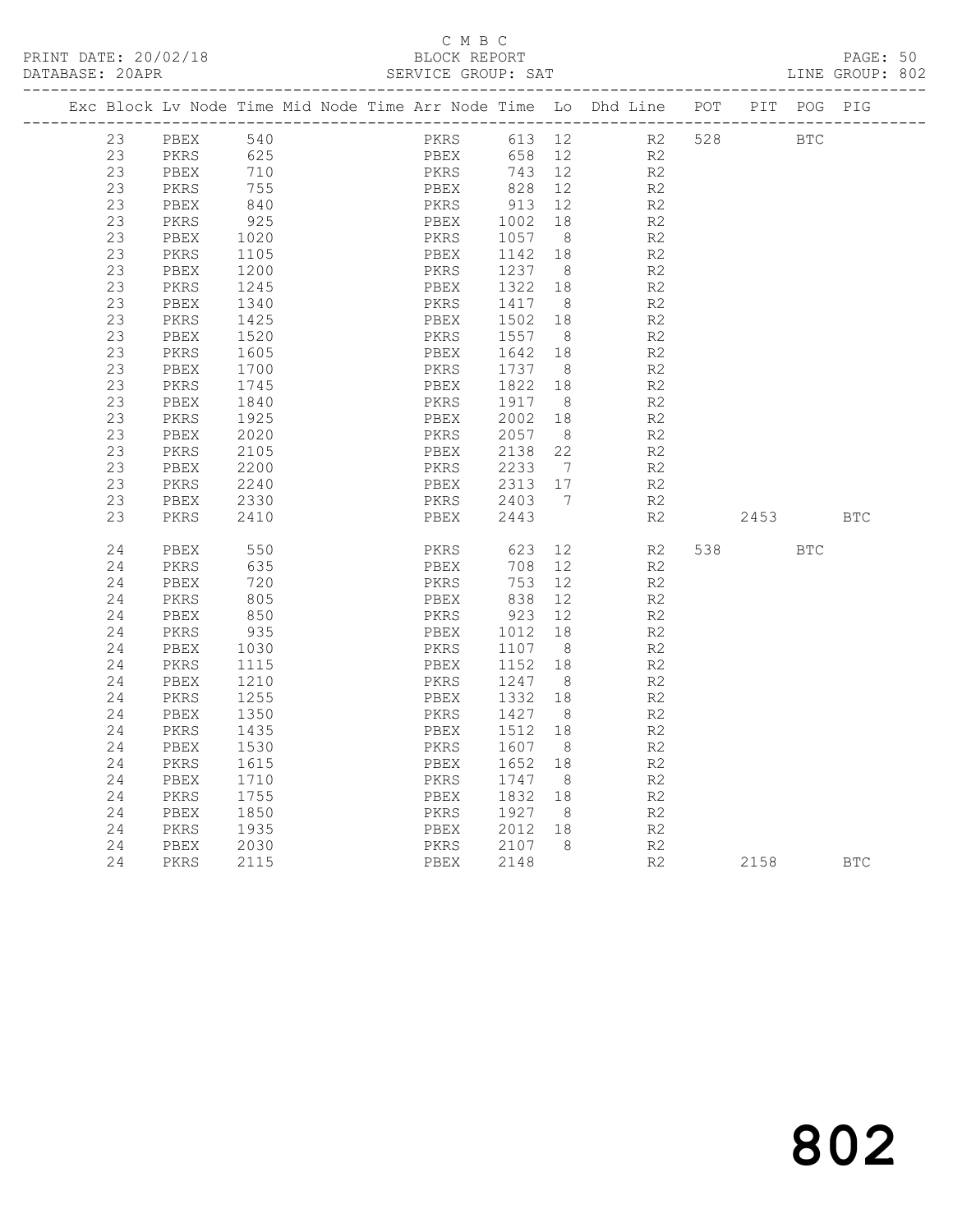## C M B C<br>BLOCK REPORT

PAGE: 51<br>LINE GROUP: 802

|          |              | Exc Block Lv Node Time Mid Node Time Arr Node Time Lo Dhd Line POT |              |                 |                      |                      |            | PIT POG PIG |            |
|----------|--------------|--------------------------------------------------------------------|--------------|-----------------|----------------------|----------------------|------------|-------------|------------|
| 25       | PBEX         | 600                                                                | PKRS         |                 |                      | 633 12 R2 548        | <b>BTC</b> |             |            |
| 25       | PKRS         | 645                                                                | PBEX<br>PKRS | 718             | 12                   | R2                   |            |             |            |
| 25       | PBEX         | 730                                                                |              | 803 12          |                      | R2                   |            |             |            |
| 25       | PKRS         | 815                                                                | PBEX         | 848             | 12                   | R2                   |            |             |            |
| 25       | PBEX         | 900                                                                | PKRS         | 937             | 8 <sup>8</sup>       | R2                   |            |             |            |
| 25       | PKRS         | 945                                                                | PBEX         | 1022            | 18                   | R2                   |            |             |            |
| 25       | PBEX         | 1040                                                               | PKRS         | 1117 8          |                      | R <sub>2</sub>       |            |             |            |
| 25       | PKRS         | 1125                                                               | PBEX         | 1202            | 18                   | R2                   |            |             |            |
| 25       | PBEX         | 1220                                                               | PKRS         | 1257 8          |                      | R2                   |            |             |            |
| 25       | PKRS         | 1305                                                               | PBEX         | 1342 18         |                      | R2                   |            |             |            |
| 25       | PBEX         | 1400                                                               | PKRS         | 1437            | 8 <sup>8</sup>       | R2                   |            |             |            |
| 25       | PKRS         | 1445                                                               | PBEX         | 1522 18         |                      | R <sub>2</sub>       |            |             |            |
| 25       | PBEX         | 1540                                                               | PKRS         | 1617            | 8                    | R <sub>2</sub>       |            |             |            |
| 25       | PKRS         | 1625                                                               | PBEX         | 1702            | 18                   | R2                   |            |             |            |
| 25       | PBEX         | 1720                                                               | PKRS         | 1757            | 8 <sup>8</sup>       | R <sub>2</sub>       |            |             |            |
| 25<br>25 | PKRS         | 1805<br>1900                                                       | PBEX         | 1842 18<br>1937 |                      | R2<br>R2             |            |             |            |
| 25       | PBEX         | 1945                                                               | PKRS<br>PBEX | 2022 18         | 8 <sup>8</sup>       | R <sub>2</sub>       |            |             |            |
| 25       | PKRS<br>PBEX | 2040                                                               | PKRS         | 2117 8          |                      | R2                   |            |             |            |
| 25       | PKRS         | 2125                                                               | PBEX         | 2158 17         |                      | R2                   |            |             |            |
| 25       | PBEX         | 2215                                                               | PKRS         | 2248            | $\overline{7}$       | R <sub>2</sub>       |            |             |            |
| 25       | PKRS         | 2255                                                               | PBEX         | 2328 17         |                      | R2                   |            |             |            |
| 25       | PBEX         | 2345                                                               | PKRS         | 2418 7          |                      | R <sub>2</sub>       |            |             |            |
| 25       | PKRS         | 2425                                                               | PBEX         | 2458            |                      | R2                   | 2508       |             | <b>BTC</b> |
|          |              |                                                                    |              |                 |                      |                      |            |             |            |
| 26       | PBEX         | 610                                                                | PKRS 643     |                 | 12                   | R2                   | 558 35     | <b>BTC</b>  |            |
| 26       | PKRS         | 655                                                                | PBEX         | 728             | 12                   | R2                   |            |             |            |
| 26       | PBEX         | 740                                                                | PKRS         | 813             | 12                   | R2                   |            |             |            |
| 26       | PKRS         | 825                                                                | PBEX         | 858             | 12                   | R2                   |            |             |            |
| 26       | PBEX         | 910                                                                | PKRS         | 947             | 8 <sup>8</sup>       | R2                   |            |             |            |
| 26       | PKRS         | 955                                                                | PBEX         | 1032 18         |                      | R2                   |            |             |            |
| 26       | PBEX         | 1050                                                               | PKRS         | 1127            | 8 <sup>8</sup>       | R <sub>2</sub>       |            |             |            |
| 26       | PKRS         | 1135                                                               | PBEX         | 1212 18         |                      | R2                   |            |             |            |
| 26       | PBEX         | 1230                                                               | PKRS         | 1307            | 8 <sup>8</sup>       | R <sub>2</sub>       |            |             |            |
| 26       | PKRS         | 1315                                                               | PBEX         | 1352            | 18                   | R2                   |            |             |            |
| 26       | PBEX         | 1410                                                               | PKRS         | 1447 8          |                      | R2                   |            |             |            |
| 26<br>26 | PKRS         | 1455                                                               | PBEX         | 1532<br>1627    | 18                   | R <sub>2</sub><br>R2 |            |             |            |
| 26       | PBEX         | 1550                                                               | PKRS         | 1712            | 8                    |                      |            |             |            |
| 26       | PKRS<br>PBEX | 1635<br>1730                                                       | PBEX<br>PKRS | 1807            | 18<br>8 <sup>8</sup> | R2<br>R2             |            |             |            |
| 26       | PKRS         | 1815                                                               | PBEX         | 1852            | 18                   | R2                   |            |             |            |
| 26       | PBEX         | 1910                                                               | PKRS         | 1947            | 8 <sup>8</sup>       | R2                   |            |             |            |
| 26       | PKRS         | 1955                                                               | PBEX         | 2032 18         |                      | R2                   |            |             |            |
| 26       | PBEX         | 2050                                                               | PKRS         | 2127 8          |                      | R2                   |            |             |            |
| 26       | PKRS         | 2135                                                               | PBEX         | 2208            |                      | R2                   | 2218       |             | <b>BTC</b> |
|          |              |                                                                    |              |                 |                      |                      |            |             |            |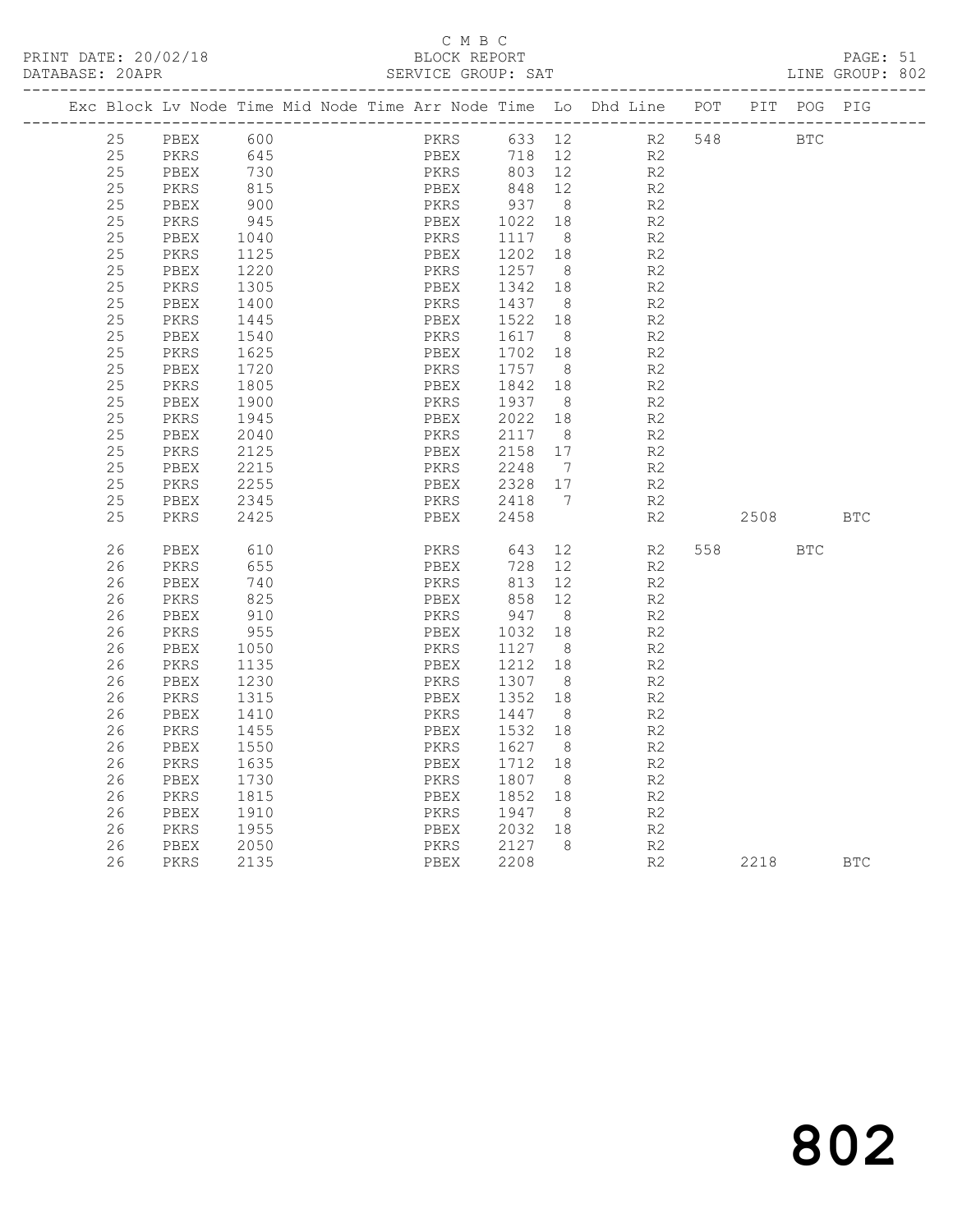### C M B C<br>BLOCK REPORT

| PRINT DATE: 20/02/18<br>DATABASE: 20APR |          |              |                      | SERVICE GROUP: SAT | C M B C<br>BLOCK REPORT |         |    |                                                                                |      | PAGE: 52<br>LINE GROUP: 802 |  |
|-----------------------------------------|----------|--------------|----------------------|--------------------|-------------------------|---------|----|--------------------------------------------------------------------------------|------|-----------------------------|--|
|                                         |          |              |                      |                    |                         |         |    | Exc Block Lv Node Time Mid Node Time Arr Node Time Lo Dhd Line POT PIT POG PIG |      |                             |  |
|                                         |          |              |                      |                    |                         |         |    |                                                                                |      |                             |  |
|                                         |          | 27 PBEX 620  |                      |                    |                         |         |    | PKRS 653 12 R2 608 BTC                                                         |      |                             |  |
|                                         |          |              | 27 PKRS 705          |                    |                         |         |    | PBEX 738 12 R2                                                                 |      |                             |  |
|                                         | 27       | PBEX         | 750                  |                    |                         |         |    | PKRS 823 12 R2                                                                 |      |                             |  |
|                                         | 27       | PKRS         | 835                  |                    |                         |         |    | PBEX 908 12 R2<br>PKRS 957 8 R2                                                |      |                             |  |
|                                         | 27       | PBEX         | 920                  |                    |                         |         |    | PBEX 1042 18 R2                                                                |      |                             |  |
|                                         | 27       | PKRS         | 1005                 |                    |                         |         |    |                                                                                |      |                             |  |
|                                         | 27       | PBEX         | 1100                 |                    |                         |         |    | PKRS 1137 8 R2                                                                 |      |                             |  |
|                                         | 27       | PKRS         | 1145                 |                    |                         |         |    | PBEX 1222 18 R2                                                                |      |                             |  |
|                                         | 27<br>27 | PBEX<br>PKRS | 1240<br>1325         |                    |                         |         |    | PKRS 1317 8 R2<br>PBEX 1402 18 R2                                              |      |                             |  |
|                                         | 27       | PBEX         | 1420                 |                    |                         |         |    | PKRS 1457 8 R2                                                                 |      |                             |  |
|                                         | 27       | PKRS         | 1505                 |                    |                         |         |    |                                                                                |      |                             |  |
|                                         | 27       | PBEX         | 1600                 |                    |                         |         |    | PBEX 1542 18 R2                                                                |      |                             |  |
|                                         | 27       | PKRS         | 1645                 |                    |                         |         |    | PKRS 1637 8 R2<br>PBEX 1722 18 R2                                              |      |                             |  |
|                                         | 27       | PBEX         | 1740                 |                    |                         |         |    | PKRS 1817 8 R2                                                                 |      |                             |  |
|                                         | 27       | PKRS         | 1825                 |                    |                         |         |    | PBEX 1902 18 R2                                                                |      |                             |  |
|                                         | 27       | PBEX         |                      |                    |                         |         |    |                                                                                |      |                             |  |
|                                         | 27       | PKRS         | 1920<br>2005<br>2005 |                    |                         |         |    | PKRS 1957 8 R2<br>PBEX 2042 18 R2                                              |      |                             |  |
|                                         | 27       | PBEX         | 2100                 |                    |                         |         |    | PKRS 2133 12 R2                                                                |      |                             |  |
|                                         | 27       | PKRS         | 2145                 |                    | PBEX                    |         |    | 2218 12 R2                                                                     |      |                             |  |
|                                         | 27       | PBEX         | 2230                 |                    |                         |         |    | R2                                                                             |      |                             |  |
|                                         | 27       | PKRS         | 2310                 |                    |                         |         |    | R2                                                                             |      |                             |  |
|                                         | 27       | PBEX         | 2400                 |                    |                         |         |    | PKRS 2433 7 R2                                                                 |      |                             |  |
|                                         | 27       | PKRS         | 2440                 |                    | PBEX                    |         |    | 2513 5 R2                                                                      |      |                             |  |
|                                         | 27       | PBEX         | 2518                 |                    |                         |         |    |                                                                                |      |                             |  |
|                                         | 27       | PKRS         | 2556                 |                    |                         |         |    | PKRS 2551 5 R2<br>PBEX 2629 R2 2639 BTC                                        |      |                             |  |
|                                         | 28       | PBEX         | 640                  |                    |                         |         |    | PKRS 713 12 R2 628 BTC                                                         |      |                             |  |
|                                         | 28       | PKRS         |                      |                    |                         |         |    | PBEX 758 12 R2                                                                 |      |                             |  |
|                                         | 28       | PBEX         | 725<br>810           |                    | PKRS                    | 843 12  |    | R2                                                                             |      |                             |  |
|                                         | 28       | PKRS         | 855                  |                    |                         |         |    | PBEX 928 12 R2                                                                 |      |                             |  |
|                                         | 28       | PBEX         | 940                  |                    |                         |         |    | PKRS 1017 8 R2                                                                 |      |                             |  |
|                                         | 28       | PKRS         | 1025                 |                    |                         |         |    | PBEX 1102 18 R2                                                                |      |                             |  |
|                                         | 28       | PBEX         | 1120<br>1205         |                    | PKRS 1157 8             |         |    | R2<br>R2                                                                       |      |                             |  |
|                                         | 28       | PKRS         |                      |                    | PBEX 1242 18            |         |    |                                                                                |      |                             |  |
|                                         | 28       | PBEX         | 1300                 |                    |                         |         |    | PKRS 1337 8 R2                                                                 |      |                             |  |
|                                         | 28       | PKRS         | 1345                 |                    | PBEX                    | 1422 18 |    | R2                                                                             |      |                             |  |
|                                         | 28       | PBEX         | 1440                 |                    | PKRS                    | 1517    | 8  | R2                                                                             |      |                             |  |
|                                         | 28       | PKRS         | 1525                 |                    | PBEX                    | 1602    | 18 | $\mathbb{R}2$                                                                  |      |                             |  |
|                                         | 28       | PBEX         | 1620                 |                    | PKRS                    | 1657    | 8  | R2                                                                             |      |                             |  |
|                                         | 28       | PKRS         | 1705                 |                    | PBEX                    | 1742    | 18 | R2                                                                             |      |                             |  |
|                                         | 28       | PBEX         | 1800                 |                    | PKRS                    | 1837    | 8  | $\mathbb{R}2$                                                                  |      |                             |  |
|                                         | 28       | PKRS         | 1845                 |                    | PBEX                    | 1922    | 18 | $\mathbb{R}2$                                                                  |      |                             |  |
|                                         | 28       | PBEX         | 1940                 |                    | PKRS                    | 2017    | 8  | R2                                                                             |      |                             |  |
|                                         | 28       | PKRS         | 2025                 |                    | PBEX                    | 2102    | 13 | R2                                                                             |      |                             |  |
|                                         | 28       | PBEX         | 2115                 |                    | PKRS                    | 2148    | 7  | $\mathbb{R}2$                                                                  |      |                             |  |
|                                         | 28       | PKRS         | 2155                 |                    | PBEX                    | 2228    | 17 | $\mathbb{R}2$                                                                  |      |                             |  |
|                                         | 28       | PBEX         | 2245                 |                    | PKRS                    | 2318    | 7  | R2                                                                             |      |                             |  |
|                                         | 28       | PKRS         | 2325                 |                    | PBEX                    | 2358    | 17 | R2                                                                             |      |                             |  |
|                                         | 28       | PBEX         | 2415                 |                    | PKRS                    | 2448    | 7  | R2                                                                             |      |                             |  |
|                                         | 28       | PKRS         | 2455                 |                    | PBEX                    | 2528    |    | R2                                                                             | 2538 | <b>BTC</b>                  |  |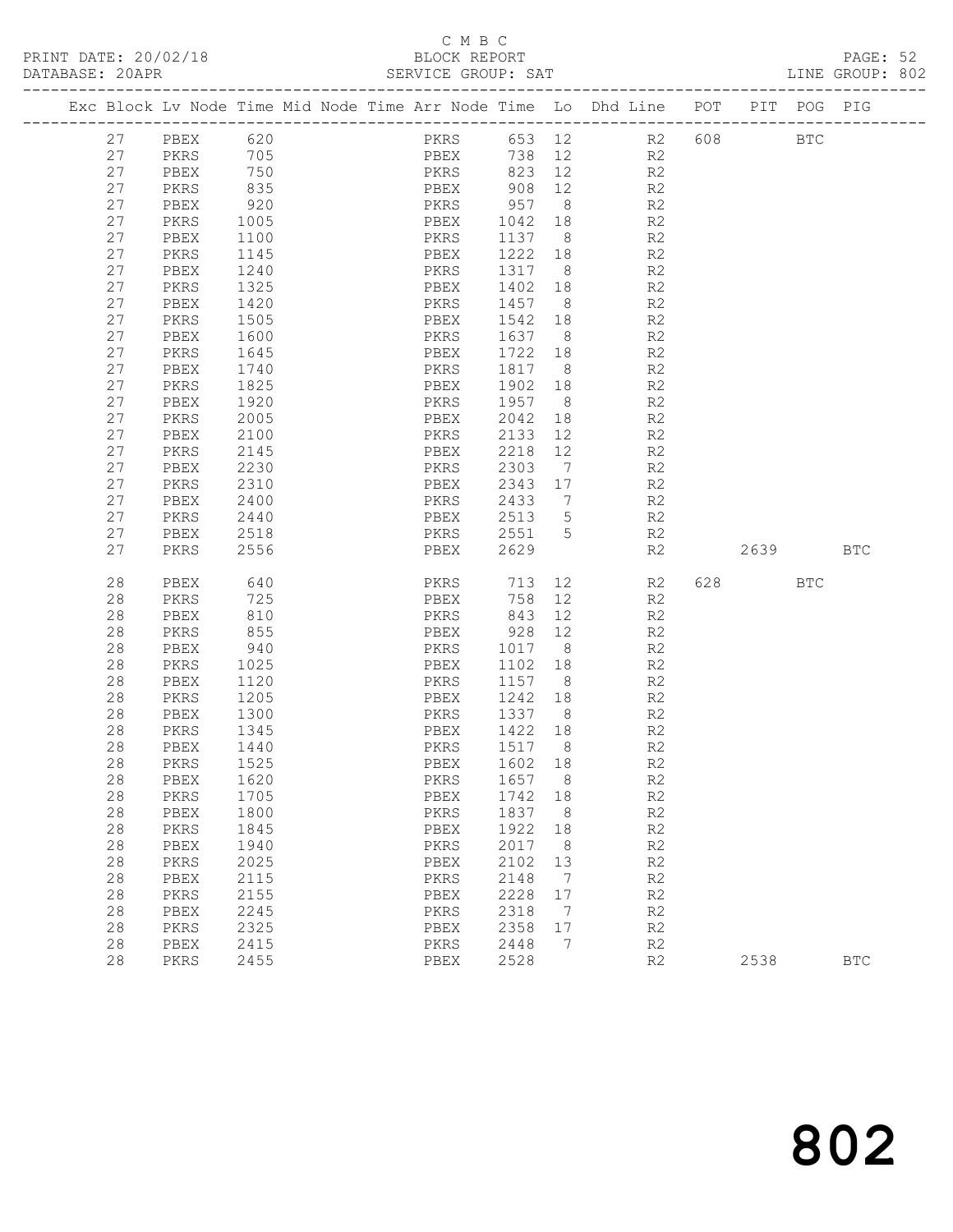### C M B C<br>BLOCK REPORT

PAGE: 53<br>LINE GROUP: 802

|  |    |      |      |  |      |      |                | Exc Block Lv Node Time Mid Node Time Arr Node Time Lo Dhd Line POT |     |      | PIT POG PIG  |            |
|--|----|------|------|--|------|------|----------------|--------------------------------------------------------------------|-----|------|--------------|------------|
|  | 29 | PBEX | 650  |  | PKRS |      |                | 723 12 R2 638                                                      |     |      | $_{\rm BTC}$ |            |
|  | 29 | PKRS | 735  |  | PBEX | 808  | 12             | R2                                                                 |     |      |              |            |
|  | 29 | PBEX | 820  |  | PKRS | 853  | 12             | R2                                                                 |     |      |              |            |
|  | 29 | PKRS | 905  |  | PBEX | 942  | 18             | R2                                                                 |     |      |              |            |
|  | 29 | PBEX | 1000 |  | PKRS | 1037 | 8 <sup>8</sup> | R2                                                                 |     |      |              |            |
|  | 29 | PKRS | 1045 |  | PBEX | 1122 | 18             | R <sub>2</sub>                                                     |     |      |              |            |
|  | 29 | PBEX | 1140 |  | PKRS | 1217 | 8 <sup>8</sup> | R2                                                                 |     |      |              |            |
|  | 29 | PKRS | 1225 |  | PBEX | 1302 | 18             | R <sub>2</sub>                                                     |     |      |              |            |
|  | 29 | PBEX | 1320 |  | PKRS | 1357 | 8 <sup>8</sup> | R <sub>2</sub>                                                     |     |      |              |            |
|  | 29 | PKRS | 1405 |  | PBEX | 1442 | 18             | R <sub>2</sub>                                                     |     |      |              |            |
|  | 29 | PBEX | 1500 |  | PKRS | 1537 | 8 <sup>8</sup> | R2                                                                 |     |      |              |            |
|  | 29 | PKRS | 1545 |  | PBEX | 1622 | 18             | R2                                                                 |     |      |              |            |
|  | 29 | PBEX | 1640 |  | PKRS | 1717 | 8 <sup>8</sup> | R <sub>2</sub>                                                     |     |      |              |            |
|  | 29 | PKRS | 1725 |  | PBEX | 1802 | 18             | R2                                                                 |     |      |              |            |
|  | 29 | PBEX | 1820 |  | PKRS | 1857 | 8 <sup>8</sup> | R <sub>2</sub>                                                     |     |      |              |            |
|  | 29 | PKRS | 1905 |  | PBEX | 1942 | 18             | R2                                                                 |     |      |              |            |
|  | 29 | PBEX | 2000 |  | PKRS | 2037 | 8 <sup>8</sup> | R2                                                                 |     |      |              |            |
|  | 29 | PKRS | 2045 |  | PBEX | 2122 |                | R2                                                                 |     | 2132 |              | <b>BTC</b> |
|  |    |      |      |  |      |      |                |                                                                    |     |      |              |            |
|  | 30 | PBEX | 950  |  | PKRS | 1027 | 8 <sup>8</sup> | R2                                                                 | 938 |      | <b>BTC</b>   |            |
|  | 30 | PKRS | 1035 |  | PBEX | 1112 | 18             | R2                                                                 |     |      |              |            |
|  | 30 | PBEX | 1130 |  | PKRS | 1207 | 8 <sup>8</sup> | R2                                                                 |     |      |              |            |
|  | 30 | PKRS | 1215 |  | PBEX | 1252 | 18             | R2                                                                 |     |      |              |            |
|  | 30 | PBEX | 1310 |  | PKRS | 1347 | 8 <sup>8</sup> | R <sub>2</sub>                                                     |     |      |              |            |
|  | 30 | PKRS | 1355 |  | PBEX | 1432 | 18             | R2                                                                 |     |      |              |            |
|  | 30 | PBEX | 1450 |  | PKRS | 1527 | 8 <sup>8</sup> | R <sub>2</sub>                                                     |     |      |              |            |
|  | 30 | PKRS | 1535 |  | PBEX | 1612 | 18             | R2                                                                 |     |      |              |            |
|  | 30 | PBEX | 1630 |  | PKRS | 1707 | 8 <sup>8</sup> | R2                                                                 |     |      |              |            |
|  | 30 | PKRS | 1715 |  | PBEX | 1752 | 18             | R <sub>2</sub>                                                     |     |      |              |            |
|  | 30 | PBEX | 1810 |  | PKRS | 1847 | 8 <sup>8</sup> | R <sub>2</sub>                                                     |     |      |              |            |
|  | 30 | PKRS | 1855 |  | PBEX | 1932 | 18             | R <sub>2</sub>                                                     |     |      |              |            |
|  | 30 | PBEX | 1950 |  | PKRS | 2027 | 8 <sup>8</sup> | R <sub>2</sub>                                                     |     |      |              |            |
|  | 30 | PKRS | 2035 |  | PBEX | 2112 | 18             | R2                                                                 |     |      |              |            |
|  | 30 | PBEX | 2130 |  | PKRS | 2203 | $\overline{7}$ | R2                                                                 |     |      |              |            |
|  | 30 | PKRS | 2210 |  | PBEX | 2243 | 17             | R <sub>2</sub>                                                     |     |      |              |            |
|  | 30 | PBEX | 2300 |  | PKRS | 2333 | 7              | R <sub>2</sub>                                                     |     |      |              |            |
|  | 30 | PKRS | 2340 |  | PBEX | 2413 | 17             | R <sub>2</sub>                                                     |     |      |              |            |
|  | 30 | PBEX | 2430 |  | PKRS | 2503 | $\overline{7}$ | R2                                                                 |     |      |              |            |
|  | 30 | PKRS | 2510 |  | PBEX | 2543 |                | R2                                                                 |     | 2553 |              | <b>BTC</b> |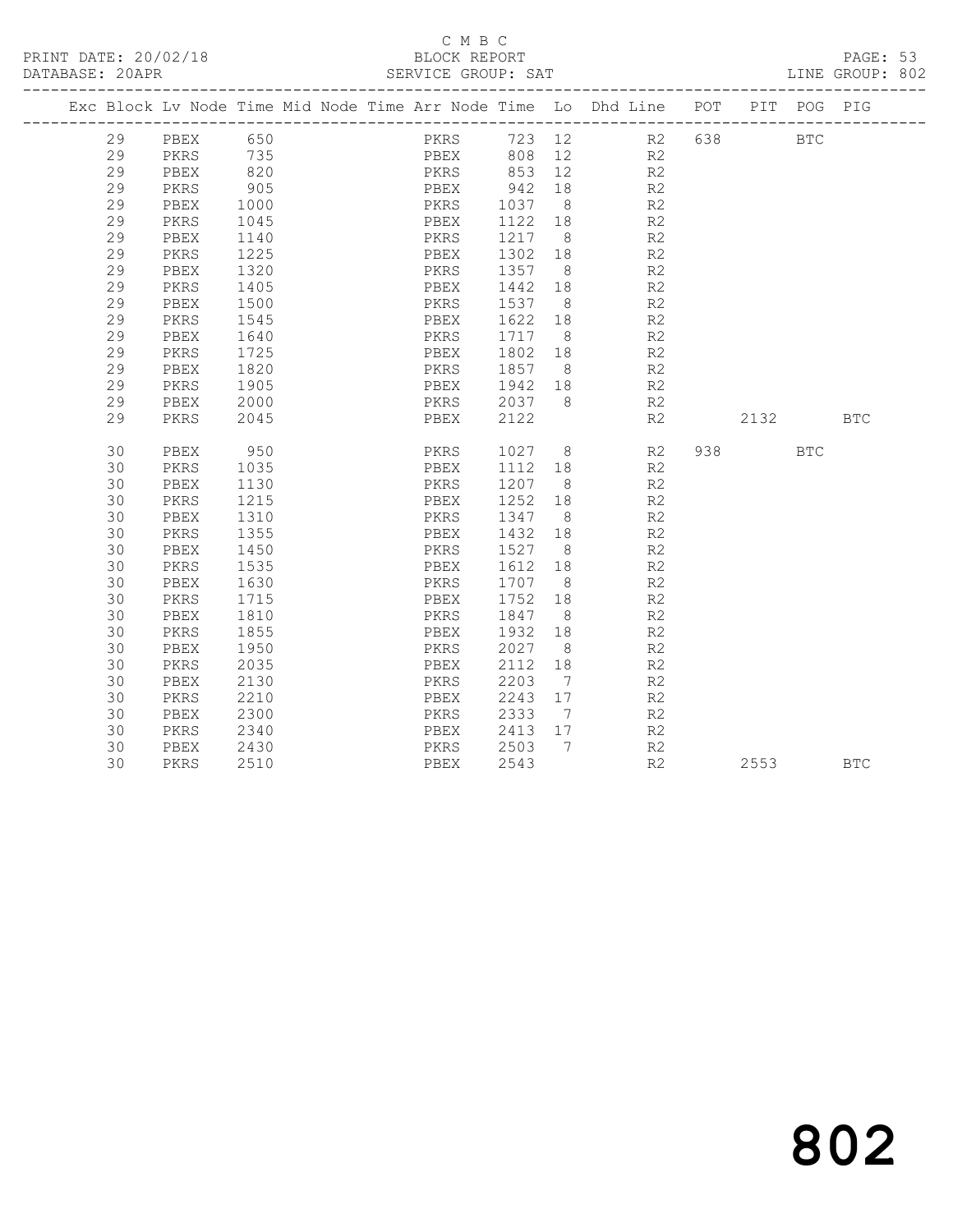### C M B C

### PRINT DATE: 20/02/18 BLOCK REPORT PAGE: 54 DATABASE: 20APR SERVICE GROUP: SAT SAT LINE GROUP: 802 ------------------------------------------------------------------------------------------------- Exc Block Lv Node Time Mid Node Time Arr Node Time Lo Dhd Line POT PIT POG PIG ------------------------------------------------------------------------------------------------- 71 PBEX 555 CAPT 604 2 245 543 BTC 71 CAPT 606 PBEX 615 10 245 71 PBEX 625 CAPT 634 2 245

| 71 | $\texttt{CAPT}$          | 636  | PBEX            | 646  | 9            | 245 |
|----|--------------------------|------|-----------------|------|--------------|-----|
| 71 | PBEX                     | 655  | $\texttt{CAPT}$ | 705  | $\mathbf{2}$ | 245 |
| 71 | $\texttt{CAPT}$          | 707  | PBEX            | 717  | 8            | 245 |
| 71 | ${\tt PBEX}$             | 725  | $\texttt{CAPT}$ | 735  | $\mathbf{2}$ | 245 |
| 71 | $\texttt{CAPT}$          | 737  | PBEX            | 747  | 8            | 245 |
| 71 | PBEX                     | 755  | CAPT            | 805  |              | 245 |
|    |                          |      |                 |      | 2            |     |
| 71 | $\texttt{CAPT}$          | 807  | PBEX            | 817  | 8            | 245 |
| 71 | ${\tt PBEX}$             | 825  | $\texttt{CAPT}$ | 835  | $\mathbf{2}$ | 245 |
| 71 | $\texttt{CAPT}$          | 837  | PBEX            | 847  | 8            | 245 |
| 71 | PBEX                     | 855  | CAPT            | 905  | $\mathbf{2}$ | 245 |
| 71 | CAPT                     | 907  | PBEX            | 917  | 8            | 245 |
| 71 | ${\tt PBEX}$             | 925  | $\texttt{CAPT}$ | 935  | $\mathbf{2}$ | 245 |
| 71 | $\texttt{CAPT}$          | 937  | PBEX            | 947  | 8            | 245 |
| 71 | PBEX                     | 955  | CAPT            | 1005 | $\mathbf{2}$ | 245 |
| 71 | $\texttt{CAPT}$          | 1007 | PBEX            | 1017 | 8            | 245 |
| 71 | ${\tt PBEX}$             | 1025 | CAPT            | 1035 | $\mathbf{2}$ | 245 |
| 71 | $\texttt{CAPT}$          | 1037 | PBEX            | 1047 | 8            | 245 |
|    |                          |      |                 |      |              |     |
| 71 | PBEX                     | 1055 | $\texttt{CAPT}$ | 1105 | 2            | 245 |
| 71 | $\texttt{CAPT}$          | 1107 | PBEX            | 1117 | 8            | 245 |
| 71 | PBEX                     | 1125 | CAPT            | 1135 | $\mathbf{2}$ | 245 |
| 71 | CAPT                     | 1137 | PBEX            | 1147 | 8            | 245 |
| 71 | PBEX                     | 1155 | CAPT            | 1205 | $\mathbf{2}$ | 245 |
| 71 | CAPT                     | 1207 | PBEX            | 1217 | 8            | 245 |
| 71 | ${\tt PBEX}$             | 1225 | $\texttt{CAPT}$ | 1235 | $\mathbf{2}$ | 245 |
| 71 | $\texttt{CAPT}$          | 1237 | PBEX            | 1247 | 8            | 245 |
| 71 | ${\tt PBEX}$             | 1255 | $\texttt{CAPT}$ | 1305 | $\mathbf{2}$ | 245 |
| 71 | $\texttt{CAPT}$          | 1307 | PBEX            | 1317 | 8            | 245 |
| 71 | PBEX                     | 1325 | CAPT            | 1335 | $\mathbf{2}$ | 245 |
| 71 | CAPT                     | 1337 | PBEX            | 1347 | 8            | 245 |
| 71 | PBEX                     | 1355 | CAPT            | 1405 | $\mathbf{2}$ | 245 |
|    |                          |      |                 |      |              |     |
| 71 | CAPT                     | 1407 | PBEX            | 1417 | 8            | 245 |
| 71 | ${\tt PBEX}$             | 1425 | $\texttt{CAPT}$ | 1435 | $\mathbf{2}$ | 245 |
| 71 | $\texttt{CAPT}$          | 1437 | PBEX            | 1447 | 8            | 245 |
| 71 | ${\tt PBEX}$             | 1455 | $\texttt{CAPT}$ | 1505 | $\mathbf{2}$ | 245 |
| 71 | CAPT                     | 1507 | PBEX            | 1517 | 8            | 245 |
| 71 | PBEX                     | 1525 | CAPT            | 1535 | $\mathbf{2}$ | 245 |
| 71 | $\texttt{CAPT}$          | 1537 | PBEX            | 1547 | 8            | 245 |
| 71 | ${\tt PBEX}$             | 1555 | CAPT            | 1605 | $\mathbf{2}$ | 245 |
| 71 | CAPT                     | 1607 | PBEX            | 1617 | 8            | 245 |
| 71 | PBEX                     | 1625 | CAPT            | 1635 | 2            | 245 |
| 71 | CAPT                     | 1637 | PBEX            | 1647 | 8            | 245 |
| 71 | PBEX                     | 1655 | CAPT            | 1705 | $\mathbf{2}$ | 245 |
| 71 | $\texttt{CAPT}$          | 1707 | PBEX            | 1717 |              | 245 |
|    |                          |      |                 |      | 8            |     |
| 71 | PBEX                     | 1725 | CAPT            | 1735 | $\mathbf{2}$ | 245 |
| 71 | $\texttt{CAPT}$          | 1737 | PBEX            | 1747 | 8            | 245 |
| 71 | PBEX                     | 1755 | CAPT            | 1805 | $\mathbf{2}$ | 245 |
| 71 | CAPT                     | 1807 | PBEX            | 1817 | 8            | 245 |
| 71 | PBEX                     | 1825 | CAPT            | 1835 | $\mathbf{2}$ | 245 |
| 71 | $\mathop{\mathtt{CAPT}}$ | 1837 | PBEX            | 1847 | 8            | 245 |
| 71 | PBEX                     | 1855 | CAPT            | 1905 | $\mathbf{2}$ | 245 |
| 71 | CAPT                     | 1907 | PBEX            | 1917 | 8            | 245 |
| 71 | PBEX                     | 1925 | CAPT            | 1935 | 2            | 245 |
| 71 | $\mathop{\mathtt{CAPT}}$ | 1937 | PBEX            | 1947 | 8            | 245 |
| 71 | PBEX                     | 1955 | CAPT            | 2005 | 2            | 245 |
|    |                          |      |                 |      |              |     |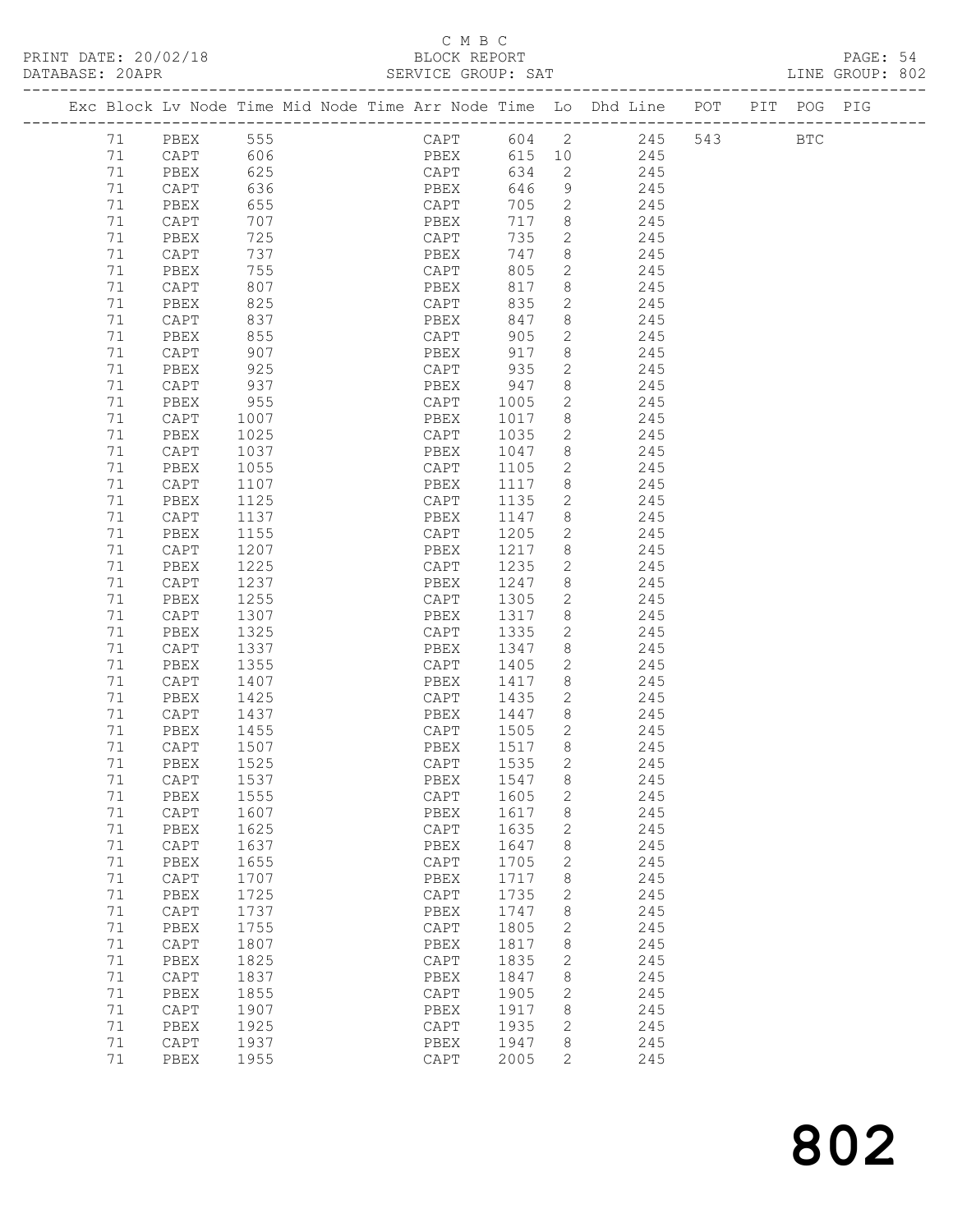| PRINT DATE: 20/02/18<br>DATABASE: 20APR |                |                             |                      |  | BLOCK REPORT<br>SERVICE GROUP: SAT | C M B C |                      |                |                                                                    |      | PAGE: 55<br>LINE GROUP: 802 |  |
|-----------------------------------------|----------------|-----------------------------|----------------------|--|------------------------------------|---------|----------------------|----------------|--------------------------------------------------------------------|------|-----------------------------|--|
|                                         |                |                             |                      |  |                                    |         |                      |                | Exc Block Ly Node Time Mid Node Time Arr Node Time Lo Dhd Line POT | PIT  | POG PTG                     |  |
|                                         | 71<br>71<br>71 | CAPT<br><b>PREX</b><br>CAPT | 2007<br>2025<br>2036 |  | PBEX<br>CAPT<br>PBEX               |         | 2016<br>2034<br>2045 | $\overline{2}$ | 245<br>245<br>245                                                  | 2055 | BTC.                        |  |

# 802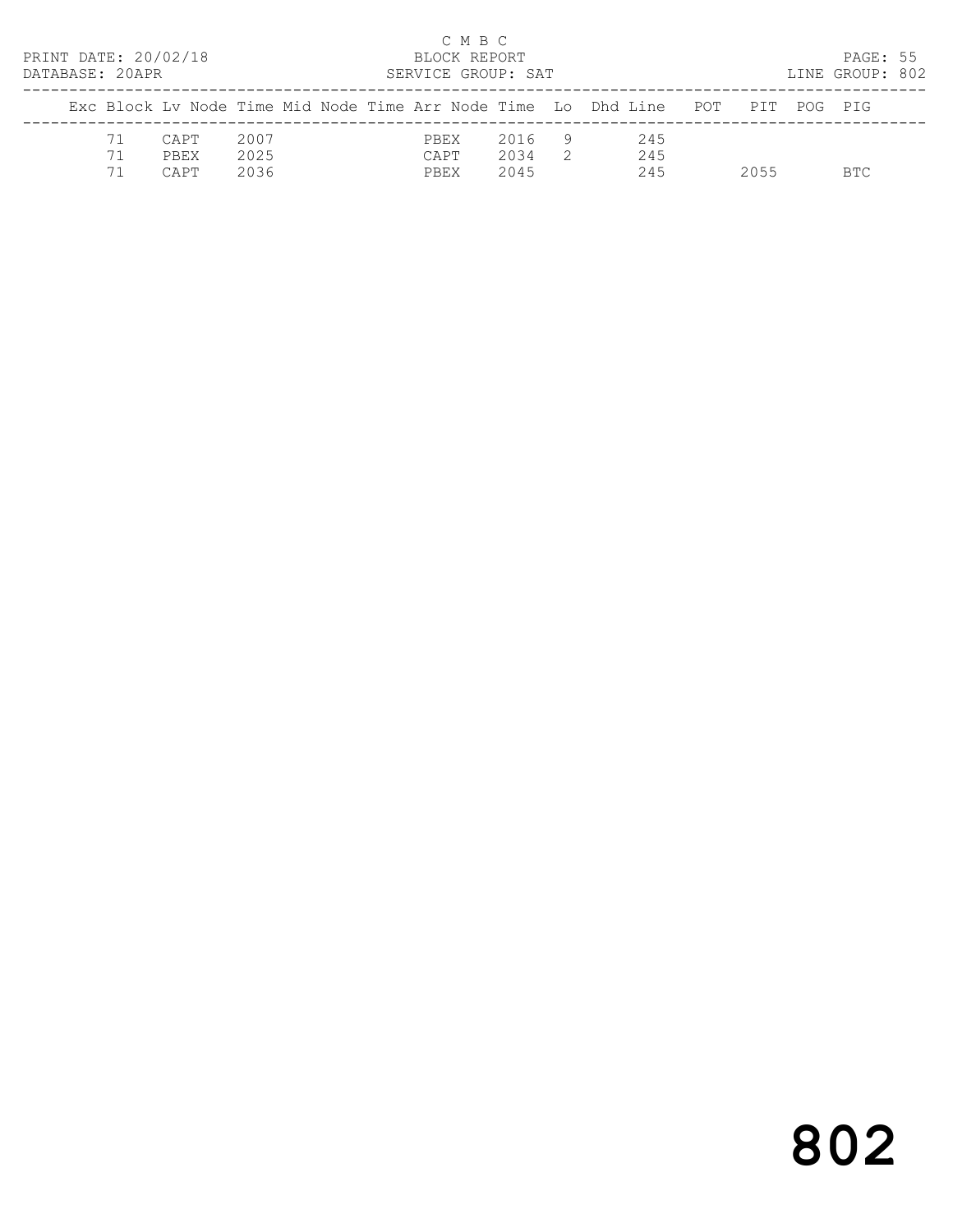### C M B C<br>BLOCK REPORT

PRINT DATE: 20/02/18 BLOCK REPORT BATABASE: 20APR BLOCK REPORT

PAGE: 56<br>LINE GROUP: 802

|    | Exc Block Lv Node Time Mid Node Time Arr Node Time Lo Dhd Line POT |            |  |      |      |             |                |                |     |     | PIT POG PIG  |  |
|----|--------------------------------------------------------------------|------------|--|------|------|-------------|----------------|----------------|-----|-----|--------------|--|
| 72 | PBEX                                                               | 610        |  |      |      |             |                | CAPT 619 2 245 |     | 558 | $_{\rm BTC}$ |  |
| 72 | CAPT                                                               | 621        |  |      |      | PBEX 630 10 |                | 245            |     |     |              |  |
| 72 | PBEX                                                               | 640        |  | CAPT |      | 650         | $\overline{2}$ | 245            |     |     |              |  |
| 72 | CAPT                                                               | 652        |  | PBEX |      | 702         | 8 <sup>8</sup> | 245            |     |     |              |  |
| 72 | PBEX                                                               | 710        |  | CAPT |      | 720         | $\overline{2}$ |                | 245 |     |              |  |
| 72 | CAPT                                                               | 722        |  | PBEX |      | 732         | 8              |                | 245 |     |              |  |
| 72 | PBEX                                                               | 740        |  |      | CAPT | 750         | $\mathbf{2}$   | 245            |     |     |              |  |
| 72 | CAPT                                                               | 752        |  | PBEX |      | 802         | 8              | 245            |     |     |              |  |
| 72 | PBEX                                                               |            |  | CAPT |      | 820         | $\mathbf{2}$   |                | 245 |     |              |  |
| 72 | CAPT                                                               | 810<br>822 |  | PBEX |      | 832         | 8              |                | 245 |     |              |  |
| 72 | PBEX                                                               | 840        |  |      | CAPT | 850         | $\mathbf{2}$   | 245            |     |     |              |  |
| 72 | CAPT                                                               | 852        |  | PBEX |      | 902         | 8              | 245            |     |     |              |  |
| 72 | PBEX                                                               | 910        |  | CAPT |      | 920         | $\mathbf{2}$   |                | 245 |     |              |  |
| 72 |                                                                    | 922        |  |      |      | 932         | 8              |                |     |     |              |  |
|    | CAPT                                                               | 940        |  | PBEX |      | CAPT 950    |                |                | 245 |     |              |  |
| 72 | PBEX                                                               |            |  |      |      |             | 2              | 245            |     |     |              |  |
| 72 | CAPT                                                               | 952        |  | PBEX |      | 1002        | 8              | 245            |     |     |              |  |
| 72 | PBEX                                                               | 1010       |  | CAPT |      | 1020        | 2              |                | 245 |     |              |  |
| 72 | CAPT                                                               | 1022       |  | PBEX |      | 1032        | 8              |                | 245 |     |              |  |
| 72 | PBEX                                                               | 1040       |  | CAPT |      | 1050        | $\mathbf{2}$   |                | 245 |     |              |  |
| 72 | CAPT                                                               | 1052       |  | PBEX |      | 1102        | 8              | 245            |     |     |              |  |
| 72 | PBEX                                                               | 1110       |  | CAPT |      | 1120        | $\mathbf{2}$   |                | 245 |     |              |  |
| 72 | CAPT                                                               | 1122       |  | PBEX |      | 1132        | 8              |                | 245 |     |              |  |
| 72 | PBEX                                                               | 1140       |  | CAPT |      | 1150        | 2              |                | 245 |     |              |  |
| 72 | CAPT                                                               | 1152       |  | PBEX |      | 1202        | 8              | 245            |     |     |              |  |
| 72 | PBEX                                                               | 1210       |  | CAPT |      | 1220        | 2              | 245            |     |     |              |  |
| 72 | CAPT                                                               | 1222       |  | PBEX |      | 1232        | 8              |                | 245 |     |              |  |
| 72 | PBEX                                                               | 1240       |  | CAPT |      | 1250        | 2              |                | 245 |     |              |  |
| 72 | CAPT                                                               | 1252       |  | PBEX |      | 1302        | 8              | 245            |     |     |              |  |
| 72 | PBEX                                                               | 1310       |  | CAPT |      | 1320        | 2              | 245            |     |     |              |  |
| 72 | CAPT                                                               | 1322       |  | PBEX |      | 1332        | 8              |                | 245 |     |              |  |
| 72 | PBEX                                                               | 1340       |  | CAPT |      | 1350        | 2              |                | 245 |     |              |  |
| 72 | CAPT                                                               | 1352       |  | PBEX |      | 1402        | 8              | 245            |     |     |              |  |
| 72 | PBEX                                                               | 1410       |  | CAPT |      | 1420        | 2              | 245            |     |     |              |  |
| 72 | CAPT                                                               | 1422       |  | PBEX |      | 1432        | 8              |                | 245 |     |              |  |
| 72 | PBEX                                                               | 1440       |  |      |      | CAPT 1450   | 2              |                | 245 |     |              |  |
| 72 | CAPT                                                               | 1452       |  | PBEX |      | 1502        | 8 <sup>8</sup> | 245            |     |     |              |  |
| 72 | PBEX                                                               | 1510       |  |      | CAPT | 1520        | $\mathbf{2}$   | 245            |     |     |              |  |
| 72 | CAPT                                                               | 1522       |  | PBEX |      | 1532        | 8              |                | 245 |     |              |  |
| 72 | PBEX                                                               | 1540       |  | CAPT |      | 1550        | 2              |                | 245 |     |              |  |
| 72 | CAPT                                                               | 1552       |  |      |      | PBEX 1602 8 |                |                | 245 |     |              |  |
| 72 | PBEX                                                               | 1610       |  | CAPT |      | 1620        | $\mathbf{2}$   |                | 245 |     |              |  |
| 72 | $\mathop{\mathtt{CAPT}}$                                           | 1622       |  | PBEX |      | 1632        | 8              |                | 245 |     |              |  |
| 72 | PBEX                                                               | 1640       |  | CAPT |      | 1650        | $\mathbf{2}$   |                | 245 |     |              |  |
| 72 | $\texttt{CAPT}$                                                    | 1652       |  | PBEX |      | 1702        | 8              |                | 245 |     |              |  |
| 72 | PBEX                                                               | 1710       |  | CAPT |      | 1720        | 2              |                | 245 |     |              |  |
| 72 | $\texttt{CAPT}$                                                    | 1722       |  | PBEX |      | 1732        | 8              |                | 245 |     |              |  |
| 72 | PBEX                                                               | 1740       |  | CAPT |      | 1750        | $\mathbf{2}$   |                | 245 |     |              |  |
| 72 | $\texttt{CAPT}$                                                    | 1752       |  | PBEX |      | 1802        | $\,8\,$        |                | 245 |     |              |  |
| 72 | PBEX                                                               | 1810       |  | CAPT |      | 1820        | $\mathbf{2}$   |                | 245 |     |              |  |
| 72 | CAPT                                                               | 1822       |  | PBEX |      | 1832        | 8              |                | 245 |     |              |  |
| 72 | PBEX                                                               | 1840       |  | CAPT |      | 1850        | $\mathbf{2}$   |                | 245 |     |              |  |
| 72 | $\texttt{CAPT}$                                                    | 1852       |  | PBEX |      | 1902        | 8              |                | 245 |     |              |  |
| 72 | PBEX                                                               | 1910       |  | CAPT |      | 1920        | $\mathbf{2}$   |                | 245 |     |              |  |
| 72 | CAPT                                                               | 1922       |  | PBEX |      | 1932        | 8              |                | 245 |     |              |  |
| 72 | PBEX                                                               | 1940       |  | CAPT |      | 1950        | $\mathbf{2}$   |                | 245 |     |              |  |
| 72 | CAPT                                                               | 1952       |  | PBEX |      | 2002        | 8              |                | 245 |     |              |  |
| 72 | PBEX                                                               | 2010       |  | CAPT |      | 2019        | 2              |                | 245 |     |              |  |
|    |                                                                    |            |  |      |      |             |                |                |     |     |              |  |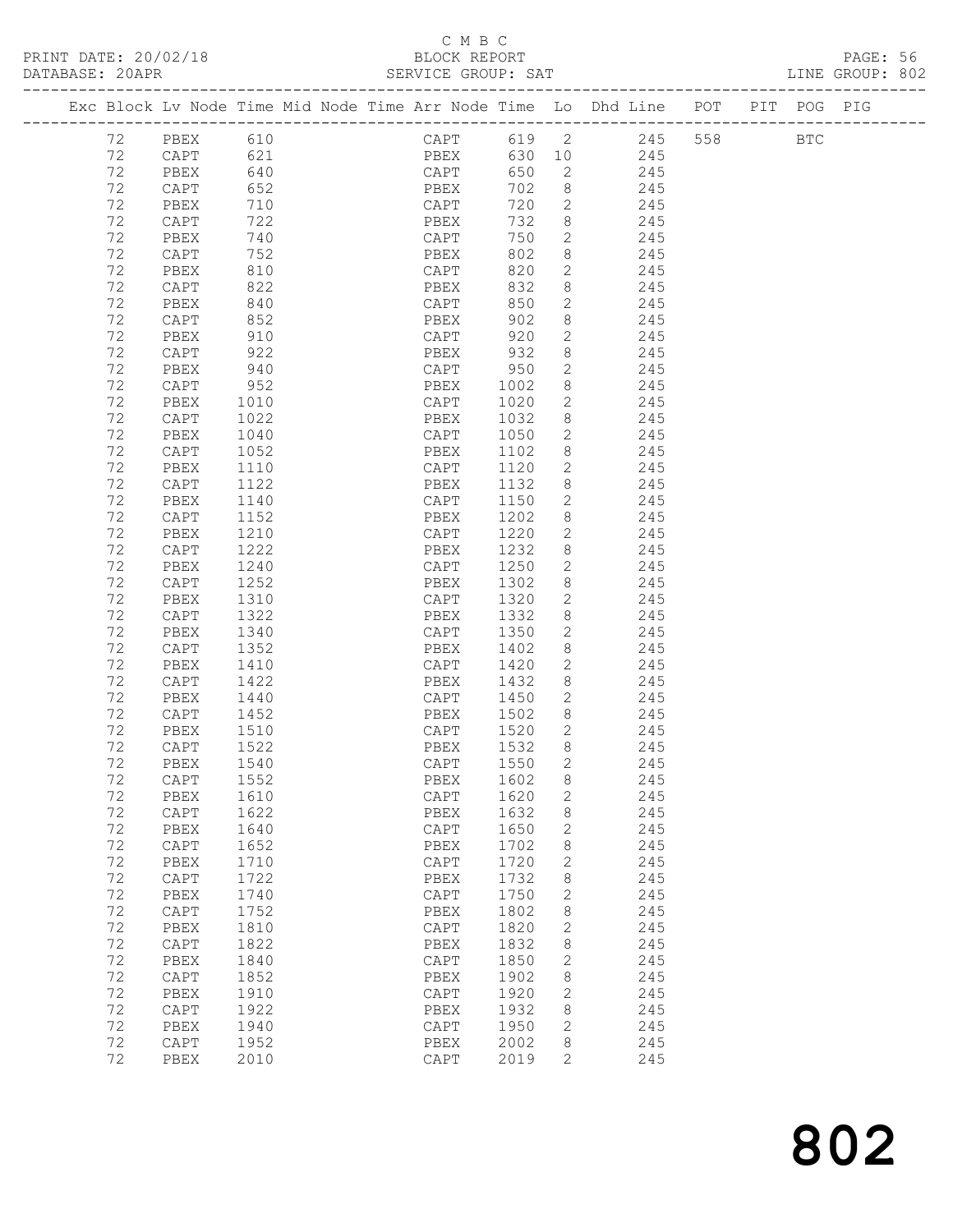PRINT DATE: 20/02/18 BLOCK REPORT BLOCK REPORT

## C M B C<br>BLOCK REPORT

| Exc Block Lv Node Time Mid Node Time Arr Node Time Lo Dhd Line POT PIT POG PIG<br>72<br>PBEX<br>2030 10 245<br>2021<br>CAPT<br>72<br>2049<br>$\overline{2}$<br>2040<br>245<br>CAPT<br>PBEX<br>72<br>2100<br>245<br>2051<br>10<br>CAPT<br>PBEX<br>72<br>2119<br>$\overline{2}$<br>245<br>2110<br>CAPT<br>PBEX<br>72<br>2130<br>2121<br>245<br>PBEX<br>10<br>CAPT<br>72<br>2149<br>$\overline{2}$<br>2140<br>245<br>CAPT<br>PBEX<br>72<br>2200<br>245<br>2151<br>10<br>CAPT<br>PBEX<br>72<br>2219<br>$\overline{2}$<br>245<br>2210<br>PBEX<br>CAPT<br>72<br>2230<br>245<br>2221<br>10<br>CAPT<br>PBEX<br>72<br>2249<br>2<br>245<br>2240<br>CAPT<br>PBEX<br>72<br>2300<br>245<br>2251<br>PBEX<br>10<br>CAPT<br>72<br>2319<br>$\overline{2}$<br>245<br>2310<br>PBEX<br>CAPT<br>72<br>2330<br>245<br>2321<br>10<br>CAPT<br>PBEX<br>72<br>2340<br>2349<br>$\overline{2}$<br>245<br>CAPT<br>PBEX |  |
|-------------------------------------------------------------------------------------------------------------------------------------------------------------------------------------------------------------------------------------------------------------------------------------------------------------------------------------------------------------------------------------------------------------------------------------------------------------------------------------------------------------------------------------------------------------------------------------------------------------------------------------------------------------------------------------------------------------------------------------------------------------------------------------------------------------------------------------------------------------------------------------------|--|
|                                                                                                                                                                                                                                                                                                                                                                                                                                                                                                                                                                                                                                                                                                                                                                                                                                                                                           |  |
|                                                                                                                                                                                                                                                                                                                                                                                                                                                                                                                                                                                                                                                                                                                                                                                                                                                                                           |  |
|                                                                                                                                                                                                                                                                                                                                                                                                                                                                                                                                                                                                                                                                                                                                                                                                                                                                                           |  |
|                                                                                                                                                                                                                                                                                                                                                                                                                                                                                                                                                                                                                                                                                                                                                                                                                                                                                           |  |
|                                                                                                                                                                                                                                                                                                                                                                                                                                                                                                                                                                                                                                                                                                                                                                                                                                                                                           |  |
|                                                                                                                                                                                                                                                                                                                                                                                                                                                                                                                                                                                                                                                                                                                                                                                                                                                                                           |  |
|                                                                                                                                                                                                                                                                                                                                                                                                                                                                                                                                                                                                                                                                                                                                                                                                                                                                                           |  |
|                                                                                                                                                                                                                                                                                                                                                                                                                                                                                                                                                                                                                                                                                                                                                                                                                                                                                           |  |
|                                                                                                                                                                                                                                                                                                                                                                                                                                                                                                                                                                                                                                                                                                                                                                                                                                                                                           |  |
|                                                                                                                                                                                                                                                                                                                                                                                                                                                                                                                                                                                                                                                                                                                                                                                                                                                                                           |  |
|                                                                                                                                                                                                                                                                                                                                                                                                                                                                                                                                                                                                                                                                                                                                                                                                                                                                                           |  |
|                                                                                                                                                                                                                                                                                                                                                                                                                                                                                                                                                                                                                                                                                                                                                                                                                                                                                           |  |
|                                                                                                                                                                                                                                                                                                                                                                                                                                                                                                                                                                                                                                                                                                                                                                                                                                                                                           |  |
|                                                                                                                                                                                                                                                                                                                                                                                                                                                                                                                                                                                                                                                                                                                                                                                                                                                                                           |  |
|                                                                                                                                                                                                                                                                                                                                                                                                                                                                                                                                                                                                                                                                                                                                                                                                                                                                                           |  |
| 72<br>2400<br>245<br>2351<br>10 <sup>1</sup><br>CAPT<br>PBEX                                                                                                                                                                                                                                                                                                                                                                                                                                                                                                                                                                                                                                                                                                                                                                                                                              |  |
| 72<br>2419<br>$\overline{2}$<br>245<br>2410<br>CAPT<br>PBEX                                                                                                                                                                                                                                                                                                                                                                                                                                                                                                                                                                                                                                                                                                                                                                                                                               |  |
| 72<br>2430<br>245<br>2421<br>10<br>CAPT<br>PBEX                                                                                                                                                                                                                                                                                                                                                                                                                                                                                                                                                                                                                                                                                                                                                                                                                                           |  |
| 72<br>2449<br>$\overline{2}$<br>245<br>2440<br>PBEX<br>CAPT                                                                                                                                                                                                                                                                                                                                                                                                                                                                                                                                                                                                                                                                                                                                                                                                                               |  |
| 72<br>2500<br>245<br>CAPT<br>2451<br>PBEX                                                                                                                                                                                                                                                                                                                                                                                                                                                                                                                                                                                                                                                                                                                                                                                                                                                 |  |
| 72<br>2<br>2519<br>245<br>2510<br>CAPT<br>PBEX                                                                                                                                                                                                                                                                                                                                                                                                                                                                                                                                                                                                                                                                                                                                                                                                                                            |  |
| 72<br>2530<br>245<br>CAPT<br>2521<br>PBEX<br>2540<br><b>BTC</b>                                                                                                                                                                                                                                                                                                                                                                                                                                                                                                                                                                                                                                                                                                                                                                                                                           |  |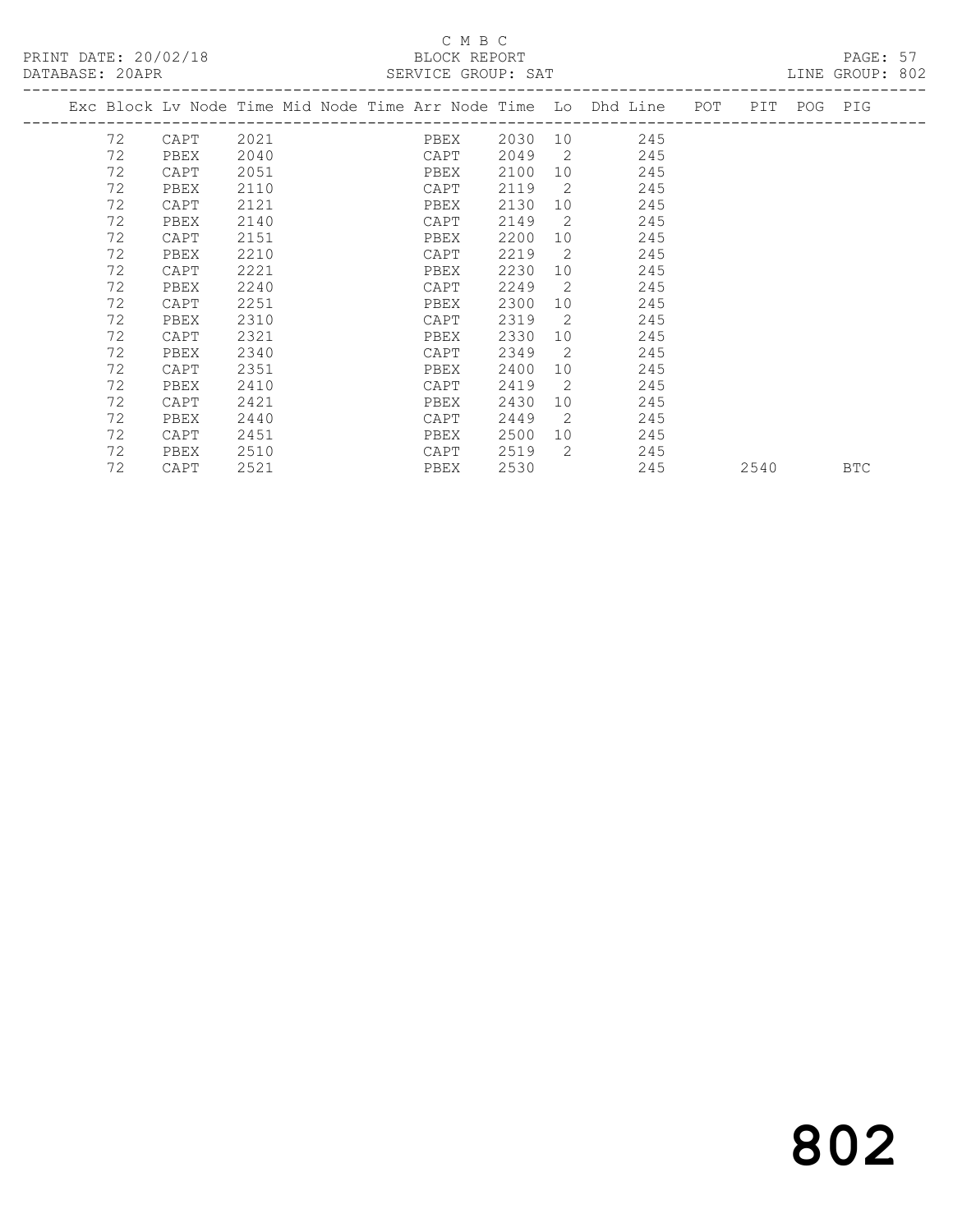|      |                                                                                                                                                                                                                                                                                        | DATABASE: 20APR                                                                                                                                          | PRINT DATE: 20/02/18                                                                                                                                                                      |                                                                                      |                                                                                                                                                                                                                  |                                                                                                          | C M B C |                                                                                                                                                                                                                                             |                                                                                                                                                                                                                                                                                                                                                                                                                                                                                                                                                                                                                                                                         |      |  |            |  |
|------|----------------------------------------------------------------------------------------------------------------------------------------------------------------------------------------------------------------------------------------------------------------------------------------|----------------------------------------------------------------------------------------------------------------------------------------------------------|-------------------------------------------------------------------------------------------------------------------------------------------------------------------------------------------|--------------------------------------------------------------------------------------|------------------------------------------------------------------------------------------------------------------------------------------------------------------------------------------------------------------|----------------------------------------------------------------------------------------------------------|---------|---------------------------------------------------------------------------------------------------------------------------------------------------------------------------------------------------------------------------------------------|-------------------------------------------------------------------------------------------------------------------------------------------------------------------------------------------------------------------------------------------------------------------------------------------------------------------------------------------------------------------------------------------------------------------------------------------------------------------------------------------------------------------------------------------------------------------------------------------------------------------------------------------------------------------------|------|--|------------|--|
| BDKI | BOUNDARY & KITCHENER-NORTH BTC Burnaby Depot<br>BURRARD STN BURRARD STN HADU HASTINGS & DUTHIE-WEST<br>HASTINGS & KOOTENAY EB HASTINGS & DUNSMUIR HASTINGS & COOTENAY AND HASTINGS & DUTHIE-WEST<br>HADU HASTINGS & NOOTENAY WE<br>HASTINGS & NOOTENAY WE<br>HASTINGS & DUNSMUIR HASTI |                                                                                                                                                          |                                                                                                                                                                                           |                                                                                      |                                                                                                                                                                                                                  |                                                                                                          |         |                                                                                                                                                                                                                                             |                                                                                                                                                                                                                                                                                                                                                                                                                                                                                                                                                                                                                                                                         |      |  |            |  |
|      |                                                                                                                                                                                                                                                                                        |                                                                                                                                                          |                                                                                                                                                                                           |                                                                                      |                                                                                                                                                                                                                  |                                                                                                          |         |                                                                                                                                                                                                                                             |                                                                                                                                                                                                                                                                                                                                                                                                                                                                                                                                                                                                                                                                         |      |  |            |  |
|      |                                                                                                                                                                                                                                                                                        | 31<br>31<br>31<br>31<br>31<br>31<br>31<br>31<br>31<br>31<br>31<br>31<br>31<br>31<br>31<br>31<br>31<br>31<br>31<br>31<br>31<br>31<br>31<br>31<br>31<br>31 | SFU 945<br>BUB6<br>SFU<br>BUB6<br>SFU<br>BUB6<br>SFU<br>BUB6 1705<br>SFU 1811<br>BUB6<br>SFU<br>BUB6<br>SFU<br>BUB6<br>SFU<br>BUB6<br>SFU<br>HODM 2628 HK-E<br>SFU 2719 HK-W<br>HODM 2814 | 1352<br>1457<br>1601<br>1915<br>2016<br>2109<br>2201<br>2252<br>2339<br>2435<br>2521 | 31 BDKI 452<br>BUB6 555 HK-E 610 SFU<br>1046 HK-E<br>1138 HK-W<br>1245 HK-E<br>$HK-W$<br>$HK-E$<br>HK-W<br>$HK-E$<br>$HK-W$<br>HK-E<br>$HK-W$<br>$HK-E$<br>HK-W<br>HK-E<br>HK-W<br>$HK-E$<br>$HK-W$<br>HK-E 2838 | 1416 BUB6 1450<br>1625<br>1942<br>2037 BUB6 2104<br>2133<br>2222<br>2314<br>2455<br>2544<br>2652<br>2742 |         | 1110 SFU 1132<br>1202 BUB6 1235<br>1313 SFU 1338<br>1526 SFU 1553<br>1625 BUB6 1659<br>1735 SFU 1800<br>1833 BUB6 1907<br>SFU 2004<br>SFU 2153<br>BUB6 2247<br>SFU 2334<br>2359 BUB6 2424<br>SFU 2515<br>HODM 2611<br>SFU 2714<br>HODM 2809 | SFU 511 2 R5 451 BTC<br>SFU 513 HK-W 531 BUB6 550 5 R5<br>BUB6 555 HK-E 610 SFU 628 5<br>SFU 633 HK-W 653 BUB6 713 9 R5<br>BUB6 722 HK-E 739 SFU 757 5 R5<br>SFU 802 HK-W 823 BUB6 848 7 R5<br>BUB6 855 HK-E 915 SFU 938 7 R5<br>HK-W 1008 BUB6 1041 5 R5<br>$\begin{array}{ccc} 6 & & \text{R5} \\ 10 & & \text{R5} \\ 14 & & \text{R5} \end{array}$<br>7 R5<br>8 R5<br>$6$ R5<br>$\begin{array}{ccc} 11 & \quad & \quad \text{R5} \\ 8 & \quad & \quad \text{R5} \end{array}$<br>$12$ R5<br>$5$ R5<br>8 R5<br>$\begin{array}{ccc} 5 & & \text{R5} \\ 5 & & \text{R5} \end{array}$<br>$11$ R5<br>6 R5<br>17 N35<br>SFU 2714 5 N35<br>HODM 2809 5 N35<br>SFU 2900 9 N35 |      |  |            |  |
|      |                                                                                                                                                                                                                                                                                        | 31                                                                                                                                                       | SFU                                                                                                                                                                                       |                                                                                      | 2909 HK-W                                                                                                                                                                                                        | 2931 HODM                                                                                                |         | 2955                                                                                                                                                                                                                                        | N35                                                                                                                                                                                                                                                                                                                                                                                                                                                                                                                                                                                                                                                                     | 3012 |  | <b>BTC</b> |  |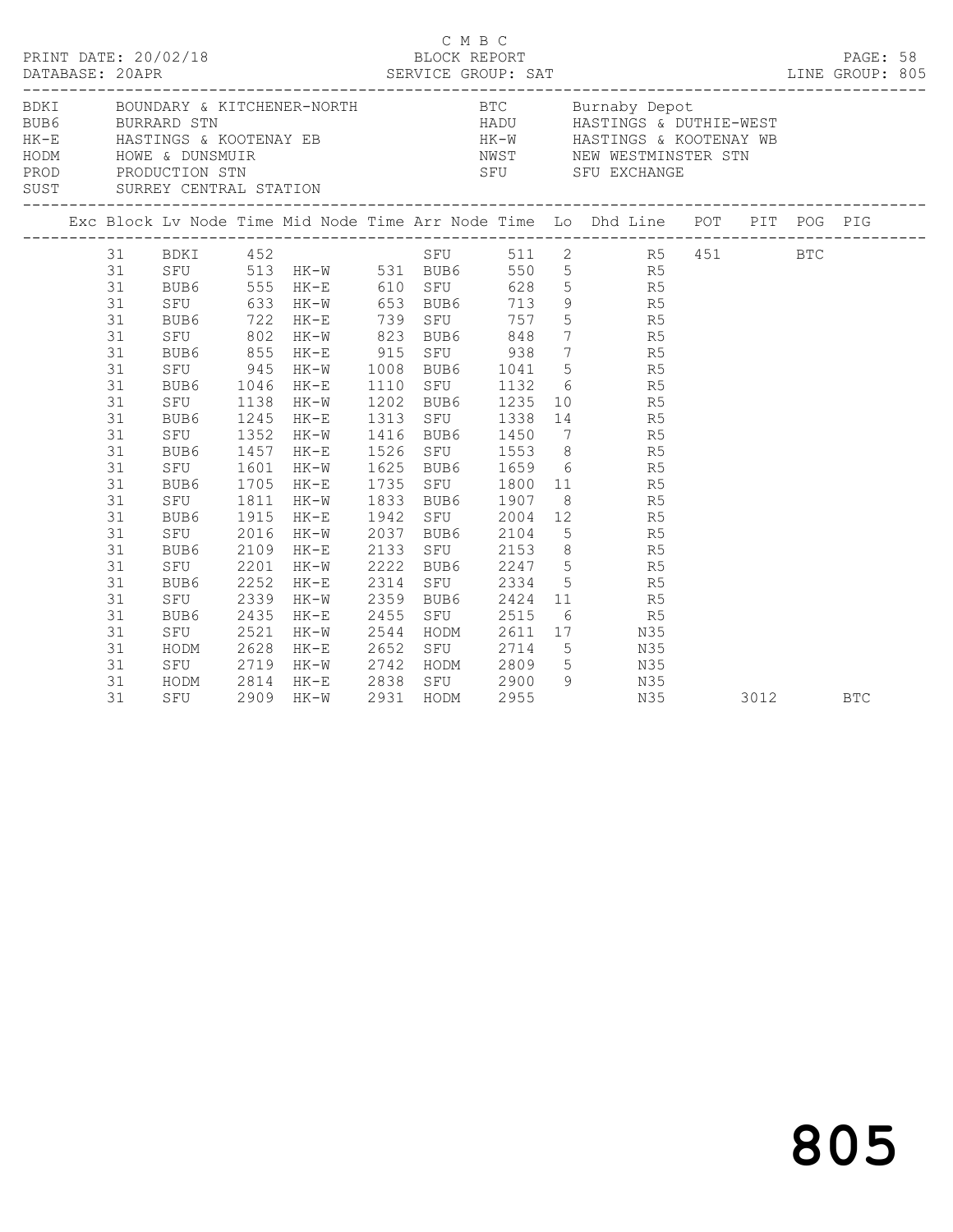# C M B C<br>BLOCK REPORT

|    |                                                                 |      | Exc Block Lv Node Time Mid Node Time Arr Node Time Lo Dhd Line POT PIT POG PIG                                                        |      |                                                             |         |        |                |                |      |            |  |
|----|-----------------------------------------------------------------|------|---------------------------------------------------------------------------------------------------------------------------------------|------|-------------------------------------------------------------|---------|--------|----------------|----------------|------|------------|--|
|    |                                                                 |      | 32 BDKI 503 HK-W 506 BUB6 525 5 R5 502 BTC                                                                                            |      |                                                             |         |        |                |                |      |            |  |
|    |                                                                 |      | 32 BUB6 530 HK-E 545 SFU 603 6 R5                                                                                                     |      |                                                             |         |        |                |                |      |            |  |
| 32 |                                                                 |      |                                                                                                                                       |      |                                                             |         |        |                |                |      |            |  |
| 32 |                                                                 |      | SFU 609 HK-W 627 BUB6 645 5 R5<br>BUB6 650 HK-E 706 SFU 724 6 R5<br>SFU 730 HK-W 750 BUB6 815 7 R5<br>BUB6 822 HK-E 842 SFU 905 13 R5 |      |                                                             |         |        |                |                |      |            |  |
| 32 |                                                                 |      |                                                                                                                                       |      |                                                             |         |        |                |                |      |            |  |
| 32 |                                                                 |      |                                                                                                                                       |      |                                                             |         |        |                |                |      |            |  |
| 32 |                                                                 |      | SFU 918 HK-W 941 BUB6 1009 13                                                                                                         |      |                                                             |         |        | R <sub>5</sub> |                |      |            |  |
| 32 |                                                                 |      | BUB6 1022 HK-E 1046 SFU 1107 10 R5<br>SFU 1117 HK-W 1142 BUB6 1215 6 R5<br>BUB6 1221 HK-E 1249 SFU 1314 14 R5                         |      |                                                             |         |        |                |                |      |            |  |
| 32 |                                                                 |      |                                                                                                                                       |      |                                                             |         |        |                |                |      |            |  |
| 32 |                                                                 |      |                                                                                                                                       |      |                                                             |         |        |                |                |      |            |  |
| 32 | SFU 1328 HK-W<br>FU<br>BUB6 1430<br>SFU 1540<br>TR6 1645<br>175 |      |                                                                                                                                       |      | 1352 BUB6 1426 7 R5                                         |         |        |                |                |      |            |  |
| 32 |                                                                 |      | $HK-E$                                                                                                                                |      | 1502 SFU 1529 11 R5                                         |         |        |                |                |      |            |  |
| 32 |                                                                 |      | HK-W                                                                                                                                  |      | 1604 BUB6 1637 8 R5<br>1715 SFU 1740 11 R5                  |         |        |                |                |      |            |  |
| 32 |                                                                 |      | 1645 HK-E                                                                                                                             |      |                                                             |         |        |                |                |      |            |  |
| 32 | SFU                                                             |      | 1751 HK-W                                                                                                                             |      | 1815 BUB6 1849 6 R5                                         |         |        |                |                |      |            |  |
| 32 | BUB6                                                            | 1855 | $HK-E$                                                                                                                                |      | 1922 SFU 1944 8 R5                                          |         |        |                |                |      |            |  |
| 32 | SFU 1952 HK-W<br>BUB6 2045 HK-E                                 |      |                                                                                                                                       |      | 2013 BUB6 2040 5 R5<br>2109 SFU 2129 10 R5                  |         |        |                |                |      |            |  |
| 32 | BUB6                                                            |      | 2045 HK-E                                                                                                                             |      |                                                             |         |        |                |                |      |            |  |
| 32 | SFU                                                             |      | 2139 HK-W                                                                                                                             |      | 2200 BUB6 2227 8 R5                                         |         |        |                |                |      |            |  |
| 32 | BUB6                                                            | 2235 | $HK-E$                                                                                                                                | 2257 | SFU 2317 5 R5                                               |         |        |                |                |      |            |  |
| 32 | SFU                                                             |      | 2322 HK-w<br>2420 HK-E                                                                                                                |      | 2342 BUB6<br>2342 BUB6 2407 13 R5<br>2440 SFU 2500 20 30 R5 |         |        |                |                |      |            |  |
| 32 | BUB6                                                            |      |                                                                                                                                       |      |                                                             |         |        |                |                |      |            |  |
| 32 | BUB6                                                            |      | 2550 HK-E                                                                                                                             |      | 2610 SFU 2630 9 R5                                          |         |        |                |                |      |            |  |
| 32 | SFU                                                             |      | 2639 HK-W                                                                                                                             |      | 2702 HODM 2729 15                                           |         |        | N35            |                |      |            |  |
| 32 |                                                                 |      |                                                                                                                                       |      |                                                             |         |        |                |                |      |            |  |
| 32 |                                                                 |      | HODM 2744 HK-E 2808 SFU 2830 9 N35<br>SFU 2839 HK-W 2902 HODM 2929 N35 2946 BTC                                                       |      |                                                             |         |        |                |                |      |            |  |
| 33 | HADU                                                            |      | 558 HK-W 609 BUB6 628 2 R5 545 BTC                                                                                                    |      |                                                             |         |        |                |                |      |            |  |
| 33 |                                                                 |      |                                                                                                                                       |      | 646 SFU<br>734 BUB6                                         |         |        | 704 10 R5      |                |      |            |  |
| 33 | BUB6 630 HK-E<br>SFU 714 HK-W<br>BUB6 807 HK-E                  |      |                                                                                                                                       |      |                                                             | 759 8   |        |                | R5             |      |            |  |
| 33 |                                                                 |      |                                                                                                                                       |      | $826$ SFU                                                   |         |        | $848$ 18 R5    |                |      |            |  |
| 33 | SFU 906 HK-W                                                    |      |                                                                                                                                       |      | 929 BUB6 957 13                                             |         |        | R <sub>5</sub> |                |      |            |  |
| 33 |                                                                 |      | BUB6 1010 HK-E 1034 SFU 1055 10 R5<br>SFU 1105 HK-W 1130 BUB6 1203 6 R5<br>BUB6 1209 HK-E 1237 SFU 1302 14 R5                         |      |                                                             |         |        |                |                |      |            |  |
| 33 |                                                                 |      |                                                                                                                                       |      |                                                             |         |        |                |                |      |            |  |
| 33 |                                                                 |      |                                                                                                                                       |      |                                                             |         |        |                |                |      |            |  |
| 33 |                                                                 |      | SFU 1316 HK-W 1340 BUB6 1414 7 R5                                                                                                     |      |                                                             |         |        |                |                |      |            |  |
| 33 | BUB6                                                            |      | 1421 HK-E<br>33 SFU 1528 HK-W 1552 BUB6 1625 10 R5                                                                                    |      | 1450 SFU                                                    | 1517 11 |        |                | R <sub>5</sub> |      |            |  |
| 33 | BUB6                                                            | 1635 | $HK-E$                                                                                                                                | 1705 | SFU                                                         | 1730    | 11     |                | R <sub>5</sub> |      |            |  |
| 33 | SFU                                                             | 1741 | $HK-W$                                                                                                                                | 1805 | BUB6                                                        | 1839    |        |                | R5             |      |            |  |
| 33 | BUB6                                                            | 1845 | $HK-E$                                                                                                                                | 1912 | SFU                                                         | 1934    | 6<br>6 |                | R5             |      |            |  |
| 33 | SFU                                                             | 1940 | $HK-W$                                                                                                                                | 2001 | BUB6                                                        | 2028    | 6      |                | R5             |      |            |  |
| 33 | BUB6                                                            | 2034 | $HK-E$                                                                                                                                | 2058 | ${\tt SFU}$                                                 | 2118    | 9      |                | $\mathbb{R}5$  |      |            |  |
| 33 | SFU                                                             | 2127 | $HK-W$                                                                                                                                | 2148 | BUB6                                                        | 2215    | 7      |                | R5             |      |            |  |
| 33 | BUB6                                                            | 2222 | $HK-E$                                                                                                                                | 2244 | SFU                                                         | 2304    | 5      |                | R5             |      |            |  |
| 33 | SFU                                                             | 2309 | $HK-W$                                                                                                                                | 2329 | BUB6                                                        | 2354    | 11     |                | R5             |      |            |  |
| 33 | BUB6                                                            | 2405 | $HK-E$                                                                                                                                | 2425 | SFU                                                         | 2445    | 13     |                | R5             |      |            |  |
| 33 | SFU                                                             | 2458 | $HK-W$                                                                                                                                | 2517 | BUB6                                                        | 2539    | 2      |                | R <sub>5</sub> |      |            |  |
| 33 | BUB6                                                            | 2541 |                                                                                                                                       |      | $HK-E$                                                      | 2601    |        |                | R5             | 2605 | <b>BTC</b> |  |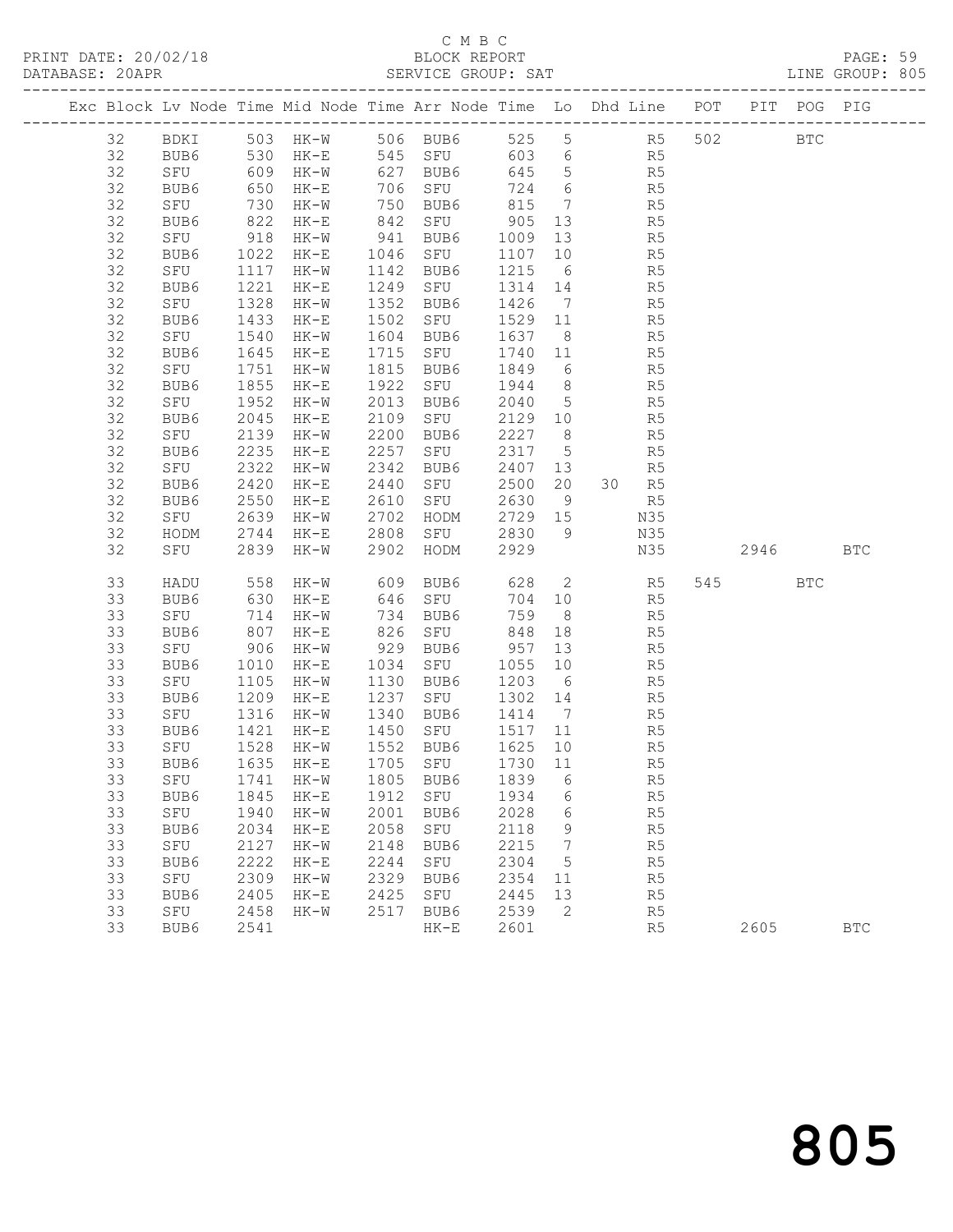PRINT DATE: 20/02/18 BLOCK REPORT BATABASE: 20APR BERVICE GROUP: SAT

# C M B C<br>BLOCK REPORT

PAGE: 60<br>LINE GROUP: 805

|    |    |                                    |             |               |      |                |         |                | Exc Block Lv Node Time Mid Node Time Arr Node Time Lo Dhd Line POT PIT POG PIG                        |         |            |            |
|----|----|------------------------------------|-------------|---------------|------|----------------|---------|----------------|-------------------------------------------------------------------------------------------------------|---------|------------|------------|
|    | 34 | BDKI 636                           |             |               |      |                |         |                | SFU 655 2 R5                                                                                          | 635 000 | <b>BTC</b> |            |
| 34 |    |                                    |             |               |      |                |         |                | SFU 657 HK-W 717 BUB6 740 12 R5<br>BUB6 752 HK-E 811 SFU 829 13 R5<br>SFU 842 HK-W 905 BUB6 930 16 R5 |         |            |            |
| 34 |    |                                    |             |               |      |                |         |                |                                                                                                       |         |            |            |
| 34 |    |                                    |             |               |      |                | 930 16  |                |                                                                                                       |         |            |            |
| 34 |    | BUB6                               | 946         | HK-E 1010 SFU |      |                | 1032 10 |                | R <sub>5</sub>                                                                                        |         |            |            |
| 34 |    | SFU                                | 1042        | $HK-W$        |      | 1105 BUB6      | 1138 8  |                | R <sub>5</sub>                                                                                        |         |            |            |
| 34 |    |                                    |             | HK-E          |      | 1214 SFU       | 1239 13 |                | R <sub>5</sub>                                                                                        |         |            |            |
| 34 |    |                                    |             | HK-W          |      | 1316 BUB6      | 1351 6  |                | R5                                                                                                    |         |            |            |
| 34 |    | BUB6 1146<br>SFU 1252<br>BUB6 1357 |             | HK-E          |      | 1426 SFU       | 1451 13 |                | R5                                                                                                    |         |            |            |
| 34 |    | SFU                                | 1504        | HK-W          |      | 1528 BUB6      | 1601 5  |                | R5                                                                                                    |         |            |            |
| 34 |    | BUB6                               | 1606        | $HK-E$        |      | 1636 SFU       | 1702 9  |                | R <sub>5</sub>                                                                                        |         |            |            |
| 34 |    | SFU                                | 1711        | HK-W          |      | 1735 BUB6      | 1809 6  |                | R <sub>5</sub>                                                                                        |         |            |            |
| 34 |    | BUB6                               | 1815        | $HK-E$        |      | 1844 SFU       | 1906 10 |                | R <sub>5</sub>                                                                                        |         |            |            |
| 34 |    | SFU 1916                           |             | HK-W          |      | 1938 BUB6      | 2006 6  |                | R5<br>R5                                                                                              |         |            |            |
| 34 |    | BUB6                               | 2012        | $HK-E$        |      | 2036 SFU       | 2056 7  |                |                                                                                                       |         |            |            |
| 34 |    | SFU                                | 2103        | HK-W          |      | 2124 BUB6      | 2151 6  |                | R <sub>5</sub>                                                                                        |         |            |            |
| 34 |    | BUB6                               | 2157        |               |      | HK-E 2219 SFU  |         |                | 2239 13 R5                                                                                            |         |            |            |
| 34 |    | SFU                                | 2252        |               |      | HK-W 2313 BUB6 | 2338 12 |                | R <sub>5</sub>                                                                                        |         |            |            |
| 34 |    | BUB6                               | 2350        | $HK-E$        |      | 2412 SFU       | 2432    |                | R5                                                                                                    | 2451    |            | <b>BTC</b> |
|    |    |                                    |             |               |      |                |         |                |                                                                                                       |         |            |            |
| 35 |    | BDKI                               | 637         | HK-W          |      | 640 BUB6       |         |                | 705 2 R5                                                                                              | 636 100 | <b>BTC</b> |            |
| 35 |    | BUB6                               | 707         | $HK-E$        |      | 724 SFU        |         |                | 742 6<br>R5                                                                                           |         |            |            |
| 35 |    | SFU                                | 748         | HK-W          |      | 809 BUB6       | 834     | 5 <sup>5</sup> | R <sub>5</sub>                                                                                        |         |            |            |
| 35 |    | BUB6                               | 839         | $HK-E$        |      | 859 SFU 922    |         | 8 <sup>8</sup> | R <sub>5</sub>                                                                                        |         |            |            |
| 35 |    | SFU                                | 930<br>1034 | $HK-W$        |      | 953 BUB6       | 1026    | 8 <sup>8</sup> | R <sub>5</sub>                                                                                        |         |            |            |
| 35 |    | BUB6                               |             | $HK-E$        |      | 1058 SFU       | 1120 9  |                | R5<br>R5                                                                                              |         |            |            |
| 35 |    | SFU 1129                           |             | $HK-W$        |      | 1154 BUB6      | 1227 6  |                |                                                                                                       |         |            |            |
| 35 |    | BUB6                               | 1233        | HK-E          | 1301 | SFU            | 1326 14 |                | R5                                                                                                    |         |            |            |
| 35 |    | SFU                                | 1340        | HK-W          |      | 1404 BUB6      | 1438 7  |                | R5                                                                                                    |         |            |            |
| 35 |    | BUB6                               | 1445        | $HK-E$        | 1514 | SFU            | 1541    | 10             | R5                                                                                                    |         |            |            |
| 35 |    | SFU                                | 1551        | HK-W          |      | 1615 BUB6      | 1648    | $\overline{7}$ | R5                                                                                                    |         |            |            |
| 35 |    | BUB6                               | 1655        | $HK-E$        | 1725 | SFU            | 1750 11 |                | R5                                                                                                    |         |            |            |
| 35 |    | SFU                                | 1801        | HK-W          |      | 1823 BUB6      | 1857 8  |                | R5                                                                                                    |         |            |            |
| 35 |    | BUB6                               | 1905        | $HK-E$        |      | 1932 SFU       | 1954 10 |                | R <sub>5</sub>                                                                                        |         |            |            |
| 35 |    | SFU                                | 2004        | HK-W          |      | 2025 BUB6      | 2052 5  |                | R5                                                                                                    |         |            |            |
| 35 |    | BUB6                               | 2057        | $HK-E$        |      | 2121 SFU       | 2141 10 |                | R5                                                                                                    |         |            |            |
| 35 |    | SFU                                | 2151        | HK-W          |      | 2212 BUB6      | 2239 2  |                | R <sub>5</sub>                                                                                        |         |            |            |
| 35 |    | BUB6                               | 2241        |               |      | $HK-E$         | 2303    |                | R5                                                                                                    | 2307    |            | <b>BTC</b> |

# 805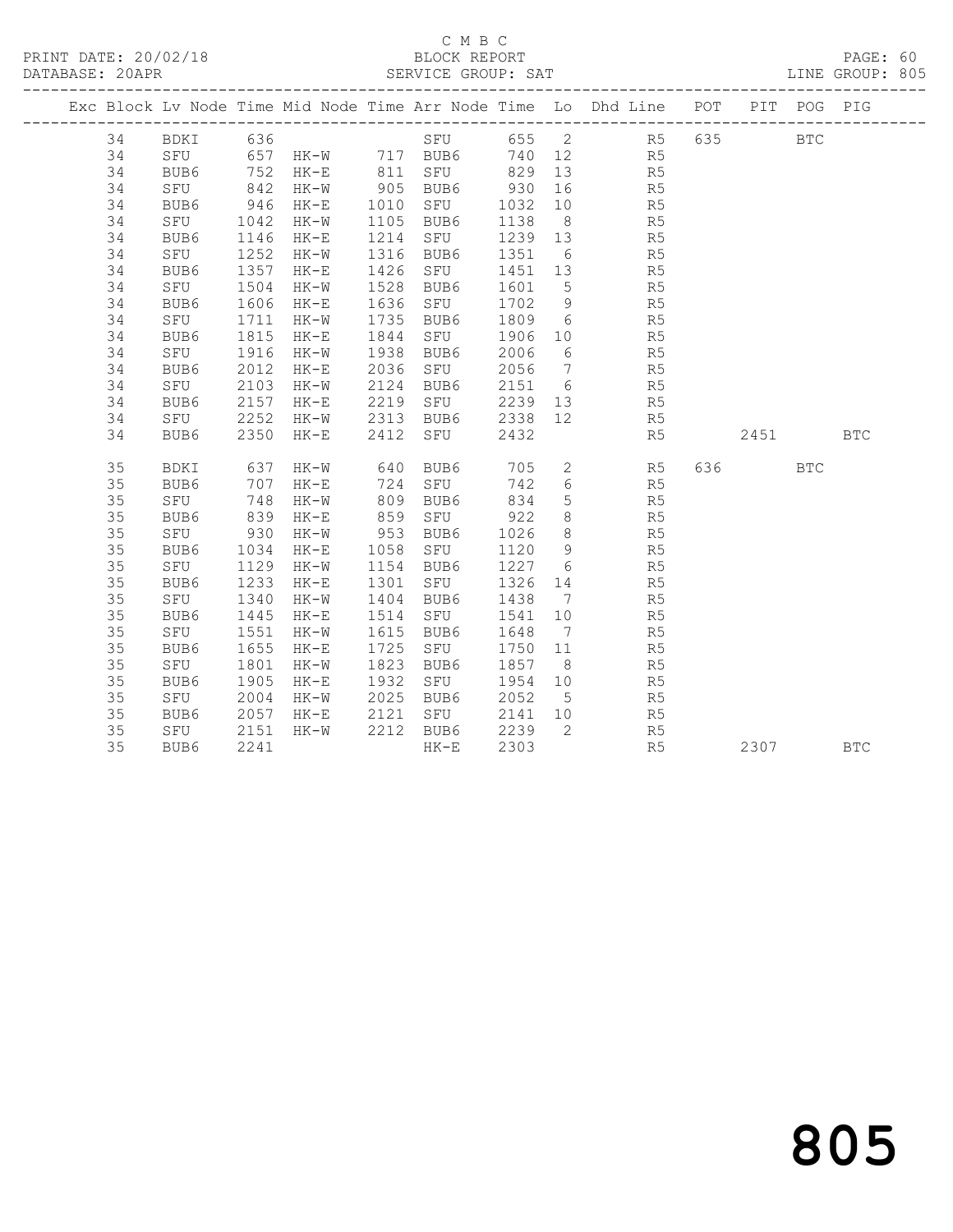### C M B C<br>BLOCK REPORT

PAGE: 61<br>LINE GROUP: 805

|  |    |                               |                       |        |      |                                            |         |                 | Exc Block Lv Node Time Mid Node Time Arr Node Time Lo Dhd Line POT |      | PIT POG PIG  |            |
|--|----|-------------------------------|-----------------------|--------|------|--------------------------------------------|---------|-----------------|--------------------------------------------------------------------|------|--------------|------------|
|  | 36 | BDKI                          |                       |        |      |                                            |         |                 | 707 HK-W 710 BUB6 735 2 R5 706                                     |      | $_{\rm BTC}$ |            |
|  | 36 | BUB6 737 HK-E<br>SFU 830 HK-W |                       |        |      |                                            |         |                 |                                                                    |      |              |            |
|  | 36 |                               |                       |        |      |                                            |         |                 |                                                                    |      |              |            |
|  | 36 | BUB6                          | 934                   | HK-E   |      | 958 SFU                                    | 1020 14 |                 | R5                                                                 |      |              |            |
|  | 36 | SFU                           | 1034<br>1136          | HK-W   | 1057 | BUB6                                       | 1130    | 6               | R5                                                                 |      |              |            |
|  | 36 | BUB6                          | 1136                  | $HK-E$ | 1204 | SFU                                        | 1229 11 |                 | $R$ <sup>1,<br/><math>R</math>5</sup>                              |      |              |            |
|  | 36 | SFU                           | 1240                  | HK-W   | 1304 | BUB6                                       | 1339    | 6               |                                                                    |      |              |            |
|  | 36 | BUB6                          | 1345                  | HK-E   | 1414 | SFU                                        | 1439 13 |                 | R5                                                                 |      |              |            |
|  | 36 | SFU                           | 1452                  | HK-W   | 1516 | BUB6                                       | 1549    | $5^{\circ}$     | R5                                                                 |      |              |            |
|  | 36 | BUB6                          | 1554                  | $HK-E$ | 1624 | SFU                                        | 1650 11 |                 | R5                                                                 |      |              |            |
|  | 36 | SFU                           | 1701                  | $HK-W$ | 1725 | BUB6                                       | 1759    | 6               | R5                                                                 |      |              |            |
|  | 36 | BUB6                          | 1805                  | $HK-E$ | 1834 | SFU                                        | 1856    | 8 <sup>8</sup>  | R5                                                                 |      |              |            |
|  | 36 | SFU                           | 1904                  | HK-W   | 1926 | BUB6                                       | 1954    |                 | $7\overline{ }$<br>R5                                              |      |              |            |
|  | 36 | BUB6                          | 2001                  | $HK-E$ | 2025 | SFU                                        | 2045    | $6\overline{6}$ | R5                                                                 |      |              |            |
|  | 36 | SFU                           | 2051                  | $HK-W$ | 2112 | BUB6                                       | 2139    | 6               | R5                                                                 |      |              |            |
|  | 36 | BUB6                          | 2145                  | $HK-E$ | 2207 | SFU                                        | 2227    | 12              | R5                                                                 |      |              |            |
|  | 36 | SFU                           | 2239                  | $HK-W$ | 2300 | BUB6                                       | 2325    | 10              | R5                                                                 |      |              |            |
|  | 36 | BUB6                          | 2335                  | HK-E   | 2357 | SFU                                        | 2417    | 15              | R5                                                                 |      |              |            |
|  | 36 | SFU                           | 2432                  | HK-W   | 2451 | BUB6                                       | 2513    | 8 <sup>8</sup>  | R5                                                                 |      |              |            |
|  | 36 | BUB6                          | 2521                  | $HK-E$ | 2541 | SFU                                        | 2601 18 |                 | R <sub>5</sub>                                                     |      |              |            |
|  | 36 | SFU                           | 2619                  | HK-W   | 2642 | HODM                                       | 2709    | $5\overline{)}$ | N35                                                                |      |              |            |
|  | 36 | HODM                          | 2714                  | $HK-E$ | 2738 | SFU                                        | 2800    | 9               | N35                                                                |      |              |            |
|  | 36 | SFU                           | 2809                  | HK-W   |      | 2832 HODM                                  | 2859 10 |                 | N35                                                                |      |              |            |
|  | 36 | HODM                          | 2909                  | $HK-E$ |      | 2932 SFU                                   | 2953    |                 | N35                                                                | 3012 |              | <b>BTC</b> |
|  | 37 | BDKI                          | 744                   |        |      | SFU                                        | 807     | 9               | R <sub>5</sub>                                                     | 743  | <b>BTC</b>   |            |
|  | 37 | SFU                           | 816<br>910            |        |      | HK-W 837 BUB6 902 8<br>HK-E 933 SFU 957 11 |         |                 | R5<br>R5                                                           |      |              |            |
|  | 37 | BUB6                          |                       |        |      |                                            |         |                 |                                                                    |      |              |            |
|  | 37 | SFU                           | 1008                  | HK-W   | 1031 | BUB6                                       | 1104    |                 | $6\overline{6}$<br>R5                                              |      |              |            |
|  | 37 | BUB6                          | 1110                  | $HK-E$ | 1134 | SFU                                        | 1156    | 8 <sup>1</sup>  | R5                                                                 |      |              |            |
|  | 37 | SFU                           | 1204                  | HK-W   | 1228 | BUB6                                       | 1301    | 8 <sup>8</sup>  | R5                                                                 |      |              |            |
|  | 37 | BUB6                          | 1309                  | $HK-E$ | 1338 | SFU                                        | 1403 13 |                 | R5                                                                 |      |              |            |
|  | 37 | SFU                           | 1416                  | HK-W   | 1440 | BUB6                                       | 1514    | $\overline{7}$  | R5                                                                 |      |              |            |
|  | 37 | BUB6                          | 1521                  | $HK-E$ | 1551 | SFU                                        | 1618    | 13              | R5                                                                 |      |              |            |
|  | 37 | SFU                           | 1631<br>$102$<br>1735 | $HK-W$ | 1655 | BUB6                                       | 1729 6  |                 | R5                                                                 |      |              |            |
|  | 37 | BUB6                          |                       | $HK-E$ | 1805 | SFU                                        | 1830 11 |                 | R5                                                                 |      |              |            |
|  | 37 | SFU                           | 1841                  | $HK-W$ |      | 1903 BUB6                                  | 1935 6  |                 | R <sub>5</sub>                                                     |      |              |            |
|  | 37 | BUB6                          | 1941                  | $HK-E$ |      | 2008 SFU                                   | 2030 9  |                 | R5                                                                 |      |              |            |
|  | 37 | SFU                           | 2039                  | HK-W   |      | 2100 BUB6                                  | 2127 6  |                 | R5                                                                 |      |              |            |
|  | 37 |                               |                       |        |      | BUB6 2133 HK-E 2157 SFU 2217 10            |         |                 | R5                                                                 |      |              |            |
|  | 37 | SFU                           | 2227                  | $HK-W$ | 2248 | BUB6                                       | 2313    | $\overline{7}$  | R5                                                                 |      |              |            |
|  | 37 | BUB6                          | 2320                  | $HK-E$ | 2342 | SFU                                        | 2402    | 10              | R5                                                                 |      |              |            |
|  | 37 | SFU                           | 2412                  | $HK-W$ | 2431 | BUB6                                       | 2453    | 12              | R5                                                                 |      |              |            |
|  | 37 | BUB6                          | 2505                  | $HK-E$ | 2525 | ${\tt SFU}$                                | 2545    | 6               | R <sub>5</sub>                                                     |      |              |            |
|  | 37 | SFU                           | 2551                  | $HK-W$ | 2614 | HODM                                       | 2641    | -7              | N35                                                                |      |              |            |
|  | 37 | HODM                          | 2648                  | $HK-E$ | 2712 | SFU                                        | 2734    | 5               | N35                                                                |      |              |            |
|  | 37 | SFU                           | 2739                  | $HK-W$ | 2802 | HODM                                       | 2829    | 13              | N35                                                                |      |              |            |
|  | 37 | HODM                          | 2842                  | $HK-E$ | 2905 | ${\tt SFU}$                                | 2926    |                 | N35                                                                | 2945 |              | <b>BTC</b> |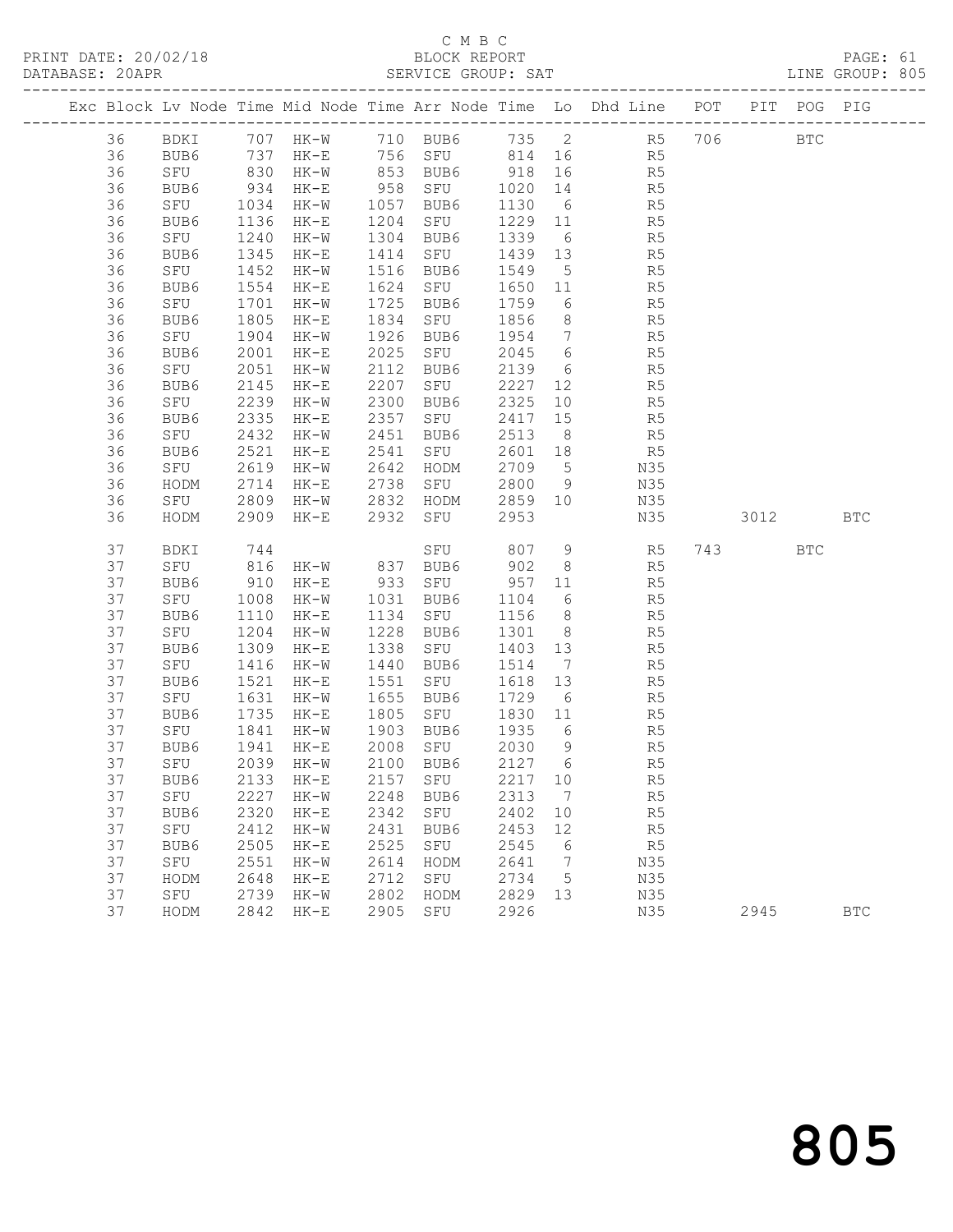PRINT DATE: 20/02/18 BLOCK REPORT BATABASE: 20APR BERVICE GROUP: SAT

# C M B C<br>BLOCK REPORT

PAGE: 62<br>LINE GROUP: 805

|  |    |              |      |                                                                |      |             |         |                         | Exc Block Lv Node Time Mid Node Time Arr Node Time Lo Dhd Line POT PIT POG PIG |      |          |              |              |
|--|----|--------------|------|----------------------------------------------------------------|------|-------------|---------|-------------------------|--------------------------------------------------------------------------------|------|----------|--------------|--------------|
|  | 38 | BDKI 818     |      |                                                                |      |             |         |                         | SFU 842 12 R5 817                                                              |      |          | $_{\rm BTC}$ |              |
|  | 38 |              |      |                                                                |      |             |         |                         | R5                                                                             |      |          |              |              |
|  | 38 |              |      | SFU 854 HK-W 917 BUB6 943 15<br>BUB6 958 HK-E 1022 SFU 1044 10 |      |             |         |                         | R5                                                                             |      |          |              |              |
|  | 38 | SFU          | 1054 | HK-W                                                           | 1117 | BUB6        | 1150    | $\overline{7}$          | R5                                                                             |      |          |              |              |
|  | 38 | BUB6         | 1157 | HK-E                                                           | 1225 | SFU         | 1250 14 |                         | R5                                                                             |      |          |              |              |
|  | 38 | SFU          | 1304 | HK-W                                                           | 1328 | BUB6        | 1402    | $\overline{7}$          | R5                                                                             |      |          |              |              |
|  | 38 | BUB6         | 1409 | HK-E                                                           | 1438 | SFU         | 1505    | 11                      | R5                                                                             |      |          |              |              |
|  | 38 | SFU          | 1516 | $HK-W$                                                         | 1540 | BUB6        | 1613    | 13                      | R5                                                                             |      |          |              |              |
|  | 38 | BUB6         | 1626 | HK-E                                                           | 1656 | SFU         | 1722    | 9                       | R <sub>5</sub>                                                                 |      |          |              |              |
|  | 38 | SFU          | 1731 | HK-W                                                           | 1755 | BUB6        | 1829    | $5\overline{)}$         | R5                                                                             |      |          |              |              |
|  | 38 | BUB6         | 1834 | $HK-E$                                                         | 1901 | SFU         | 1923    | $5\overline{)}$         | R5                                                                             |      |          |              |              |
|  | 38 | SFU          | 1928 | HK-W                                                           | 1950 | BUB6        | 2018    | 5 <sup>5</sup>          | R5                                                                             |      |          |              |              |
|  | 38 | BUB6         | 2023 | $HK-E$                                                         | 2047 | SFU         | 2107    | 8 <sup>8</sup>          | R <sub>5</sub>                                                                 |      |          |              |              |
|  | 38 | SFU          | 2115 | HK-W                                                           | 2136 | BUB6        | 2203    | 6                       | R5                                                                             |      |          |              |              |
|  | 38 | BUB6         | 2209 | HK-E                                                           | 2231 | SFU         | 2251    |                         | R5                                                                             |      | 2310     |              | <b>BTC</b>   |
|  | 39 | BDKI         | 848  | HK-W                                                           | 851  | BUB6        | 919     | $5\overline{)}$         | R <sub>5</sub>                                                                 |      | 847      | <b>BTC</b>   |              |
|  | 39 | BUB6         | 924  | $HK-E$                                                         | 947  | SFU         | 1011    | 10                      | R5                                                                             |      |          |              |              |
|  | 39 | SFU          | 1021 | HK-W                                                           | 1044 | BUB6        | 1117 5  |                         | R5                                                                             |      |          |              |              |
|  | 39 | BUB6         | 1122 | $HK-E$                                                         | 1146 | SFU         | 1208    | 8 <sup>1</sup>          | R5                                                                             |      |          |              |              |
|  | 39 | SFU          | 1216 | HK-W                                                           | 1240 | BUB6        | 1313    | 8 <sup>8</sup>          | R5                                                                             |      |          |              |              |
|  | 39 | BUB6         | 1321 | HK-E                                                           | 1350 | SFU         | 1415 13 |                         | R5                                                                             |      |          |              |              |
|  | 39 | SFU          | 1428 | HK-W                                                           | 1452 | BUB6        | 1526    | 6                       | R5                                                                             |      |          |              |              |
|  | 39 | BUB6         | 1532 | HK-E                                                           | 1602 | SFU         | 1628 13 |                         | R5                                                                             |      |          |              |              |
|  | 39 | SFU          | 1641 | HK-W                                                           | 1705 | BUB6        | 1739    | 6                       | R5                                                                             |      |          |              |              |
|  | 39 | BUB6         | 1745 | HK-E                                                           |      | 1815 SFU    | 1840 12 |                         | R5                                                                             |      |          |              |              |
|  | 39 | SFU          | 1852 | HK-W                                                           | 1914 | BUB6        | 1946    | $5\overline{)}$         | R5                                                                             |      |          |              |              |
|  | 39 | BUB6         | 1951 | HK-E                                                           | 2018 | SFU         | 2040    |                         | R5                                                                             |      | 2059 BTC |              |              |
|  | 40 | BDKI         | 923  |                                                                |      | SFU         | 947     | 10                      | R5                                                                             |      | 922      | <b>BTC</b>   |              |
|  | 40 | SFU          | 957  | $HK-W$                                                         |      | 1020 BUB6   | 1053    | $5\overline{)}$         | R5                                                                             |      |          |              |              |
|  | 40 | BUB6         | 1058 | HK-E                                                           | 1122 | SFU         | 1144    | 8 <sup>8</sup>          | R5                                                                             |      |          |              |              |
|  | 40 | SFU          | 1152 | HK-W                                                           | 1216 | BUB6        | 1249    | 8 <sup>8</sup>          | R5                                                                             |      |          |              |              |
|  | 40 | BUB6         | 1257 | HK-E                                                           | 1325 | SFU         | 1350 14 |                         | R5                                                                             |      |          |              |              |
|  | 40 | SFU          | 1404 | HK-W                                                           | 1428 | BUB6        | 1502    | $\overline{7}$          | R5                                                                             |      |          |              |              |
|  | 40 | BUB6         | 1509 | HK-E                                                           | 1539 | SFU         | 1606 15 |                         | R5                                                                             |      |          |              |              |
|  | 40 | SFU          | 1621 | HK-W                                                           | 1645 | BUB6        | 1719 6  |                         | R5                                                                             |      |          |              |              |
|  | 40 | BUB6         |      | 1725 HK-E                                                      | 1755 | SFU         | 1820 11 |                         | R5                                                                             |      |          |              |              |
|  | 40 | SFU          | 1831 | HK-W                                                           |      | 1853 BUB6   | 1925    | $\overline{\mathbf{3}}$ | R5                                                                             |      |          |              |              |
|  |    | 40 BUB6 1928 |      |                                                                |      | HK-E 1955   |         |                         | R5                                                                             |      | 1959     |              | $_{\rm BTC}$ |
|  | 61 | <b>BDKI</b>  | 1200 |                                                                |      | SFU         | 1226    | 2                       | R5                                                                             | 1159 |          | $_{\rm BTC}$ |              |
|  | 61 | ${\tt SFU}$  | 1228 | HK-W                                                           | 1252 | BUB6        | 1325    | 8                       | R5                                                                             |      |          |              |              |
|  | 61 | BUB6         | 1333 | $HK-E$                                                         | 1402 | ${\tt SFU}$ | 1427    | 13                      | R5                                                                             |      |          |              |              |
|  | 61 | ${\tt SFU}$  | 1440 | $HK-W$                                                         | 1504 | BUB6        | 1537    | - 6                     | R5                                                                             |      |          |              |              |
|  | 61 | BUB6         | 1543 | $HK-E$                                                         | 1613 | SFU         | 1639    | 12                      | R5                                                                             |      |          |              |              |
|  | 61 | SFU          | 1651 | $HK-W$                                                         | 1715 | BUB6        | 1749    | 6                       | R5                                                                             |      |          |              |              |
|  | 61 | BUB6         | 1755 | $HK-E$                                                         | 1825 | SFU         | 1850    |                         | R5                                                                             |      | 1910     |              | <b>BTC</b>   |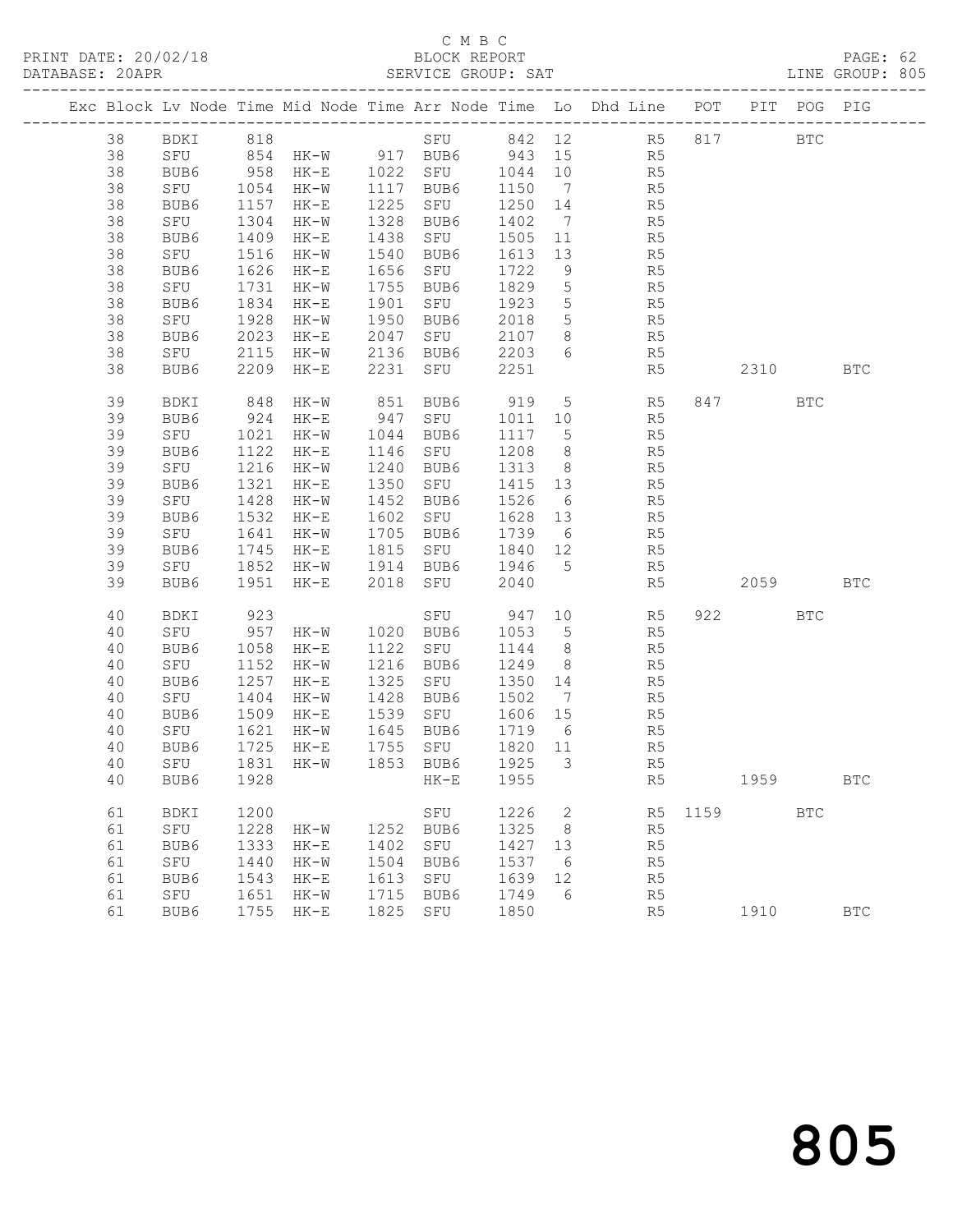PRINT DATE: 20/02/18 BLOCK REPORT<br>
DATABASE: 20APR

### C M B C<br>BLOCK REPORT

PAGE: 63<br>LINE GROUP: 805

| DAIADAOE, ZUALIV |    |             |      |        |      | DERVICE GROOT. DAI |         |    |                                                                |      |      |            | TIME GIVOL .<br>ぃ◡◡ |
|------------------|----|-------------|------|--------|------|--------------------|---------|----|----------------------------------------------------------------|------|------|------------|---------------------|
|                  |    |             |      |        |      |                    |         |    | Exc Block Lv Node Time Mid Node Time Arr Node Time Lo Dhd Line | POT. | PIT  | POG        | PIG                 |
|                  | 62 | <b>BDKI</b> | 1531 |        |      | SFU                | 1559 12 |    | R5                                                             | 1530 |      | <b>BTC</b> |                     |
|                  | 62 | SFU         | 1611 | HK-W   | 1635 | BUB6               | 1709    | 6  | R5                                                             |      |      |            |                     |
|                  | 62 | BUB6        | 1715 | $HK-E$ | 1745 | SFU                | 1810    | 11 | R5                                                             |      |      |            |                     |
|                  | 62 | SFU         | 1821 | HK-W   | 1843 | BUB6               | 1917    | 9  | R5                                                             |      |      |            |                     |
|                  | 62 | BUB6        | 1926 | $HK-E$ | 1953 | SFU                | 2015    | 13 | R5                                                             |      |      |            |                     |
|                  | 62 | SFU         | 2028 | HK-W   | 2049 | BUB6               | 2116    | 5  | R5                                                             |      |      |            |                     |
|                  | 62 | BUB6        | 2121 | $HK-E$ | 2145 | SFU                | 2205    | 9  | R <sub>5</sub>                                                 |      |      |            |                     |
|                  | 62 | SFU         | 2214 | HK-W   | 2235 | BUB6               | 2300    | 5  | R5                                                             |      |      |            |                     |
|                  | 62 | BUB6        | 2305 | $HK-E$ | 2327 | SFU                | 2347    | 5  | R <sub>5</sub>                                                 |      |      |            |                     |
|                  | 62 | SFU         | 2352 | HK-W   | 2412 | BUB6               | 2437    | 13 | R5                                                             |      |      |            |                     |
|                  | 62 | BUB6        | 2450 | HK-E   | 2510 | SFU                | 2530    |    | R <sub>5</sub>                                                 |      | 2549 |            | <b>BTC</b>          |
|                  | 63 | <b>BDKI</b> | 1533 | HK-W   | 1537 | BUB6               | 1610    | 6  | R5                                                             | 1532 |      | BTC        |                     |
|                  | 63 | BUB6        | 1616 | $HK-E$ | 1646 | SFU                | 1712    | 9  | R5                                                             |      |      |            |                     |
|                  | 63 | SFU         | 1721 | HK-W   | 1745 | BUB6               | 1819    | 6  | R5                                                             |      |      |            |                     |
|                  | 63 | BUB6        | 1825 | $HK-E$ | 1854 | SFU                | 1916    |    | R5                                                             |      | 1936 |            | BTC                 |
|                  |    |             |      |        |      |                    |         |    |                                                                |      |      |            |                     |

# 805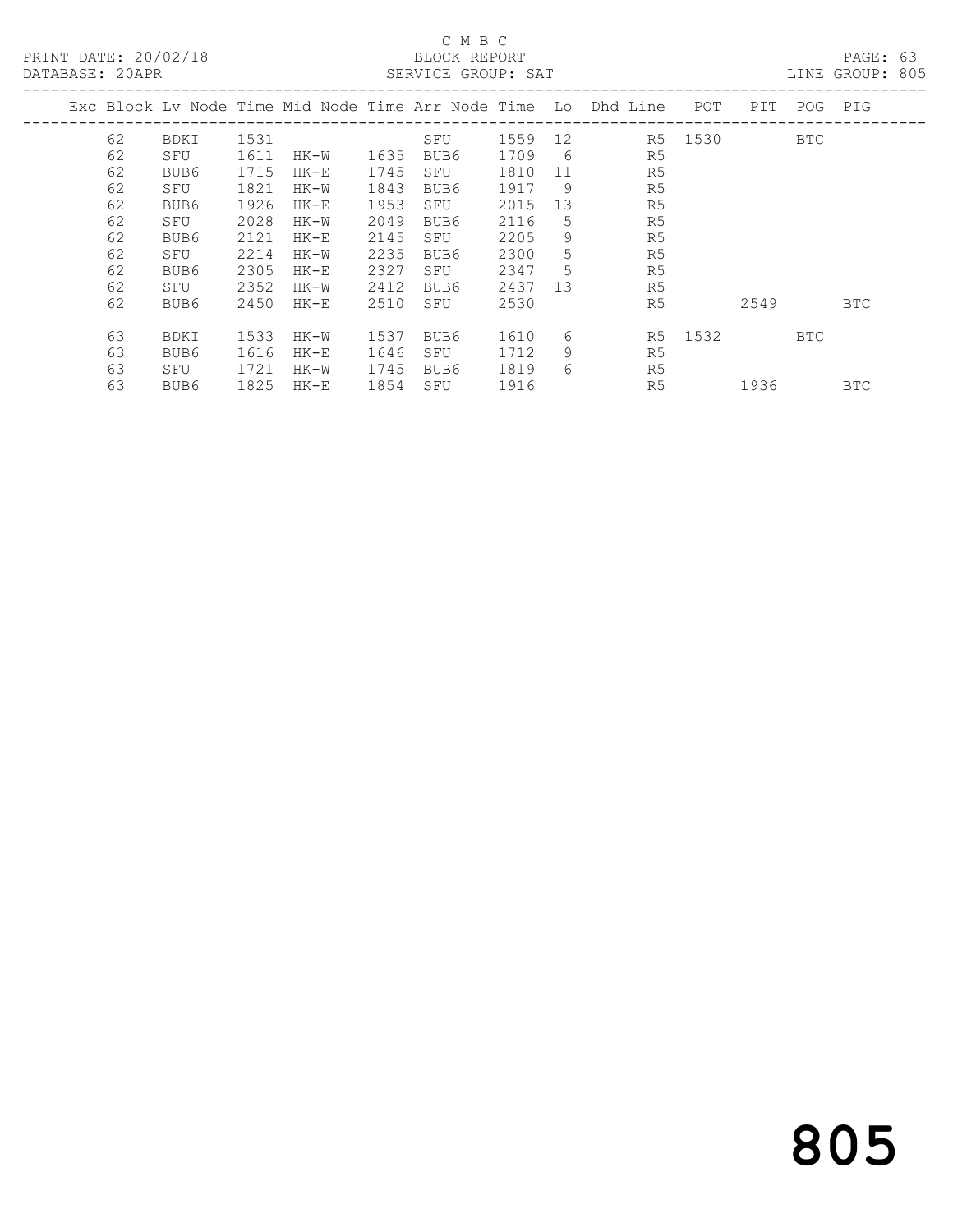### C M B C<br>BLOCK REPORT

| DATABASE: 20APR |          |             |              |                                                                                | SERVICE GROUP: SAT |              |                              |            |            |         |  | LINE GROUP: 805 |  |
|-----------------|----------|-------------|--------------|--------------------------------------------------------------------------------|--------------------|--------------|------------------------------|------------|------------|---------|--|-----------------|--|
|                 |          |             |              | Exc Block Lv Node Time Mid Node Time Arr Node Time Lo Dhd Line POT PIT POG PIG |                    |              |                              |            |            |         |  |                 |  |
|                 | 71       |             |              | HODM 507 NWST 609 SUST 629 5 25 N19                                            |                    |              |                              |            |            | 445 BTC |  |                 |  |
|                 | 71       | PROD 659    |              |                                                                                | SFU                |              |                              | 712 13 145 |            |         |  |                 |  |
|                 | 71       | SFU         | 725          |                                                                                | PROD               | 739 5        |                              | 145        |            |         |  |                 |  |
|                 | 71       | PROD        | 744          |                                                                                | SFU                | 757 13       |                              |            | 145        |         |  |                 |  |
|                 | 71       | SFU         | 810          |                                                                                | PROD               | 825          | $5^{\circ}$                  |            | 145        |         |  |                 |  |
|                 | 71       | PROD        | 830          |                                                                                | SFU                | 844 11       |                              | 145        |            |         |  |                 |  |
|                 | 71       | SFU         | 855          |                                                                                | PROD               | 910          | $5^{\circ}$                  |            | 145        |         |  |                 |  |
|                 | 71       | PROD        | 915          |                                                                                | SFU                | 929 11       |                              |            | 145        |         |  |                 |  |
|                 | 71       | SFU         | 940          |                                                                                | PROD               | 955          | 5 <sup>5</sup>               |            | 145        |         |  |                 |  |
|                 | 71       | PROD        | 1000         |                                                                                | SFU                | 1017         | 8 <sup>8</sup>               | 145        |            |         |  |                 |  |
|                 | 71       | SFU         | 1025         |                                                                                | PROD               | 1040         | $5\overline{)}$              | 145        |            |         |  |                 |  |
|                 | 71       | PROD        | 1045         |                                                                                | SFU                | 1102         | $7\phantom{.0}\phantom{.0}7$ |            | 145        |         |  |                 |  |
|                 | 71       | SFU         | 1109         |                                                                                | PROD               | 1125         | 6                            |            | 145        |         |  |                 |  |
|                 | 71       | PROD        | 1131         |                                                                                | SFU                | 1148         |                              | 6 145      |            |         |  |                 |  |
|                 | 71       | SFU         | 1154         |                                                                                | PROD               | 1210         |                              | 6 145      |            |         |  |                 |  |
|                 | 71       | PROD        | 1216         |                                                                                | SFU                | 1233         | $6\overline{6}$              |            | 145        |         |  |                 |  |
|                 | 71       | SFU         | 1239         |                                                                                | PROD               | 1255         | 6                            |            | 145        |         |  |                 |  |
|                 | 71       | PROD        | 1301         |                                                                                | SFU                | 1318         | 6                            | 145        |            |         |  |                 |  |
|                 | 71       | SFU         | 1324         |                                                                                | PROD               | 1340         |                              | 6 145      |            |         |  |                 |  |
|                 | 71       | PROD        | 1346         |                                                                                | SFU                | 1403         | $6\overline{6}$              |            | 145        |         |  |                 |  |
|                 | 71       | SFU         | 1409         |                                                                                | PROD               | 1425         | 6                            | 6 145      | 145        |         |  |                 |  |
|                 | 71       | PROD        | 1431         |                                                                                | SFU                | 1448         |                              |            |            |         |  |                 |  |
|                 | 71<br>71 | SFU         | 1454         |                                                                                | PROD               | 1510         | 6                            | 6 145      |            |         |  |                 |  |
|                 | 71       | PROD        | 1516         |                                                                                | SFU<br>PROD        | 1533         | $6\overline{6}$              |            | 145<br>145 |         |  |                 |  |
|                 | 71       | SFU<br>PROD | 1539<br>1601 |                                                                                | SFU                | 1555<br>1615 | 9                            |            | 145        |         |  |                 |  |
|                 | 71       | SFU         | 1624         |                                                                                | PROD               | 1640         | $6\overline{6}$              | 145        |            |         |  |                 |  |
|                 | 71       | PROD        | 1646         |                                                                                | SFU                | 1700         | 9                            |            | 145        |         |  |                 |  |
|                 | 71       | SFU         | 1709         |                                                                                | PROD               | 1725         | $6\overline{6}$              |            | 145        |         |  |                 |  |
|                 | 71       | PROD        | 1731         |                                                                                | SFU                | 1745         | 9                            |            | 145        |         |  |                 |  |
|                 | 71       | SFU         | 1754         |                                                                                | PROD               | 1810         | 6                            | 145        |            |         |  |                 |  |
|                 | 71       | PROD        | 1816         |                                                                                | SFU                | 1830         | 10                           |            | 145        |         |  |                 |  |
|                 | 71       | SFU         | 1840         |                                                                                | PROD               | 1856         | 6                            |            | 145        |         |  |                 |  |
|                 | 71       | PROD        | 1902         |                                                                                | SFU                | 1916         | 8 <sup>1</sup>               |            | 145        |         |  |                 |  |
|                 | 71       | SFU         | 1924         |                                                                                | PROD               | 1940         |                              | 6 145      |            |         |  |                 |  |
|                 | 71       | PROD        | 1946         |                                                                                | SFU                | 1959         | 11                           | 145        |            |         |  |                 |  |
|                 | 71       | SFU         | 2010         |                                                                                | PROD               | 2025         | $5^{\circ}$                  |            | 145        |         |  |                 |  |
|                 | 71       | PROD        | 2030         |                                                                                | SFU                | 2043 12      |                              |            | 145        |         |  |                 |  |
|                 |          | 71 SFU 2055 |              |                                                                                | PROD 2110 5        |              |                              |            | 145        |         |  |                 |  |
|                 | 71       | PROD        | 2115         |                                                                                | SFU                | 2128         | 12                           |            | 145        |         |  |                 |  |
|                 | 71       | SFU         | 2140         |                                                                                | PROD               | 2155         | $5^{\circ}$                  |            | 145        |         |  |                 |  |
|                 | 71       | PROD        | 2200         |                                                                                | SFU                | 2213         | 15                           |            | 145        |         |  |                 |  |
|                 | 71       | SFU         | 2228         |                                                                                | PROD               | 2243         | 5                            |            | 145        |         |  |                 |  |
|                 | 71       | PROD        | 2248         |                                                                                | SFU                | 2301         | 5                            |            | 145        |         |  |                 |  |
|                 | 71       | SFU         | 2306         |                                                                                | PROD               | 2320         | 5                            |            | 145        |         |  |                 |  |
|                 | 71       | PROD        | 2325         |                                                                                | SFU                | 2338         | $\mathsf S$                  |            | 145        |         |  |                 |  |
|                 | 71       | SFU         | 2343         |                                                                                | PROD               | 2357         | 5                            |            | 145        |         |  |                 |  |
|                 | 71       | PROD        | 2402         |                                                                                | SFU                | 2415         | 5                            |            | 145        |         |  |                 |  |
|                 | 71       | SFU         | 2420         |                                                                                | PROD               | 2434         | 5                            |            | 145        |         |  |                 |  |
|                 | 71       | PROD        | 2439         |                                                                                | SFU                | 2452         | 6                            |            | 145        |         |  |                 |  |
|                 | 71       | SFU         | 2458         |                                                                                | PROD               | 2512         | 5 <sup>5</sup>               |            | 30 145     |         |  |                 |  |

71 HODM 2547 NWST 2649 SUST 2709 N19 2739 BTC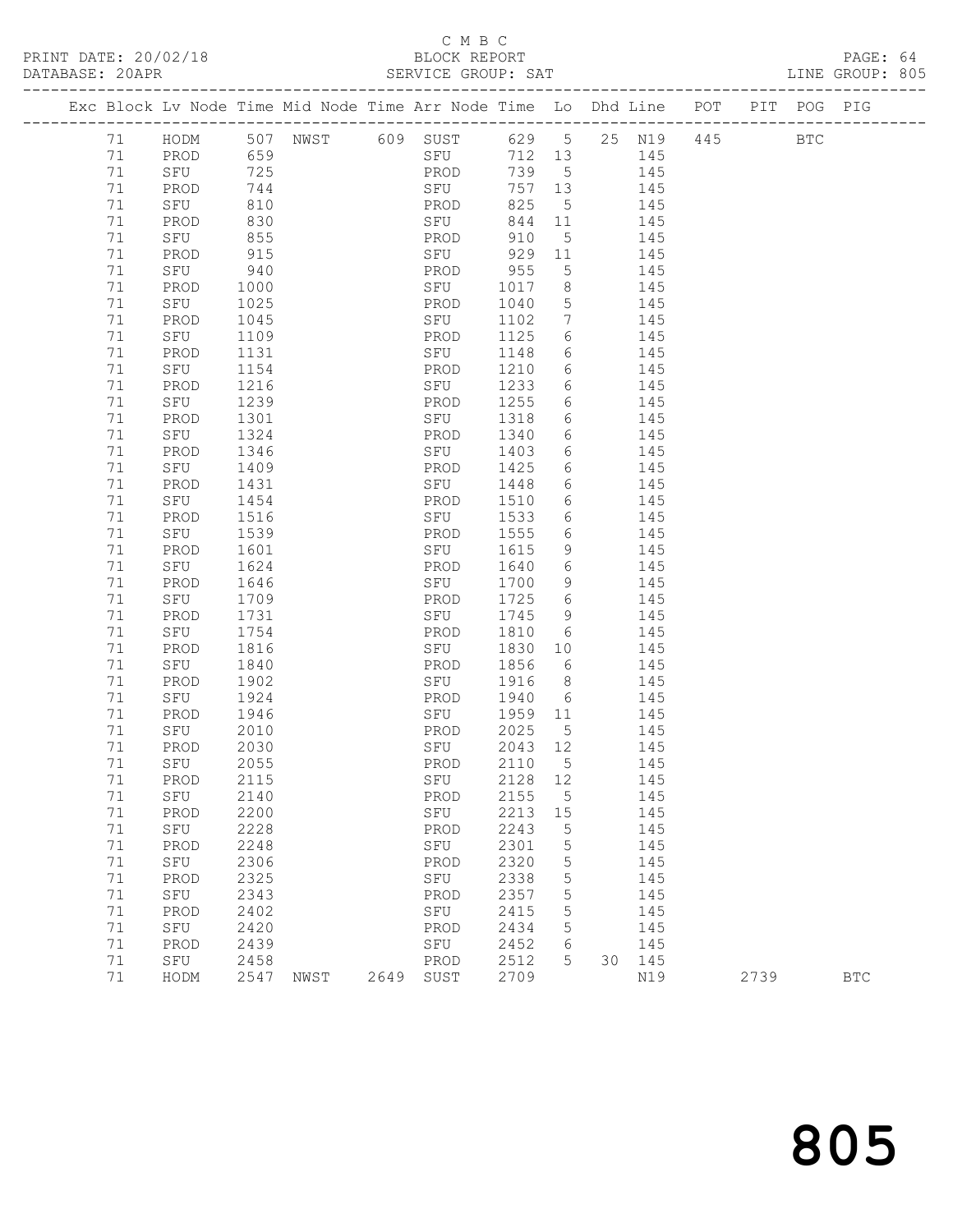PRINT DATE: 20/02/18 BLOCK REPORT BATABASE: 20APR

### C M B C<br>BLOCK REPORT

PAGE: 65<br>LINE GROUP: 805

|  |    | Exc Block Lv Node Time Mid Node Time Arr Node Time Lo Dhd Line POT PIT POG PIG |      |  |      |             |         |                              |                |     |            |            |
|--|----|--------------------------------------------------------------------------------|------|--|------|-------------|---------|------------------------------|----------------|-----|------------|------------|
|  | 72 | BDKI                                                                           | 623  |  |      | SFU         | 642 13  |                              | R <sub>5</sub> | 622 | <b>BTC</b> |            |
|  | 72 | SFU                                                                            | 655  |  | PROD |             | 709 5   |                              | 145            |     |            |            |
|  | 72 | PROD                                                                           | 714  |  |      | FROD<br>SFU | 727 13  |                              | 145            |     |            |            |
|  | 72 | SFU                                                                            | 740  |  | PROD |             | 755     | $5\overline{)}$              | 145            |     |            |            |
|  | 72 | PROD                                                                           | 800  |  | SFU  |             | 813 12  |                              | 145            |     |            |            |
|  | 72 | SFU                                                                            | 825  |  | PROD |             | 840     | $5^{\circ}$                  | 145            |     |            |            |
|  | 72 | PROD                                                                           | 845  |  | SFU  |             | 859 11  |                              | 145            |     |            |            |
|  | 72 | SFU                                                                            | 910  |  | PROD |             | 925     | $5^{\circ}$                  | 145            |     |            |            |
|  | 72 | PROD                                                                           | 930  |  | SFU  |             | 944     | 11                           | 145            |     |            |            |
|  | 72 | SFU                                                                            | 955  |  | PROD |             | 1010    | 5                            | 145            |     |            |            |
|  | 72 | PROD                                                                           | 1015 |  | SFU  |             | 1032    | 8 <sup>8</sup>               | 145            |     |            |            |
|  | 72 | SFU                                                                            | 1040 |  | PROD |             | 1055    | $5\phantom{.0}$              | 145            |     |            |            |
|  | 72 | PROD                                                                           | 1100 |  | SFU  |             | 1117    | $7\phantom{.0}\phantom{.0}7$ | 145            |     |            |            |
|  | 72 | SFU                                                                            | 1124 |  | PROD |             | 1140    | 6                            | 145            |     |            |            |
|  | 72 | PROD                                                                           | 1146 |  |      | SFU         | 1203    | 6                            | 145            |     |            |            |
|  | 72 | SFU                                                                            | 1209 |  | PROD |             | 1225    | 6                            | 145            |     |            |            |
|  | 72 | PROD                                                                           | 1231 |  | SFU  |             | 1248    | 6                            | 145            |     |            |            |
|  | 72 | SFU                                                                            | 1254 |  | PROD |             | 1310    | 6                            | 145            |     |            |            |
|  | 72 | PROD                                                                           | 1316 |  | SFU  |             | 1333    | 6                            | 145            |     |            |            |
|  | 72 | SFU                                                                            | 1339 |  | PROD |             | 1355    | 6                            | 145            |     |            |            |
|  | 72 | PROD                                                                           | 1401 |  | SFU  |             | 1418    | 6                            | 145            |     |            |            |
|  | 72 | SFU                                                                            | 1424 |  | PROD |             | 1440    | 6                            | 145            |     |            |            |
|  | 72 | PROD                                                                           | 1446 |  | SFU  |             | 1503    | 6                            | 145            |     |            |            |
|  | 72 | SFU                                                                            | 1509 |  | PROD |             | 1525    | 6                            | 145            |     |            |            |
|  | 72 | PROD                                                                           | 1531 |  | SFU  |             | 1548    | 6                            | 145            |     |            |            |
|  | 72 | SFU                                                                            | 1554 |  | PROD |             | 1610    | 6                            | 145            |     |            |            |
|  | 72 | PROD                                                                           | 1616 |  | SFU  |             | 1630    | 9                            | 145            |     |            |            |
|  | 72 | SFU                                                                            | 1639 |  | PROD |             | 1655    | 6                            | 145            |     |            |            |
|  | 72 | PROD                                                                           | 1701 |  | SFU  |             | 1715    | 9                            | 145            |     |            |            |
|  | 72 | SFU                                                                            | 1724 |  | PROD |             | 1740    | 6                            | 145            |     |            |            |
|  | 72 | PROD                                                                           | 1746 |  |      | SFU         | 1800    | 10                           | 145            |     |            |            |
|  | 72 | SFU                                                                            | 1810 |  | PROD |             | 1826    | 6                            | 145            |     |            |            |
|  | 72 | PROD                                                                           | 1832 |  | SFU  |             | 1846    | 9                            | 145            |     |            |            |
|  | 72 | SFU                                                                            | 1855 |  | PROD |             | 1911    | $\overline{7}$               | 145            |     |            |            |
|  | 72 | PROD                                                                           | 1918 |  | SFU  |             | 1931 8  |                              | 145            |     |            |            |
|  | 72 | SFU                                                                            | 1939 |  | PROD |             | 1955    | 6                            | 145            |     |            |            |
|  | 72 | PROD                                                                           | 2001 |  | SFU  |             | 2014 11 |                              | 145            |     |            |            |
|  | 72 | SFU                                                                            | 2025 |  | PROD |             | 2040    | $5^{\circ}$                  | 145            |     |            |            |
|  | 72 | PROD                                                                           | 2045 |  | SFU  |             | 2058 12 |                              | 145            |     |            |            |
|  | 72 | SFU                                                                            | 2110 |  | PROD |             | 2125    | $5^{\circ}$                  | 145            |     |            |            |
|  | 72 | PROD                                                                           | 2130 |  |      | SFU         | 2143 13 |                              | 145            |     |            |            |
|  | 72 | SFU                                                                            | 2156 |  | PROD |             | 2211    | - 9                          | 145            |     |            |            |
|  | 72 | PROD                                                                           | 2220 |  |      | SFU         | 2233    |                              | 145            |     | 2252       | <b>BTC</b> |
|  |    |                                                                                |      |  |      |             |         |                              |                |     |            |            |